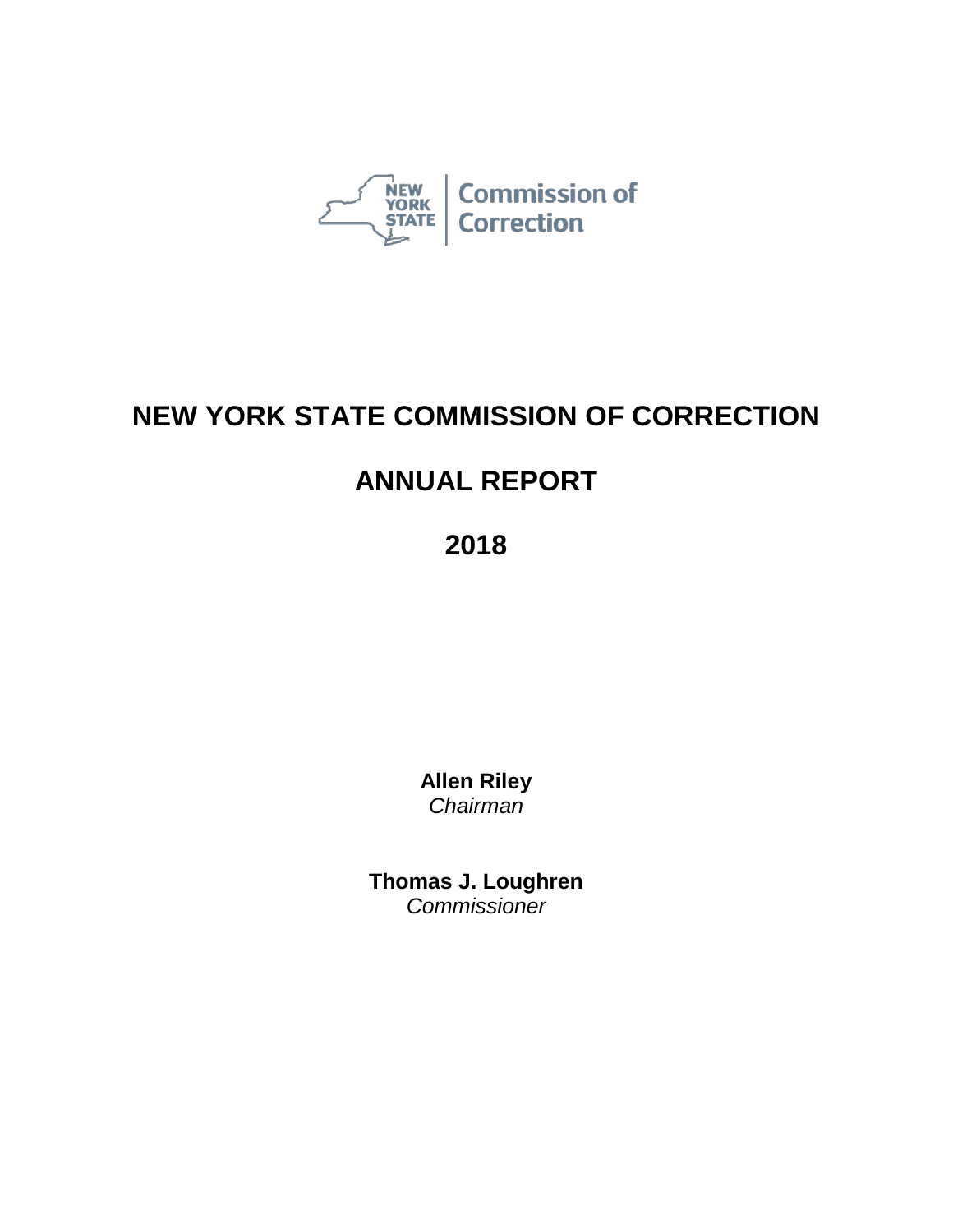# **HISTORY**

The State Commission of Correction is the current-day embodiment of the New York State Commission of Prisons, which was established in July of 1895. The Commission of Prisons was meant to function as an autonomous body for the sole purpose of monitoring all detention and correctional facilities within the State.

While the State Commission of Correction essentially functioned in its original capacity for almost eighty years, in the 1970s, the Commission underwent a series of administrative and legal changes that significantly affected its mission in the correctional field.

As the State Commission of Correction's autonomy and mission were expanded and made more credible, the Governor and Legislature also restructured the agency's administration. A full-time, three-member Commission was established, appointed by the Governor with the advice and consent of the Senate. The Citizen's Policy and Complaint Review Council (CPCRC), consisting of nine gubernatorial appointed positions was also established, and the Medical Review Board was reorganized.

# **CORRECTIONAL OVERSIGHT LEGAL AUTHORITY**

Correctional facilities in New York State operate pursuant to a body of carefully formulated constitutional and statutory law and regulations. The State Commission of Correction's legal authority is derived from the following:

- Article XVII, Section 5 of the New York State Constitution provides that there shall be a State Commission of Correction, which shall visit and inspect all institutions used for the detention of sane adults charged with or convicted of crime.
- Correction Law, Article 3: Establishes the Commission and its oversight and regulatory powers. Section 45(6) of the Correction Law provides for the State Commission of Correction to promulgate rules and regulations establishing minimum standards for the care, custody, correction, treatment, supervision, discipline, and other correctional programs for all persons confined in correctional facilities for adults and correctional facilities for juvenile offenders.
- County Law, Article 5, Section 217: "Each county shall continue to maintain a county jail as prescribed by law."
- Correction Law, Article 6: Management of state correctional facilities.
- Correction Law, Article 20: Statutory provisions governing New York State penitentiaries and jails.
- Title 9, Subtitle AA of the Official Compilation of Codes, Rules and Regulations of the State of New York contains the minimum standards and regulations for the management of correctional facilities, as promulgated by the State Commission of Correction.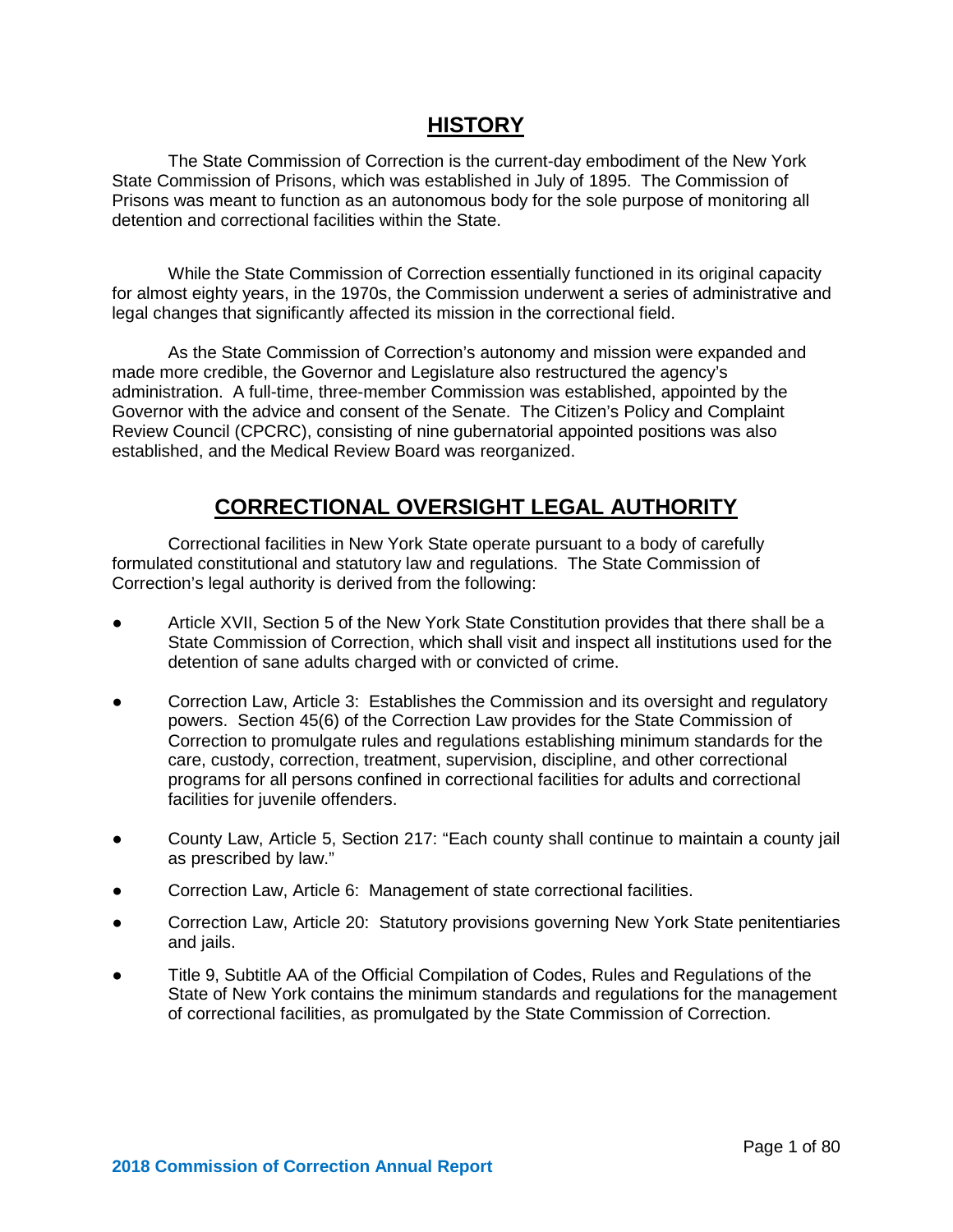# **ORGANIZATIONAL AND STATUTORY AUTHORITY**

The New York State Commission of Correction is an Executive Department correctional oversight and technical services agency first established in the New York State Constitution (Article XVII) in 1895. The Commission's services are delivered to all state and county correctional facilities, police department detention facilities and facilities operated by the New York City Department of Correction. Its organization, functions, powers and duties are set forth in New York State Correction Law, Article 3.

The Commission's duties include:

- advising the Governor on correctional policy;
- promulgation of rules and regulations establishing minimum standards for the care, custody, treatment, supervision, and discipline for all persons confined in correctional facilities;
- ensuring compliance with minimum standards;
- monitoring, adjusting, and enhancing prison and jail population capacity;
- reviewing all inmate grievances, complaints, and reportable incidents;
- overseeing new correctional facility development;
- investigating serious incidents;
- providing staffing services;
- assisting in the implementation of new correctional technologies;
- review of inmate mortality; and
- evaluation and development of health and mental health services

The Commission's mission is to provide for a safe, stable, and humane correctional system and for the delivery of essential services therein. The three deliberative members of the Commission are appointed by the Governor to statutory terms with the advice and consent of the New York State Senate. One commissioner serves as chair and chief executive officer. The other two commissioners are assigned to head the Medical Review Board and Citizen's Policy and Complaint Review Council respectively, members of which are also appointed to terms by the Governor.

The Commission is primarily a field services agency with 17 Correctional Facility Specialists and Senior Utilization Review Nurses in its Field Operations Bureau and Forensic Medical Unit. Legal, executive and support services complete the agency's present staff complement of 32. Commission field and forensic units are on occasion subject to reorganization based upon staffing level fluctuation and the continuous effort to maximize deployment efficiency.

In summary, the Commission is a small, specialized criminal justice service agency supporting the statewide correctional community, working on behalf of the Governor to professionalize and enhance the quality of corrections in New York.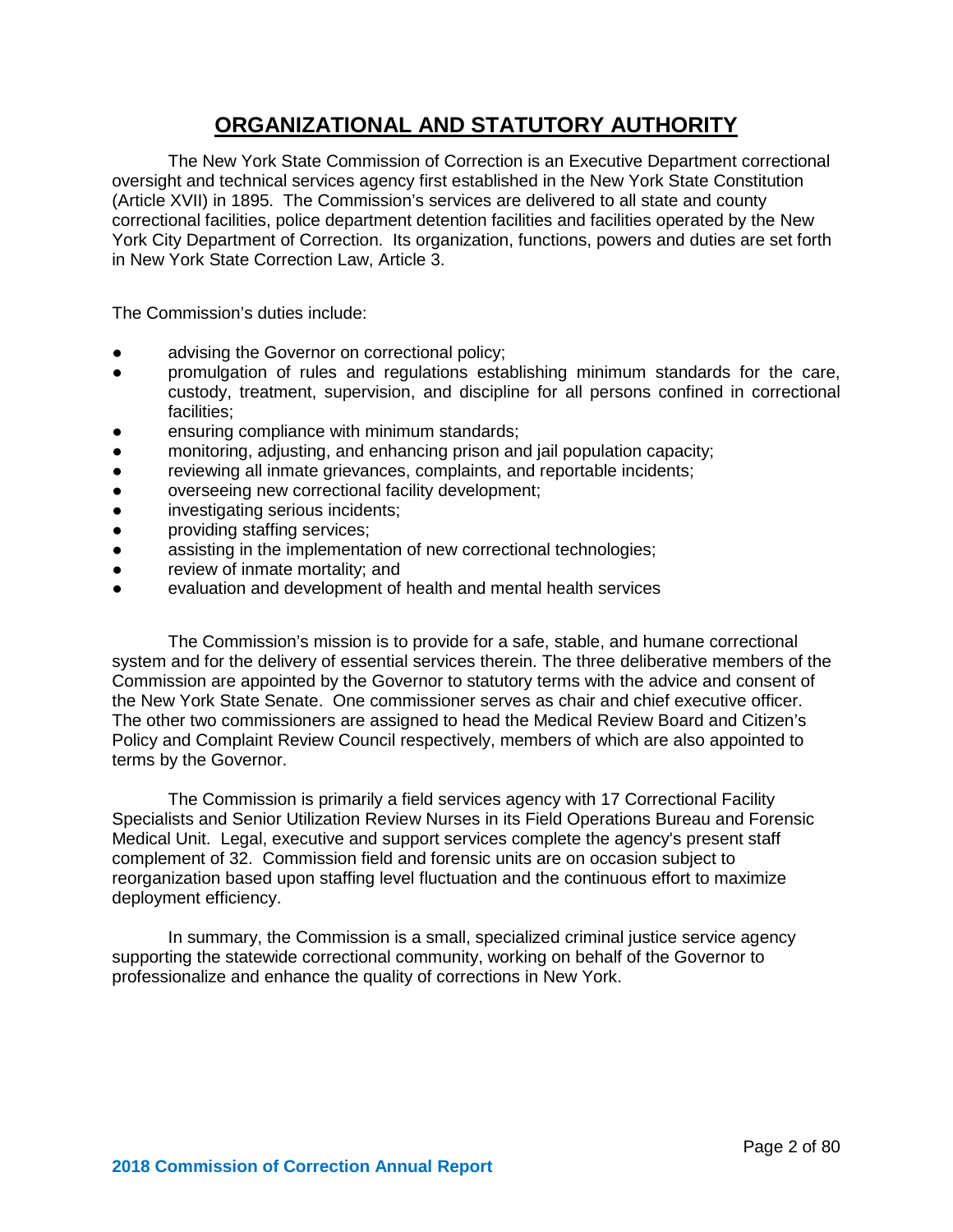# **MEDICAL REVIEW BOARD**

The Medical Review Board (MRB) was established by the Legislature in 1972 to investigate deaths in correctional facilities within the state and to make recommendations for improving the delivery of health care to detainees and sentenced offenders.

Section 46 of the Correction Law provides for an organized Correction Medical Review Board within the State Commission of Correction. The Board must consist of two physicians who are board certified respectively in forensic pathology and forensic psychiatry, another physician, an attorney admitted to the New York Bar, and two at-large members, all appointed by the Governor to statutory terms with advice and consent of the Senate.

Section 47 of the Correction Law empowers the Board to:

"(1.) (a) Investigate and review the cause and circumstances of the death of any inmate of a correctional facility and,

(1.) (e) Investigate and report to the Commission on the condition of systems for the delivery of medical care to inmates of correctional facilities and where appropriate, recommend such changes as it shall deem necessary and proper to improve the quality and availability of such medical care.

The Commission and the Medical Review Board pursue the following objectives:

- Conduct timely and thorough investigations of all mortality and serious incident cases in the correctional system;
- Develop and administer cost-effective plans, projects, and programs to address identified problems in the health care delivery of all correctional facilities; and
- Maintain continuous oversight of correctional health care trends by the substantive response to inmate health care grievances and review of Medical Review Board recommendations.

The Medical Review Board meets on a quarterly basis. The 2018 MRB members included:

Michael Baden, M.D. Allison Bishop, Esq Marjorie Blieka, M.D Scott S. Coyne, M.D Bruce David, M.D. Robert Kurtz, M.D.

Information concerning prisoner mortality cases is included later in this report.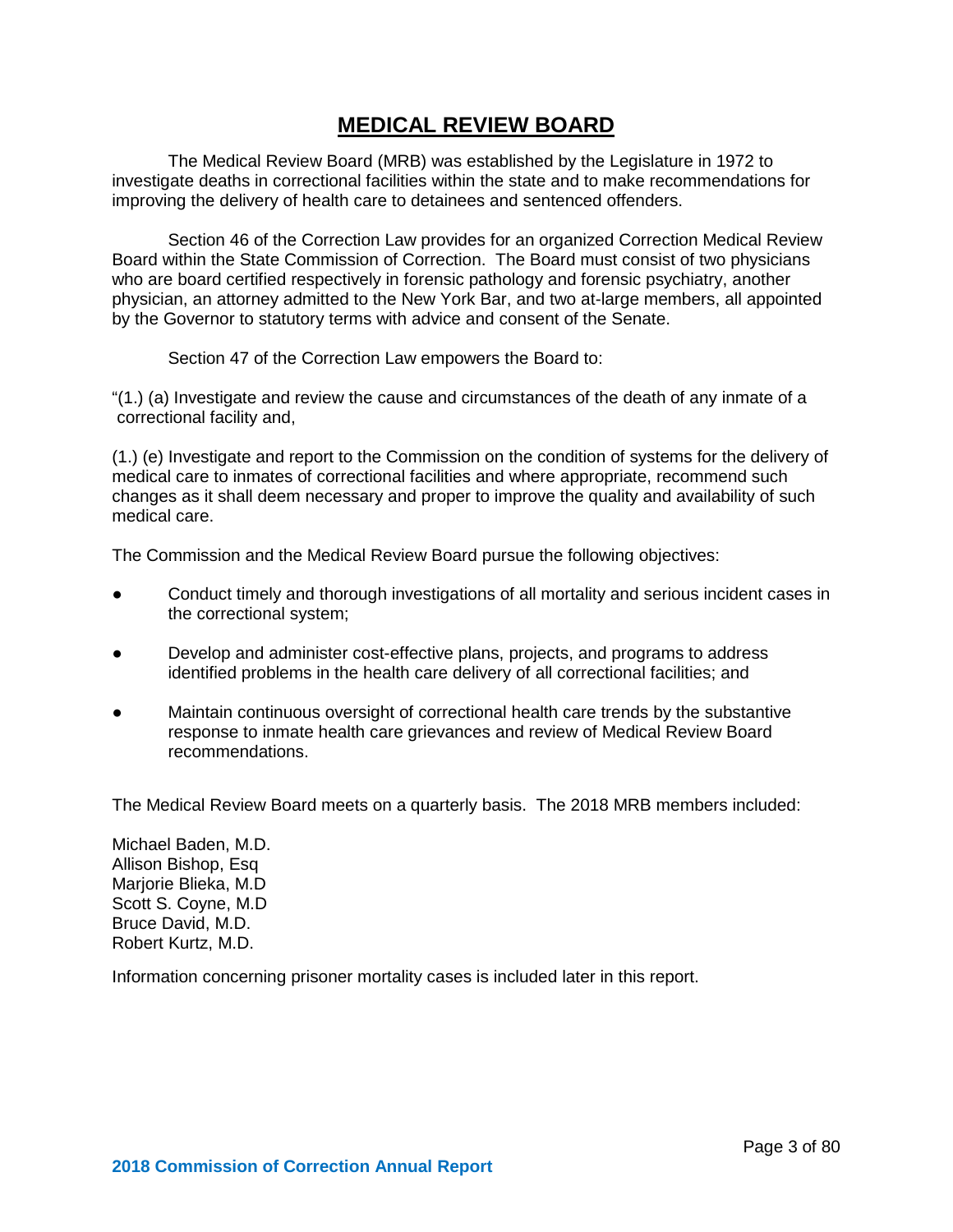# **CITIZEN'S POLICY AND COMPLAINT REVIEW COUNCIL**

The Council was established by the Legislature to address the need for increased public participation in the oversight and regulation of local correctional facilities. Its mandate includes improving conditions in local correctional facilities, overseeing the inmate complaint and grievance process, and advising the Commission.

Section 42 of the Correction Law provides for a Citizen's Policy and Complaint Review Council. The Council is comprised of nine members appointed by the Governor with advice and consent of the Senate. The statute requires that one member shall have served in the armed forces of the United States in any foreign war, conflict or military occupation, or shall be a duly licensed mental health professional who has experience of training with regard to Post-Traumatic Stress Syndrome, an attorney admitted to practice in this state, a former inmate of a correctional facility, a former Office of Children and Family Services (OCFS) resident, and a former OCFS employee who has directly supervised youth in a secure residential center operated by OCFS.

The CPCRC reviews and renders determinations on all grievances presented to it by the Field Operations Bureau and Forensic Medical Unit. If appropriate, the Council will direct county correctional facilities to take corrective action in addressing any violations noted. In 2018, the CPCRC reviewed and rendered determinations on approximately 4000 grievances .

The Citizen's Policy and Complaint Review Council (CPCRC) convenes monthly. The 2018 CPCRC members included:

Allen Riley, Chair Thomas Cross Nicholas LaBella, Jr Douglas Landon, Esq. Donald Nadler Julie Scalione Martin Stanton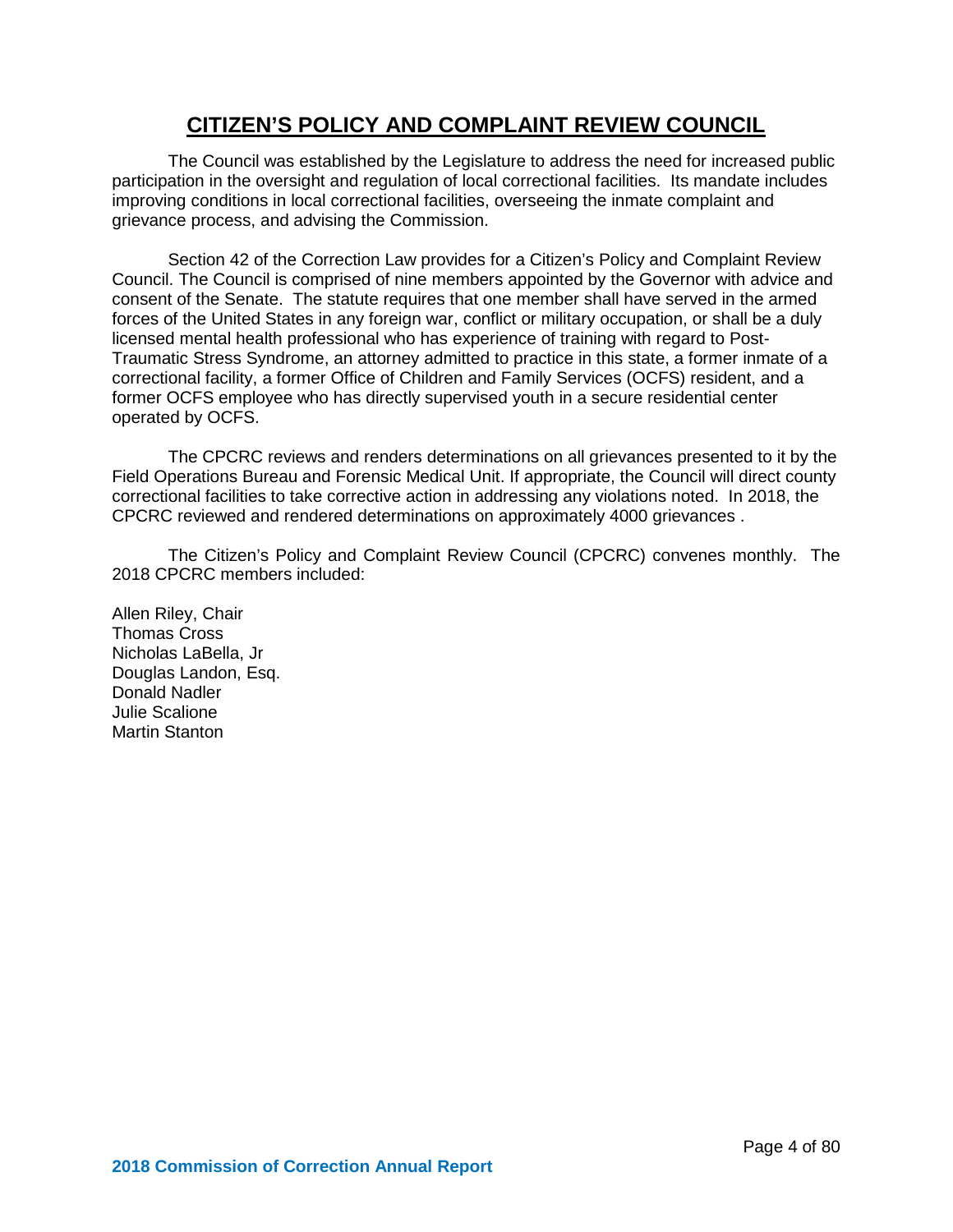# **FIELD OPERATIONS MANAGEMENT AND SUPERVISORY STAFF 2018**

**TERRY MORAN KEITH ZOBEL**<br>Director of Operations **Example 20 By Deputy Director** 

**DEBBIE CLARK ROBERT CUTTITA**<br>
Supervisor Field Operations **ROBERT CUTTITA** Supervisor Field Operations

**CHRISTOPHER OST STEVE SAVOY** 

 **WILLIAM BENJAMIN**  Supervisor Field Operations Retired Mid-2018

Deputy Director of Operations

Supervisor Forensic Unit Supervisor Field Operations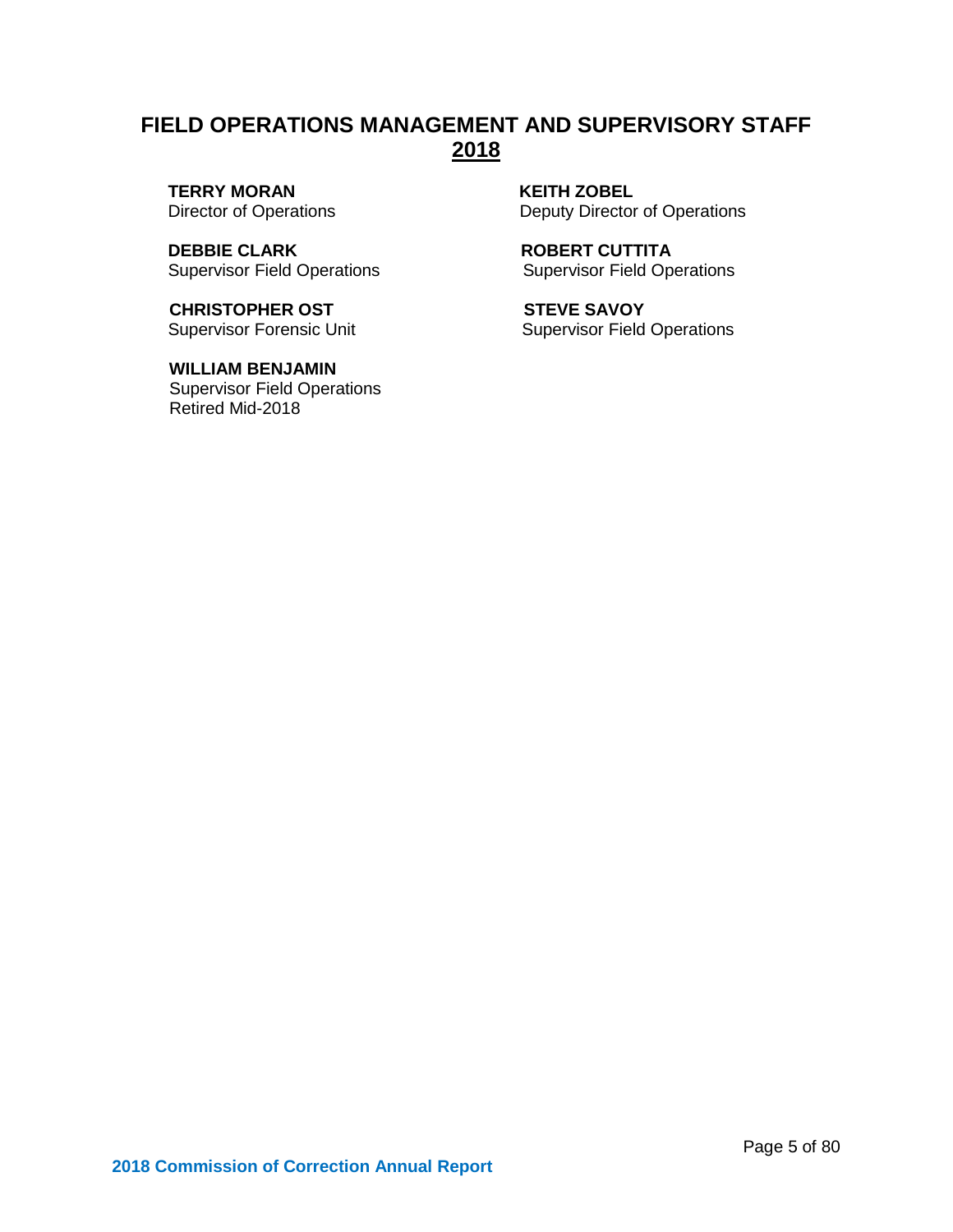# **FIELD OPERATIONS MISSION DIRECTED PROGRAMS**

Facility Monitoring and Evaluations

Facility Reportable Incidents

Healthcare, Mental Health, and Suicide Prevention

Inmate Complaints and Grievances

Capacity Management, Staffing Services, Technical Assistance

Facilities Development and Operational Transition (NITAP)

Investigations (medical and non-medical)

Compliance Monitoring for the Handling and Processing of Juveniles

*(Juvenile Justice Delinquency Prevention Act 2002)*

Regulatory Oversight of Secure Facilities Operated by Office of Children and Family Services

Co-regulatory Oversight of Specialized Secure Detention Facilities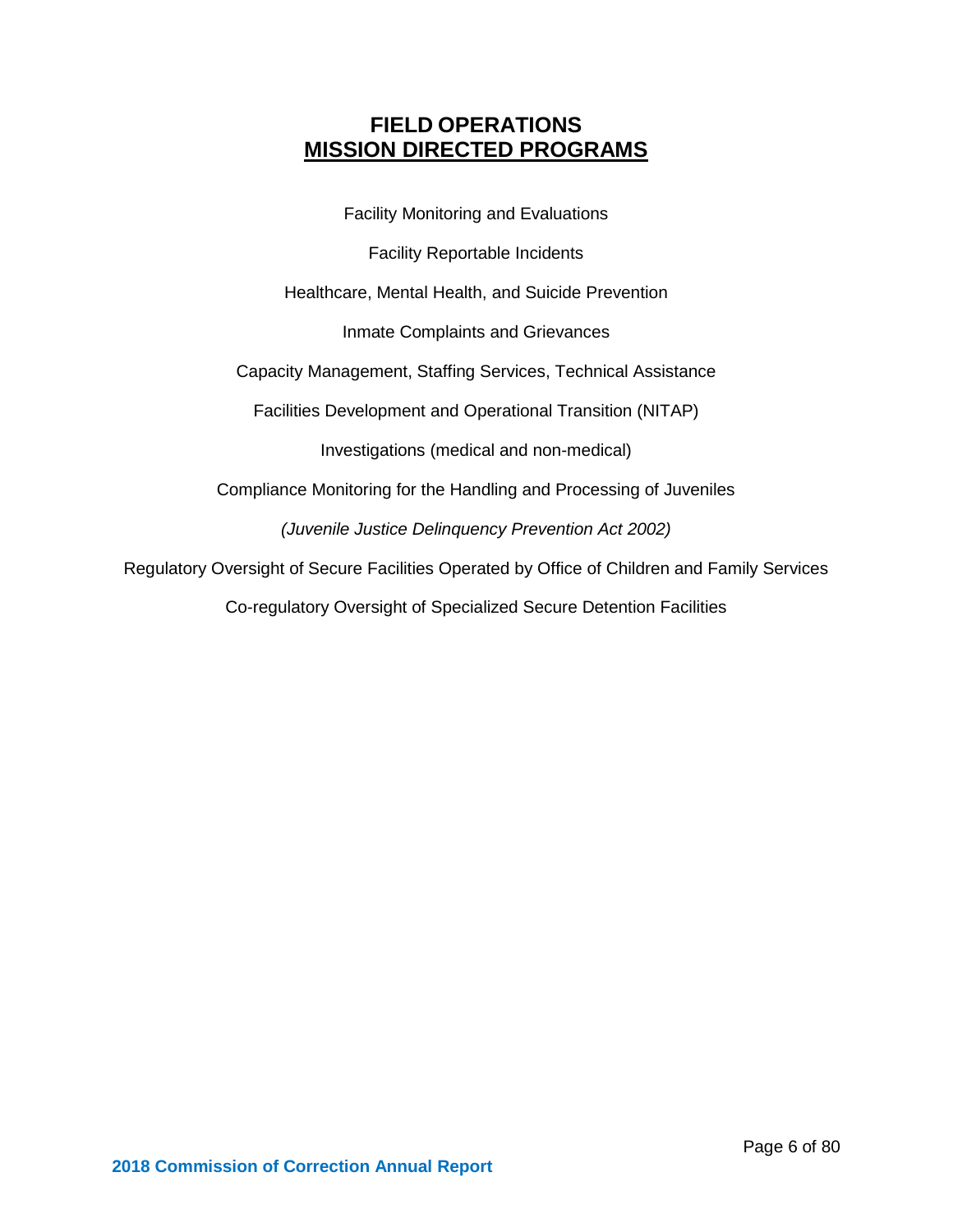# **SPECIALIZED SECURE DETENTION FACILITIES**

In April 2017, Governor Cuomo signed into law "Raise the Age" legislation that was included as part of the State Budget. In addition to raising the age of criminality to 18 and establishing time frames for the removal of 16-year-olds and 17-year-olds in county jails, this legislation also required the establishment of Specialized Secure Detention (SSD) facilities to house 16-year-old Adolescent Offenders beginning on October 1, 2018 and 17-year-old Adolescent Offenders on October 1, 2019. This legislation also charged the Commission and Office of Children and Family Services with co-regulating these SSD facilities, promulgating Minimum Standard regulations for their operation and certifying them prior to opening. In 2018, the following SSD facilities became operational:

Albany County – Capital District Juvenile Secure Detention Facility

Erie County – Erie County Secure Detention Center

Monroe County – Monroe County Children's Center

New York City – Horizon Specialized Juvenile Detention Center

New York City – Crossroads Juvenile Detention Center

Onondaga County – Hillbrook Juvenile Detention Facility

Westchester County – Woodfield Detention Center

# **Note: The proposed SSD facility on Long Island (Nassau County) is not yet operational.**

Information concerning technical assistance provided to SSD facilities is outlined later in this report.

# **BUREAU OF FIELD OPERATIONS**

The Bureau of Field Operations has primary responsibility for performing the Commission's agency functions. Among them are local correctional facility compliance assessments, incident reviews and investigations, mortality investigations, inmate grievance and complaint reviews, facility planning and a variety of technical assistance.

The Bureau of Field Operations operates throughout the correctional systems of New York State. These systems include all state, county, and New York City correctional facilities, as well as local police department lockups and those secure centers operated by the New York State Office of Children of Family Services.

In 2018, the Bureau of Field Operations consisted of three distinct regional teams and the Forensic Investigation unit.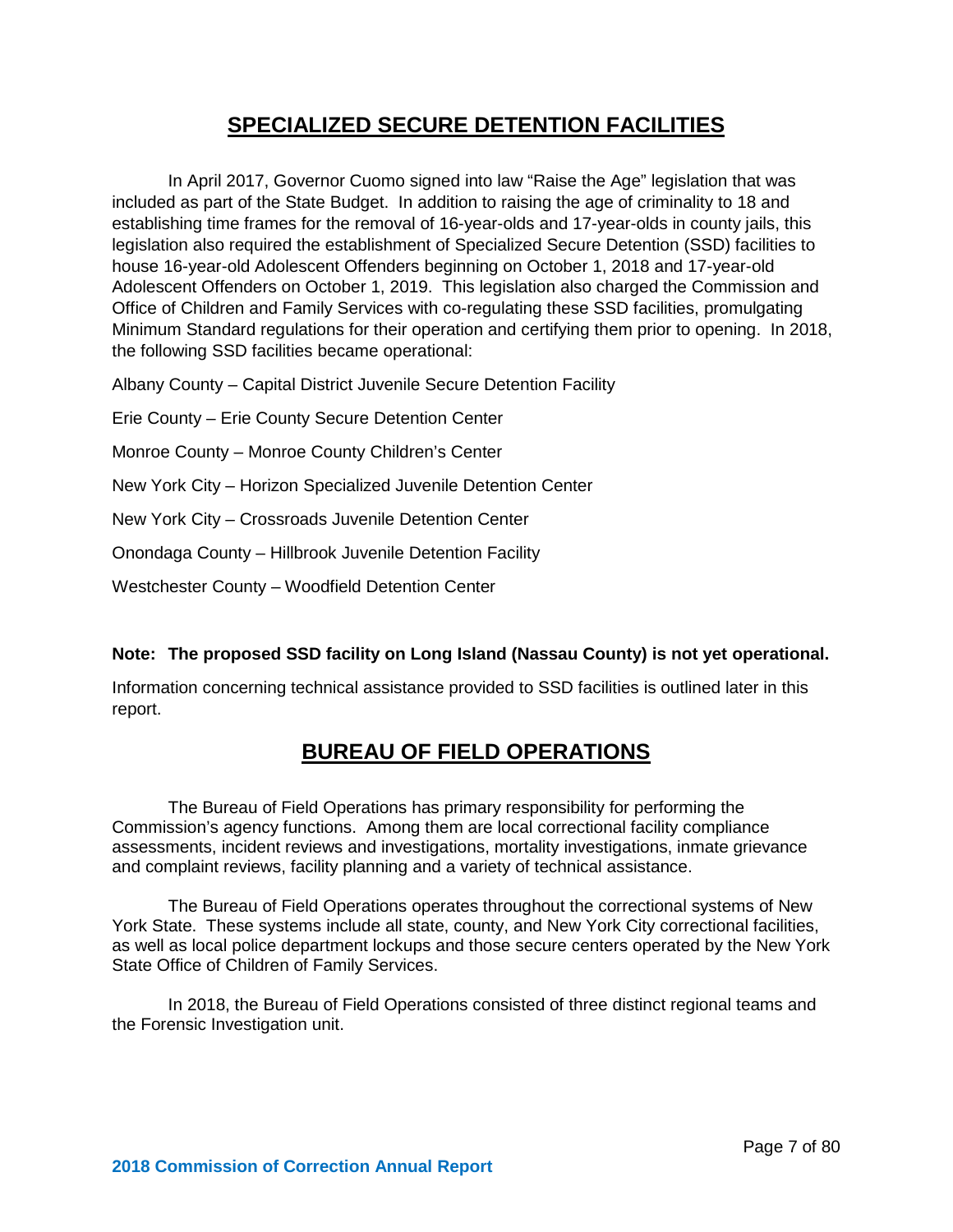# **Assessment/Monitoring Field Work, Incidents, Complaints and Grievances**

Field staff based in both Albany and New York City conduct on-site visits primarily to local correctional facilities and police lockups. This fieldwork included assessing the level of operational compliance with the Commission's minimum standards, monitoring unusual conditions (e.g. disturbances and unstable conditions), evaluating management practices, preparing comprehensive reports, and providing technical assistance to facility administrators, including state-operated correctional facilities. In the event that staff findings of non-compliance with minimum standards remain unresolved for an extended period, the Commission may seek recourse through other means, including the courts.

# **Facility Compliance Assessment: Minimum Standards Compliance Assessment**

# **County Correctional Facilities**

In 2018, Commission field staff launched the third of a four-year compliance auditing schedule. Over this period, staff will audit the level of compliance for each one of the thirtythree minimum standards at every county jail. Those standards identified as being essential to the jail's safe and secure operation (e.g. Security and Supervision, Sanitation and Inmate Grievances) will be assessed on a more frequent basis, in some cases every other year. Issues of non-compliance with a specific standard that cannot be satisfactorily resolved at the end of the calendar year are carried over to the next audit cycle, with continuing efforts towards resolution.

The Commission's current contingent of field staff is each assigned between eight to ten county jails. Each county facility is subject to a compliance assessment (audit) annually. Throughout the year staff may be responsible for a number of police lockups to audit, in addition to their county jail assignments. Field staff normally schedule at least one county facility assessment a month. The four-year schedule now in place identifies the ten to twelve standards subject to being assessed for each year. It typically requires five days to complete an audit at a small to medium-sized county jail. Audits of larger county jails can take up to eight days to complete.

On occasion, unanticipated events occur that require the redeployment of field staff to address emergency circumstances.

At the conclusion of their on-site compliance assessment work at a county jail, the assigned Commission staff member will schedule an exit briefing, preferably with the sheriff and jail administrator. The purpose of this meeting is to present for discussion, an overview of their findings, including a preliminary explanation of any non-compliance findings.

Commission staff are then responsible for preparing a written report that details all findings and includes an explanation of the remedial action(s) necessary for the facility to attain compliance. Commission staff may schedule subsequent follow-up site visits as necessary over the balance of the year to assess the remedial steps implemented to date. Once a matter of non-compliance has been fully addressed by officials, the facility will be found in full compliance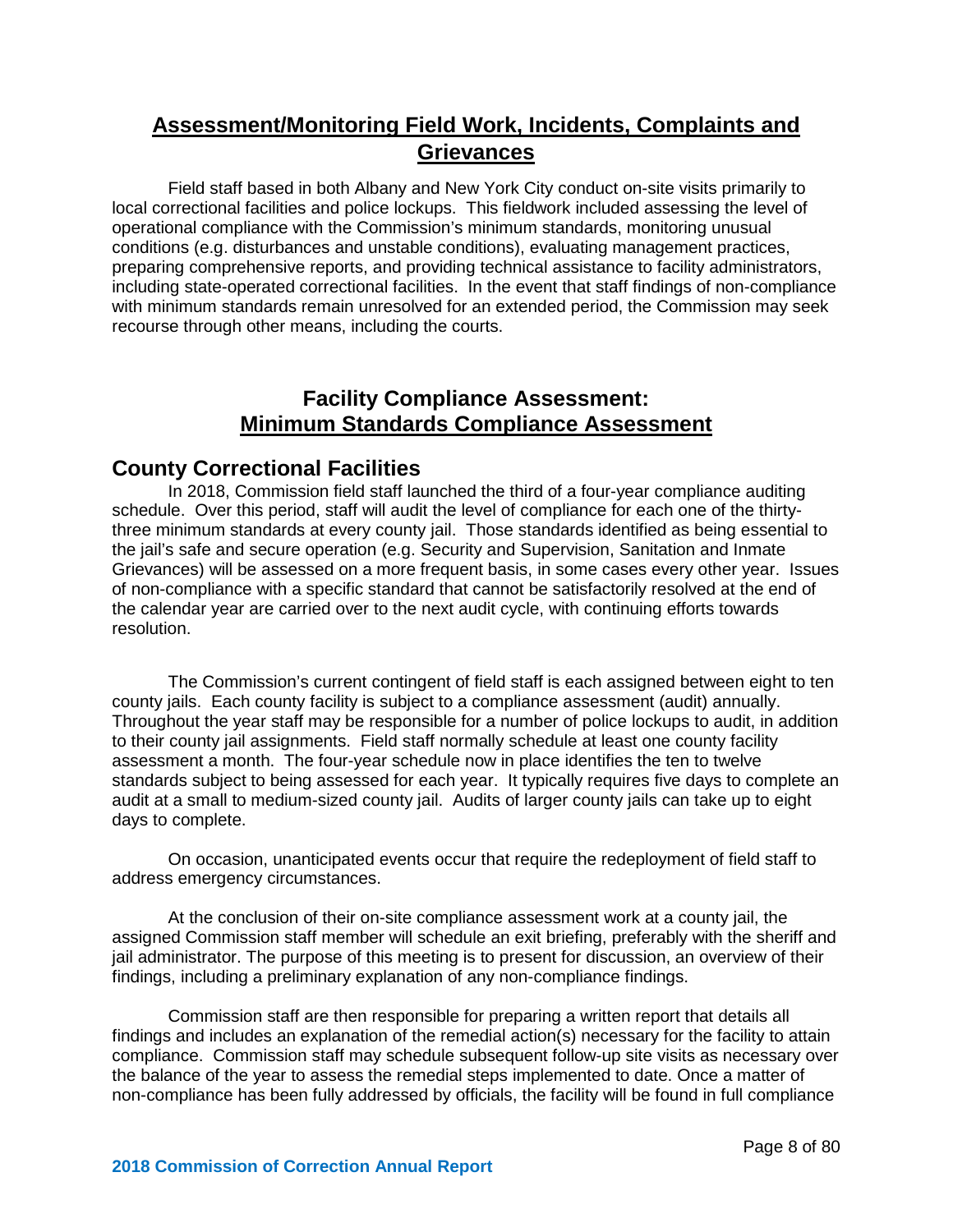and the Commission will issue correspondence to the sheriff advising the county that the violation has been officially closed out.

Commission field staff periodically conduct unannounced site visits to facilities as well in order to conduct "walk-throughs." Such action often provides an opportunity for Commission of Correction field staff to better assess a facility's overall environment.

There are 32 New York State Minimum Standards (9 NYCRR) pertaining to the management of county correctional facilities:

Consistent with the cycle evaluation schedule, in 2018, Commission staff assessed compliance at county correctional facilities and facilities operated by the New York City Department of Correction (NYCDOC) with the following Minimum Standard regulations:

7003 – Security & Supervision 7023 – Access to Media 7008 – Visitation 7028 – Exercise 7015 – Sanitation 7063 – Chemical Agents 7017 – Personnel Standards

7006 – Discipline 7026 – Printed Materials and Publications

7032 – Grievance Program

Listed below are Minimum Standard deficiencies identified by Commission staff at each county facility during the 2018 cycle evaluations. Specific cites for each Part are listed.

# **ALBANY COUNTY JAIL**

Part 7003 Security and Supervision §700303(j)(5)(iii) – Supervision of Prisoners in facility housing areas

Part 7023 Access to Media §7023.1(a) - Policy

Part 7032 Facility Grievance Program §7032.4(d) – Facility Program Requirements

#### **ALLEGANY COUNTY JAIL**

Part 7003 Security and Supervision §7003.1 - Policy

§7003.3(j) - Housing Supervision Records

#### Part 7006 Discipline

§7006.7(c) - Administrative Segregation pending a disciplinary hearing

Part 7008 Visitation §7008.1 - Policy

Part 7015 Sanitation §7015.1 - Policy

§7015.3 - Local Health Department Inspections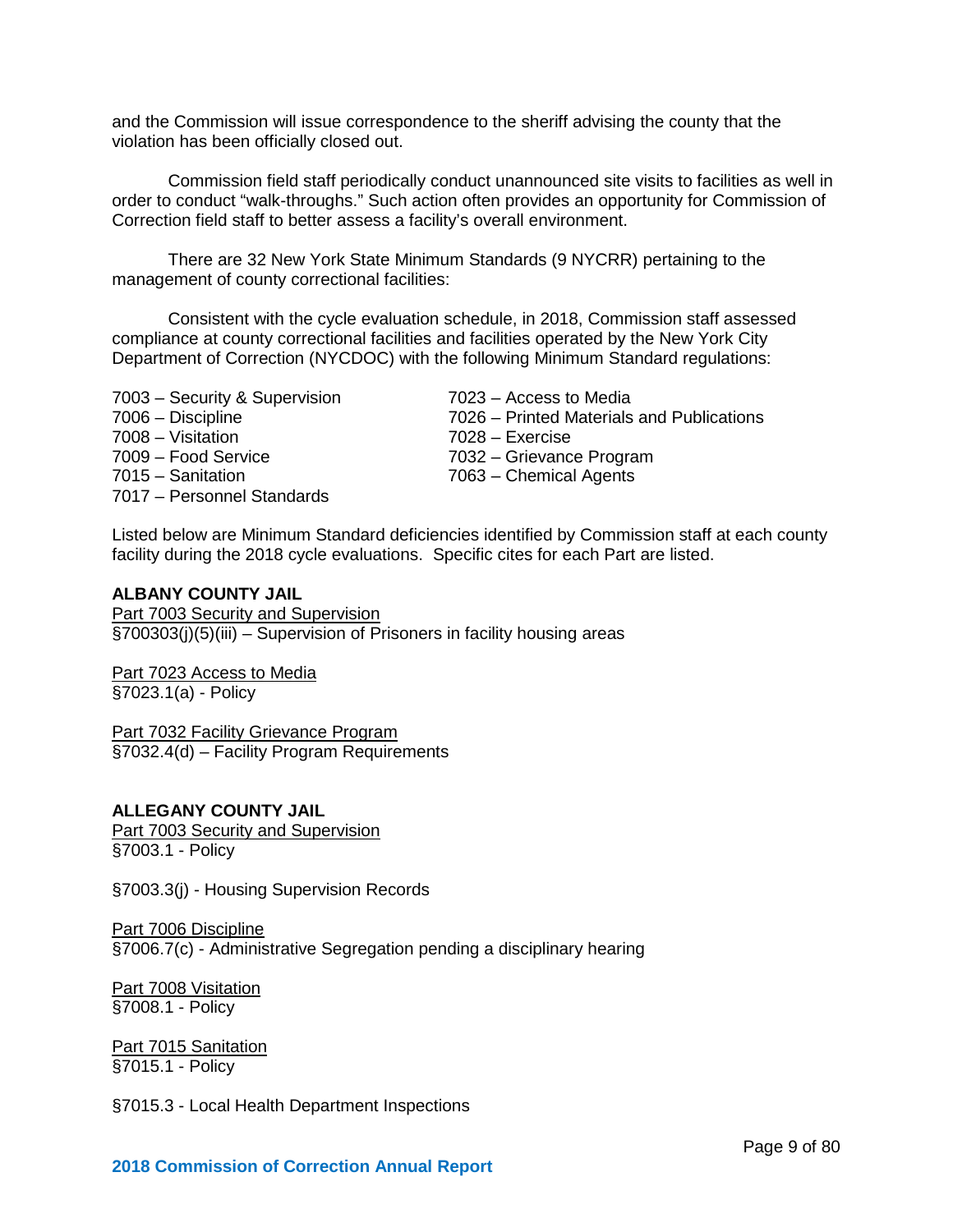Part 7026 Printed Material and Publications §7026.1 Policy

Part 7032 Grievance Program §7032.3 - Facility Policies and Procedures

Part 7063 Chemical Agents §7063.1 - Policy

# **BROOME COUNTY JAIL**

Part 7003 Security and Supervision §700303(j)(5)(iii) – Supervision of Prisoners in facility housing areas

§700303(j)(5)(iii) – Supervision of Prisoners in facility housing areas

§7003.6(b) - Requirements of facility staff members prior to assuming responsibilities in an assigned facility area

§7003.8(c) - Firearms Control

§7003.9(d) - Key Control

Part 7006 Discipline §7006.7(c) - Administrative Segregation Pending a Disciplinary Hearing

§7006.8(h)(2) - The disciplinary hearing

Part 7008 Visitation §7008.8(b)(c) – Limitation of Visitation

Part 7009 Food Services §7009.4 – Religious Diets

Part 7015 Sanitation §7015.2(b) General Facility Sanitation

Part 7063 Chemical Agents §7063.6(b) – Storage and Maintenance of Chemical Agents

# **CATTARAUGUS COUNTY JAIL**

Part 7006 Discipline §7006.7 - Administrative Segregation Pending a Disciplinary Hearing

Part 7009 Food Service §7009.2 – Nutritional Adequacy

Part 7026 Printed Material and Publications §7026.1 – Policy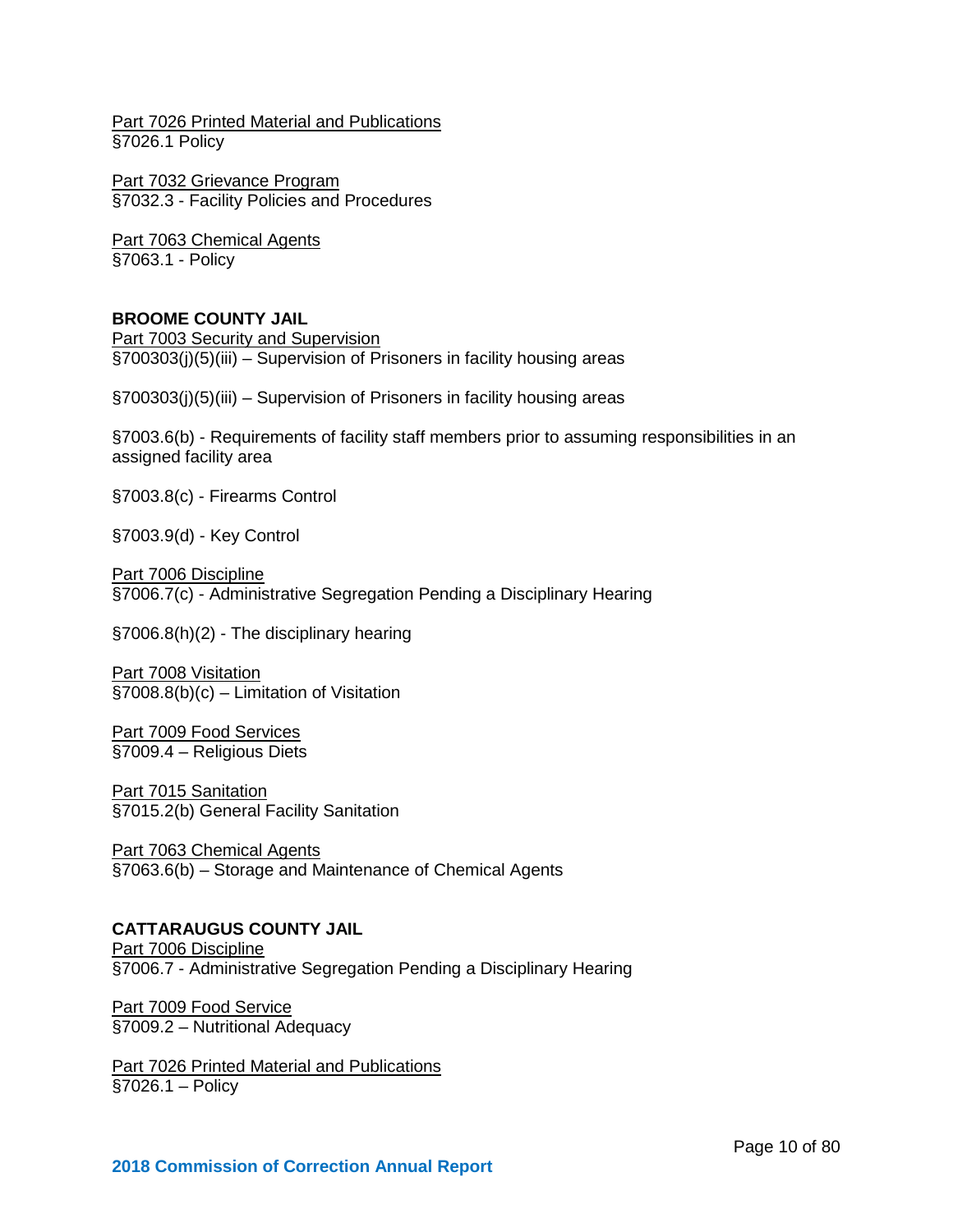Part 7063 Chemical Agents §7063.6(b) – Storage and maintenance of chemical agents

# **CAYUGA COUNTY JAIL**

Part 7003 Security and Supervision §7003.3(j)(3) – Supervision of prisoners in housing areas

§7003.3(j)(6)(i-iv) – Supervision of prisoners in housing areas

§7003.6(a-c) – Requirements of facility staff members prior to assuming responsibilities in an assigned facility area

§7003.9 – Key Control

Part 7032 Grievance Program §7032.3(b)(2) – Facility policies and procedures

§7032.4(i) – Facility program requirements

# **CHAUTAUQUA COUNTY JAIL**

Part 7003 Security and Supervision §7003.3(f) – Supervision of prisoners in facility housing areas

§7003.3(j)(5)(i-iv) – Supervision of prisoners in facility housing areas

§7003.8(c) – Firearms control

§7003.8(f) – Firearms control

Part 7006 Discipline

§7006.7(c) – Administrative segregation pending a disciplinary hearing

Part 7009 Food Service §7009.1 - Policy

Part 7015 Sanitation (annual food service inspection) §7015.1 - Policy

Part 7023 Printed Material and Publications §7023.1 - Policy

# **CHEMUNG COUNTY JAIL**

**Part 7015 Sanitation** §7015.1 - Policy

Part 7023 Access to Media §7023.1 – Policy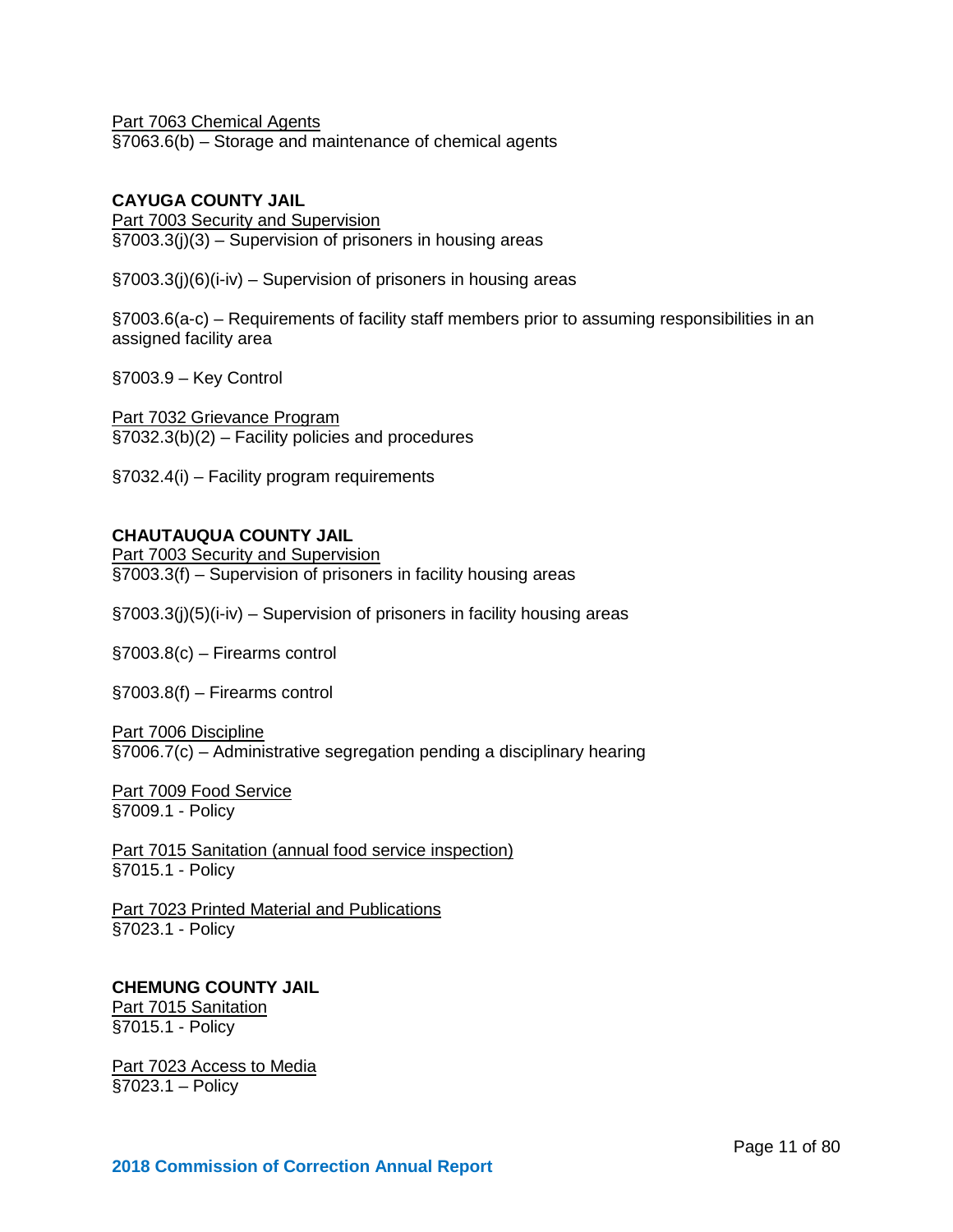# **CHENANGO COUNTY JAIL**

Part 7003 Security and Supervision §7003.3(f) – Supervision of prisoners in facility housing areas

§7003.3(j)(5) – Supervision of prisoners in facility housing areas

§7003.3(j)(6) – Supervision of prisoners in facility housing areas

Part 7032 Grievance Program §7032.4(f) – Facility program requirements

§7032.4(g)(1-3) – Facility program requirements

§7032.4(h) – Facility program requirements

§7032.7(a) – Continuation and Termination of Grievances

# **CLINTON COUNTY JAIL**

Part 7003 Security and Supervision §7003.3(h) – Supervision of prisoners in facility housing areas

§7003.3(j)(5) - Supervision of prisoners in facility housing areas

§7003.10 - Supervision of prisoners in facility housing areas

Part 7006 Discipline §7006.1 - Policy

§7006.7(c) – Administrative segregation pending a disciplinary hearing

§7006.9 – Disciplinary sanctions

Part 7009 Food Services §7009.5 – Food service personnel

Part 7032 Grievance Program §7032.4(g) – Grievance investigations

Part 7063 Chemical Agents §7063.6 Storage and maintenance of chemical agents

#### **COLUMBIA COUNTY JAIL**

Part 7003 Security and Supervision §7003.3(j)(5)(iii) – Supervision of prisoners in facility housing areas

§7003.8 – Firearms control

§7003.10(3) – Locks and other securing devices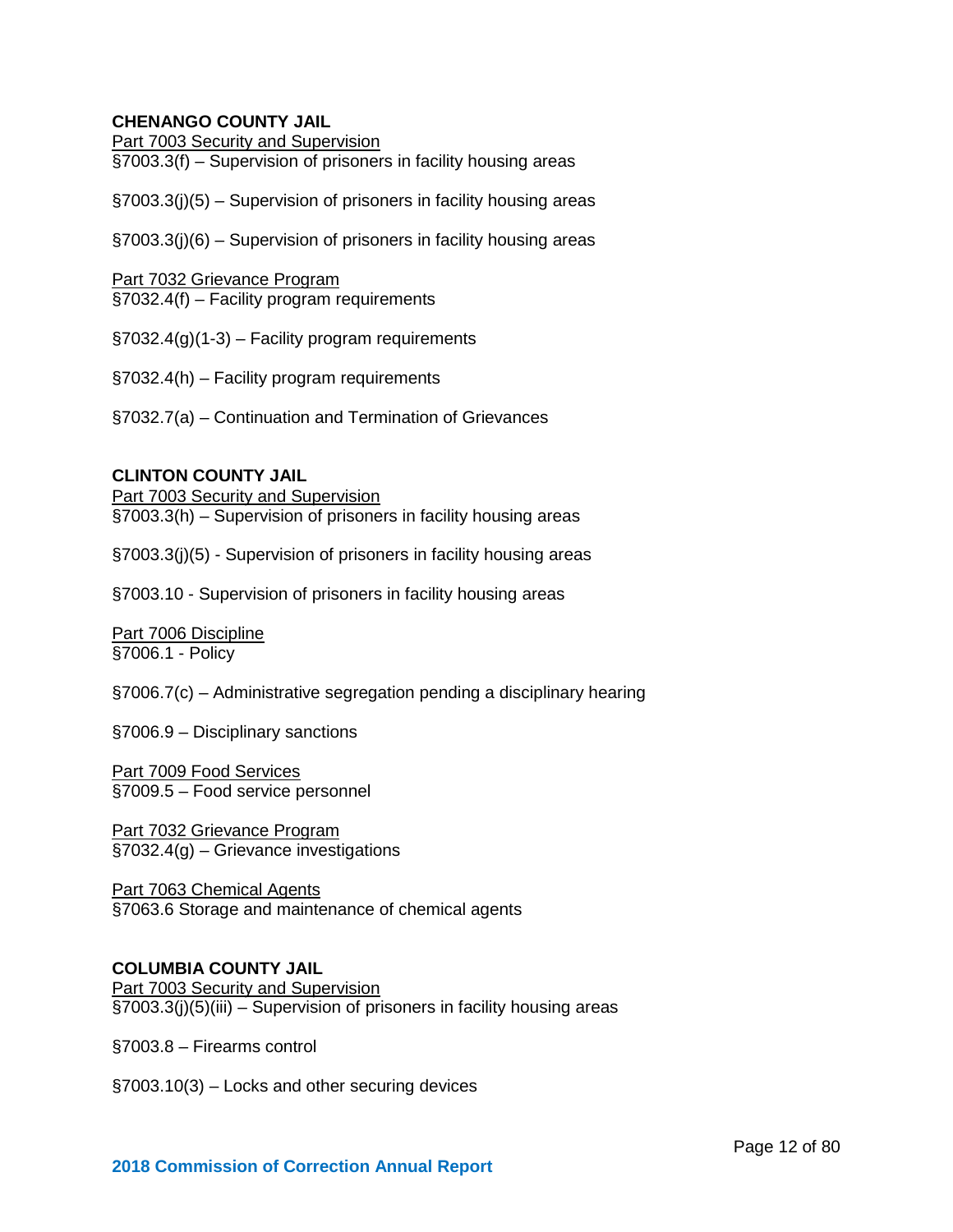§7003.10(4) – Locks and other securing devices

Part 7063 Chemical Agents §7063.6(d) – Storage and maintenance of chemical agents

# **CORTLAND COUNTY JAIL**

Part 7003 Security and Supervision §7003.1 - Policy

§7003.3(a) – Supervision of prisoners in facility housing areas

§7003.3(j)(5) – Supervision of prisoners in facility housing areas

§7003.6 - Requirements of facility staff members prior to assuming responsibilities in an assigned facility area

§7003.8 – Firearms control

Part 7006 Discipline §7006.7(c) – Administrative segregation pending a disciplinary hearing

§7006.8(c) – The disciplinary hearing

Part 7008 Visitation §7008.7(d) – Visitation security and supervision

Part 7009 Food Services §7009.2(b) – Nutritional adequacy

§7009.3 – Medical diets

§7009.4 – Religious diets

Part 7015 Sanitation §7015.2(b) – General facility sanitation

Part 7026 Printed Material and Publications §7026.1 - Policy

Part 7063 Chemical Agents §7063.4(k) – Use of chemical agents

§7063.6(b)(c) – Storage and maintenance of chemical agents

**DELAWARE COUNTY JAIL** Part 7003 Security and Supervision §7003.1 - Policy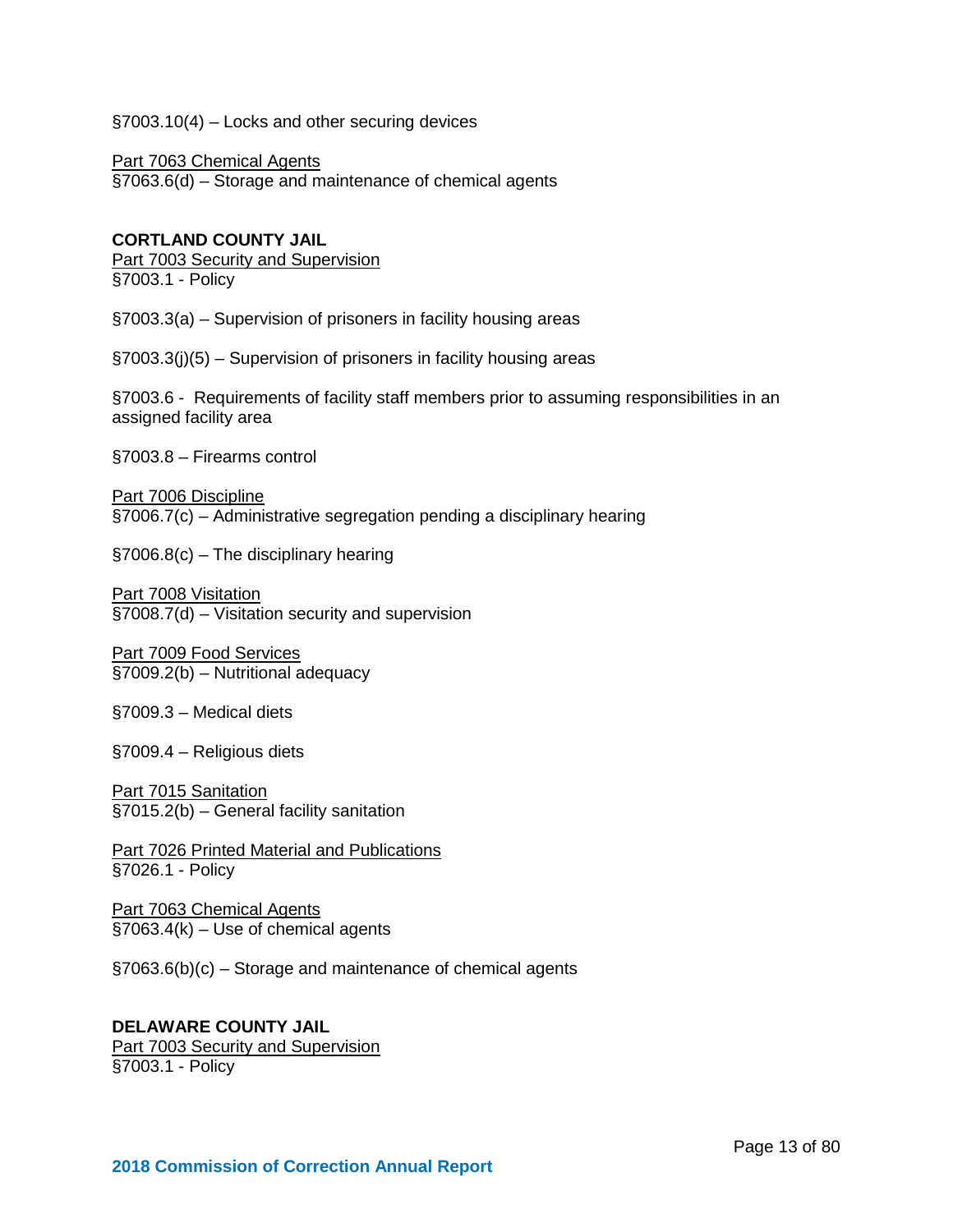§7003.3(i) Supervision of prisoners in facility housing areas

§7003.3(j) Supervision of prisoners in facility housing areas

Part 7006 Discipline §7006.8(e) – The disciplinary hearing

§7006.8(h) – The disciplinary hearing

**Part 7015 Sanitation** §7015.2(d) – General facility sanitation

Part 7032 Grievance Program §7032.1 - Policy

Part 7063 Chemical Agents §7063.7(b) – Recording the use of chemical agents

# **DUTCHESS COUNTY JAIL**

Part 7002 Admissions §7002.4(f) – Property confiscation

**Part 7003 Security and Supervision** §7003.1 - Policy

§7003.3(j)(5)(i-iii) – Supervision of prisoners in facility housing areas

§§7003.3(j)(6)(i)(ii) – Supervision of prisoners in facility housing areas

§7003.8 Firearms control

Part 7005 Prisoner Personal Hygiene §7005.7(a)(3)(i-ii) - Clothing

Part 7006 Discipline §7006.7(a) – Administrative Segregation pending a disciplinary hearing

§7006.7(c) - Administrative Segregation pending a disciplinary hearing

§7006.9(a)(2) – Disciplinary sanctions

Part 7008 Visitation §7008.7(d) – Visitation security and supervision

§7008.8(a) – Limitation of visitation

§7008.8(c) – Limitation of visitation

Part 7009 Food Services §7009.7 – Food storage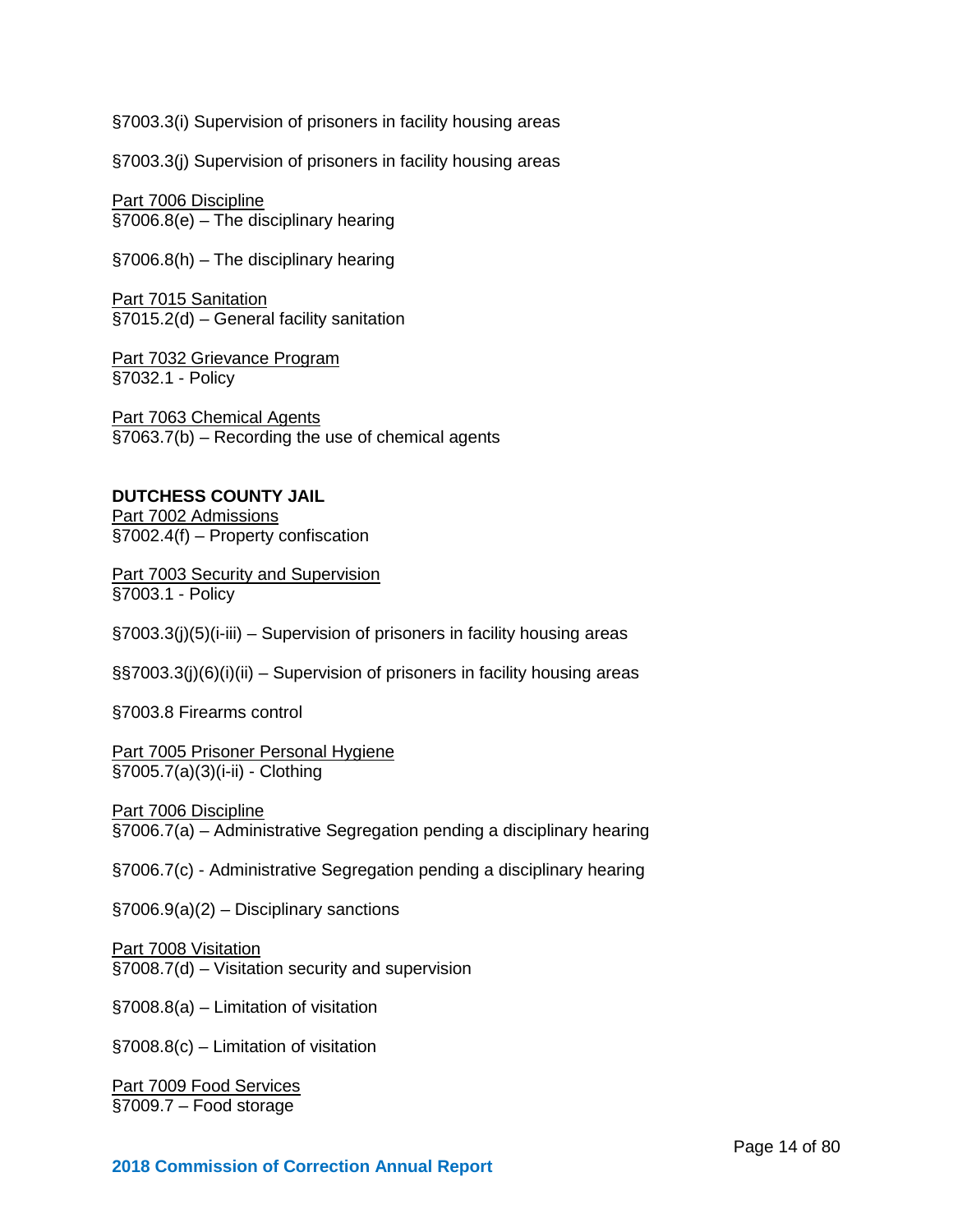Part 7017 Personnel §7017.1 - Training

Part 7032 Grievance Program §7032.1 - Policy

§7032.3(a)(b)(6) – Facility policies and procedures

Part 7063 Chemical Agents  $§7063.4(k) - Use of chemical agents$ 

 $\S7063.7(b)(6)(7)(10)$  – Recording the use of chemical agents

# **ERIE COUNTY JAIL (Holding Center)**

**Part 7003 Security and Supervision** §7003.10 – Locks and other securing devices

Part 7006 Discipline §7006.4(b)(4) – Misbehavior reports

Part 7008 Visitation §7008.5 – Visitor identification and registration

#### **ERIE COUNTY CORRECTIONAL FACILITY**

Part 7003 Security and Supervision §7003.3 – Supervision of prisoners in facility housing areas

§7003.3(j)(1) – Supervision of prisoners in facility housing areas

Part 7006 Discipline §7006.8(h)(3) – The disciplinary hearing

Part 7008 Visitation §7008.5(d) – Visitor identification and registration

§7008.7(d) – Visitation security and supervision

Part 7032 Grievance Program §7032.4(f) – Facility program requirements

# **ESSEX COUNTY JAIL**

Part 7003 Security and Supervision §7003.3(h) – Supervision of prisoners in facility housing areas

§7003.3(j)(5)(i)(iii) – Supervision of prisoners in facility housing areas

Part 7006 Discipline §7006.9 – Disciplinary sanctions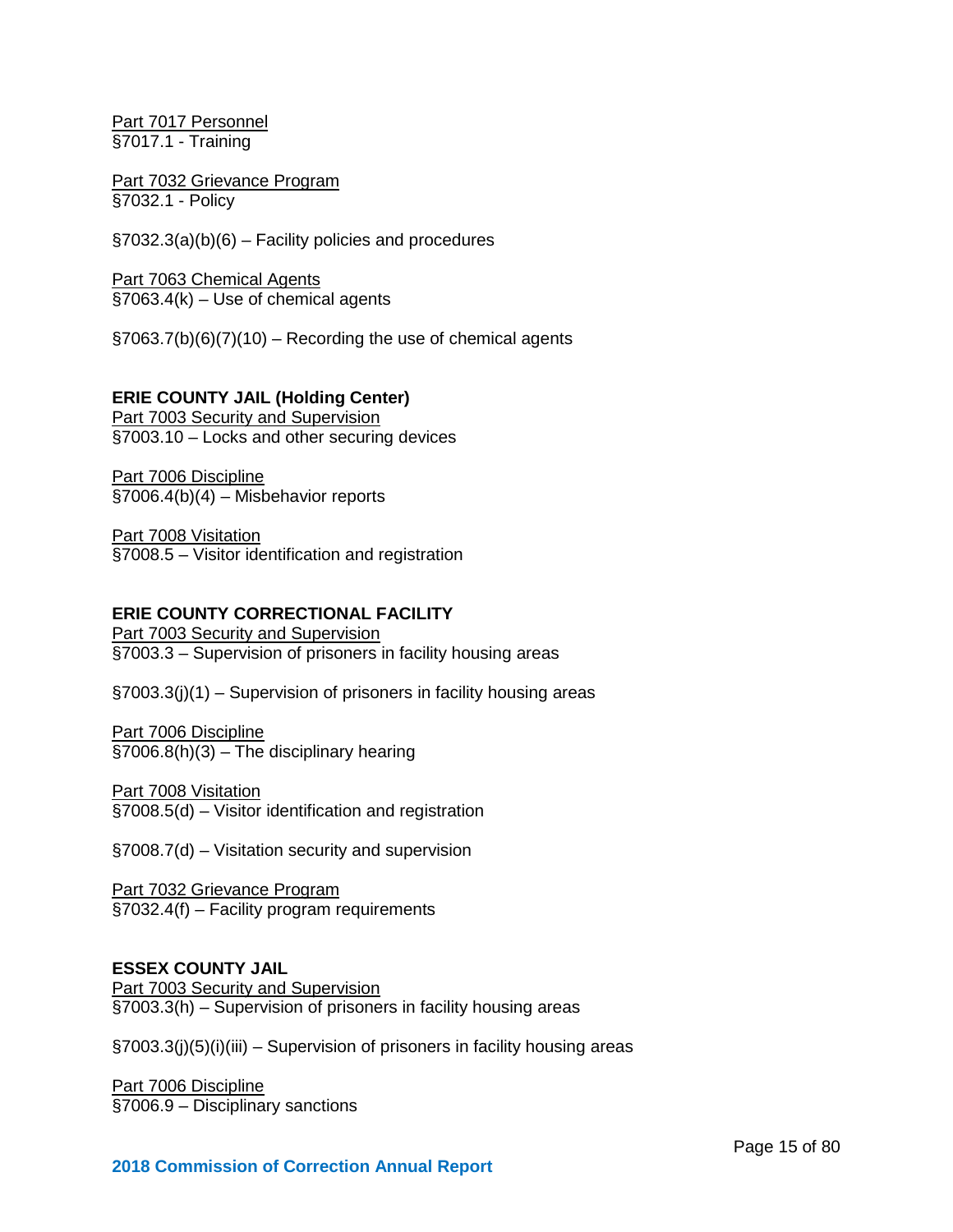Part 7008 Visitation §7008.6 – Contact visits

Part 7009 Food Services §7009.2 – Nutritional adequacy

Part 7032 Grievance Program §7032.4(g) – Facility program requirements

§7032.4(h) – Facility program requirements

§7032.4(j) – Facility program requirements

# **FRANKLIN COUNTY JAIL**

Part 7003 Security and Supervision §7003.3(j)(3)(4) – Supervision of prisoners in facility housing areas

Part 7006 Discipline §7006.8(h) – The disciplinary hearing

#### **FULTON COUNTY JAIL**

Part 7003 Security and Supervision §7003.1 – Policy

§7003.3(j)(5)(i)(iii) – Supervision of prisoners in facility housing areas

§7003.4(a) – Supervision of prisoners outside facility housing areas

§7003.10(3) – Locks and other securing devices

#### Part 7006 Discipline §7006.3(c) – Rules of inmate conduct

§7006.7(c) – Administrative segregation pending a disciplinary hearing

#### Part 7008 Visitation §7008.1 - Policy

§7008.5(c)(d) – Visitor identification and registration

§7008.7(d) – Visitation security and supervision

# **GENESEE COUNTY JAIL**

Part 7006 Discipline §7006.2 – Facility policies and procedures

§7006.7(b) – Administrative segregation pending a disciplinary hearing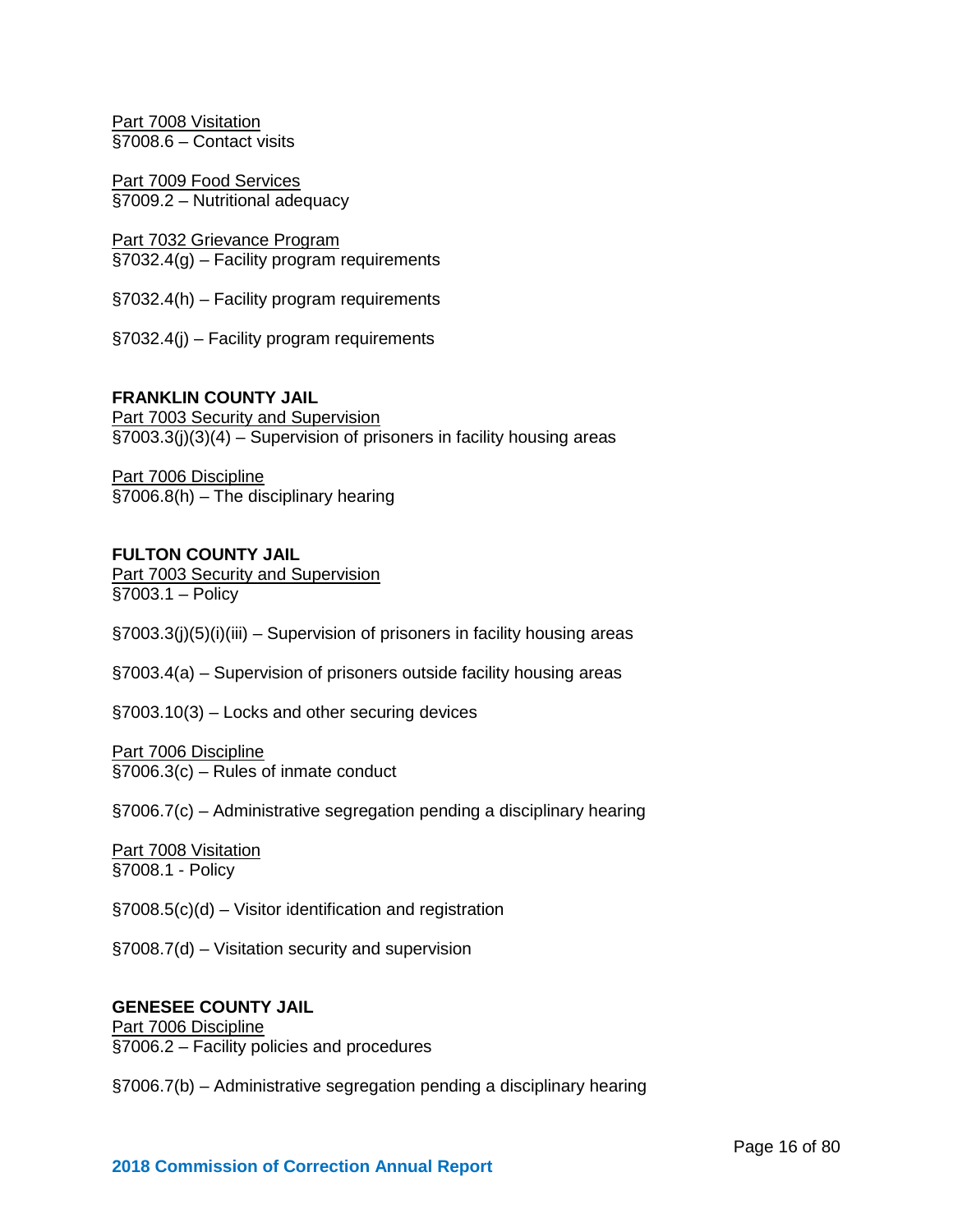# **GREENE COUNTY JAIL**

In April 2018, the Greene County Jail was closed, as structural damage made it unsafe to house inmates. Accordingly, no Minimum Standard evaluation was completed in 2018.

# **HAMILTON COUNTY JAIL**

Part 7003 Security and Supervision §7003.3 – Supervision of prisoners in facility housing areas

Part 7032 Grievance Program §7032.6 – Grievance program forms

# **HERKIMER COUNTY JAIL**

Part 7003 Security and Supervision §7003.9(a) – Key control

§7003.9(e) – Key control

Part 7006 Discipline §7006.7(d) – Administrative segregation pending a disciplinary hearing

§7006.8(i) – The disciplinary hearing

Part 7009 Food Service §7009.2(b) – Nutritional adequacy

Part 7063 Chemical Agents §7063.4(d) – Use of chemical agents

#### **JEFFERSON COUNTY JAIL**

Part 7003 Security and Supervision  $\frac{1}{2}$  \$7003.3(j)(5) – Supervision of prisoners in facility housing areas

§7003.6 – Requirements of facility members prior assuming responsibilities in an assigned facility area

- §7003.8(c) Firearms control
- §7003.9(d) Key control

§7003.9(e) – Key control

#### Part 7006 Discipline

§7006.7(a)(c) – Administrative segregation pending a disciplinary hearing

#### Part 7008 Visitation

§7008.7(d) – Visitation security and supervision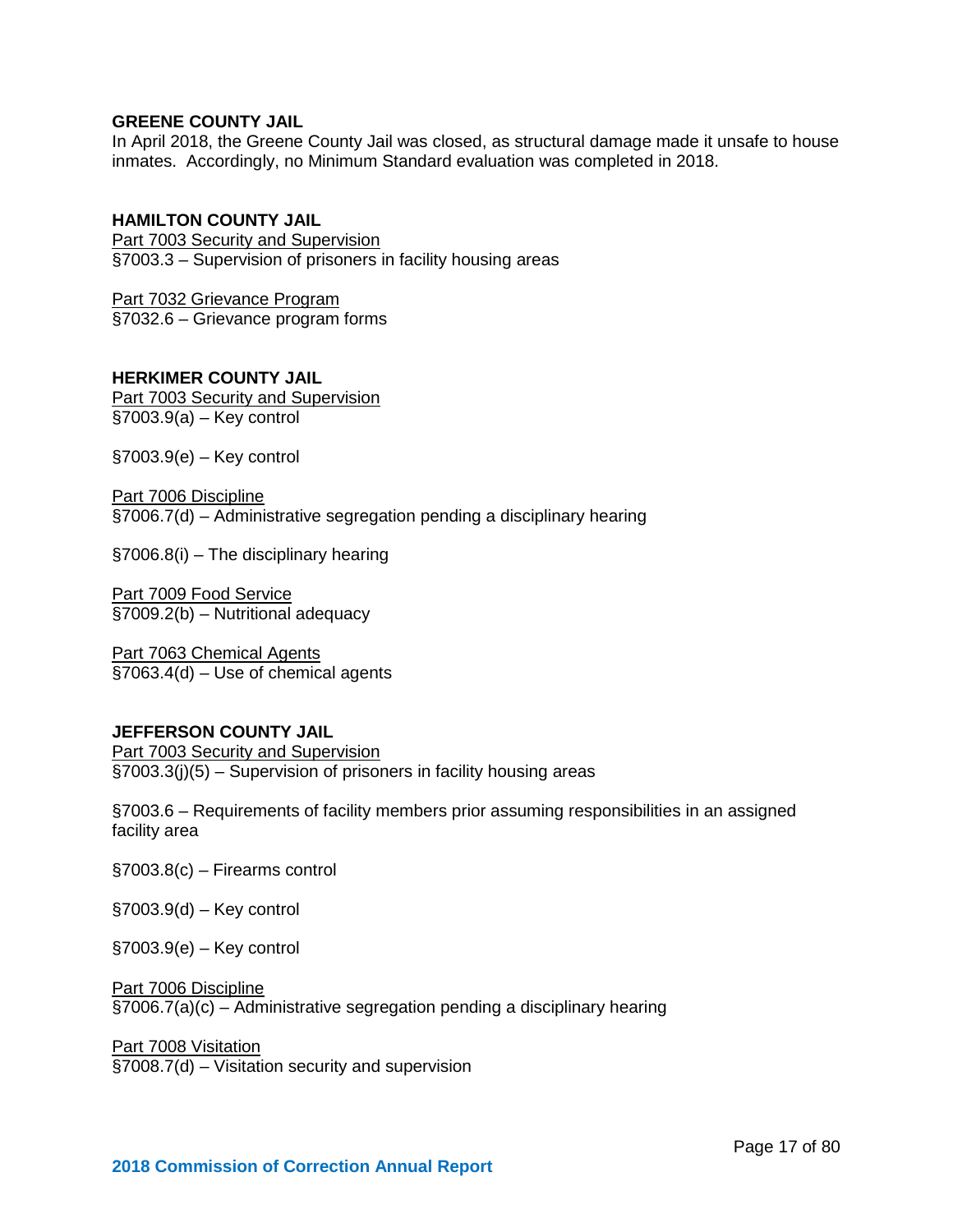Part 7009 Food Services §7009.1 - Policy

Part 7015 Sanitation §7015.2(b) – General facility sanitation

Part 7063 Chemical Agents §7063.6(b) – Storage and maintenance of chemical agents

§7063.6(c)(4) – Storage and maintenance of chemical agents

# **LEWIS COUNTY JAIL**

Part 7003 Security and Supervision §7003.3(a) – Supervision of prisoners in housing areas

§7003.3(h) – Supervision of prisoners in housing areas

§7003.9 – Key control

§7003.10 – Locks and other securing devices

Part 7009 Food Services §7009.5 – Food service personnel

Part 7032 Grievance Program §7032.3 – Policy

§7032.4 – Grievance program requirements

§7032.10 – Recordkeeping

Part 7063 Chemical Agents  $\overline{$}$ [\$7063.4(j) – Use of chemical agents

### **LIVINGSTON COUNTY JAIL**

Part 7003 Security and Supervision §7003.3(j)(3) – Supervision of prisoners in housing areas

§7003.3(j)(5) – Supervision of prisoners in housing areas

Part 7006 Discipline §7006.1 – Policy

§7006.8(a) – The disciplinary hearing

§7006.8(h) – The disciplinary hearing

Part 7009 Food Services §7009.5(b) – Food service personnel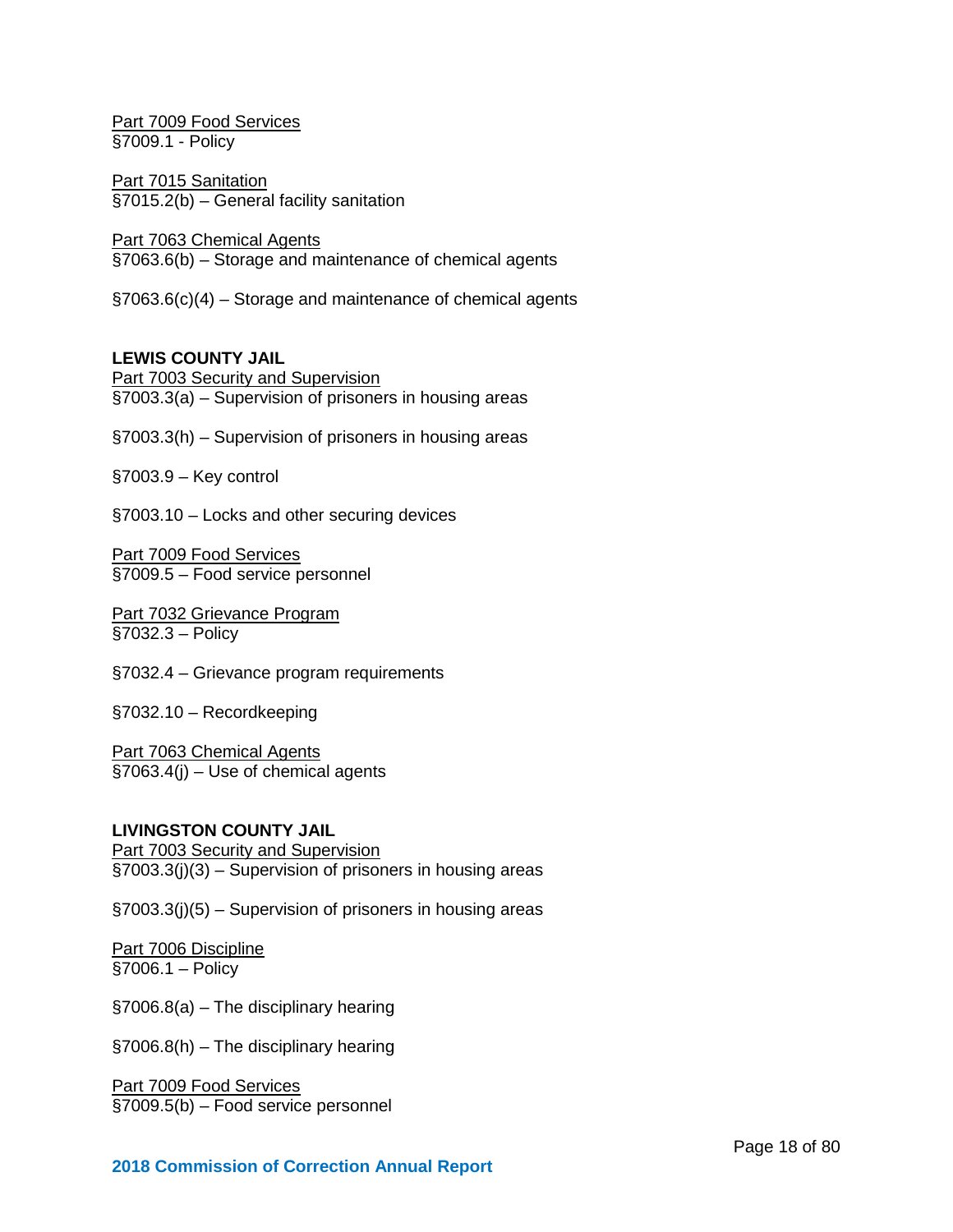Part 7032 Grievance Program §7032.4(h) – Facility program requirements

# **MADISON COUNTY JAIL**

Part 7003 Security and Supervision §7003.2(d) – Constant supervision

§7003.3(h) – Supervision of prisoners in housing areas

§7003.10 – Locks and other securing devices

Part 7006 Discipline §7006.7 – Administrative segregation pending a disciplinary hearing

**Part 7008 Visitation** §7008.6 – Contact visits

# **MONROE COUNTY JAIL AND CORRECTIONAL FACILITY**

Part 7003 Security and Supervision §7003.3(j)(5) – Supervision of prisoners in facility housing areas

§7003.8(c) – Firearms control

Part 7006 Discipline  $\overline{$37006.3(b)(3) -$  Rules of inmate conduct

Part 7008 Visitation §7008.3(b) – Availability of visits

§7008.5(d) – Visitor identification and registration

Part 7015 Sanitation §7015.2(b)- General facility sanitation

Part 7032 Grievance Program §7032.3(b)(8) – Facility policies and procedures

§7032.4(i) – Facility program requirements

§7032.4(k) – Facility program requirements

Part 7063 Chemical Agents §7063.6(b) – Storage and maintenance of chemical agents

# **MONTGOMERY COUNTY JAIL**

Part 7003 Security and Supervision §7003.3(f) – Supervision of prisoners in facility housing areas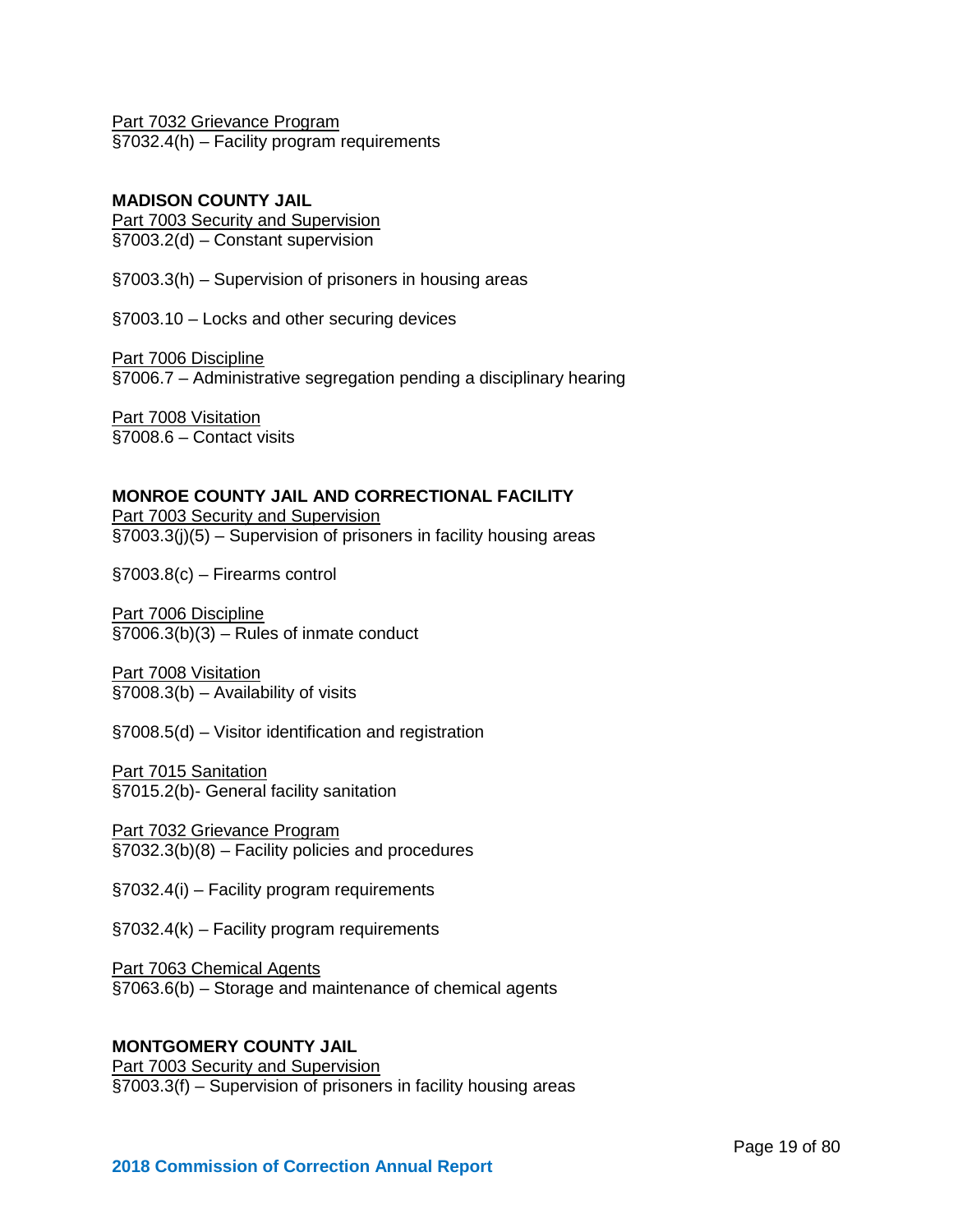§7003.3(j) – Supervision of prisoners in facility housing areas

§7003.8 – Firearms control

Part 7006 Discipline §7006.1 - Policy

§7006.4(b) – Misbehavior reports

§7006.7(b) – Administrative segregation pending a disciplinary hearing

§7006.9 – Disciplinary sanctions

Part 7032 Grievance Program §7032.4 – Facility program requirements

Part 7063 Chemical Agents §7063.4(k) – Use of chemical agents

§7063.7(b) – Recording the use of chemical agents

#### **NASSAU COUNTY JAIL**

**Part 7003 Security and Supervision** §7003.1 - Policy

§7003.3(j) – Supervision of prisoners in facility housing areas

§7003.3(j)(3) – Supervision of prisoners in facility housing areas

§7003.3(j)(5) – Supervision of prisoners in facility housing areas

§7003.3(j)(6)(i-iv) – Supervision of prisoners in facility housing areas

§7003.3.6(a-c) – Requirements of facility staff members prior to assuming responsibilities in an assigned housing area

§7003.9(d) – Key control

Part 7009 Food Services §7009.6(c)(2) - Meals

Part 7017 Personnel Standards §7017.1 and 7017.2 – Briefing of new employees

Part 7023 Access to Media §7023.1 - Policy

Part 7026 Printed Material and Publications §7026.1 - Policy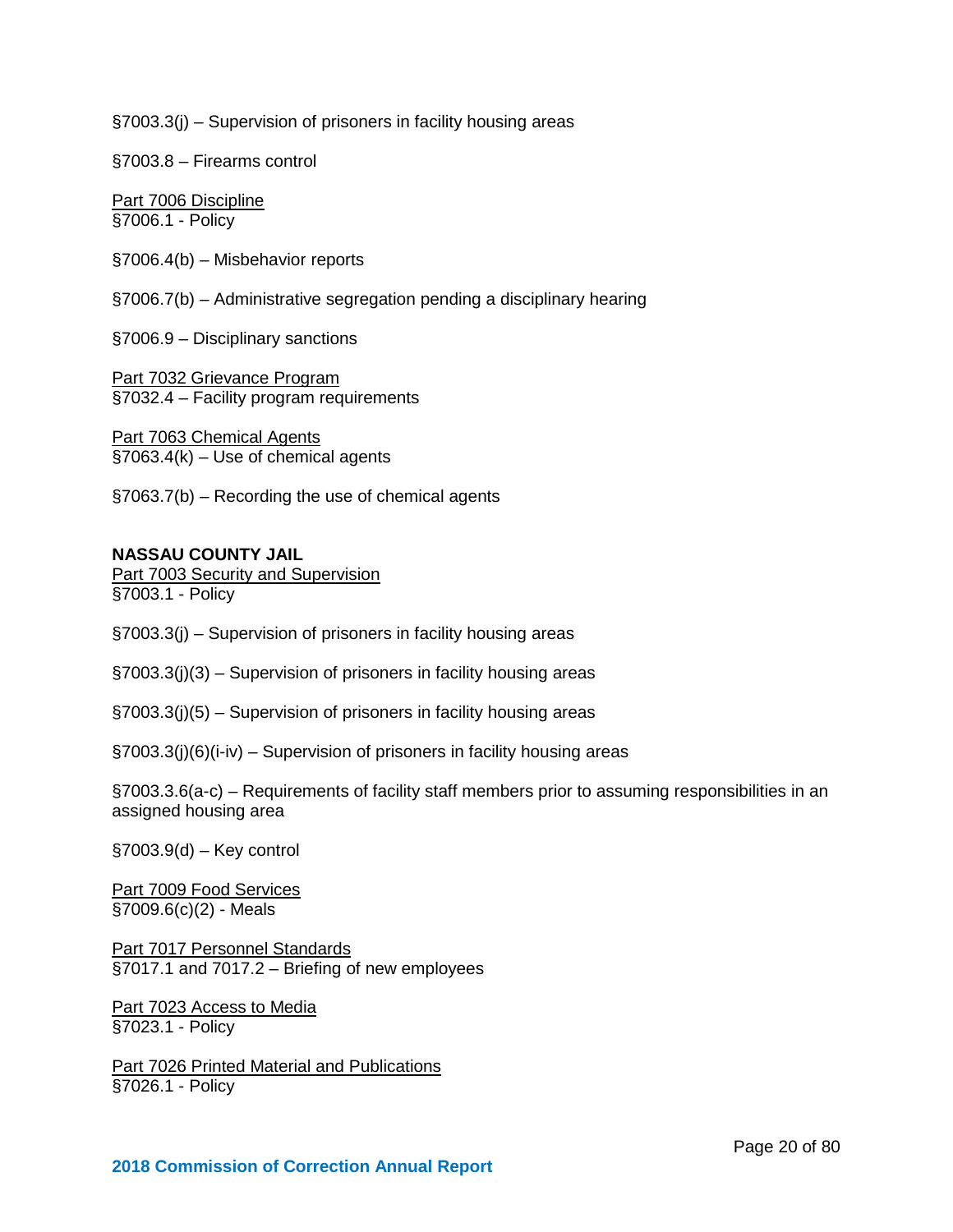Part 7032 Grievance Program §7032.3(b)(8) – Facility policies and procedures

- §7032.6 Grievance program forms
- §7032.7 Continuation and termination of grievances

§7032.11 - Staff orientation

Part 7063 Chemical Agents §7063.6 – Storage and maintenance of chemical agents

### **NIAGARA COUNTY JAIL**

Part 7003 Security and Supervision §7003.3(f) – Supervision of prisoners in facility housing areas

§7003.4 – Supervision of prisoners outside facility housing areas

Part 7009 Food Services §7009.1 - Policy

Part 7015 Sanitation §7015.1 - Policy

Part 7032 Grievance Program §7032.3 – Facility policies and procedures

# **ONEIDA COUNTY JAIL**

Part 7003 Security and Supervision §7003.3(J)(5) – Supervision of prisoners in facility housing areas

Part 7032 Grievance Program §7032.4 – Facility program requirements

Part 7063 Chemical Agents §7063.6 – Storage and maintenance of chemical agents

# **ONONDAGA COUNTY CUSTODY DEPARTMENT (formerly Justice Center)**

Effective January 1, 2018, the Onondaga County Department of Correction merged with the Onondaga County Sheriff's Office. The downtown Justice Center is now referred to as the Custody Department while the former Department of Correction is now referred to as the Correction Department.

Part 7003 Security and Supervision §7003.1 - Policy

§7003.3(a) – Supervision of prisoners in facility housing areas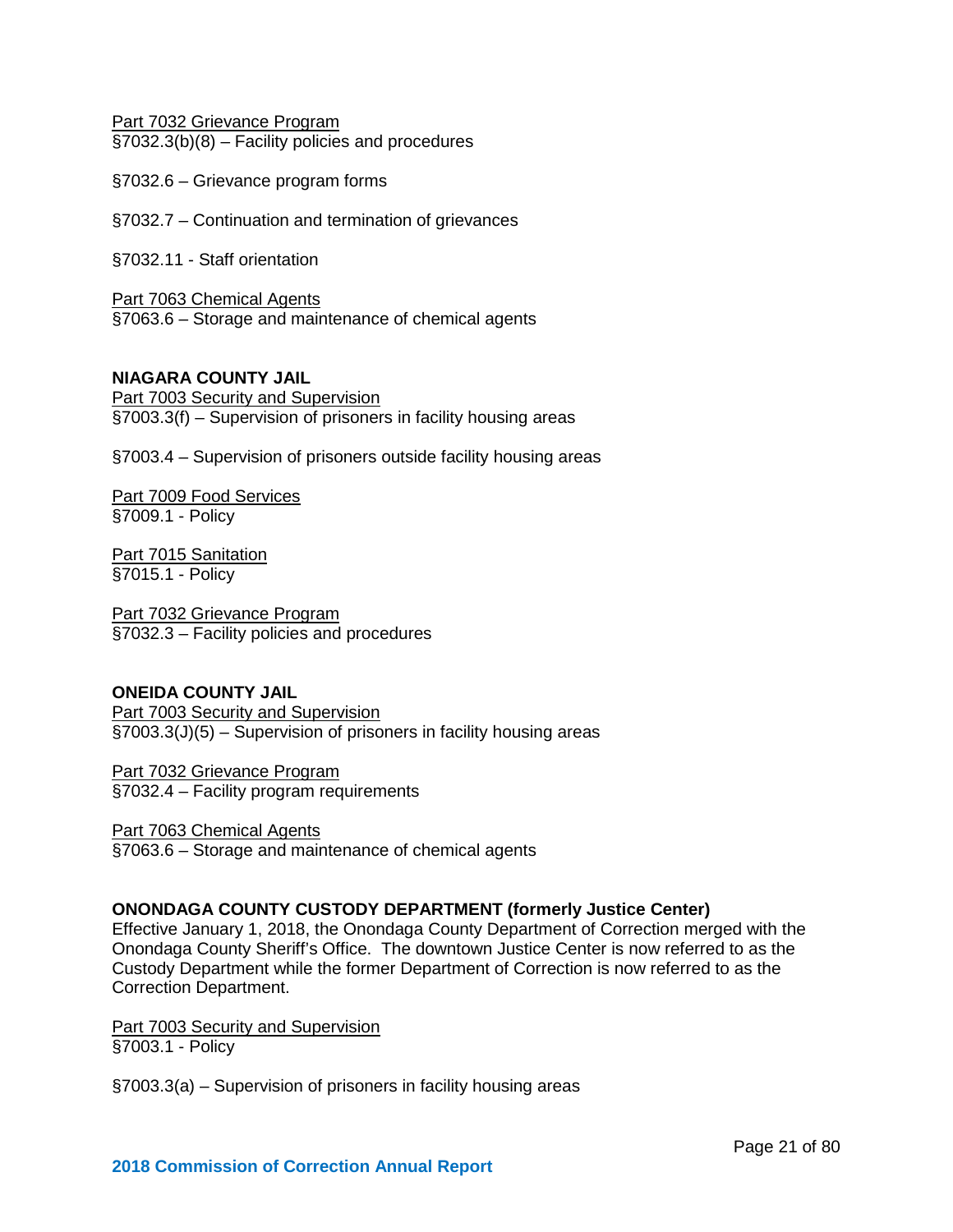§7003.3(j)(3) - Supervision of prisoners in facility housing areas

§7003.3(f) - Supervision of prisoners in facility housing areas

§7003.9(d)(3) – Key control

Part 7008 Visitation §7008.1 - Policy

- §7008.3(b) Availability of visits
- §7008.4 Initial visit
- §7008.7 Visitation security and supervision

§7008.8(c) – Limitation of visitation

Part 7015 Sanitation §7015.2(a) – General facility sanitation

§7015.2(b) – General facility sanitation

§7024.2 – Congregate religious activities

Part 7028 Exercise §7028.2 – Exercise periods

Part 7032 Grievance Program §7032.1 - Policy

- §7032.4(a) Facility program requirements
- §7032.4(d) Facility program requirements
- §7032.4(f) Facility program requirements
- §7032.4(j) Facility program requirements
- §7032.7(a) Continuation and termination of grievances

# Part 7063 Chemical Agents

§7063.4(k) – Use of chemical agents

- §7063.5(c) Training in the use of chemical agents
- §7063.6(b) Storage and maintenance of chemical agents
- §7063.6(d) Storage and maintenance of chemical agents
- §7063.6(e) Storage and maintenance of chemical agents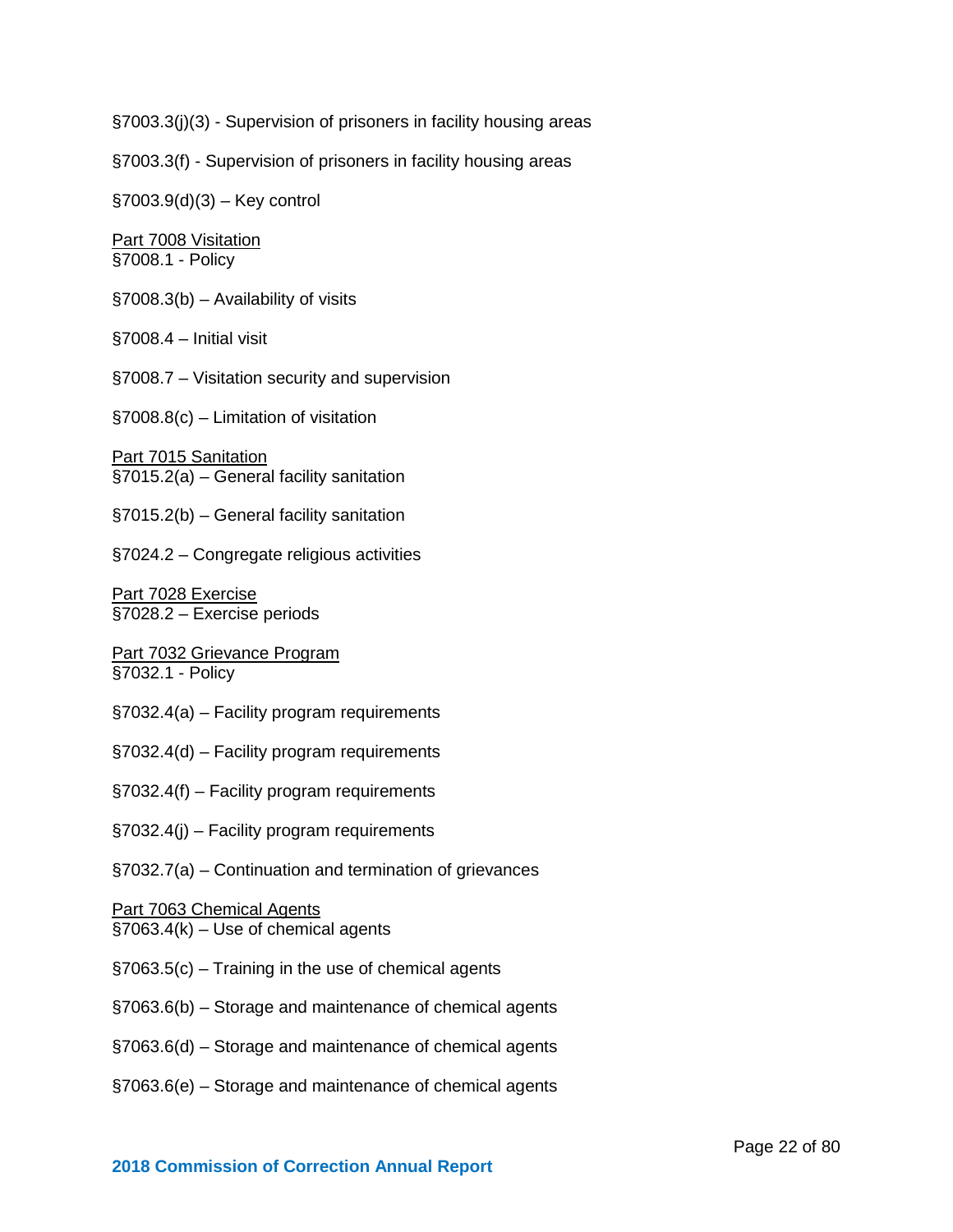# **ONONDAGA COUNTY CORRECTION DEPARTMENT (formerly Department of Correction)**

Part 7003 Security and Supervision

§7003.3(f) – Supervision of prisoners in facility housing areas

§7003.3(j)(6)(i-iv) - Supervision of prisoners in facility housing areas

§7003.4(a) – Supervision of prisoners outside facility housing areas

 $\S7003.8(d)(1)$  – Firearms control

Part 7008 Visitation §7008.8(c) – Limitation of visitation

Part 7015 Sanitation §7015.3 – Local health department inspections

Part 7032 Grievance Program §7032.4 – Facility program requirements

Part 7063 Chemical Agents §7063.4(k) – Use of chemical agents

# **ONTARIO COUNTY JAIL**

Part 7003 Security and Supervision §7003.3(j)(3) – Supervision of prisoners in facility housing areas

§7003.3(h) – Supervision of prisoners in facility housing areas

Part 7006 Discipline §7006.9(a) – Disciplinary sanctions

Part 7008 Visitation §7008.8(b) – Limitation of visitation

Part 7026 Printed Material and Publications §7026.2(b) – Facility review of incoming printed material and publications

Part 7032 Grievance Program §7032.4 – Facility program requirements

§7032.5(e) – Appeal to the Commission of Correction

§7032.7(a)(b) – Continuation and termination of grievances

# **ORANGE COUNTY JAIL**

Part 7003 Security and Supervision §7003.1 - Policy

§7003.5(a) – Prisoner population count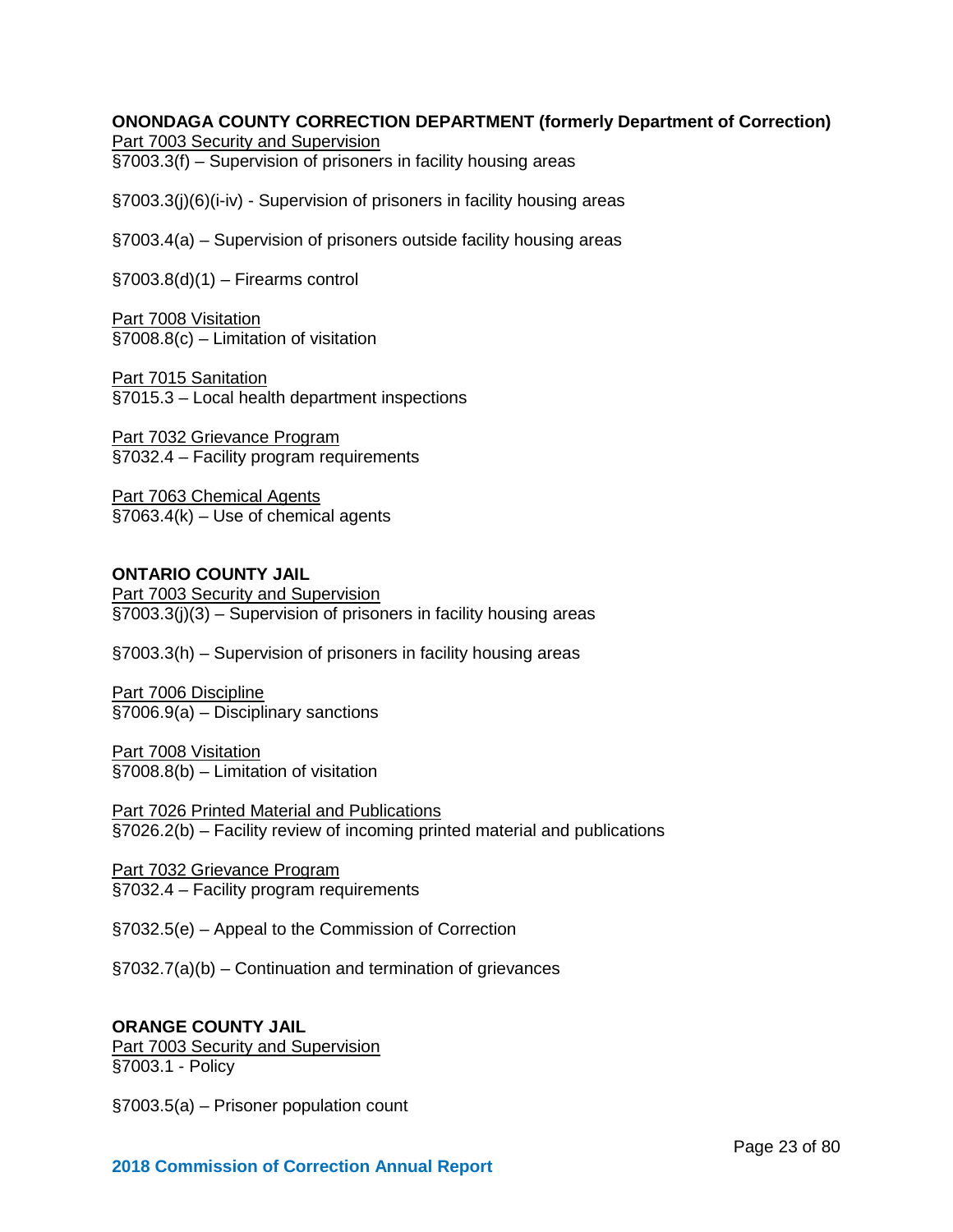Part 7008 Visitation §7008.5(d) – Visitor identification and registration

Part 7009 Food Service §7009.5(b) – Food service personnel

§7009.6(b) - Meals

# **ORLEANS COUNTY JAIL**

Part 7003 Security and Supervision §7003.3(a) – Supervision of prisoners in facility housing areas

§7003.3(j)(5) – Supervision of prisoners in facility housing areas

§7003.3(j)(6) – Supervision of prisoners in facility housing areas

Part 7004 Correspondence §7004.1(b) - Policy

Part 7005 Prisoner Personal Hygiene §7005.8(h) – Personal healthcare items

Part 7006 Discipline §7006.8(h) – The disciplinary hearing

Part 7008 Visitation §7008.8 – Limitation of visitation

Part 7009 Food Service §7009.5(b) – Food service personnel

Part 7032 Grievance Program  $\frac{1}{2}$ §7032.4(g)(h)(i) – Facility program requirements

§7032.10 – Record keeping

# **OSWEGO COUNTY JAIL**

**Part 7003 Security and Supervision** §7003.1 - Policy

§7003.3(h) – Supervision of prisoners in facility housing areas

§7003.3(j) – Supervision of prisoners in facility housing areas

§7003.6 – Requirements of facility staff members prior to assuming responsibilities in an assigned housing area

§7003.8(c) – Firearms control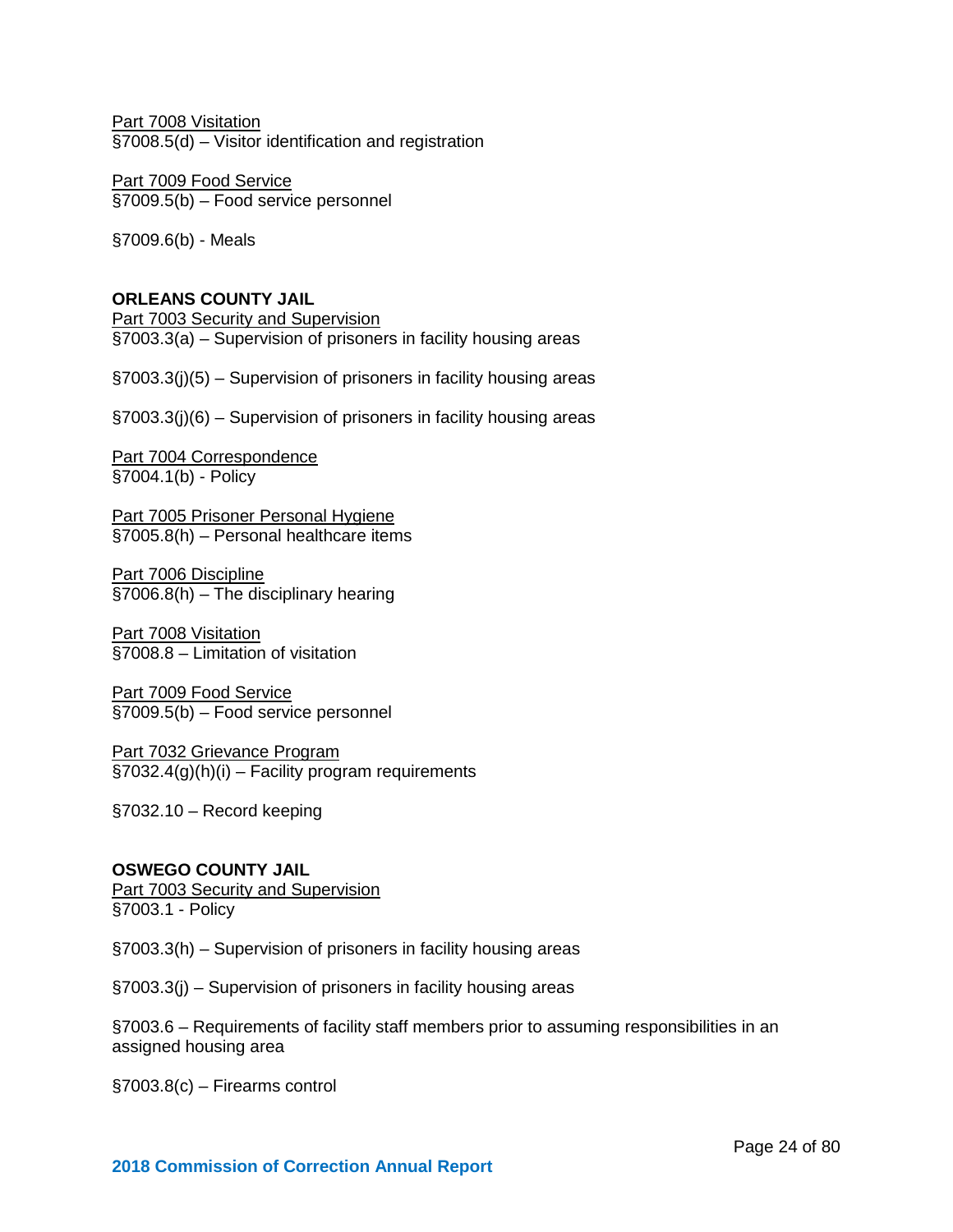§7003.9 – Key control

§7003.10 – Locks and other securing devices

Part 7008 Visitation §7008.6 – Contact visits

§7008.8 Limitation of visitation

**Part 7015 Sanitation** §7015.1 - Policy

Part 7017 Personnel Standards §7017.2 – Briefing of new employees

Part 7023 Access to Media §7023.1 - Policy

Part 7026 Printed Material and Publications §7026.2 – Facility review of incoming printed material and publications

Part 7032 Grievance Program §7032.10 – Record keeping

Part 7063 Chemical Agents §7063.4(k) – Use of Chemical Agents

#### **OTSEGO COUNTY JAIL**

Part 7006 Discipline §7006.7(b) – Administrative segregation pending a hearing

Part 7032 Grievance Program §7032.4 – Facility requirements

§7032.5(b)(c) – Appeal to the Commission of Correction

§7032.10 - Recordkeeping

#### **PUTNAM COUNTY JAIL**

Part 7003 Security and Supervision §7003.3(h) – Supervision of prisoners in facility housing areas

§7003.3(j(5) – Supervision of prisoners in facility housing areas

§7003.9(e) – Key control

§7003.10 – Locks and other securing devices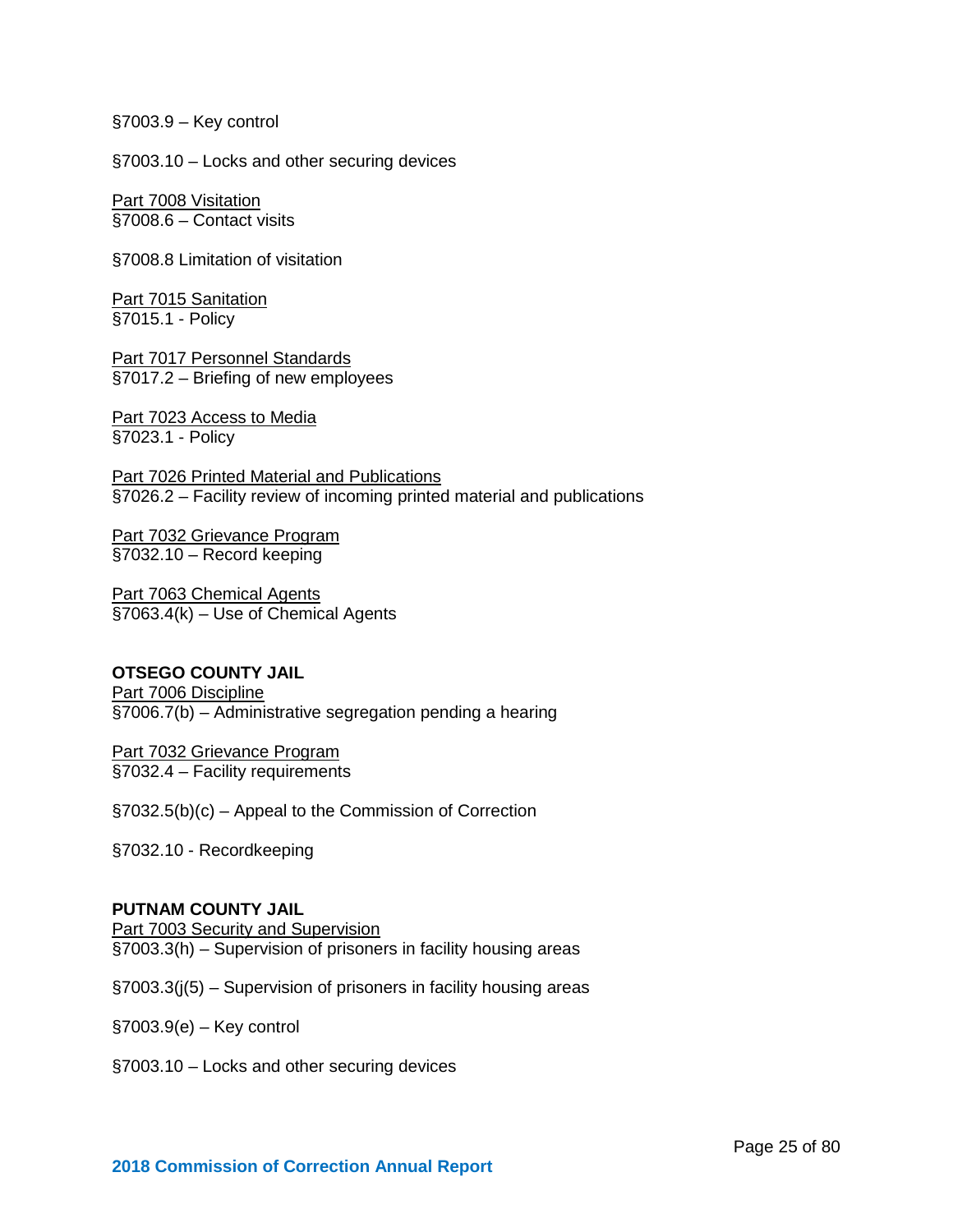Part 7006 Discipline §7006.7(c) – Administrative segregation pending a disciplinary hearing

Part 7009 Food Services §7009.2(b) – Nutritional adequacy

§7009.5 – Food service personnel

Part 7063 Chemical Agents §7063.6 – Storage and maintenance of chemical agents

# **RENSSELAER COUNTY JAIL**

Part 7003 Security and Supervision §7003.5(j)(5)(iii) – Supervision of prisoners in facility housing areas

§7003.8(c) – Firearms control

Part 7032 Grievance Program §7032.11 – Staff orientation

# **ROCKLAND COUNTY JAIL**

Part 7003 Security and Supervision §7003.3(6) – Supervision of prisoners in facility housing areas

§7003.8(c) – Firearms control

§7003.8(d) – Firearms control

Part 7009 Food Services §7009.6(c)(2) - Meals

Part 7015 Sanitation §7015.2 – General facility sanitation

Part 7063 Chemical Agents §7063.6(c)(3) – Storage and maintenance of chemical agents

#### **ST. LAWRENCE COUNTY JAIL**

Part 7003 Security and Supervision §7003.3(i) – Supervision of prisoners in facility housing areas

§7003.3(j(5)(vi) – Supervision of prisoners in facility housing areas

§7003.3(j(6) – Supervision of prisoners in facility housing areas

Part 7008 Visitation §7008.3 - Availability of visits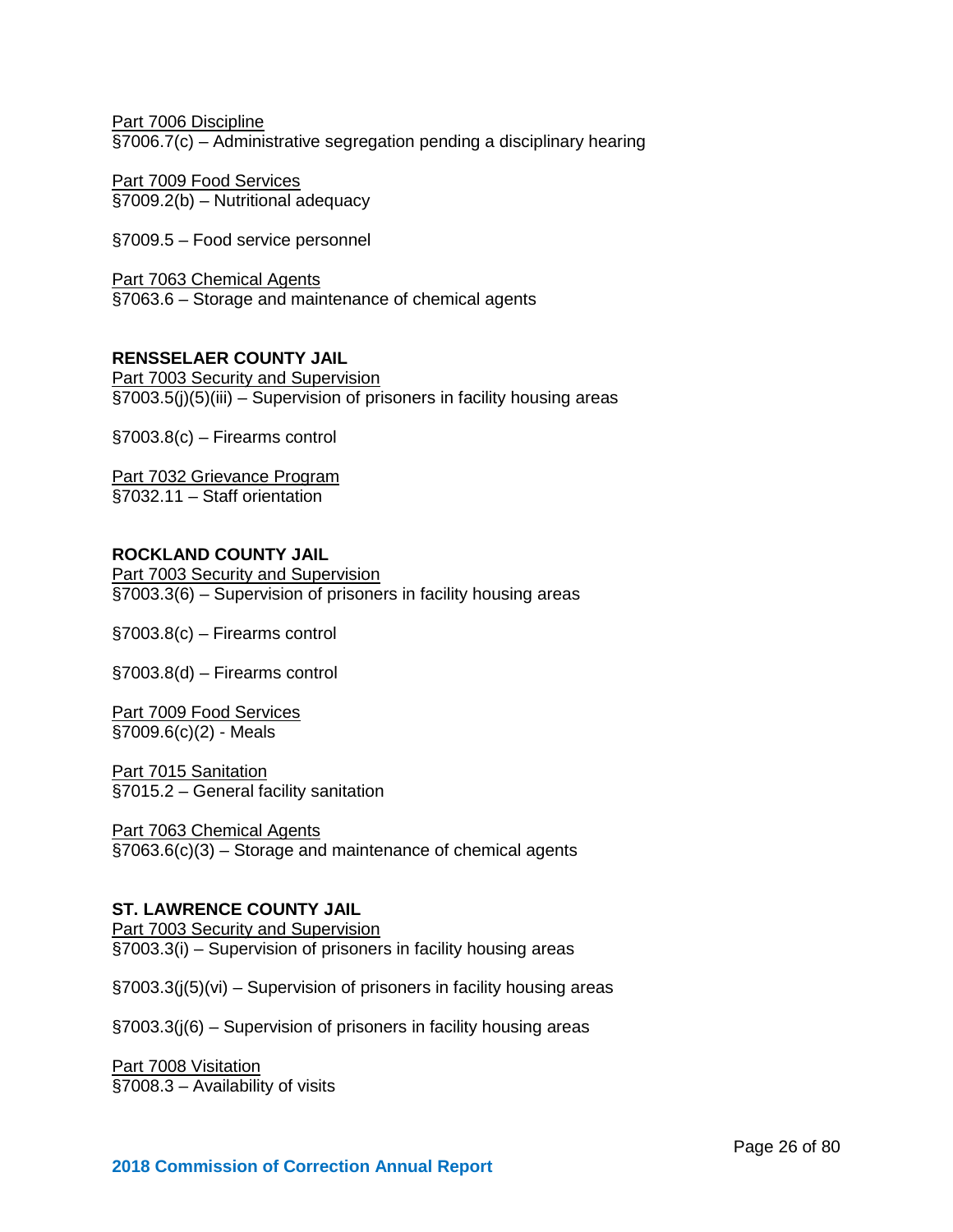Part 7009 Food Services §7009.2 - Menus

Part 7063 Chemical Agents §7063.6(a) – Storage of chemical agents

# **SARATOGA COUNTY JAIL**

**Part 7003 Security and Supervision** §7003.3(j)(3)(4) – Supervision of prisoners in facility housing areas

§7003.3(6) – Supervision of prisoners in facility housing areas

Part 7009 Food Services §7009.6(c)(2) - Meals

Part 7015 Sanitation §7015.2(b) – General facility sanitation

# **SCHENECTADY COUNTY JAIL**

Part 7002 Admissions §7002.6 – Medical screening

**Part 7003 Security and Supervision** §7003.2(d)(1) - Definitions

§7003.3(j)(5)(iii) – Supervision of prisoners in facility housing areas

Part 7006 Discipline §7006.7 – Administrative segregation pending a disciplinary hearing

§7006.8(1) – The disciplinary hearing

Part 7008 Visitation §7008.2 – Visiting area

§7008.4 – Initial visit

Part 7009 Food Services  $\overline{$7009.6(c)(2)}$  - Meals

Part 7013 Classification §7013.7(a)(b)(c) – Initial screening and risk assessment

Part 7032 Grievance Program §7032.4(g) – Facility program requirements

§7032.5(a) – Appeal to the Commission of Correction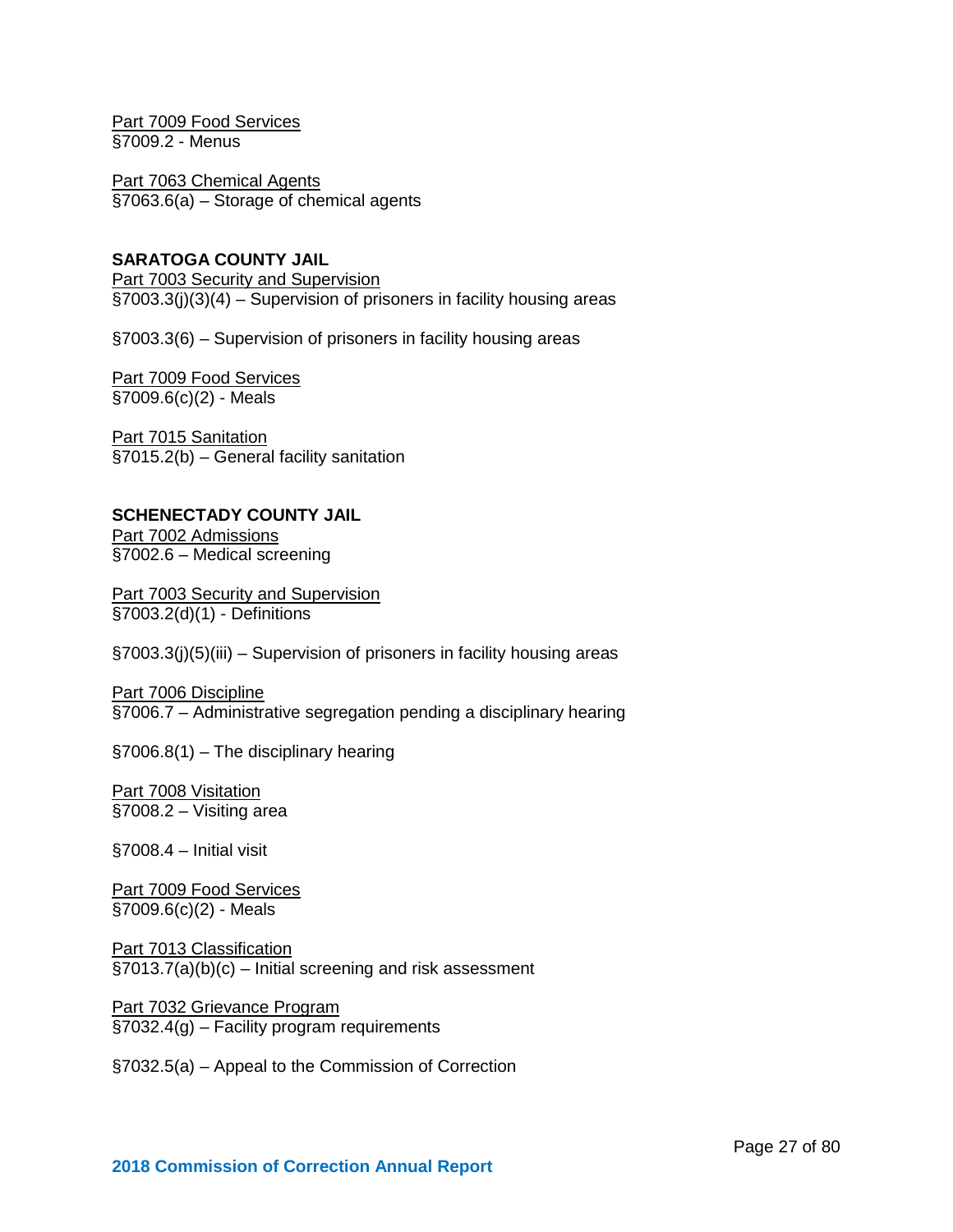Part 7070 Educational Services for Youth

§7070.7(b) – Restriction or denial of educational services

§7070.7(c)(1) – Restriction or denial of educational services

§7070.7(e)(f)(1-7) – Restriction or denial of educational services

§7070.7(h)(i)(1-6) - Restriction or denial of educational services

§7070.7(j)(1-3) - Restriction or denial of educational services

# **SCHOHARIE COUNTY JAIL**

The Schoharie County Jail has been closed since August 2011 due to damage from Tropical Storm Irene. A new facility is currently under construction.

# **SCHUYLER COUNTY JAIL**

Part 7003 Security and Supervision §7003.3(a) – Supervision of prisoners in facility housing areas

Part 7006 Discipline §7006.4(b)(4) – Misbehavior reports

§7006.9(a) – Disciplinary sanctions

Part 7026 Printed Material and Publications §7026.2(b) – Review of incoming printed material and publications

Part 7032 Grievance Program §7032.11 – Staff orientation

# **SENECA COUNTY JAIL**

Part 7003 Security and Supervision §7003.3(j)(6) – Supervision of prisoners in facility housing areas

§7003.4(a) – Supervision of prisoners outside facility housing areas

§7003.6(c) – Requirements of facility staff members prior to assuming responsibilities in an assigned facility area

§7003.8(c) – Firearms control

# Part 7006 Discipline

§7006.7(c) – Administrative segregation pending a disciplinary hearing

§7006.8(h)(2) – The disciplinary hearing

Part 7015 Sanitation §7015.2(b) – General facility sanitation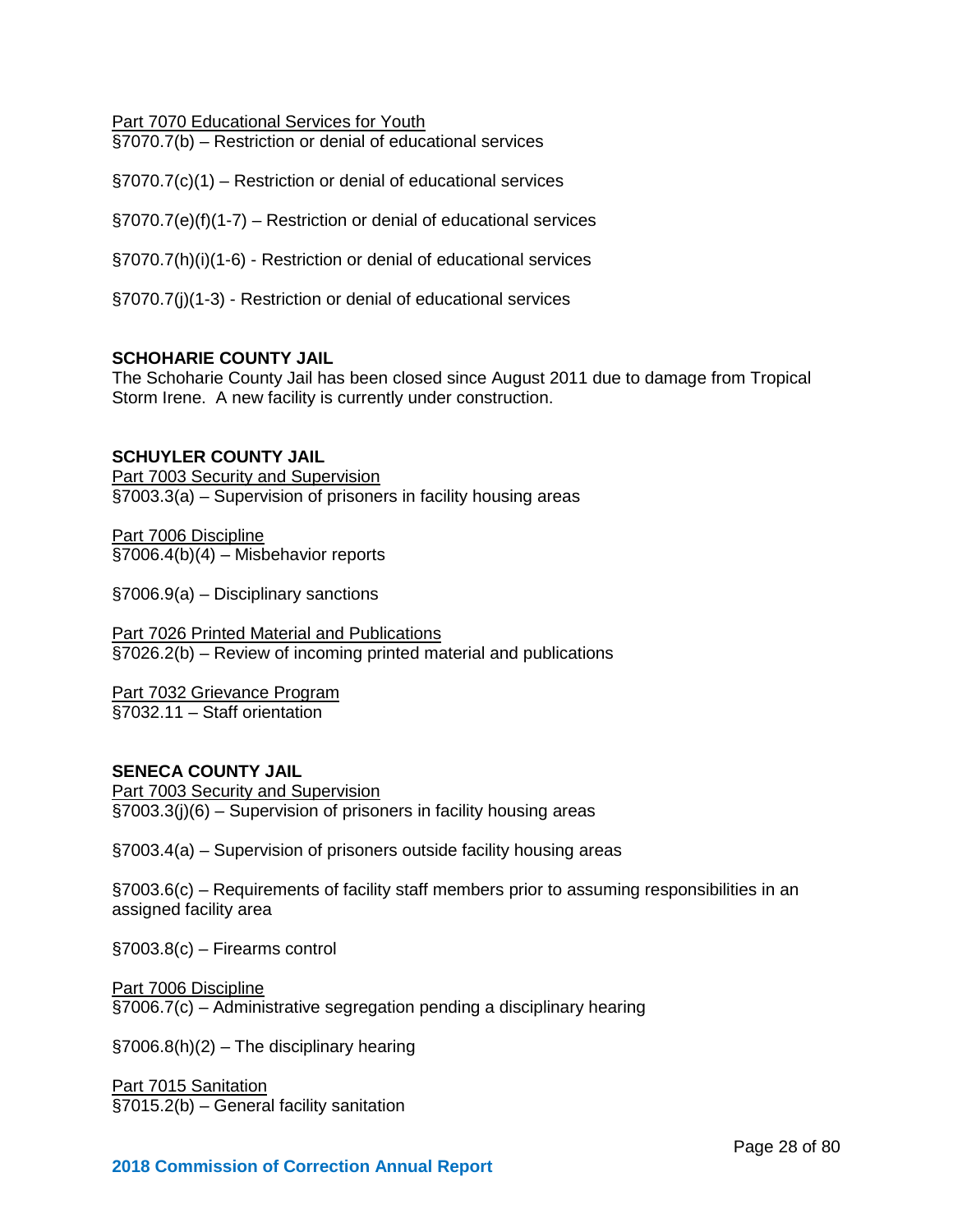Part 7026 Printed Material and Publications §7026.2(f) – Facility review of incoming printed material and publications

Part 7032 Grievance Program §7032.3(b)(8) – Facility policies and procedures

# **STEUBEN COUNTY JAIL Part 7003 Security and Supervision** §7003.10 – Locks and other securing devices

Part 7009 Food Service §7009.2 – Nutritional adequacy

Part 7017 Personnel Standards §7017.1- Training

# **SUFFOLK COUNTY JAILS (RIVERHEAD AND YAPHANK)**

Part 7003 Security and Supervision §7003.3(c) – Supervision of prisoners in facility housing areas

- §7003.3(j)(5) Supervision of prisoners in facility housing areas
- §7003.5(c) Prisoner population counts
- §7003.5(e) Prisoner population counts
- §7003.8(c)(d) Firearms control
- §7003.10 Locks and other securing devices

Part 7008 Visitation

§7008.7(d) – Visitation security and supervision

Part 7015 Sanitation §7015.2(b) – General facility sanitation

§7015.2(d) – General facility sanitation

Part 7026 Printed Material and Publications §7026.2 – Facility review of incoming printed material and publications

Part 7032 Grievance Program  $\S 7032.4(f)(g)$  – Facility program requirements

§7032.4(i) – Facility program requirements

Part 7063 Chemical Agents Part 7063.5(c) – Training in the use of chemical agents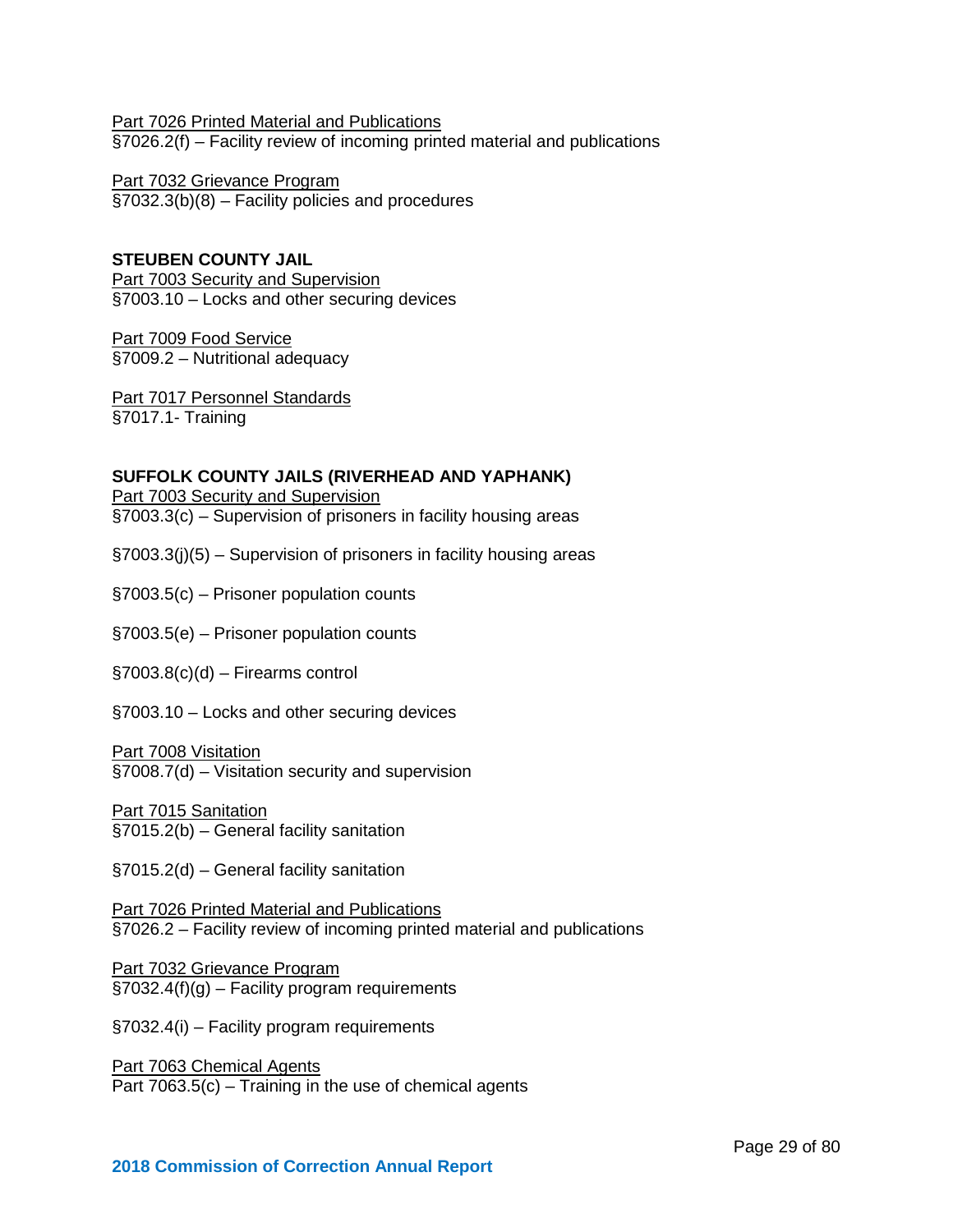# **SULLIVAN COUNTY JAIL**

Part 7003 Security and Supervision §7003.3(e) – Supervision of prisoners in facility housing areas

# **TIOGA COUNTY JAIL**

Part 7003 Security and Supervision §7003.3(j) - Supervision of prisoners in facility housing areas

Part 7009 Food Service §7009.2 – Nutritional adequacy

# **TOMPKINS COUNTY JAIL**

Part 7003 Security and Supervision §7003.3(j)(5) - Supervision of prisoners in facility housing areas

§7003.6(b) - Supervision of prisoners in facility housing areas

§7003.8 – Firearms control

§7003.9 – Key control

Part 7008 Visitation §7008.5(d) – Visitor identification and registration

§7008.7(d) – Visitation security and supervision

Part 7009 Food Service §7009.2(b) – Nutritional adequacy

Part 7032 Grievance Program §7032.7(b) – Continuation and termination of grievances

Part 7063 Chemical Agents §7063.4(m) – Use of chemical agents

# **ULSTER COUNTY JAIL**

Part 7003 Security and Supervision §7003.3(5) - Supervision of prisoners in facility housing areas

Part 7006 Discipline §7006.8(h) – The disciplinary hearing

Part 7015 Sanitation §7015.2(d) – General facility sanitation

Part 7032 Grievance Program §7032.4(i) – Facility program requirements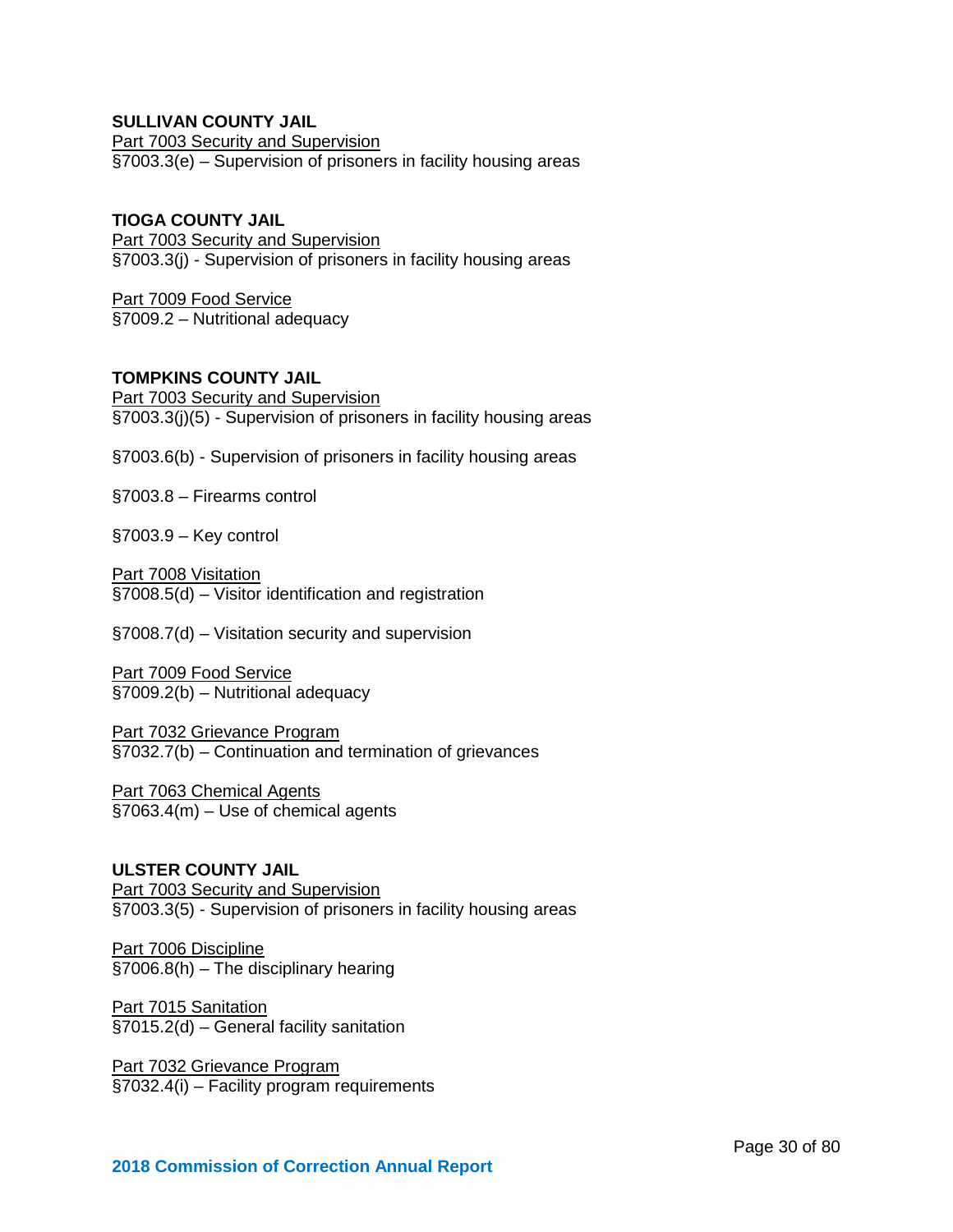# **WARREN COUNTY JAIL**

Part 7003 Security and Supervision §7003.3(j)(5)(i) - Supervision of prisoners in facility housing areas

§7003.3(j)(5)(ii) - Supervision of prisoners in facility housing areas

§7003.3(j)(5)(i)(ii)(iii) - Supervision of prisoners in facility housing areas

Part 7008 Visitation §7008.5(d)(2) – Visitor identification and registration

Part 7009 Food Service §7009.2(b) – Nutritional adequacy

Part 7017 Personnel Standards §7017.1 - Training

Part 7026 Printed Material and Publications §7026.1 – Policy

§7026.2(b) – Facility review of incoming printed material and publications

§7026.2(i) – Facility review of incoming printed material and publications

#### **WASHINGTON COUNTY JAIL**

Part 7003 Security and Supervision §7003.3(j)(5)(i) – Supervision of prisoners in facility housing areas

§7003.3(j)(5)(iii) – Supervision of prisoners in facility housing areas

§7003.10(3) – Locks and other securing devices

§7003.10(4) – Locks and other securing devices

Part 7006 Discipline

§7006.4(b)(3) – Misbehavior reports

§7006.4(b)(5) – Misbehavior reports

§7006.7(a) – Administrative segregation pending a disciplinary hearing

§7006.7(b) – Administrative segregation pending a disciplinary hearing

§7006.7(c) – Administrative segregation pending a disciplinary hearing

§7006.9(a)(2) – Disciplinary sanctions

§7006.9(b) – Disciplinary sanctions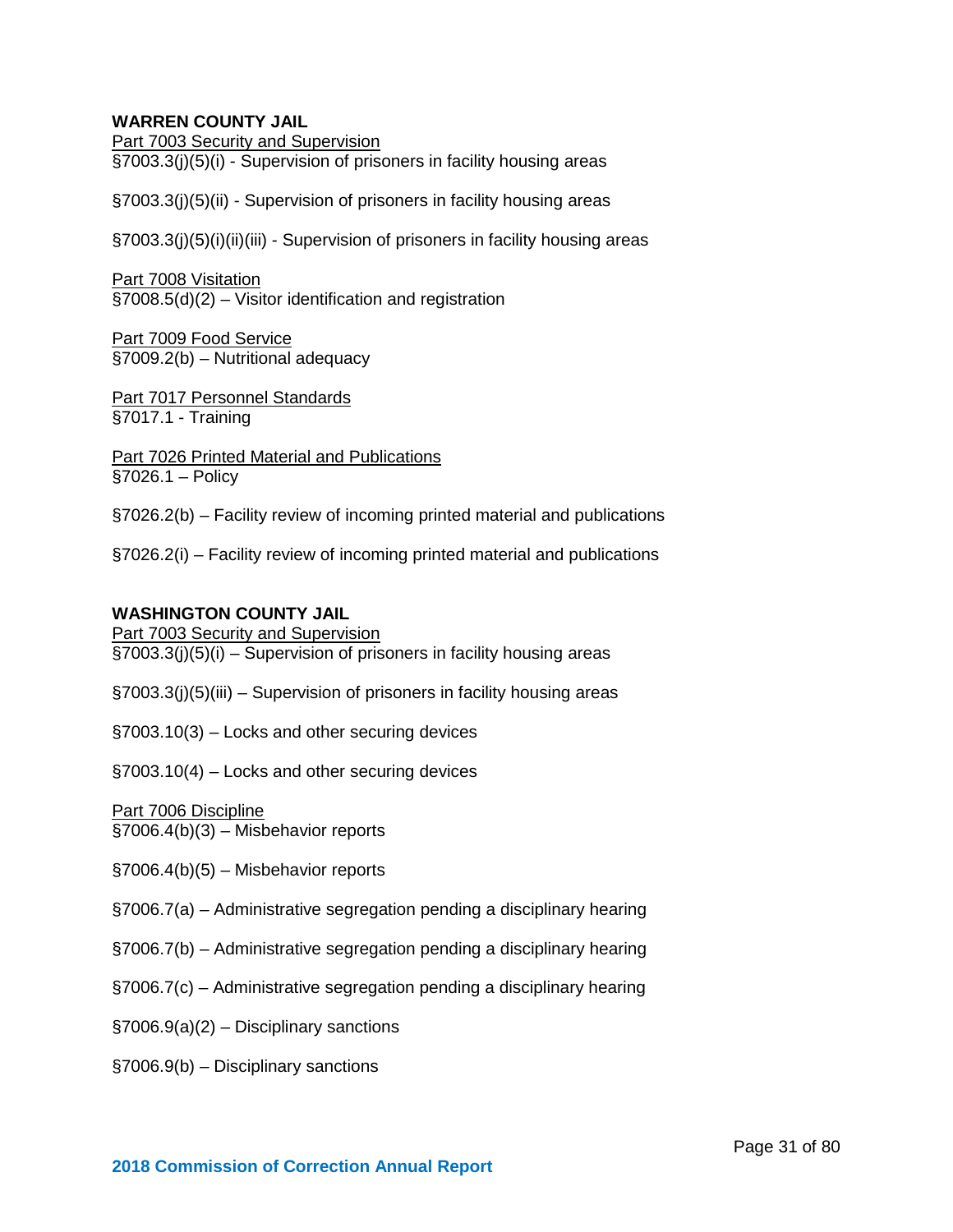Part 7017 Personnel Standards §7017.1 - Training

Part 7032 Grievance Program §7032.3(b)(5) – Facility policies and procedures

§7032.4(a) – Facility program requirements

 $\S 7032.4(g)(1-4)$  – Facility program requirements

§7032.4(j) – Facility program requirements

§7032.5(a) – Appeal to the Commission of Correction

§7032.5(b) – Appeal to the Commission of Correction

§7032.6 – Grievance program forms

§7032.7 – Continuation and termination of grievances

#### **WAYNE COUNTY JAIL**

Part 7003 Security and Supervision §7003.3(j)(5)(i-iii) – Housing supervision records

Part 7006 Discipline  $\overline{$}$ [\$7006.11(a-b) – Record keeping

Part 7009 Food Service §7009.2 – Nutritional adequacy

Part 7023 Access to Media §7023.1 - Policy

Part 7032 Grievance Program §7032.10 - Recordkeeping

**WESTCHESTER COUNTY DEPARTMENT OF CORRECTION (Jail, Penitentiary and Annex) Part 7003 Security and Supervision** §7003.3(j)(6)(i-iv) – Supervision of prisoners in facility housing areas

§7003.9(d)(1-3) – Key control

Part 7008 Visitation §7008.7(d) – Visitation security and supervision

Part 7032 Grievance Program §7032.4(i)(k) – Facility program requirements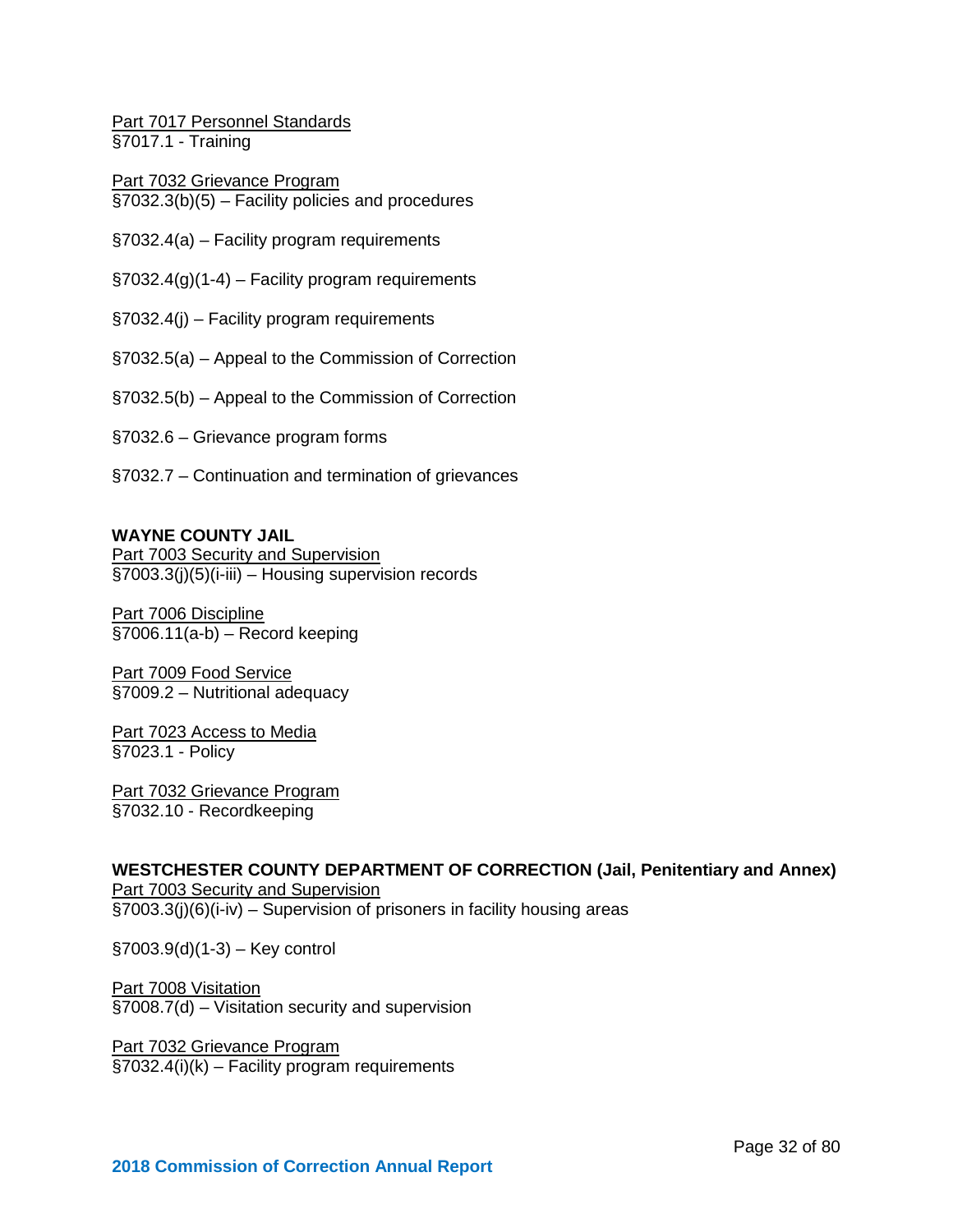Part 7063 Chemical Agents  $§7063.4(k) - Use of chemical agents$ 

§7063.6(b)(c) – Storage and maintenance of chemical agents

§7063.7(a)(b) – Recording the use of chemical agents

# **WYOMING COUNTY JAIL**

Part 7006 Discipline §7006.7 – Administrative segregation pending a disciplinary hearing

Part 7063 Chemical Agents §7063.7 – Recording the use of chemical agents

# **YATES COUNTY JAIL**

Part 7003 Security and Supervision §7003.1 - Policy

Part 7008 - Visitation §7008.1 - Policy

Part 7009 Food Service §7009.1 - Policy

Part 7015 Sanitation §7015.3 – Local health department inspection

Part 7017 Personnel Standard §7017.1 - Training

Part 7023 Access to Media §7023.1 - Policy

Part 7032 Grievance Program §7032.1 – Policy

§7032.11 – Staff orientation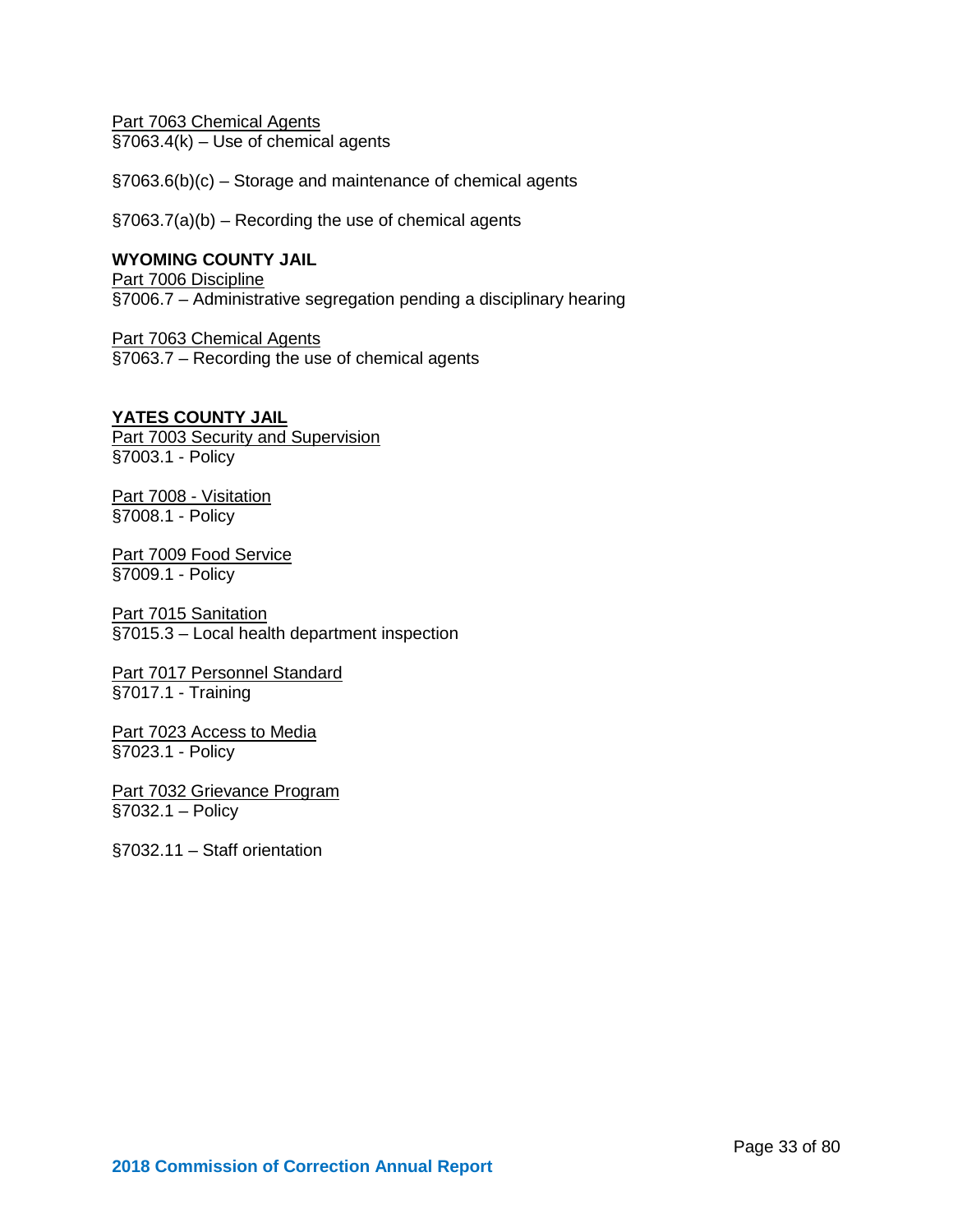# NEW YORK CITY DEPARTMENT OF CORRECTION FACILITIES

Anna M. Kross Center **Canadia Center Constant Constant** Otis Bantum Correctional Center<br>
Brooklyn Detention Complex **Cueens House of Detention (clos** Brooklyn Detention Complex<br>
Eric M. Taylor Center **Example 20 State Contention Constant Contention**<br>
Rose M. Singer Center Robert N. Davoren Center George R. Vierno Center Vernon C. Bain Correctional Center Manhattan Detention Complex West Facility North Infirmary Command George Motchan Detention Center (closed)

Rose M. Singer Center

**Note: In July 2018, the George Motchan Detention Center was closed by the New York City Department of Correction in response to a decrease in the Department's inmate population. Accordingly, the Commission reduced the facility's Maximum Facility Capacity formulation to zero beds. Such closure also occurred prior to the scheduling of Minimum Standard evaluations.** 

# **The Queens House of Detention has been closed for several years.**

Listed below are Minimum Standard deficiencies identified by Commission staff as departmentwide issues for the NYCDOC during the 2018 cycle evaluations. Specific cites for each Part are listed below.

Part 7006 Discipline §7006.3(b)(2) – Rules of inmate conduct

- §7006.4(b) Misbehavior reports
- §7006.4(e) Misbehavior reports
- §7006.5(b) Investigative process
- §7006.6(b) Assistance to inmates
- §7006.7(b) Administrative segregation pending a disciplinary hearing
- §7006.8(a) The disciplinary hearing
- §7006.8(c) The disciplinary hearing
- §7006.10(b) Appeal procedures
- $§7006.11(b) Record keeping$

#### Part 7008 Visitation

- §7008.5(d) Visitor identification and registration
- §7008.7(d) Visitation security supervision
- §7008.8(a) Limitation of visitation
- §7008.8(c) Limitation of visitation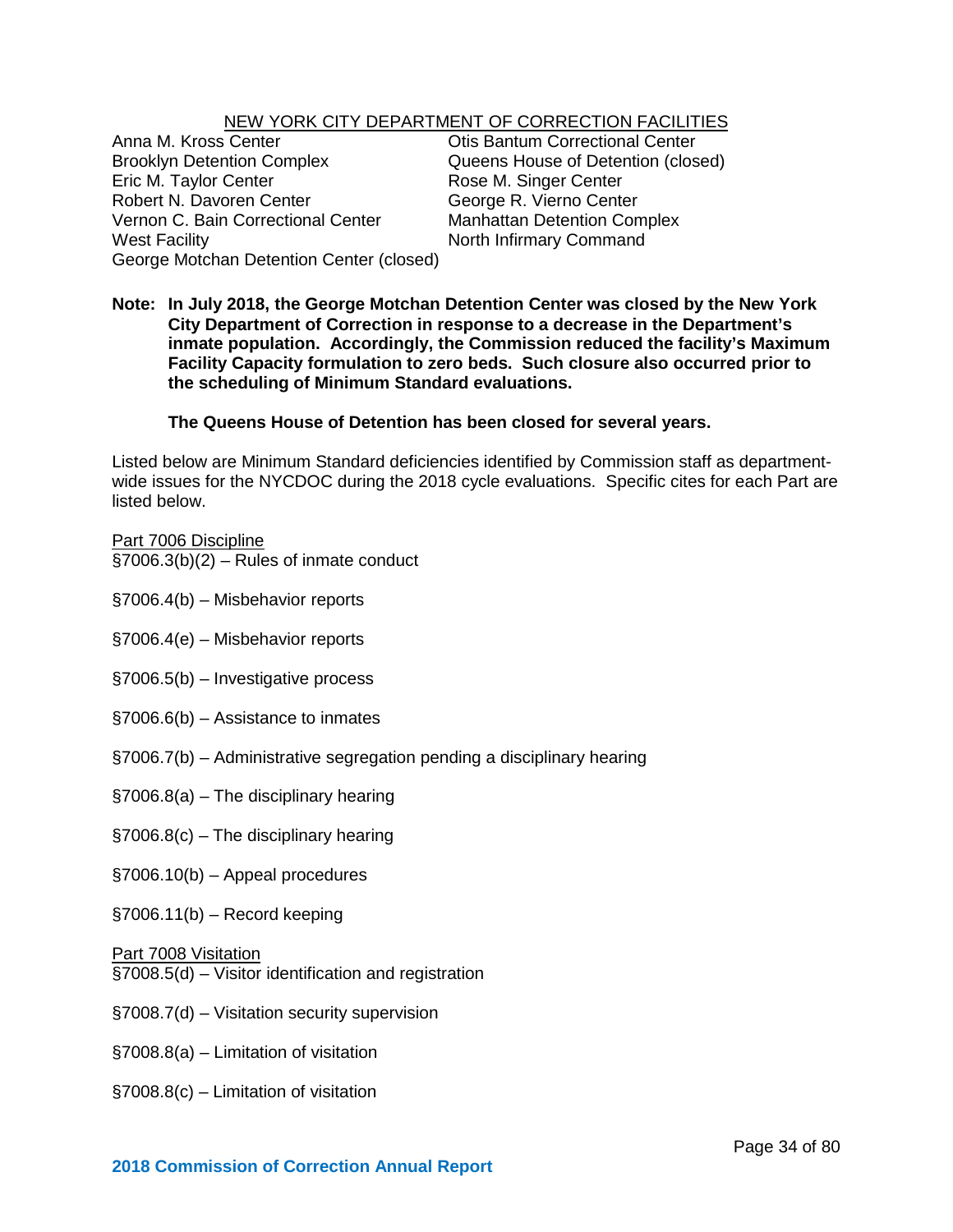Part 7009 Food Service §7009.1(b) – Policy

§7009.2(b) – Nutritional adequacy

§7009.3 – Medical diets

§7009.4 – Religious diets

§7009.5(b) – Food service personnel

§7009.5(c) – Food service personnel

§7009.6(a) – Meals

§7009.6(b) – Meals

Part 7003 Security and Supervision §7003.1 – Policy (issuance and return of utensils)

Listed below are Minimum Standard deficiencies identified by Commission staff at each NYCDOC facility during the 2018 cycle evaluations. Specific cites for each Part are listed.

#### **NYCDOC ANNA M. KROSS CENTER**

Part 7003 Security and Supervision §7003.1 - Policy

§7003.3(a) – Supervision of prisoners in facility housing areas

§7003.3(c) – Supervision of prisoners in facility housing areas

§7003.3(h) – Supervision of prisoners in facility housing areas

§7003.3(j))4) – Supervision of prisoners in facility housing areas

§7003.3(j)(5)(i-vi) – Supervision of prisoners in facility housing areas

§7003.3(6)(i-iv) – Supervision of prisoners in facility housing areas

§7003.4(a) – Supervision of prisoners outside facility housing areas

§7003.5(a)(4) – Prisoner population counts

§7003.6(a) – Requirements of facility staff members prior to assuming responsibilities in an assigned facility area

§7003.6(c) – Requirements of facility staff members prior to assuming responsibilities in an assigned facility area

§7003.8(c) – Firearms control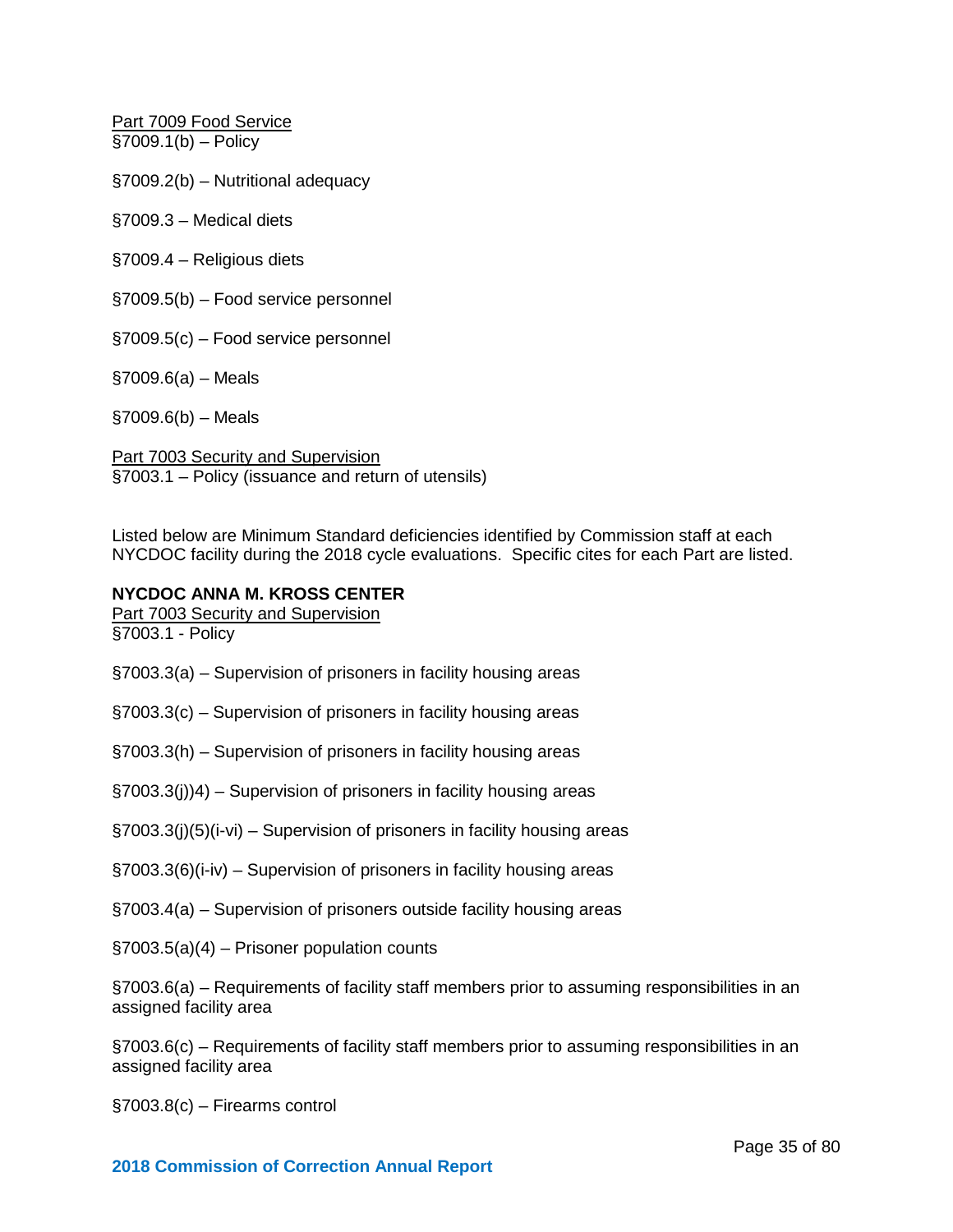§7003.8(e) – Firearms control

- §7003.8(f) Firearms control
- §7003.9(d) Key control
- §7003.10 Locks and other securing devices

7015 Sanitation §7015.2(a) – General facility sanitation

- §7015.2(b) General facility sanitation
- §7015.3 Local health department inspections

**Part 7026 Printed Material and Publications** §7026.2(c) – Facility review of incoming printed material and publications

Part 7063 Chemical Agents  $§7063.4(k) - Use of chemical agents$ 

- §7063.5 Training in the use of chemical agents
- §7063.6 Storage and maintenance of chemical agents
- §7063.7(b) Recording the use of chemical agents

#### **NYCDOC BROOKLYN DETENTION COMPLEX**

Part 7003 Security and Supervision §7003.1 - Policy

- §7003.3(a) Supervision of prisoners in facility housing areas
- §7003.3(d) Supervision of prisoners in facility housing areas
- §7003.3(e) Supervision of prisoners in facility housing areas
- §7003.3(j) Supervision of prisoners in facility housing areas
- §7003.3(k) Supervision of prisoners in facility housing areas
- §7003.4(d) Supervision of prisoners outside facility housing areas
- §7003.5(a)(4) Prisoner population counts
- §7003.5(a)(5)(iv) Prisoner population counts
- §7003.5(c) Prisoner population counts
- §7003.5(d) Prisoner population counts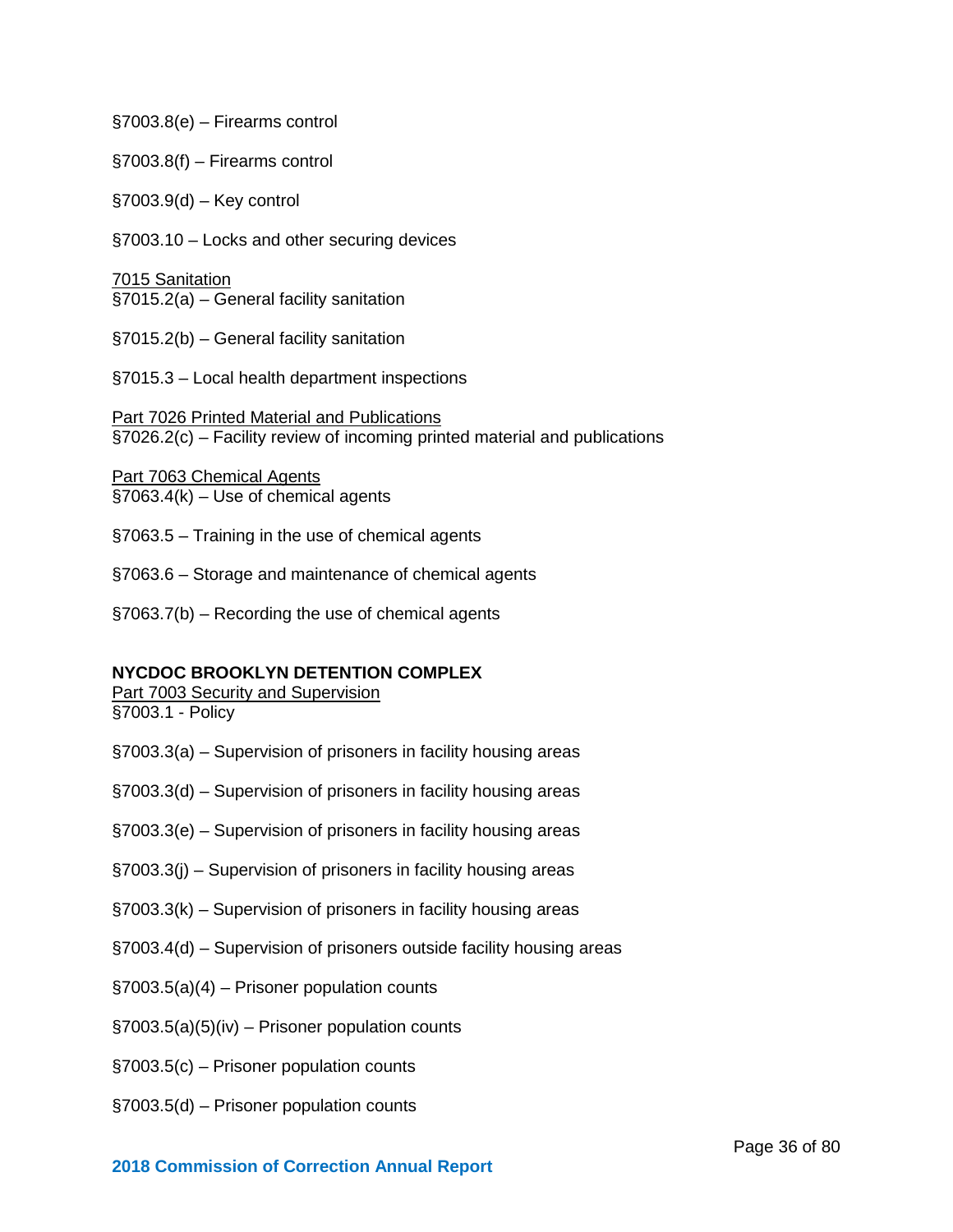§7003.5(e) – Prisoner population counts

 $\S7003.8(c)(1-4) -$  Firearms control

§7003.8(d) – Firearms control

§7003.8(f) – Firearms control

§7003.8(g) – Firearms control

Part 7015 Sanitation §7015.2(b) – General facility sanitation

§7015.2(c) – General facility sanitation

§7015.2(d) – General facility sanitation

Part 7026 Printed Material and Publications §7026.2(f) – Facility review

Part 7063 Chemical Agents §7063.4(k) – Use of chemical agents

§7063.6(a) – Storage and maintenance of chemical agents

#### **NYCDOC ERIC M. TAYLOR CENTER**

Part 7003 Security and Supervision §7003.3(e) – Supervision of prisoners in facility housing areas

§7003.3(j)(4) – Supervision of prisoners in facility housing areas

§7003.3(j)(5)(i-vi) – Supervision of prisoners in facility housing areas

§7003.3(j)(6)(i-iv) – Supervision of prisoners in facility housing areas

§7003.5(d)(e) – Prisoner population counts

§7003.8(d) – Firearms control

§7003.8(f) – Firearms control

§7003.9(d)(1-3) – Key control

Part 7015 Sanitation §7015.2(b) – General facility sanitation

§7015.3 – Local health department inspections

Part 7026 Printed Material and Publications §7026.2(b) – Facility review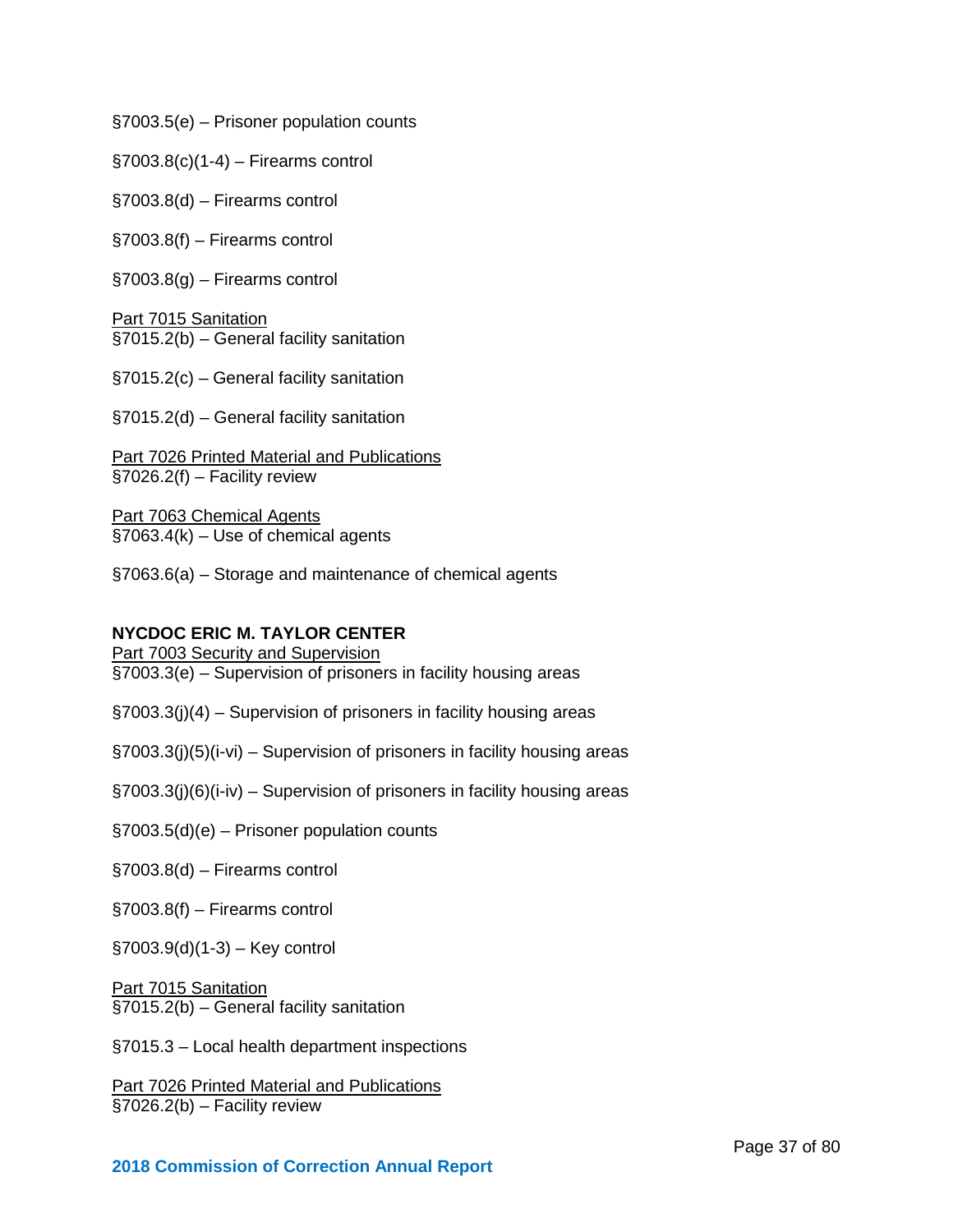#### §7026.2(e-i) – Facility review

Part 7063 Chemical Agents §7063.4(c) – Use of chemical agents

§7063.4(k) – Use of chemical agents

- §7063.6(a) Storage and maintenance of chemical agents
- §7063.6(b) Storage and maintenance of chemical agents
- §7063.7(b) Recording the use of chemical agents

#### **NYCDOC GEORGE R. VIERNO CENTER**

Part 7003 Security and Supervision §7003.1 - Policy

- §7003.3(e) Supervision of prisoners in facility housing areas
- §7003.3(j)(4) Supervision of prisoners in facility housing areas
- §7003.3(j)(5)(i-vi) Supervision of prisoners in facility housing areas
- §7003.3(6)(i-iv) Supervision of prisoners in facility housing areas

§7003.5(d)(3) – Prisoner population counts

§7003.6(a) – Requirements of facility staff members prior to assuming responsibilities in an assigned facility area

§7003.6(c) – Requirements of facility staff members prior to assuming responsibilities in an assigned facility area

- §7003.8(c) Firearms control
- §7003.8(e) Firearms control
- §7003.8(f) Firearms control
- §7003.9(d) Key control
- §7003.10 Locks and other securing devices

Part 7015 Sanitation §7015.2(a) – General facility sanitation

§7015.3 – Local health department inspections

Part 7026 Printed Material and Publications §7026.2(c) – Facility review of incoming printed material and publication

#### **2018 Commission of Correction Annual Report**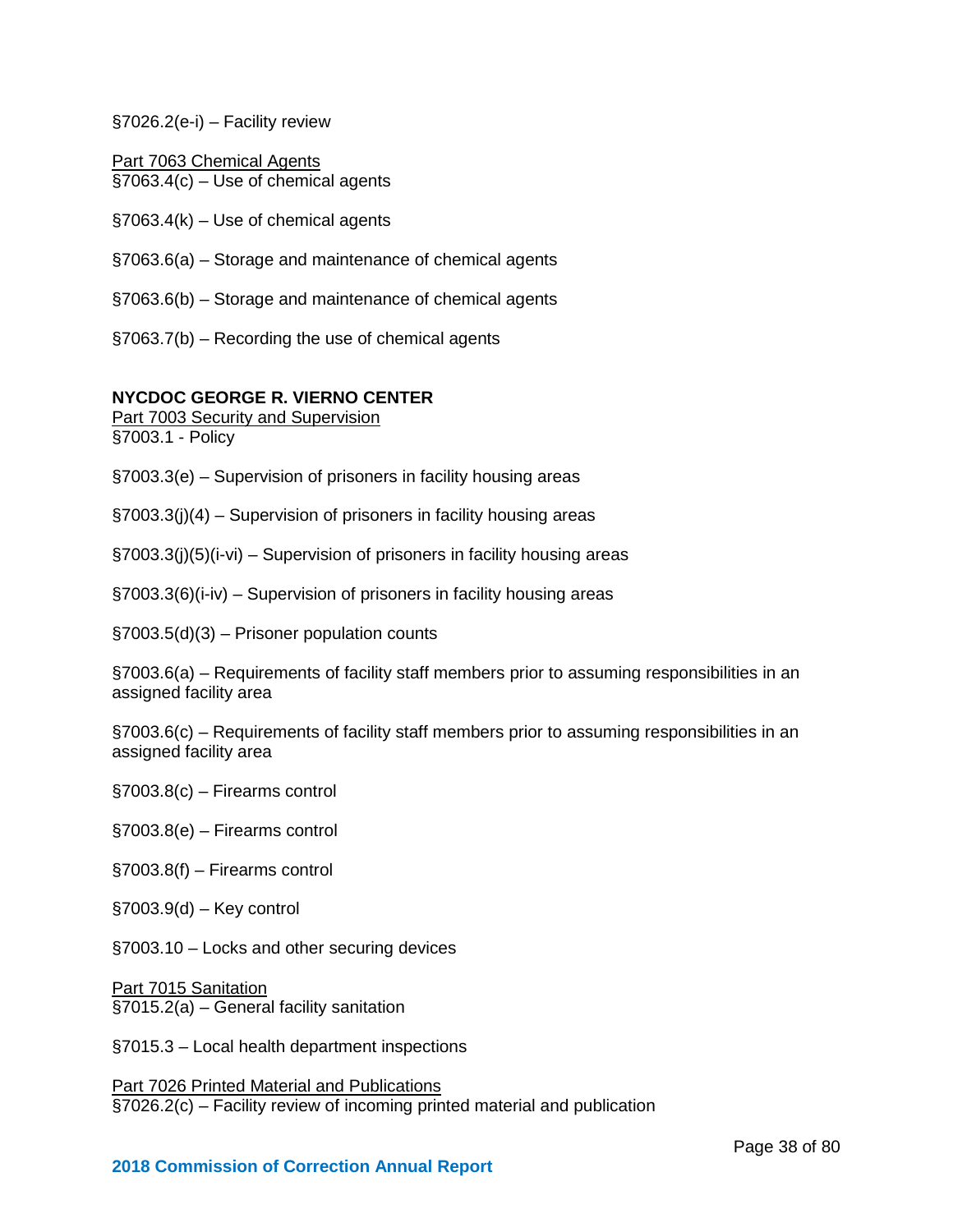Part 7063 Chemical Agents §7063.4(k) – Use of chemical agents

- §7063.5(c) Training in the use of chemical agents
- §7063.6 Storage and maintenance of chemical agents
- §7063.7 Recording use of chemical agents

#### **NYCDOC MANHATTAN DETENTION COMPLEX**

Part 7003 Security and Supervision

§7003.1 - Policy

- §7003.3(a)(c) Supervision of prisoners in facility housing areas
- §7003.3(e) Supervision of prisoners in facility housing areas
- §7003.3(f) Supervision of prisoners in facility housing areas
- §7003.3(j)(4) Supervision of prisoners in facility housing areas
- §7003.3(j(5)(i-vi) Supervision of prisoners in facility housing areas
- §7003.3(6) Supervision of prisoners in facility housing areas
- §7003.3(b)(2)(ii) Supervision of prisoners in facility housing areas
- §7003.5(a)(4) Prisoner population counts
- $\S7003.5(c)(d)(3)$  Prisoner population counts
- §7003.5(e) Prisoner population counts
- §7003.8(c) Firearms control
- §7003.8(d) Firearms control
- §7003.8(e) Firearms control
- §7003.8(f) Firearms control
- §7003.9(b) Key control
- §7003.9(d) Key control
- §7003.10 Locks and other securing devices

Part 7015 Sanitation §7015.2(a) – General facility sanitation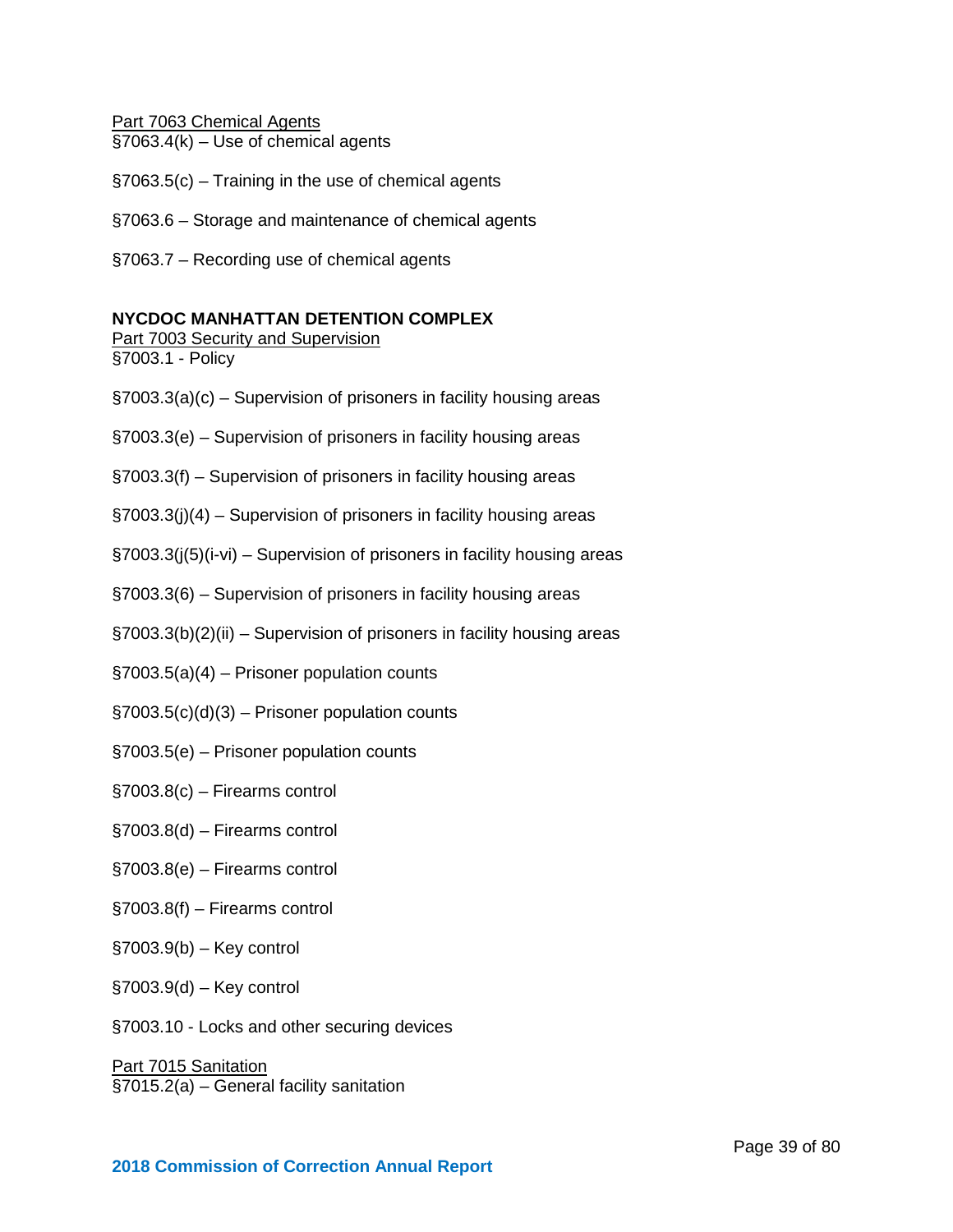#### §7015.2(b) – General facility sanitation

#### §7015.3 – Local health department inspections

# Part 7026 Printed Material and Publications

§7026.2(c) – Facility review of incoming printed material and publications

#### Part 7063 Chemical Agents

 $§7063.4(k) - Use of chemical agents$ 

§7063.5(c) – Training in the use of chemical agents

§7063.6 – Storage and maintenance of chemical agents

§7063.7(b) – Recording the use of chemical agents

#### **NYCDOC NORTH INFIRMARY COMMAND**

Part 7003 Security and Supervision §7003.1 - Policy

§7003.3(a)(c) – Supervision of prisoners in facility housing areas

§7003.3(j)(4) – Supervision of prisoners in facility housing areas

§7003.3(j)(5)(i-vi) – Supervision of prisoners in facility housing areas

§7003.3(j)(6) – Supervision of prisoners in facility housing areas

§7003.3(4)(b)(2)(ii) – Supervision of prisoners in facility housing areas

 $\S7003.5(a)(2)(3)$  – Prisoner population counts

§7003.5(c)(d)(3) – Prisoner population counts

§7003.8(c) – Firearms control

§7003.8(d) – Firearms control

§7003.8(e) – Firearms control

§7003.8(f) – Firearms control

§7003.9(e) – Key control

**Part 7015 Sanitation** §7015.2(a) – General facility sanitation

Part 7026 Printed Material and Publications §7026.2(c) – Facility review of incoming printed material and publications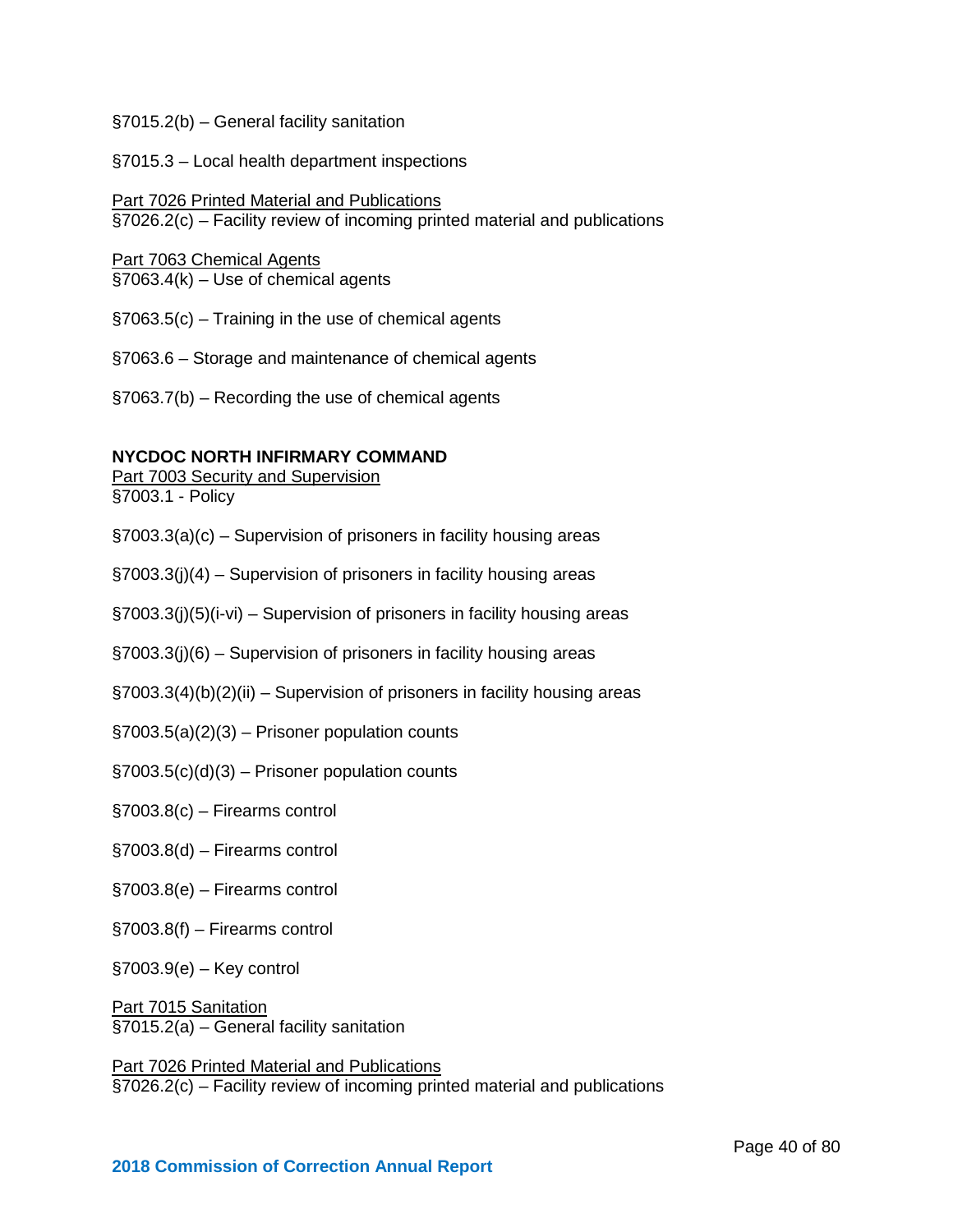Part 7063 Chemical Agents

- §7063.4(k) Use of chemical agents
- §7063.5(c) Training in the use of chemical agents
- §7063.6(a) Storage and maintenance of chemical agents
- §7063.6(b) Storage and maintenance of chemical agents
- §7063.7(b) Recording the use of chemical agents

#### **NYCDOC OTIS BANTUM CORRECTIONAL CENTER**

Part 7003 Security and Supervision §7003.3(e) – Supervision of prisoners in facility housing areas

- §7003.3(f) Supervision of prisoners in facility housing areas
- §7003.3(j)(4) Supervision of prisoners in facility housing areas
- §7003.3(j)(5)(i-vi) Supervision of prisoners in facility housing areas
- §7003.3(j)(6)(i-iv) Supervision of prisoners in facility housing areas
- §7003.5(a)(1-4) Prisoner population counts
- §7003.5(c) Prisoner population counts
- §7003.5(d) Prisoner population counts
- §7003.5(e) Prisoner population counts
- §7003.8(c) Firearms control
- §7003.8(e) Firearms control
- §7003.8(f) Firearms control
- §7003.9(e) Key control

#### Part 7015 Sanitation §7015.2(a) – General facility sanitation

- §7015.2(b) General facility sanitation
- §7015.3 Local health department inspections

Part 7026 Printed Material and Publications §7026.2(b) – Facility review of incoming printed material and publications

§7026.2(f) – Facility review of incoming printed material and publications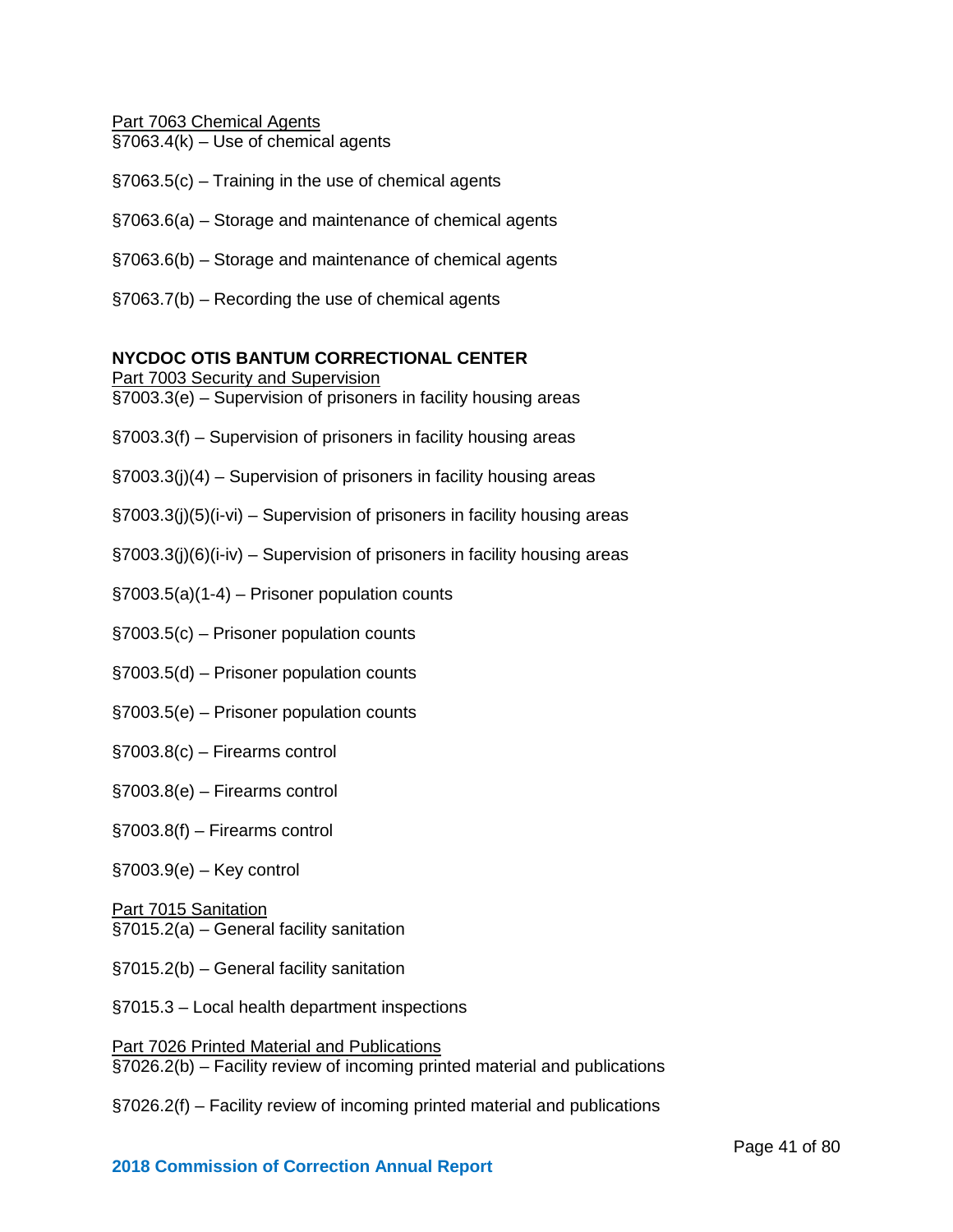Part 7063 Chemical Agents §7063.4(c) – Use of chemical agents

- §7063.4(k) Use of chemical agents
- §7063.6(a) Storage and maintenance of chemical agents
- §7063.7(b) Recording the use of chemical agents

#### **NYCDOC ROSE M. SINGER CENTER**

Part 7003 Security and Supervision §7003.1 - Policy

- §7003.3(e) Supervision of prisoners in facility housing areas
- §7003.3(f) Supervision of prisoners in facility housing areas
- §7003.3(j)(4) Supervision of prisoners in facility housing areas
- §7003.3(j)(5)(i-vi) Supervision of prisoners in facility housing areas
- §7003.3(j)(6)(i-iv) Supervision of prisoners in facility housing areas
- §7003.4(a) Supervision of prisoners outside facility housing areas
- §7003.5(e) Prisoner population counts

§7003.6(a) – Requirements of facility staff members prior to assuming responsibilities in assigned facility area

§7003.8(f) – Firearms control

§7003.9(e) – Key control

Part 7005 Prisoner Personal Hygiene §7005.3 - Shaving

 $\S7005.8(a)(c)$  – Laundry and repair of clothing

Part 7015 Sanitation §7015.2(b) – General facility sanitation

§7015.2(c) – General facility sanitation

Part 7026 Printed Materials and Publications §7026.2(b) – Facility review

§7026.2(f) – Facility review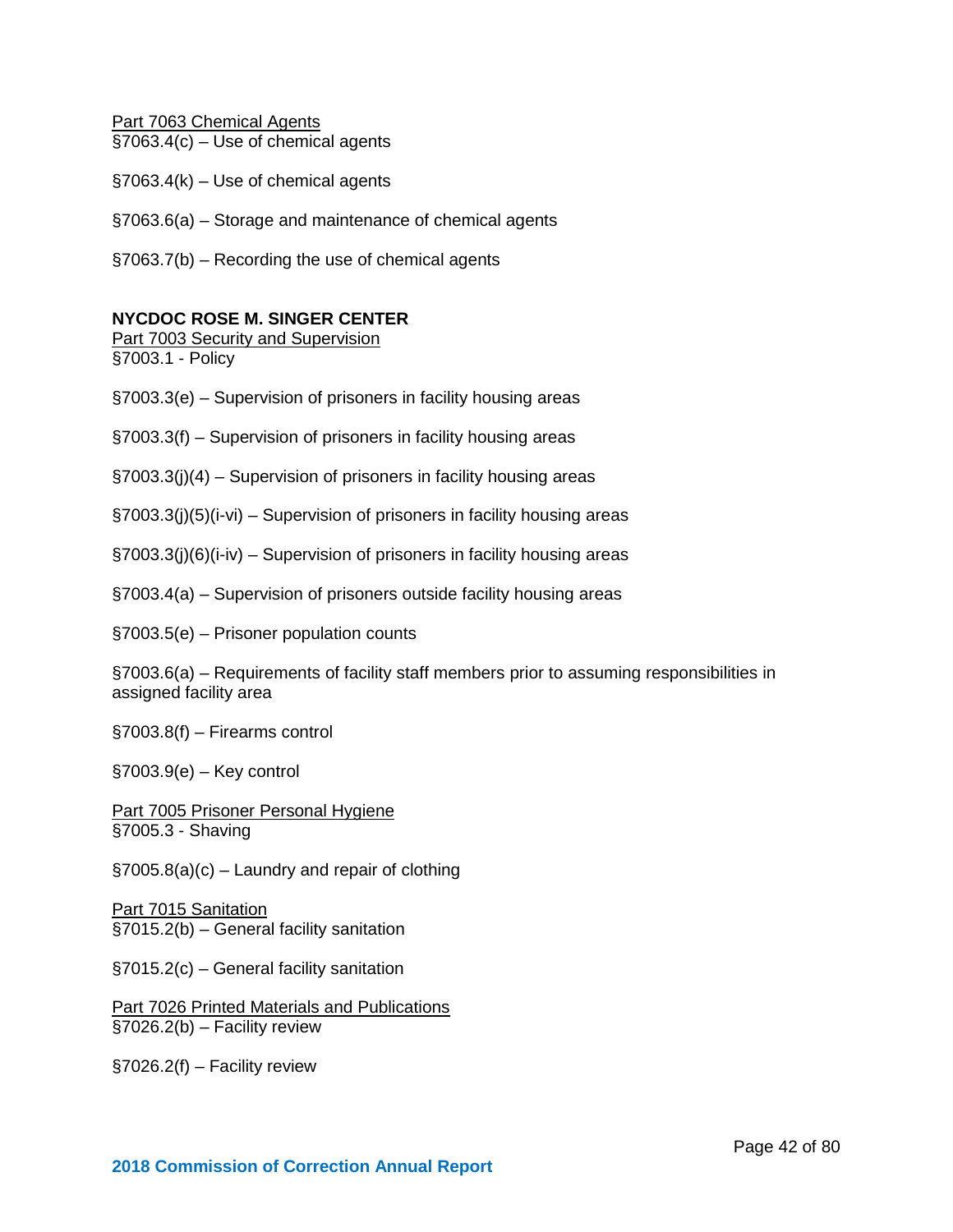Part 7063 Chemical Agents §7063.4(k) – Use of chemical agents

§7063.7(b) – Recording the use of chemical agents

#### **NYCDOC ROBERT N. DAVOREN CENTER**

Part 7003 Security and Supervision §7003.1 - Policy

§7003.3(f) – Supervision of prisoners in facility housing areas

§7003.3(h) – Supervision of prisoners in facility housing areas

§7003.3(j)(5)(i-vi) – Supervision of prisoners in facility housing areas

§7003.3(j)(6)(i-iv) – Supervision of prisoners in facility housing areas

§7003.5(b)(4) – Prisoner population counts

§7003.8(c) – Firearms control

§7003.8(f) – Firearms control

Part 7005 Prisoner Personal Hygiene §7005.3(a) - Shaving

Part 7015 Sanitation §7015.2(a) – General facility sanitation

§7015.2(b) – General facility sanitation

Part 7026 Printed Material and Publications  $\overline{\text{S7026.2(f)} - \text{Facility review}}$ 

Part 7063 Chemical Agents §7063.4(k) – Use of chemical agents

§7063.5(c) – Training in the use of chemical agents

§7063.6(c)(4) – Storage and maintenance of chemical agents

§7063.7(a)(b) – Recording the use of chemical agents

#### **NYCDOC VERNON C. BAIN CENTER**

Part 7003 Security and Supervision §7003.3(a) – Supervision of prisoners in facility housing areas

§7003.3(d) – Supervision of prisoners in facility housing areas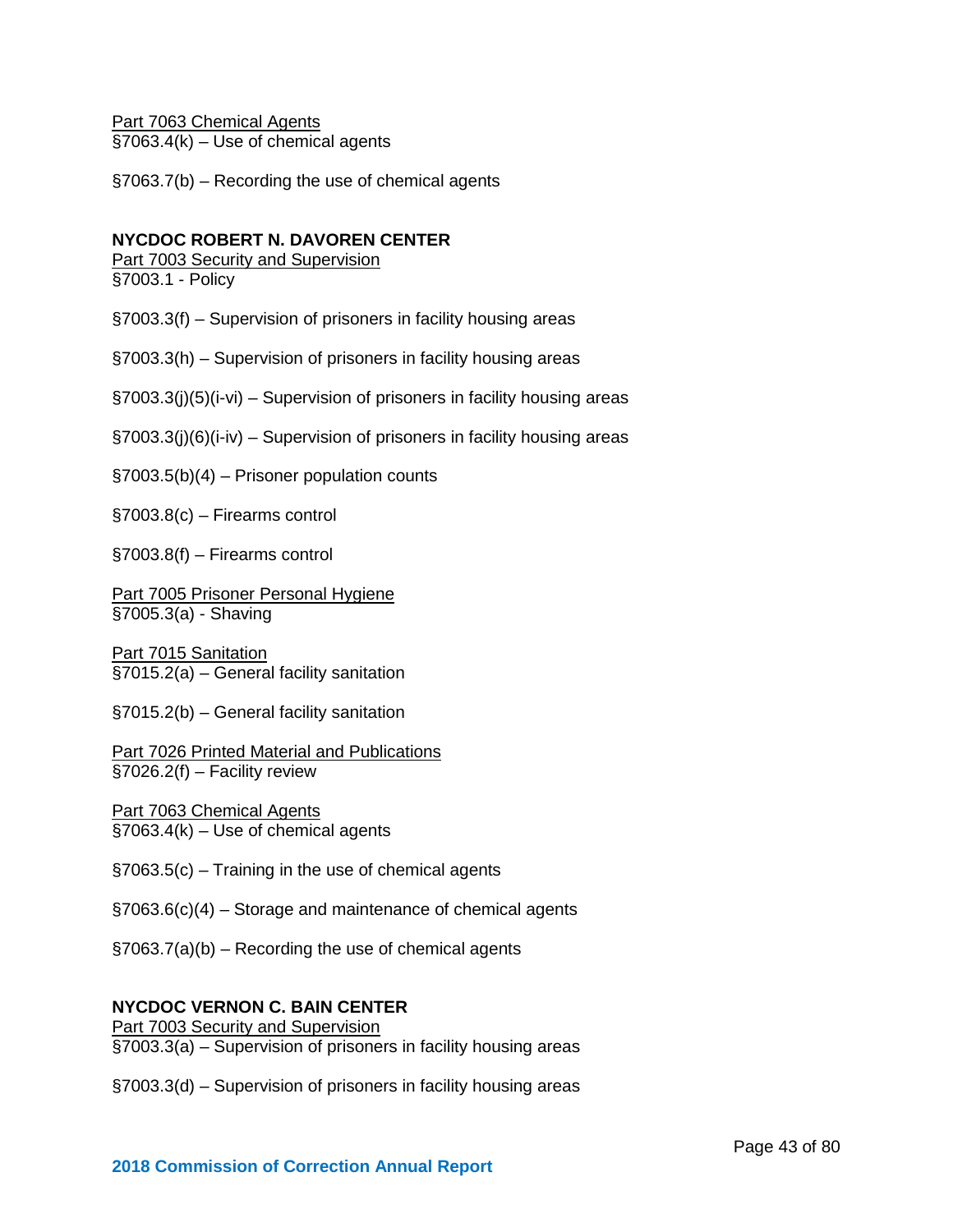- §7003.3(f) Supervision of prisoners in facility housing areas
- §7003.3(j) Supervision of prisoners in facility housing areas
- §7003.3(k) Supervision of prisoners in facility housing areas
- §7003.3(l)(1)(2) Supervision of prisoners in facility housing areas
- §7003.4(d) Supervision of prisoners outside facility housing areas
- §7003.5(b) Prisoner population count
- §7003.5(c) Prisoner population count
- §7003.5(d) Prisoner population count
- §7003.5(e) Prisoner population count
- $\S7003.8(c)(1-4)$  Firearms control
- §7003.8(d) Firearms control
- §7003.8(f) Firearms control
- §7003.8(g) Firearms control
- §7003.9(a) Key control
- §7003.9(d) Key control
- §7003.9(e) Key control
- §7003.10 Locks and other securing devices

Part 7015 Sanitation §7015.2 – General facility sanitation

- §7015.2(b) General facility sanitation
- §7015.2(d) General facility sanitation

Part 7026 Printed Material and Publications  $\S 7026.2(f)$  – Facility review

Part 7063 Chemical Agents  $§7063.4(k) - Use of chemical agents$ 

- §7063.5(c) Training in the use of chemical agents
- §7063.6(a) Storage and maintenance of chemical agents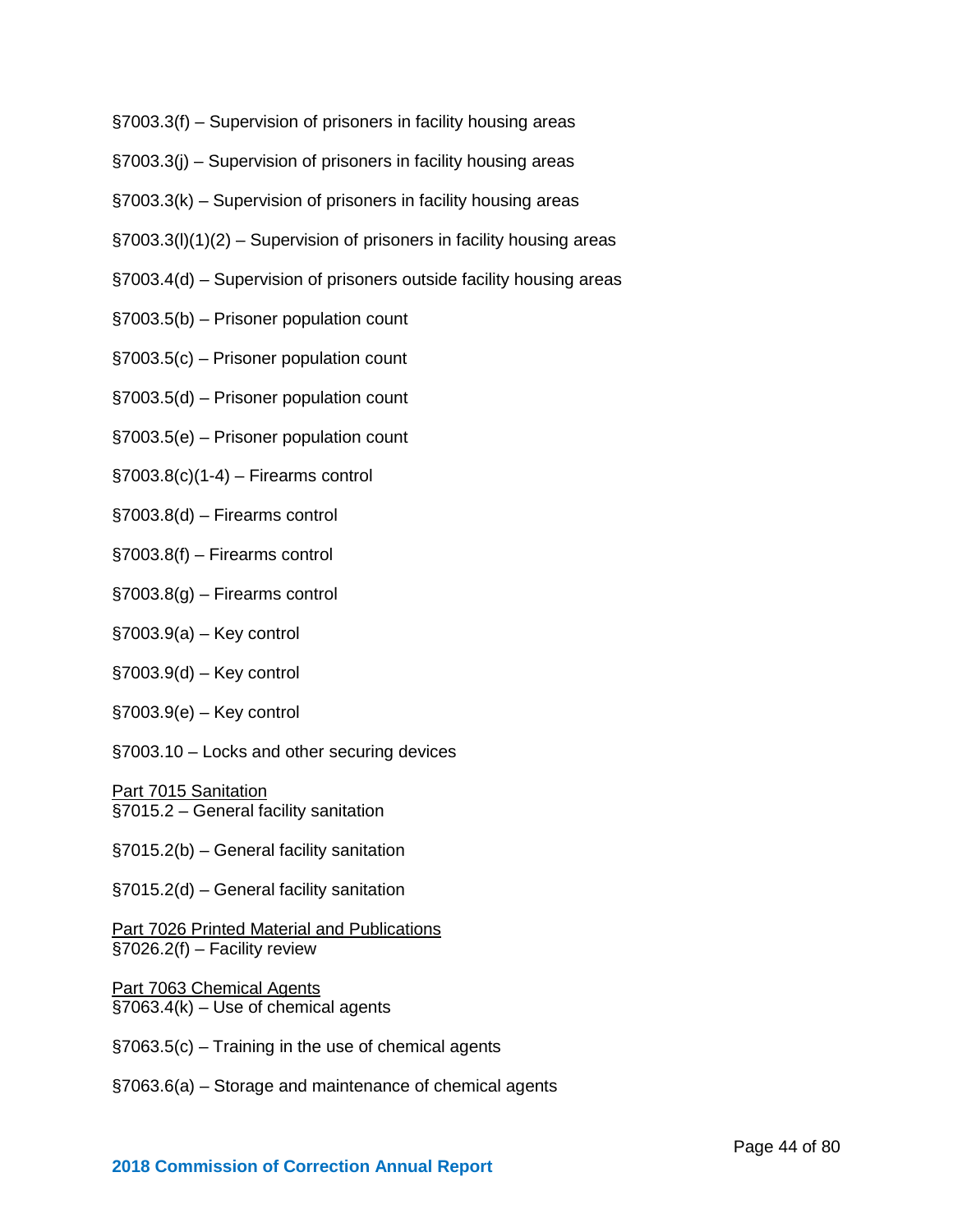§7063.6(b) – Storage and maintenance of chemical agents

#### **NYCDOC WEST FACILITY**

Part 7003 Security and Supervision

§7003.1 - Policy

§7003.3(a)(c) – Supervision of prisoners in facility housing areas

§7003.3(e) – Supervision of prisoners in facility housing areas

§7003.3(f) – Supervision of prisoners in facility housing areas

§7003.3(j)(4) - Supervision of prisoners in facility housing areas

§7003.3(j)(5)(i-vi) - Supervision of prisoners in facility housing areas

§7003.3(j)(6)(i-iv) - Supervision of prisoners in facility housing areas

§7003.6(a) – Requirements of facility staff members prior to assuming responsibilities in an assigned facility area

§7003.8(c) – Firearms control

§7003.8(e) – Firearms control

§7003.9 – Key control

§7003.9(d)(3) – Key control

Part 7015 Sanitation §7015.2(a) – General facility sanitation

§7015.3 – Local health department inspections

Part 7026 Printed Material and Publications §7026.2(c) – Facility review of incoming printed material and publications

Part 7063 Chemical Agents  $§7063.4(k) - Use of chemical agents$ 

§7063.5(c) – Training in the use of chemical agents

§7063.6(a) – Storage and maintenance of chemical agents

§7063.6(b) – Storage and maintenance of chemical agents

§7063.7(b) – Recording the use of chemical agents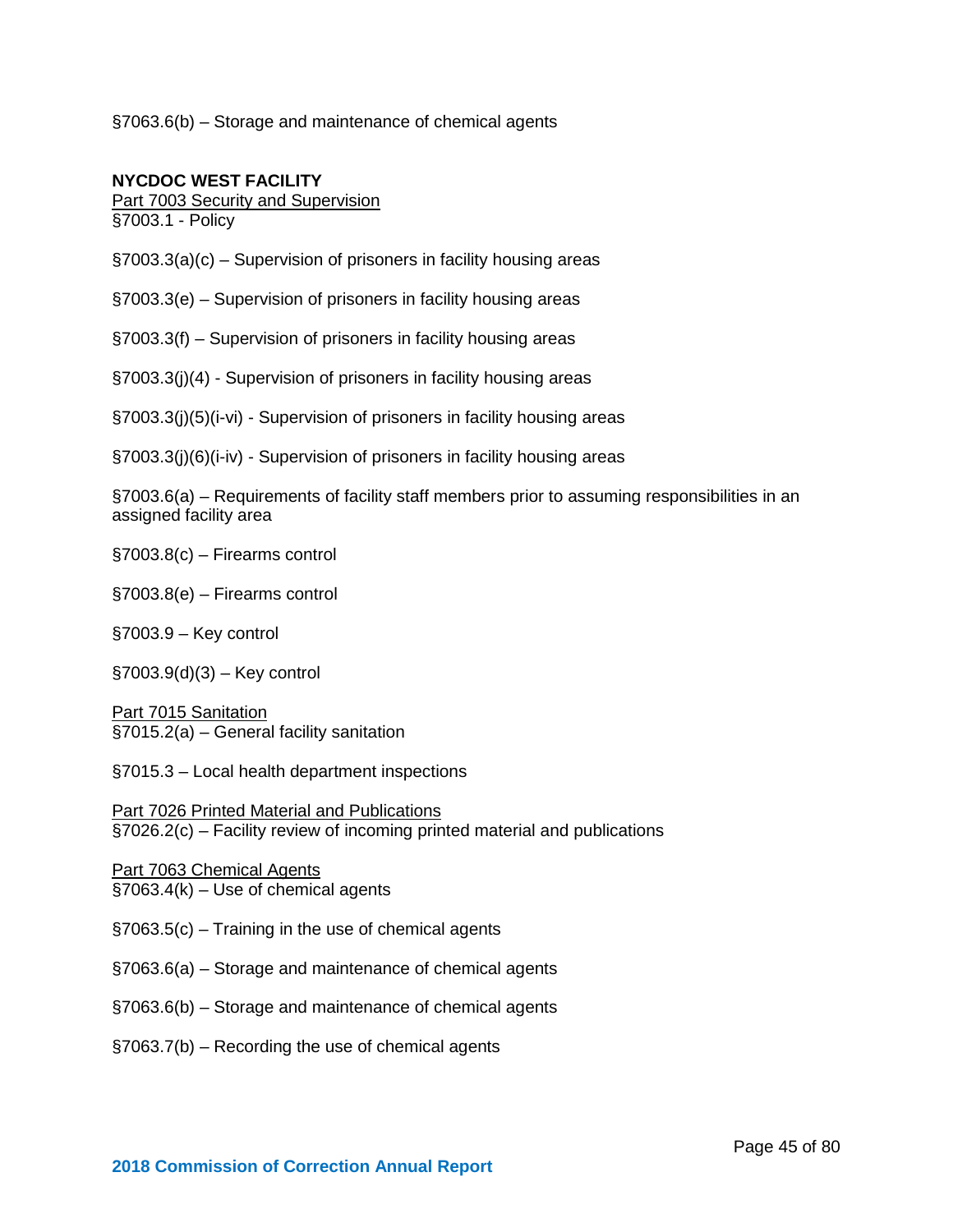# **New York State Office of Children and Family Services**

In 2018, Commission staff assessed compliance at the Office of Children and Family Services Secure Centers (Brookwood, Columbia, Goshen and McCormick) with the following Minimum Standard regulations:

- 7402 Classification 7403 – Admissions 7422 – Visitation 7404 – Security & Supervision 7428 – Library Services 7405 – Discipline 7426 – Commissary 7406 – Reportable Incidents 7434 – Policies<br>7421 – Legal Services 7442 – Maximu
	-
	-
	-
	-
	- 7442 Maximum Facility Capacity

#### **BROOKWOOD SECURE CENTER**

Part 7403 Admissions §7403.1 – Policy

**Part 7404 Security and Supervision** §7404.3 - Policy

 $§7404.10(b) - Facility counts$ 

§7404.13(c) – Key Control

§7404.15 – Tool Control

Part 7405 - Discipline §7405.1 - Policy

Part 7406 Reportable Incidents §7406.1(b) - Policy

§7406.3(b) – Reportable incident submissions

Part 7421 Legal Services §7421.1(b) - Policy

Part 7434 Policies §7434.1(b) - Policy

#### **COLUMBIA SECURE CENTER**

Part 7403.1 Admissions §7403.1 - Policy

**Part 7404 Security and Supervision** §7404.3 - Policy

§7404.4(c) – Electronic rounds recording records review

§7404.4(e) – Records of additional supervision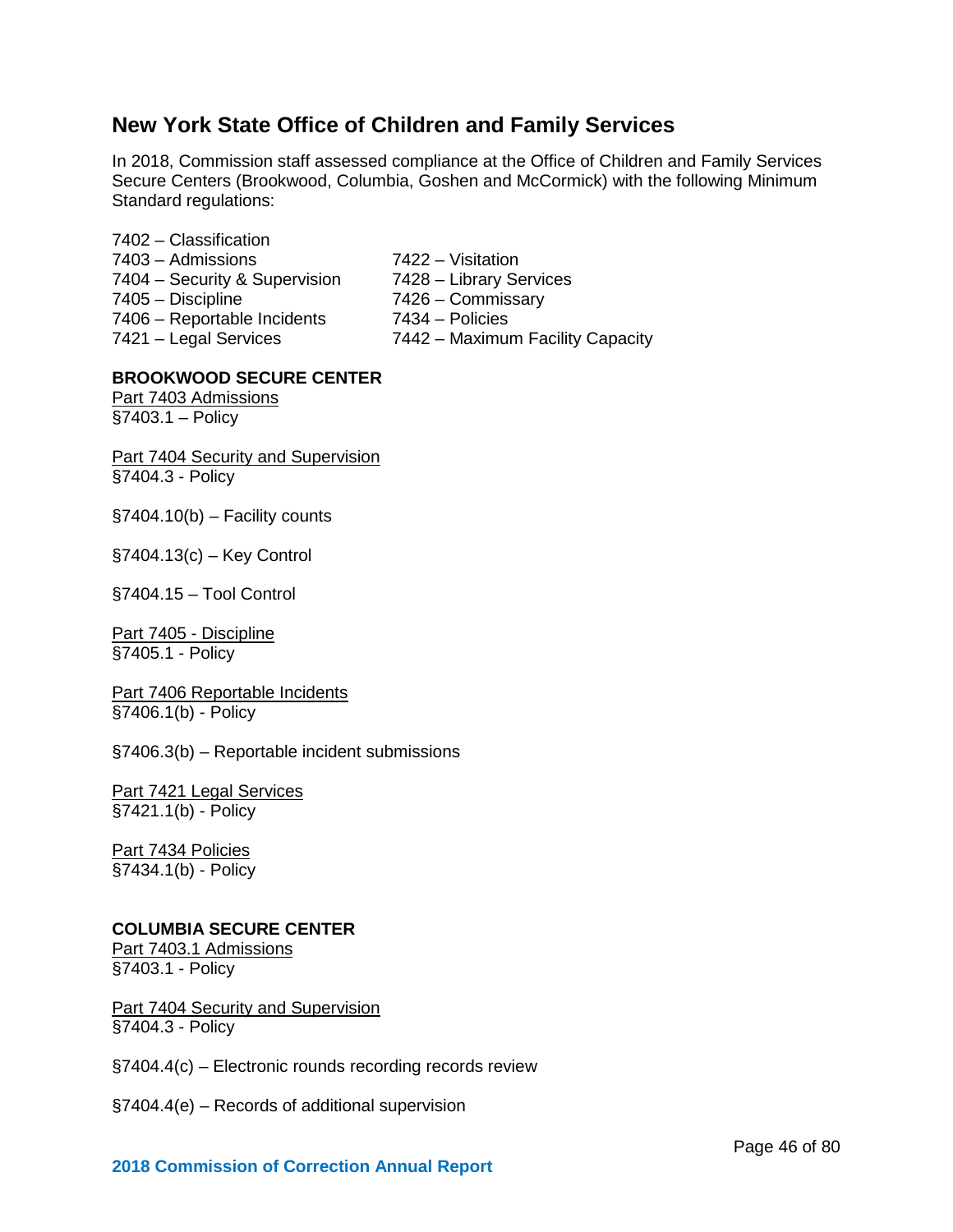§7404.6(c) – Records of supervision

§7404.7(b)(5) – Requirements of staff prior to assuming responsibilities in a facility area

Part 7405 Discipline §7405.1 - Policy

Part 7406 Reportable Incidents §7406.1(b) - Policy

§7406.3(b) – Reportable incident submissions

Part 7421 Legal Services §7421.1(b) - Policy

Part 7434 Policies §7434.1(b) - Policy

#### **GOSHEN SECURE CENTER**

Part 7403 Admissions §7403.1 - Policy

**Part 7404 Security and Supervision** §7404.3 - Policy

§7404.4(c) – Supervision of residents in facility living areas

Part 7405 Discipline §7405.1 - Policy

Part 7406 Reportable Incidents §7406.1 - Policy

§7406.3(b) – Reportable incident submissions

Part 7421 Legal Services §7421.1(b) - Policy

Part 7434 Policies §7434.1(b) - Policy

#### **MACCORMICK SECURE CENTER**

Part 740 Classification §7402.3 - Policy

§7402.8 – Resident classification initial screening

Part 7403 Admissions §7403.1 - Policy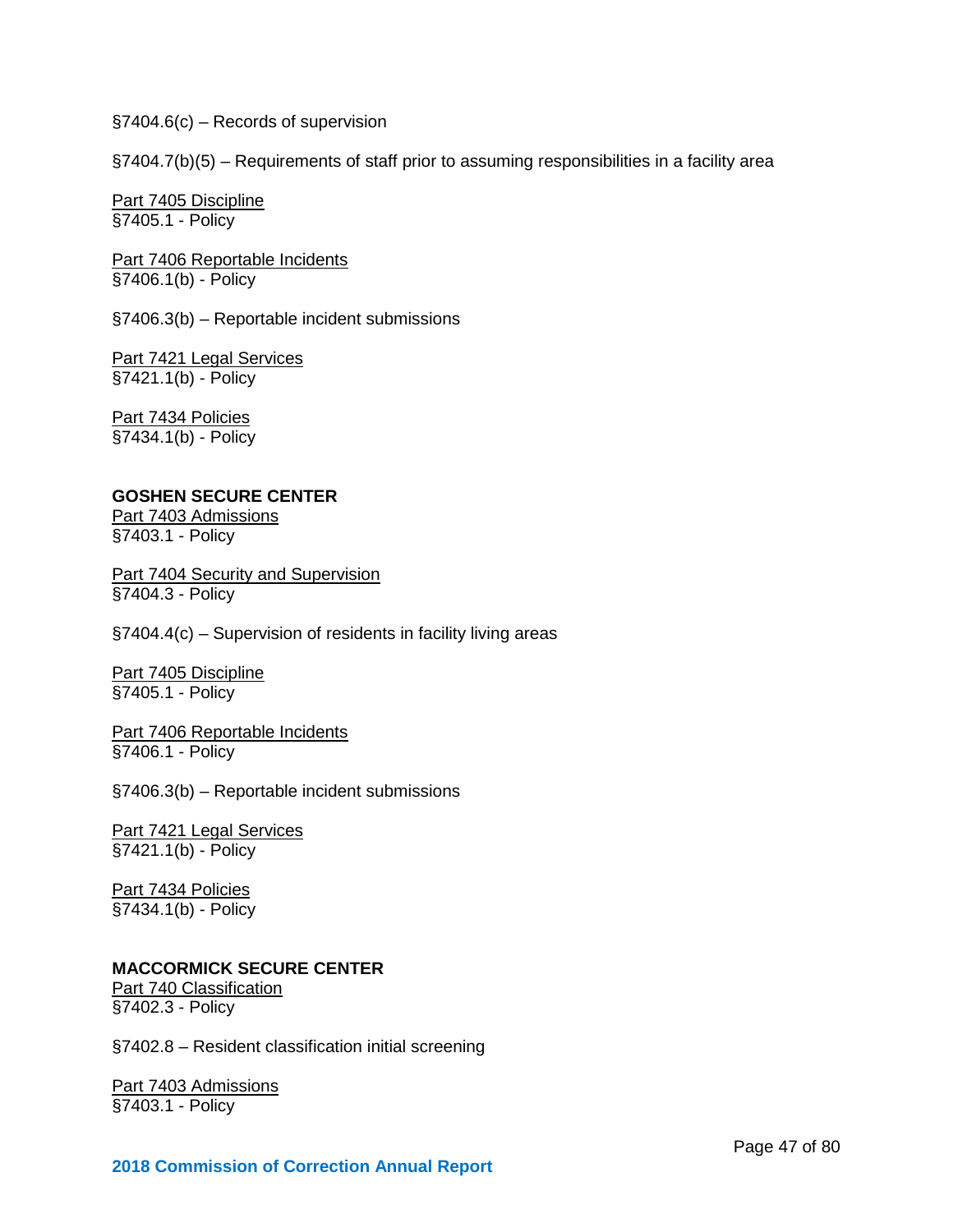$\S$ 7403.2(d)(4) – Authority for admissions

§7403.10 – Orientation to facility rules and information

Part 7404 Security and Supervision §7404.1 – Security and Supervision

§7404.3 - Policy

§7404.6(a) – Records of supervision

§7404.7(b)(5) – Requirements of staff prior to assuming responsibilities in a facility area

§7404.10 – Formal resident population counts

§7404.15 – Tool control and equipment control

§7404.16(a) – Perimeter control

Part 7405 Discipline §7405.1 - Policy

Part 7406 Reportable Incidents §7406.1(b) - Policy

§7406.3(b) – Reportable incident submissions

Part 7421 Legal Services §7421.1(b) - Policy

Part 7434 Policies §7434.1(b)

### **Police Department Lockups**

Consistent with the evaluation schedule, in 2018, Commission staff assessed compliance at police department lockups with the following Minimum Standard regulations:

- 7502 Admission Procedures 7507 Discipline 7503 – Medical 7508 – Reportable Incidents 7504 – Supervision of Detention Areas 7509 – Records 7505 – Food 7510 – Visits 7506 – Sanitation and Maintenance 7511 – Construction and Renovation
- -
	-
	-
	-
	- 7512 Variances

In 2018, Commission staff assessed Minimum Standard compliance at 112 police department lockups. The Commission determined that one police lockup no longer met the definition of a lockup as detailed in Part 7500.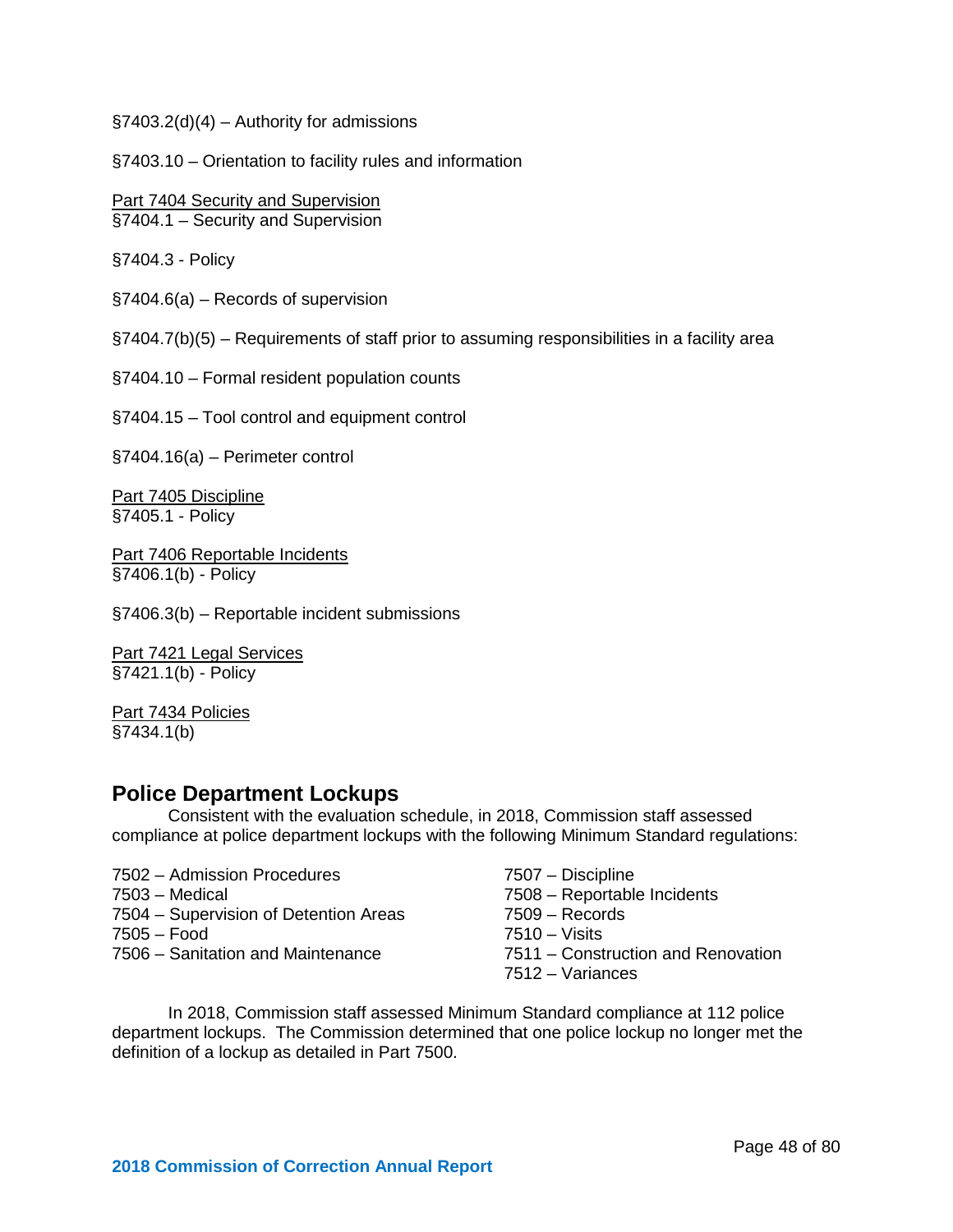# **JUVENILE JUSTICE AND DELINQUENCY PREVENTION ACT (JJDPA)**

The Commission's Field Operations Bureau is responsible for monitoring New York State's compliance with the Juvenile Justice and Delinquency Prevention Act (JJDPA). In 2018, compliance of the JJDPA were conducted at:

Police Department Lockups – 112 County Correctional Facilities - 13

New York State Family Courts - 37

# **REPORTABLE INCIDENTS COUNTY JAILS AND NEW YORK CITY DEPARTMENT OF CORRECTION**

In fulfilling its oversight and regulatory responsibilities, the Commission requires that all local correctional facilities report incidents, including but not limited to those that endanger inmates, prisoners, residents or staff or disrupt facility operations. The incidents and criteria for reporting are included in the Commission's *Reportable Incident Guidelines Manual*. Because submitted incidents are self-reported, the Commission strives to ensure the accuracy of incident categorization, and when necessary in 2018, contacted facilities to obtain correct information and discuss any error(s) made.

Every incident report is reported by the facility, to the Commission, via the eJusticeNY Integrated Justice Portal. Reports are received by Commission staff twenty-four hours a day, seven days a week. These reports are then reviewed by a Correctional Facility Specialist or Senior Utilization Review Nurse to determine whether any further inquiry is necessary and if onsite follow-up is appropriate.

In 2018 the Commission received 4933 reportable incidents from county jails. A preponderance of the reportable incidents submitted by county jails fell into the following categories:

*Individual Inmate Disturbance (1,250) Hospital Admission of Inmate (1,176) Inmate Introduced Contraband (809) Inmate/Inmate Assault (485)*

In 2018, the Commission received 15,491 reportable incidents from jails operated by the New York City Department of Correction (NYCDOC). A preponderance of the reportable incidents submitted by the NYCDOC fell into the following categories:

*Inmate/Inmate Assault (4,782) Individual Inmate Disturbance (3,229) Inmate/Personnel Assault (2,539) Inmate Group Assault/Gang Assault (1,363) Inmate Introduced Contraband (1,092) Unknown Source Introduced Contraband (1,002)*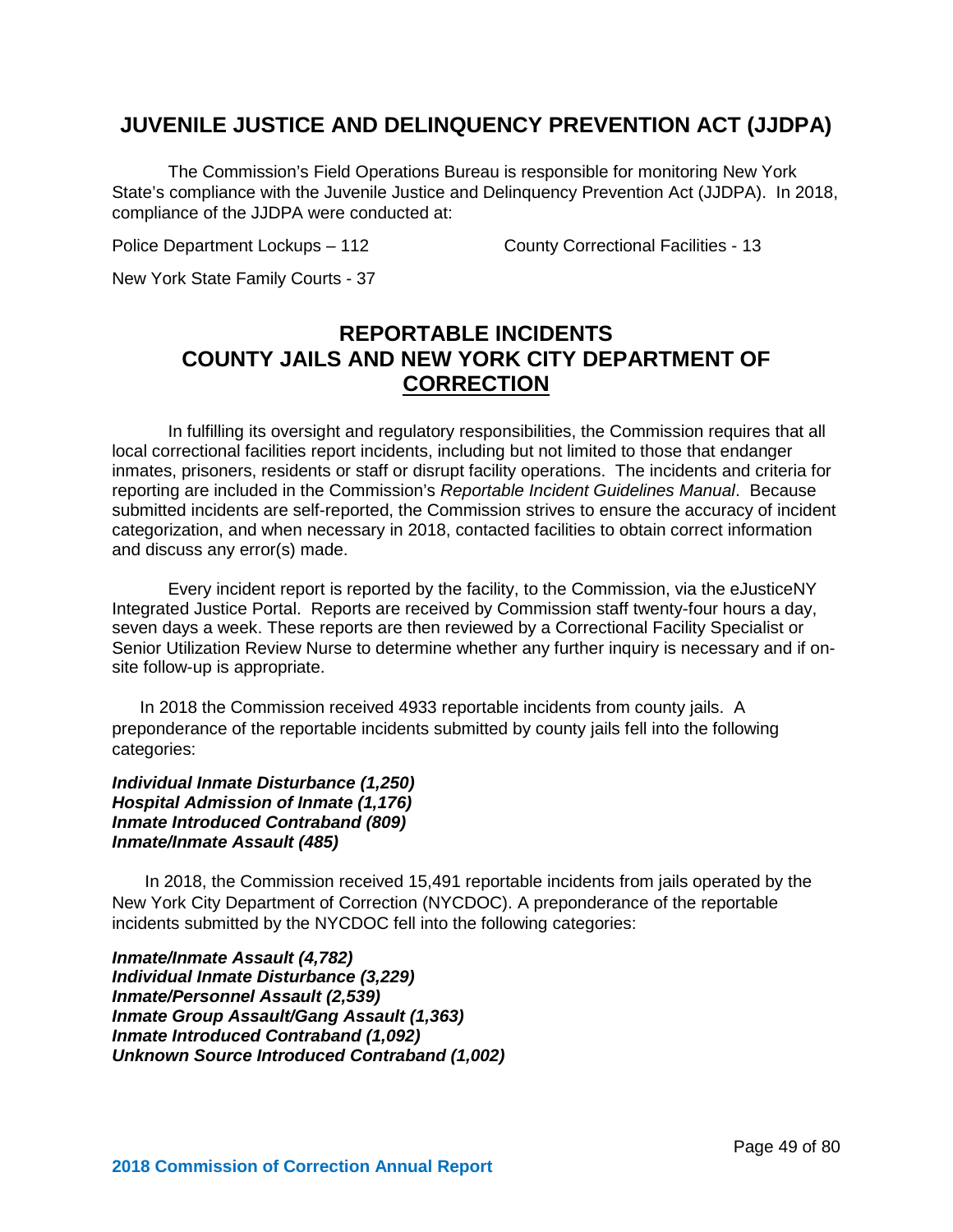# **REPORTABLE INCIDENTS OFFICE OF CHILDREN and FAMILY SERVICES**

Pursuant to New York State Correction Law, §45 [6-b] and 47 [2], the four (4) secure centers operated by the New York State Office of Children and Family Services (OCFS) are required to report to the State Commission of Correction all incidents deemed to be of a serious or potentially problematic nature. Because submitted incidents are self-reported, the Commission strives to ensure the accuracy of incident categorization, and when necessary in 2018, contacted OCFS Secure Centers to obtain correct information and discuss any error(s) made.

Reports are received by Commission staff twenty-four hours a day, seven days a week. Every incident report is reported by OCFS, to the Commission, via the eJusticeNY Integrated Justice Portal. These reports are then reviewed by a Correctional Facility Specialist or Senior Utilization Review Nurse to determine if any further inquiry is necessary and if on-site follow-up is appropriate.

In 2018 the Commission received 395 reportable incidents from Secure Centers Operated by the Office of Children and Family Services. A preponderance of the incidents fell into the following categories:

*Individual Resident Disturbance (155) Resident/Staff Assault (135) Resident/Resident Assault (100)*

# **REPORTABLE INCIDENTS SPECIALIZED SECURE DETENTION FACILITIES**

In April 2017, Governor Cuomo signed into law "Raise the Age" legislation that was included as part of the State Budget. In addition to raising the age of criminality to 18 and establishing time frames for the removal of 16-year-olds and 17-year-olds in county jails, this legislation also required the establishment of Specialized Secure Detention (SSD) facilities to house 16-year-old Adolescent Offenders beginning on October 1, 2018 and 17-year-old Adolescent Offenders on October 1, 2019.

Pursuant to New York State Correction Law, §45 [6-b] and 47 [2], Specialized Secure Detention facilities are required to report to the State Commission of Correction all incidents deemed to be of a serious or potentially problematic nature. Because submitted incidents are self-reported, the Commission strives to ensure the accuracy of incident categorization, and when necessary in 2018, contacted SSD facilities obtain correct information and discuss any error(s) made.

Reports are received by Commission staff twenty-four hours a day, seven days a week. Every incident report is reported by SSD facilities to the Commission, via the eJusticeNY Integrated Justice Portal. These reports are then reviewed by a Correctional Facility Specialist or Senior Utilization Review Nurse to determine if any further inquiry is necessary and if on-site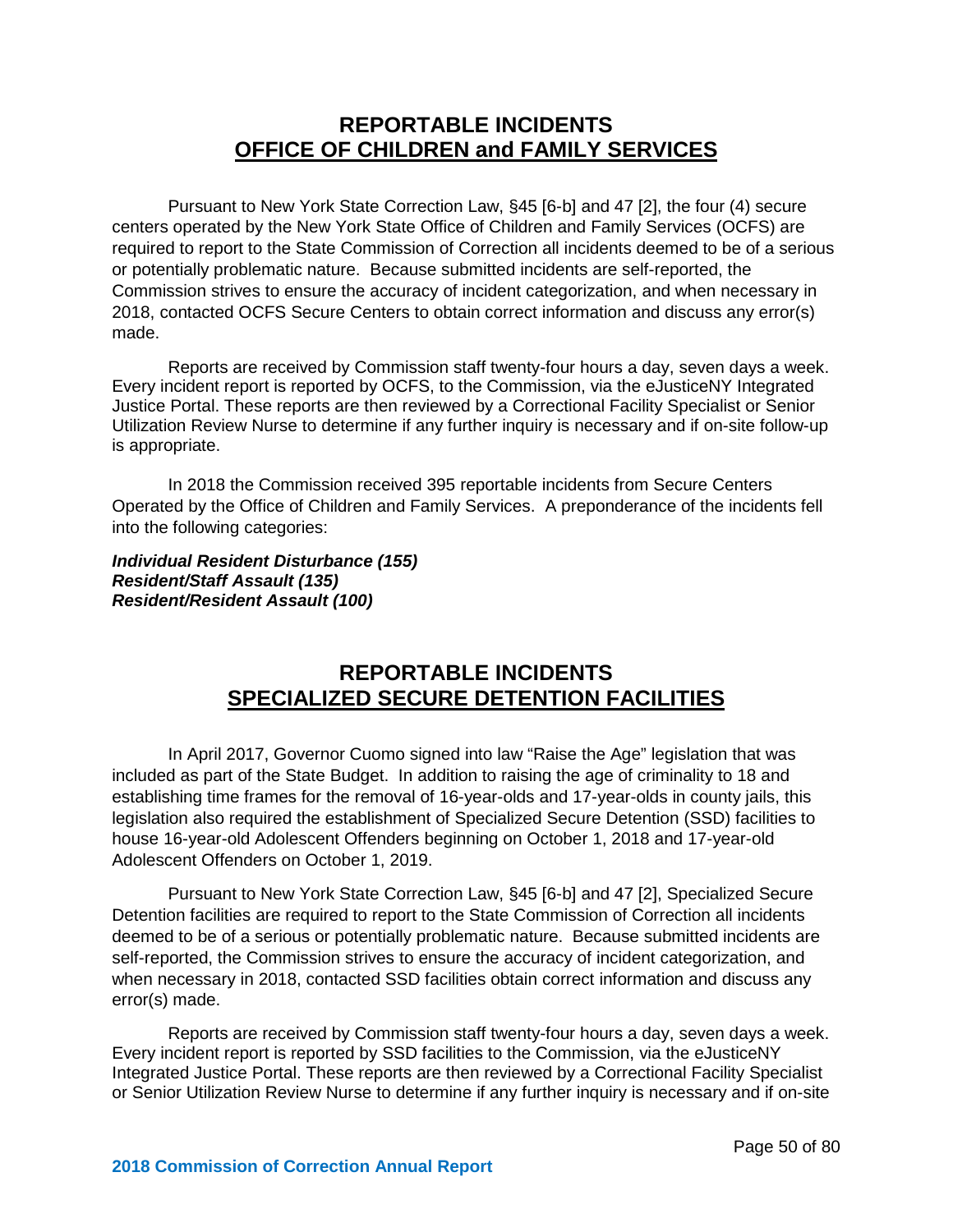follow-up is appropriate.

In 2018 the Commission received 152 reportable incidents from SSD facilities. A preponderance of the incidents fell into the following categories:

#### *Resident/Resident Assault (51) Resident/Staff Assault (42)*

# **REPORTABLE INCIDENTS POLICE LOCKUPS**

Pursuant to Correction Law, §45[6], police departments operating lockups are required to report to the Commission those incidents deemed to be of an unusual nature which may endanger detainees, law enforcement staff, or otherwise disrupt facility operations. Reportable incidents are received on a 24-hour basis. Because submitted incidents are self-reported, the Commission strives to ensure the accuracy of incident categorization, and when necessary in 2018, contacted police departments to obtain correct information and discuss any error(s) made.

Every incident report is reported by the facility, to the Commission, via the eJusticeNY Integrated Justice Portal. These reports are then reviewed by a Correctional Facility Specialist or Senior Utilization Review Nurse to determine whether any further inquiry is necessary and if on-site follow-up is appropriate.

In 2018, the Commission received 652 reported incidents from local police agencies, with over 93% of the incidents falling into the *Inmate Injury/Illness Requiring Hospitalization (609)* category. Such incidents are usually the result of arrestees requiring hospitalization after they arrive at the police lockup and request medical assistance of some type.

# **COMPLAINTS STATE AND LOCAL CORRECTIONAL FACILITIES**

Complaints from inmates, their families, advocates, elected officials, and other state and local agencies are received by the Commission on a daily basis. When complaints are received, they are classified and electronically logged. Many complaints from county jail inmates can be addressed through the facility grievance process. Such complaints are typically returned to the sender, advising them to file a grievance in accordance with the facility grievance program. Those retained are referred to a Correctional Facility Specialist or Senior Utilization Review Nurse for response. Health complaints are referred directly to the Commission's Forensic Medical Unit for review and follow-up when appropriate. An electronic query of the complaints received from a particular facility is generated by field staff as part of their preparation for future site visits.

Beginning in 1984, the Commission developed a procedure for the centralized compilation of inmate complaints from state and local facilities. This procedure breaks down complaints into discrete categories, and allows Correctional Facility Specialists to address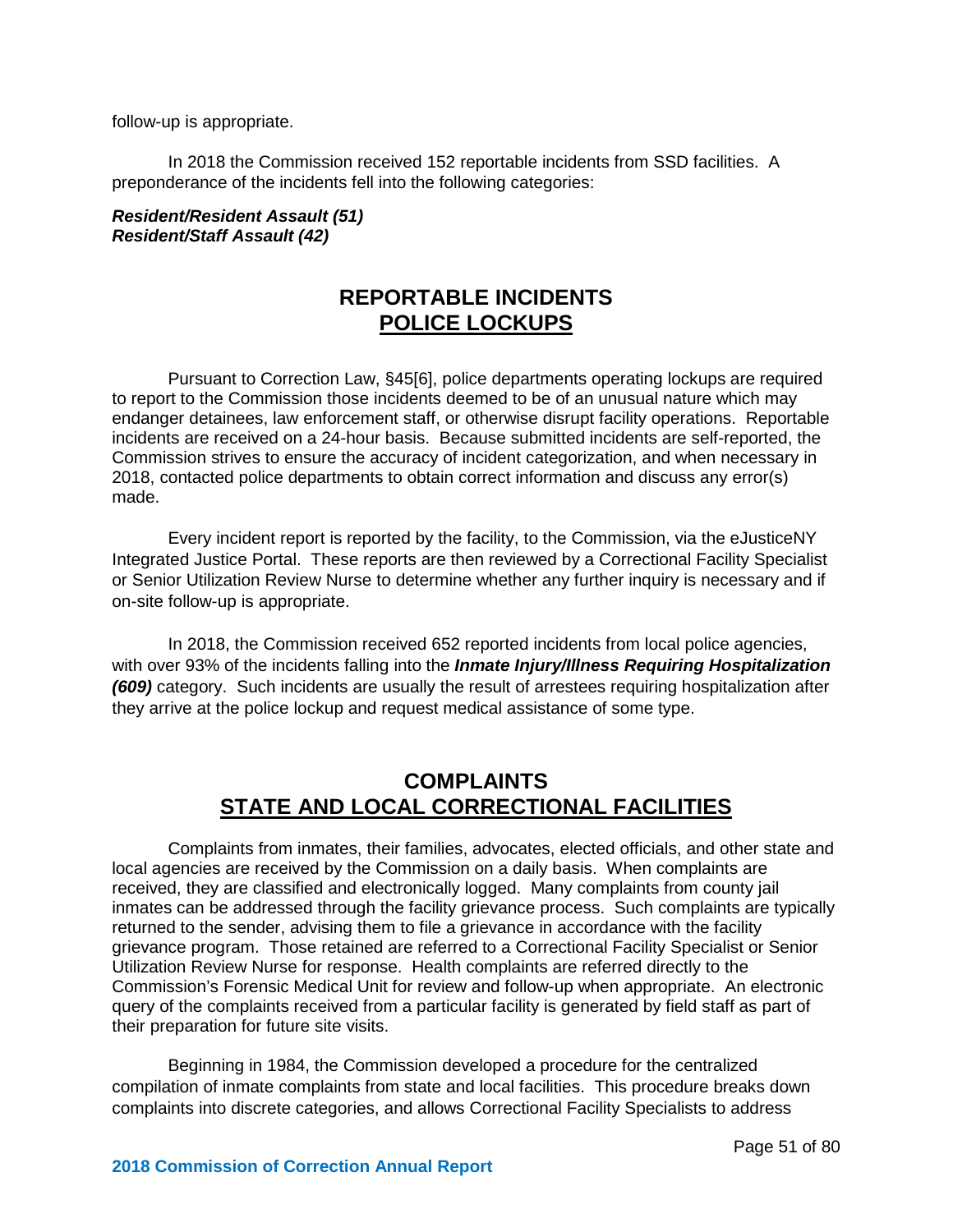specific problems and trends in a systematic fashion. Inmates often report multiple issues within a single piece of correspondence.

In 2018, the Commission received 2,984 complaints from state and local inmates or their advocates. The complaints encompassed 6,377 categories. A preponderance of the incidents fell into the following categories:

*Fear for Safety (890) Staff Misconduct (659) Personnel/Inmate Physical Assault (439)*<br>*Not Under SCOC Purview (307) Personnel/Inmate Harassment* (424) *Grievance Program (278) Discipline (277) Personnel/Inmate Sexual Harassment (236) Personnel/Inmate Sexual Abuse (193)* 

# **GRIEVANCES COUNTY JAILS**

Pursuant to the Commission's Minimum Standards, 9 NYCRR Part 7032, each county jail is required to establish, implement, and maintain a formal inmate grievance program. This program allows inmates a process at the facility level to address their complaints regarding written or unwritten facility policies, procedures, rules, practices, programs, or the action or inaction of any person within the facility. If a grievance is denied at the facility level, inmates have the option to appeal that disposition to the Commission within a specified time frame. Appeals are forwarded to the Commission for review and disposition by the Citizen's Policy and Complaint Review Council (CPCRC).

When grievances are appealed to the Commission, they are reviewed, categorized, and electronically filed. Grievances are forwarded to the Correctional Facility Specialist assigned to the sending facility. Grievances that pertain to health care matters are forwarded directly to the Forensic Medical Unit for processing. Grievances are thoroughly reviewed and researched by the Correctional Facility Specialist/Senior Utilization Review Nurse, the Deputy Director of Operations, and the Commission's Office of Counsel. Grievances are then presented to the CPCRC for final disposition. Both the inmate/grievant and facility officials receive a written decision from the CPCRC for each grievance received. As with complaints, field staff produces a report from the grievance database that provides them with the total number of grievances by category prior to a scheduled county jail site visit.

During 2018, the Commission received and processed 4,130 grievance appeals from county jails. The grievances encompassed 5,364 categories. A preponderance of the grievances fell into the following categories:

*Medication (278) Discipline (233)*

*Medical Treatment (818) Security and Supervision (464) Food Services (413) Personnel Verbal Conduct (351) Legal Services (330) Grievance Program (301) Correspondence (163) Prisoner Personal Hygiene (161)*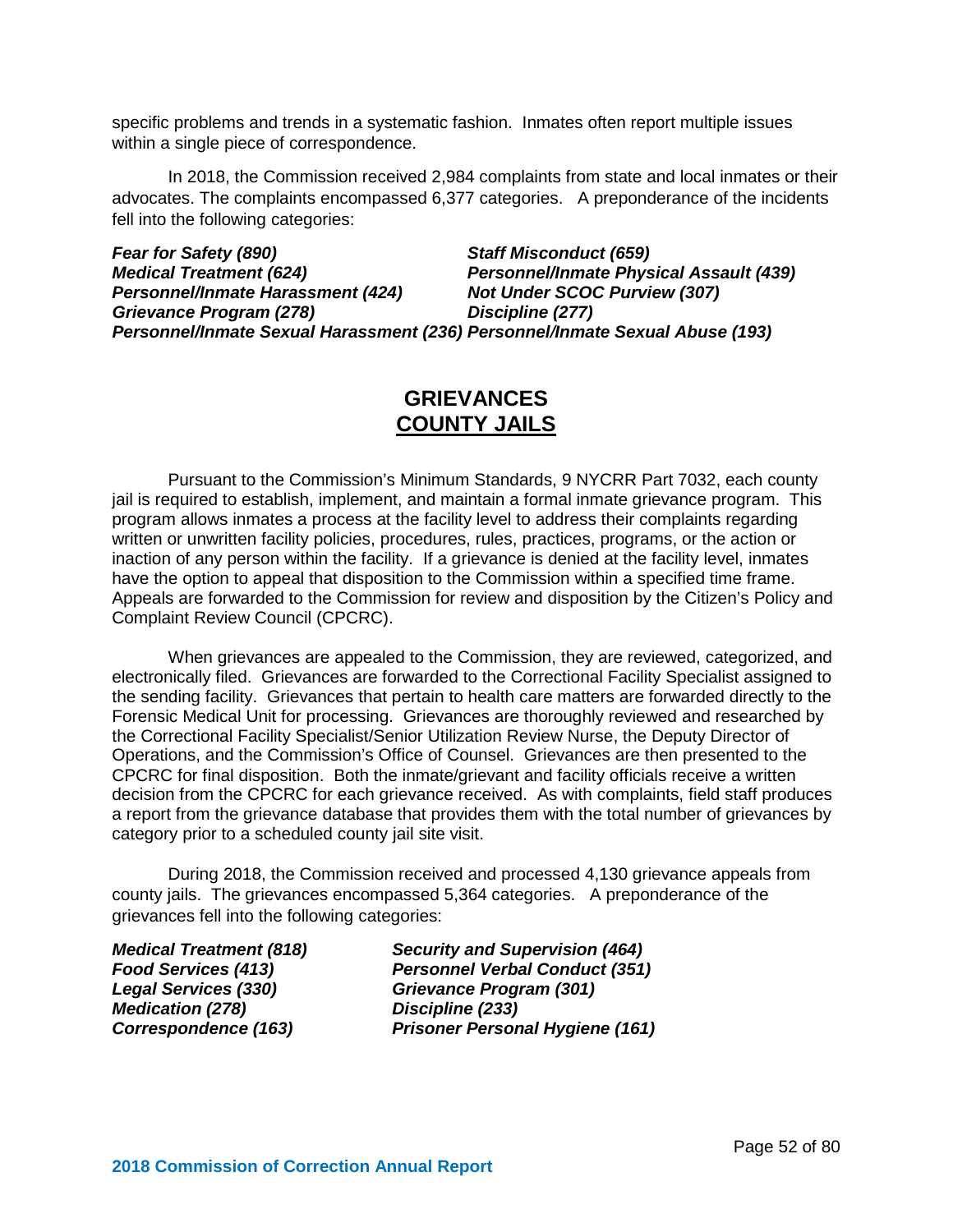## **CAPACITY MANAGEMENT**

At the end of 2018, there were approximately 67,150 persons incarcerated within New York State's prisons, local county jails, and the New York City Department of Correction (NYCDOC). As a result, inmate capacity management within various facilities can be problematic due to overcrowding. The Commission continually monitors the capacities of these facilities via a daily electronic population reporting system for county jails and jails operated by the New York City Department of Correction, and via facsimile for state prisons correctional facilities.

### **Maximum Facility Capacity**

In 2018, the Commission revised the Maximum Facility Capacity ratings at the following facilities:

Erie County Yankee Compound Facility – The maximum facility capacity rating for this facility was reduced to zero, as it was no longer being used by the Erie County Sheriff's Office to house inmates and was decommissioned by the Erie County Department of Public Works.

Ontario County Jail - The maximum facility capacity rating for the Ontario County Jail was revised in 2018 to allow the facility to re-open one housing area (previously closed due to the significant security staff shortages) and close another. Reinstatement of the beds will be considered when required staffing levels have been reached and maintained.

Nassau County Jail – The maximum facility capacity rating for one of the dormitory housing units was increased by two beds. Further, language was added to clarify that one particular housing area, because of its physical plant design, can operate as two separate housing areas.

Greene County Jail – The maximum facility capacity rating for the facility was reduced to zero. Such action was in response to an engineering firm's findings that portions of the facility were deemed structurally unstable. The county is moving forward with the construction of a new facility.

Suffolk County Yaphank Facility – The maximum facility capacity rating was increased by 116 beds, with the re-opening of two dormitory housing areas that were previously closed for major renovations.

New York City Department of Correction - George Motchan Detention Center: In July 2018, the maximum facility capacity rating for the facility was reduced to zero, as it was no longer used by the Department to house inmates.

New York City Department of Correction – North Infirmary Command: In July 2018, the maximum facility capacity rating for the facility was revised to reflect the re-opening of one housing unit and the closure of one housing unit which was repurposed for non-housing use.

# **VARIANCES**

State and Local correctional facilities, including police department lockups are permitted to apply for variance relief of applicable Minimum Standard regulations of which they cannot achieve compliance. Variance approvals provide facilities short-term relief from certain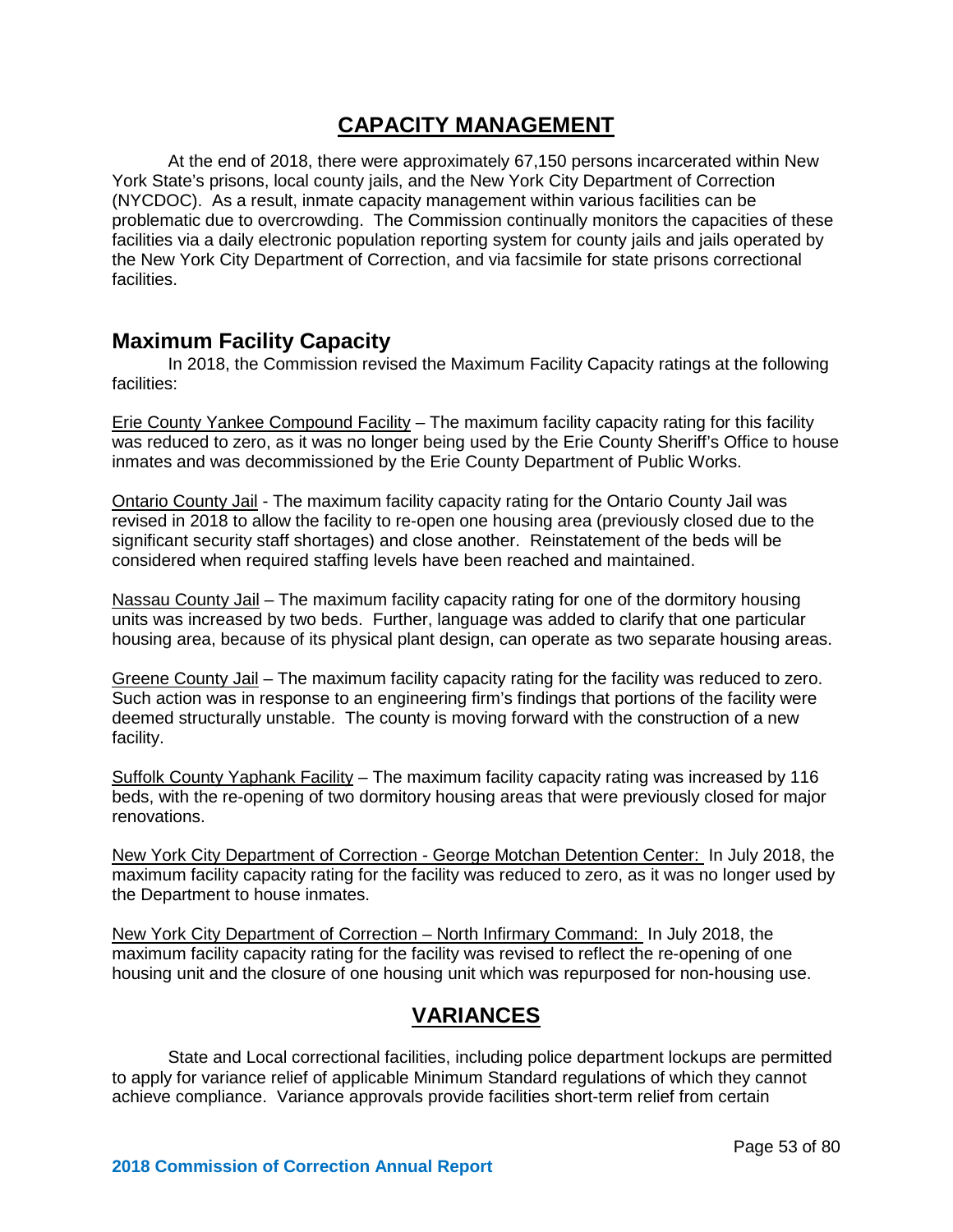regulations contingent upon implementation of a plan to achieve compliance. Variance requests fall into two categories – Capacity and Non-capacity.

### **Capacity Variances**

Correctional facilities may request capacity relief from 9 NYCRR, Part 7040 when experiencing overcrowding. Below is the status of those facilities which previously received capacity variance relief from the Commission

Cortland County Jail – The Commission approved continuation of a variance which provides three (3) additional beds to assist the county with overcrowding. Such approval is predicated on the county's continued efforts to address the jail's overcrowding. The Commission continues to work with Cortland County as they move forward with either adding capacity to the existing facility or constructing a new stand-alone facility.

Dutchess County Jail – The Commission approved continuation of a variance which provides 200 additional temporary beds (modular housing units) to assist the county with overcrowding. Such approval is predicated on the county's continued efforts to address the jail's overcrowding. The Commission continues to work with Dutchess County as it moves forward with a major jail expansion project.

Genesee County Jail - The Commission approved continuation of a variance which provides 18 additional beds to assist the county with overcrowding. Such approval is predicated on the county's continued efforts to address the jail's overcrowding. The Commission continues to work with Genesee County as it moves forward with a new jail project.

Madison County Jail – The Commission approved a new variance which permitted the facility to house inmates (serving intermittent sentences) in an indoor exercise area. This variance is no longer in use.

Niagara County Jail - The Commission approved continuation of a variance which provides 56 additional beds to assist the county with overcrowding. Such approval is predicated on the county's continued efforts to address the jail's overcrowding. The Commission continues to work with Niagara County as it moves forward with a study to replace older linear housing areas with a Direct Supervision expansion.

Saratoga County Jail - The Commission approved continuation of a variance which provides 48 additional beds to assist the county with overcrowding. Such approval is predicated on the county's continued efforts to address the jail's overcrowding. The Commission continues to work with Saratoga County as it moves forward with a feasibility study to expand the current jail.

Schuyler County Jail – The Commission approved a new variance which permitted the facility to house additional inmates in a unit for the duration of a construction project in other housing areas. This variance is no longer in use.

### **Non-Capacity Variances**

Correctional facilities may request relief from various Minimum Standard regulations, including non-capacity requirements. Below is the status of those facilities which either previously or newly-received variance relief from the Commission.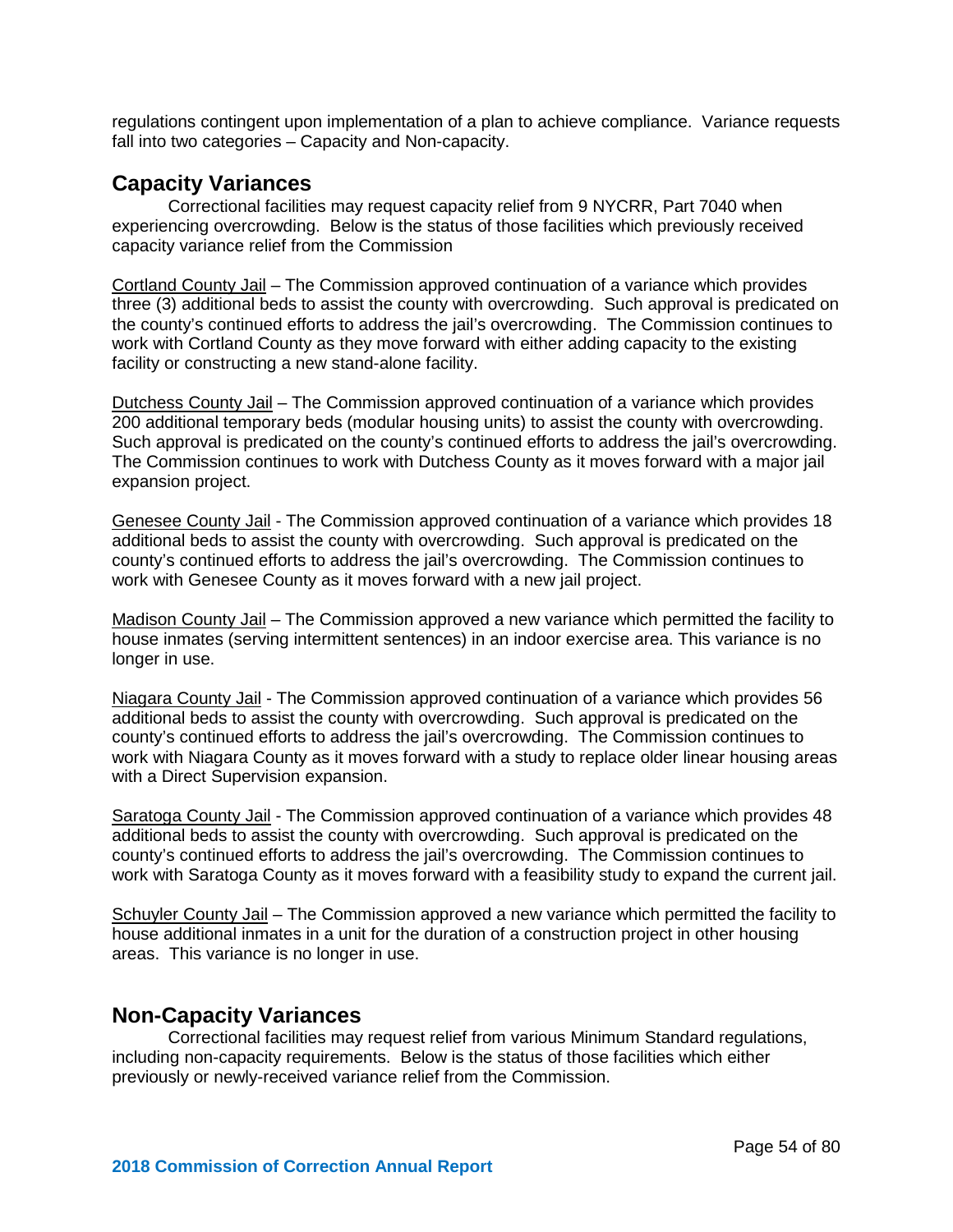Greene County Jail – For part of 2018, the Commission approved continuation of a variance which permits the use of an outdoor exercise area that does not meet square footage requirements. In April 2018, the Sheriff closed the facility due to its structural instability.

Herkimer County Jail - The Commission approved continuation of a variance which permits the use of an outdoor exercise area that does not meet square footage requirements. The Commission continued work with Herkimer County throughout 2018 as it moved forward with plans to construct a new correctional facility.

Beacon City Police Department – The Commission approved variance relief with respect to the supervision of female prisoners.

Poughkeepsie City Police Department - The Commission approved variance relief with respect to the supervision of female prisoners.

New York City Police Department - The Commission approved variance relief with respect to the supervision of female prisoners.

New York City Department of Correction – Horizon Juvenile Detention Center: The Commission approved variance relief with respect to shower-to-resident ratios.

New York City Department of Correction – Horizon Juvenile Detention Center: The Commission approved variance relief with respect to the square footage of outdoor exercise.

New York City Administration for Children's Services - Crossroads Juvenile Detention Center: The Commission approved variance relief with respect to toilet-to-resident ratios.

New York City Department of Correction: The Commission continued variance relief with respect to fees charged for commissary deposits.

# **STAFFING SERVICES**

Commission Minimum Standards, 9 NYCRR Part 7041, Staffing Requirements, provide that the Commission shall determine the minimum number of staff necessary to operate each county jail. County jails are unique institutions with wide variation in size, age, and configuration. Each jail must be staffed in a cost-effective manner that also provides for adequate levels of inmate supervision, and for staff and public safety. The Commission provides the correctional staffing services for all county correctional facilities. Commission staffing specialists travel to facilities upon either the request of a Sheriff, Commissioner of Correction or determination by SCOC that a staffing analysis requires revision. The construction of any new county correctional facility requires completion of a new staffing analysis. The staffing assessment is based on specific correctional functions outlined in Minimum Standard regulations, physical plant configuration, inmate population trends, and other factors unique to a particular correctional facility. If warranted, additional discussions pertaining to staffing levels will be conducted. The Commission affords timely security staffing expertise not available in localities, eases the local criminal justice budget process and promotes local government confidence in the safety of widely disparate facilities.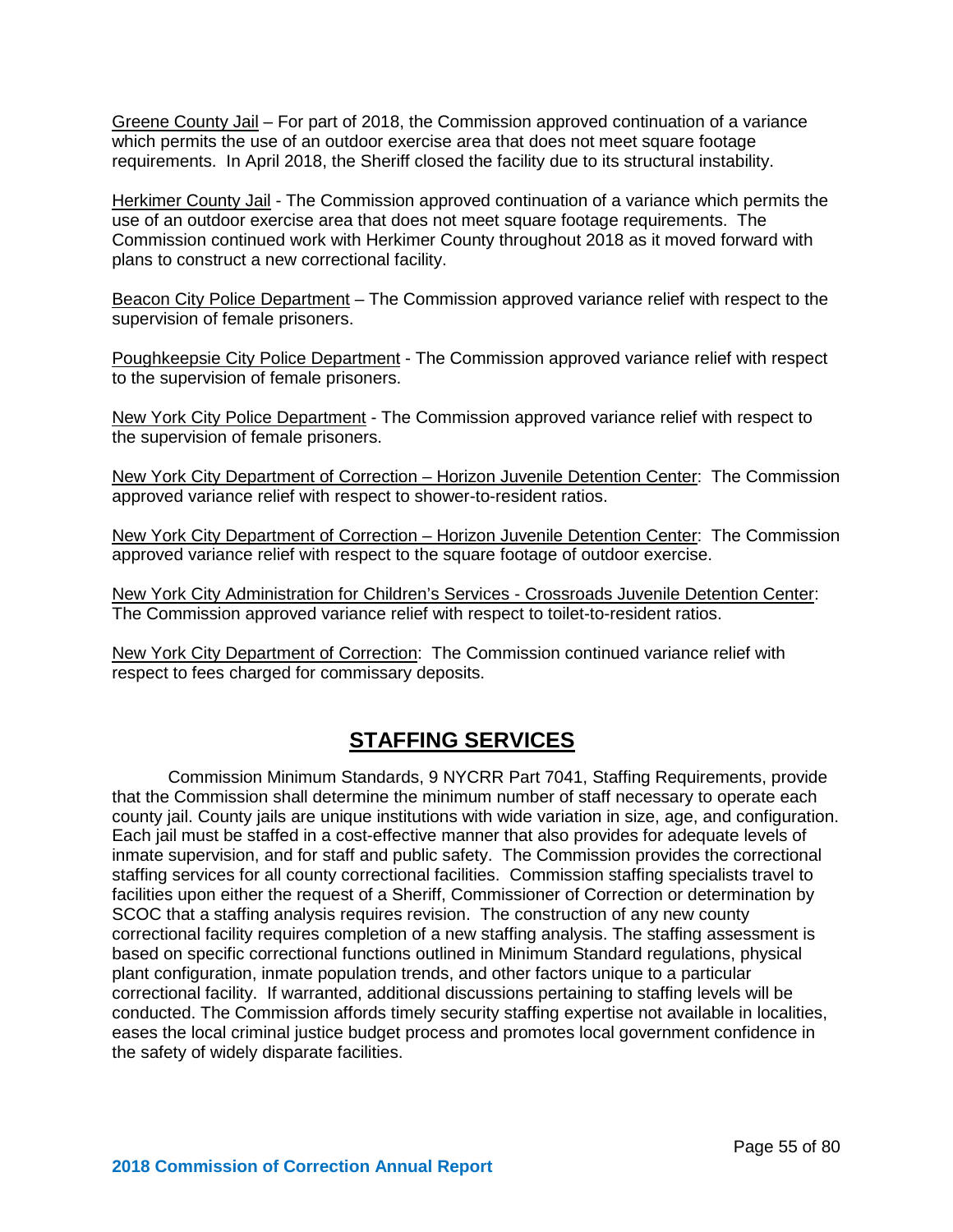#### New Staffing Analysis

During 2018, one staffing analysis was completed by Field Operations staff:

• Sullivan County Jail – A Position and Staffing Analysis was completed for the new Sullivan County Jail, currently under construction, with plans of opening in fall 2019.

#### Staffing Shortages

During 2018, staffing shortages were noted at the following facilities.

- Dutchess County Jail The facility's staffing shortages resulted in operational problems, including cancellation of programs (e.g., visitation) and locking inmates in their cells for excessive periods of time. The Commission required the facility to submit daily staffing reports for tracking purposes. As of this writing, the cancellation of programs and extended lock-in of inmates has discontinued.
- Ontario County Jail The facility's staffing shortages resulted in the Commission's closure of two housing areas. The Commission continues to monitor this situation closely.

# **FACILITY PLANNING AND IMPROVEMENT**

The basic function relegated to Facility Planning and Improvement is set forth in two areas of New York State Law. According to NYS Correction Law, section 45(10), the State Commission of Correction shall "approve or reject plans and specifications for the construction or improvement of correctional facilities."

The second area is found in County Law, Section 216. This statute states: "No site or location for any county jail shall be selected or acquired by such board of supervisors which shall not have been approved by the state commission of correction."

Construction/renovation projects are submitted to the Commission frequently by county jails, jails operated by the New York City Department of Correction, state correctional facilities operated by the Department of Corrections and Community Supervision, secure centers operated by the Office of Children and Family Services, and detention areas operated by local police departments, and beginning in 2018, Specialized Secure Detention facilities. Projects range from window and lock replacement to new stand-alone correctional facilities.

The Commission provides technical planning, capital project development, and construction plan review services for the development of new correctional facilities. The Commission has viewed the modernization of an aging and overcrowded local correctional infrastructure as a major priority. The agency reviews and approves site selection and construction plans, monitors progress, and assists in problem identification and solution. In carrying out these tasks, staff responsibility goes far beyond the simple review of blueprints and plans. Particular attention is directed to compliance with minimum standards and maximizing physical plant and operational efficiencies to the extent possible. Additionally, Commission staff provides local decision makers with technical assistance to help assure the jurisdiction of satisfactory, safe and secure methods of incarcerating offenders in a cost-effective manner.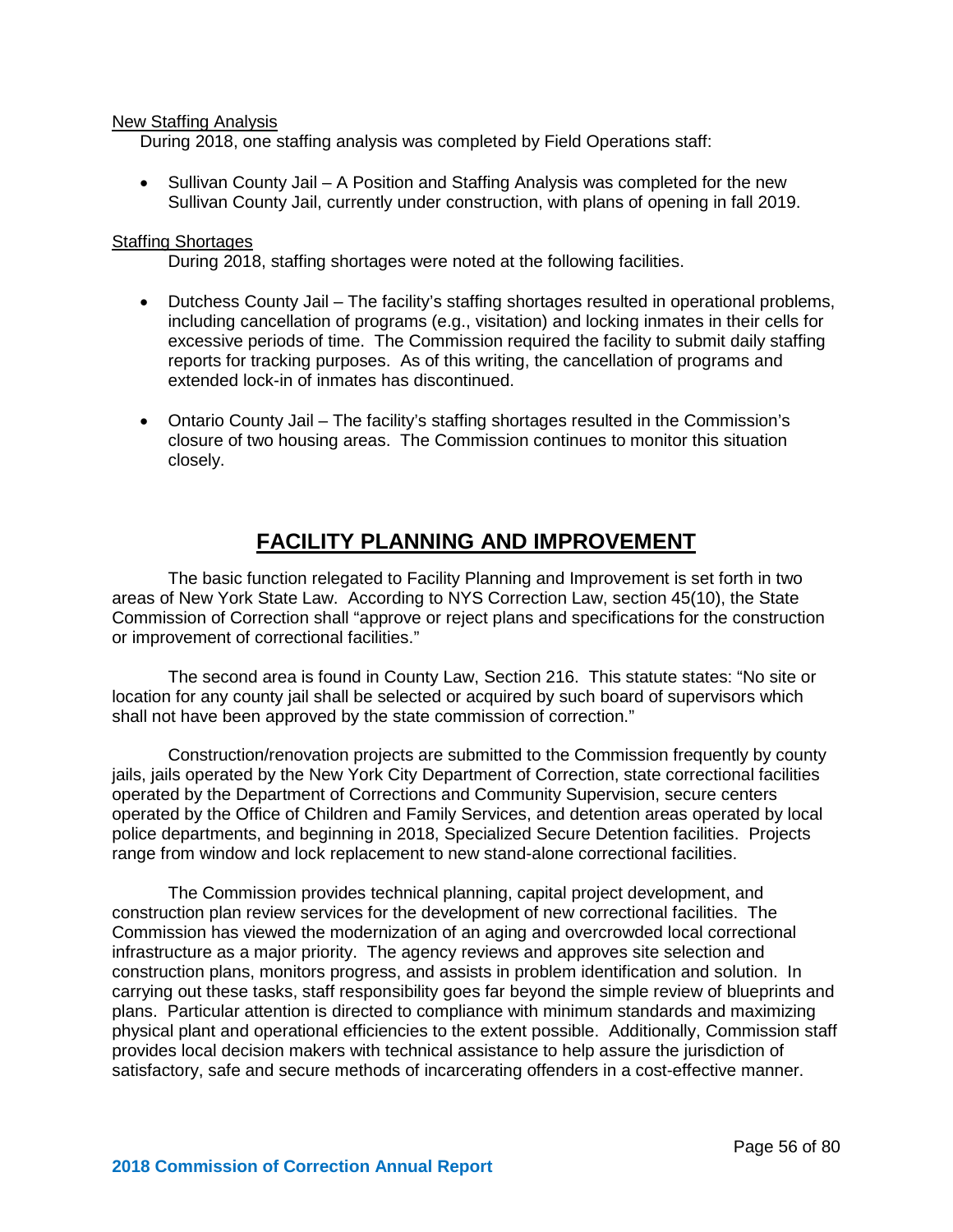#### Project Reviews

In 2018, a total of 159 construction/renovation projects were submitted to the Commission for review at its monthly meetings. These projects represented submittals from the following facility types:

# *107 County Jails (including NYC Department of Correction)*

- *23 Specialized Secure Detention*
- *12 NYS Department of Corrections and Community Supervision*
- *8 Criminal Courts*
- *7 Police Lockups*
- *2 Office of Children and Family Services*

Further, the Commission's determinations on the 159 projects are broken down as follows:<br>84

- *84 were approved*
- *8 were denied*
- *38 were waived*
- *1 not reviewed (SCOC had no jurisdiction)*
- *4 tabled, with no subsequent action by the submitting agency*
- *4 were placed on hold at request of submitting agency*
- *20 were held over to 2019*

The Commission also approved plans for new jails in Herkimer and Greene Counties.

#### Change Orders

A total of 10 change order requests were submitted to the Commission in 2018 for review and consideration. Such requests are submitted when a facility wishes to make adjustments to security-related portions of a project previously approved by the Commission.

#### Specialized Secure Detention Facilities

The Commission continued to work with the following jurisdictions with respect to construction/renovation of SSD facilities:

*Albany County Erie County New York City Nassau County Onondaga County Monroe County Westchester County*

#### Police Departments

The Commission worked with the following police departments as part of various construction-related projects:

#### Batavia Police Department

The Commission provided the Department with several construction options to assist in gaining compliance with Minimum Standard regulations.

#### Hudson City Police Department

The Commission approved designs for a new police department.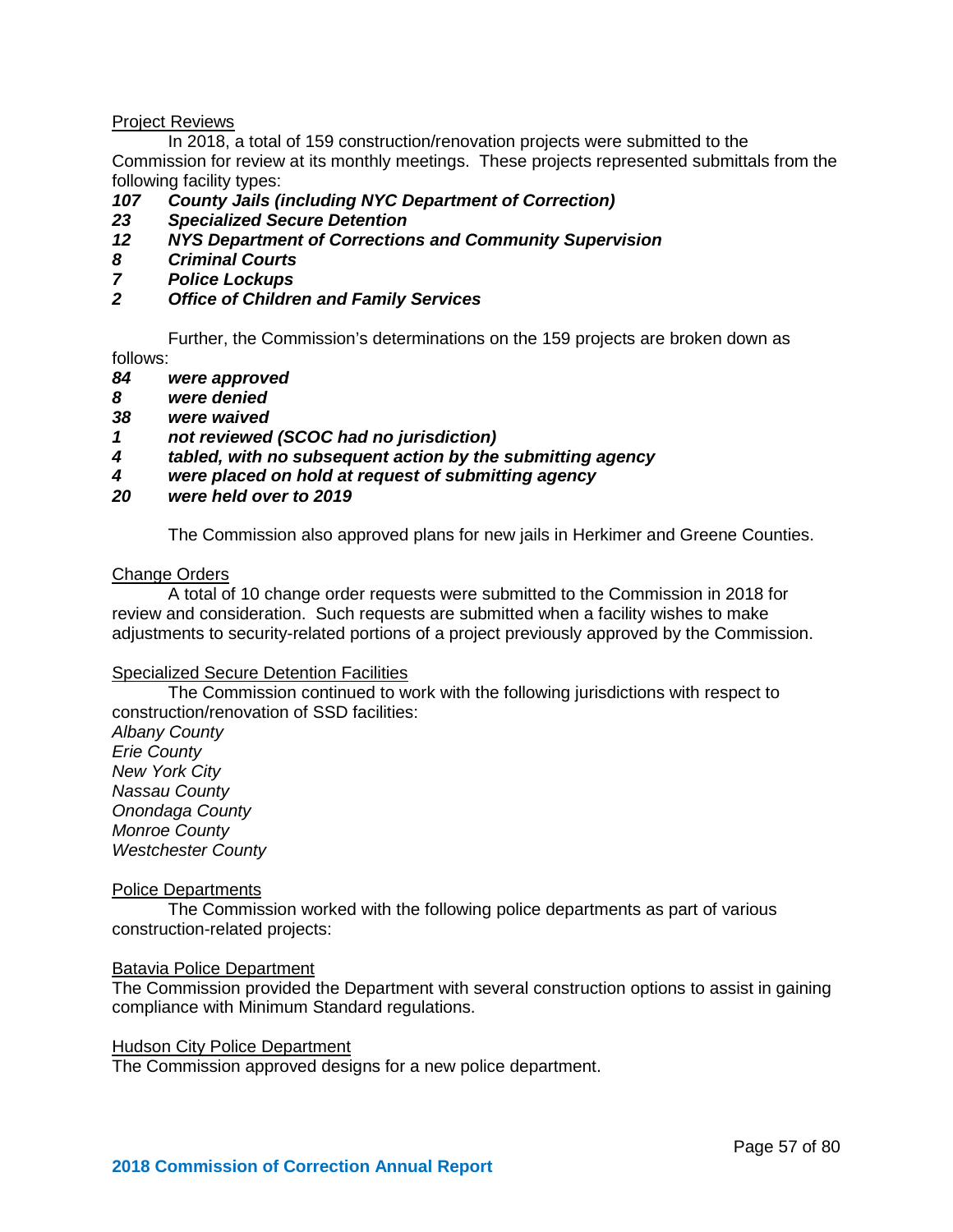**Southampton Police Department** 

The Commission approved the installation of cameras in the Department's detention area.

#### New York City Police Department

The Commission approved a renovation project at the 1<sup>st</sup> Precinct.

#### New York City Metropolitan Transportation Authority

The Commission approved the installation of new security locks on the Department's detention cells.

# **CHAIRMAN'S MEMORANDA**

The Commission is a key player in the delivery of salient correctional management information and education to county correctional facilities. The Chairman's Memorandum, a bulletin that is sent to all county sheriffs and administrators of correctional facilities and police departments, is an efficient vehicle for the delivery of such information. Chairman's Memoranda are available on the Commission's website. In 2018, the following Memoranda were issued:

#### Chairman's Memorandum # 1-2018

New system for county jail requests for Substitute Jail Orders.

# **INVESTIGATIONS (NON- MEDICAL)**

#### Oneida County Sheriff's Office

SCOC staff investigated the escape of an inmate following a court appearance. He was apprehended a short time later. Facility staff were found to have failed to observe agency protocols concerning inmate transports.

#### Monroe County Sheriff's Office

SCOC staff investigated the escape of an inmate while at the Strong Memorial Hospital in Rochester, New York. She was apprehended hours later. Facility staff were found to have failed to observe agency protocols concerning inmate transports.

# **FORENSIC MEDICAL UNIT**

The Forensic Medical Unit is a Field Operations unit within the State Commission of Correction. This unit is tasked with fulfilling the health care oversight mandate of Correction Law, Article 3 by providing the SCOC and its Medical Review Board (MRB) with expertise in the investigation of inmate mortality and the evaluation of state and local correctional facility health care delivery. The unit also provides technical assistance to state and local correctional facilities for the improvement of health care delivery. Technical assistance is regularly provided in the development of health care delivery procedures, including tuberculosis control, occupational health and safety, health care staffing, health facility designs and handling of pharmaceuticals, among others. Each year a number of New York's jails are visited by trained health care system evaluators. Health care delivery systems are evaluated in each facility, recommendations are made, and technical assistance is rendered. The Forensic Medical Unit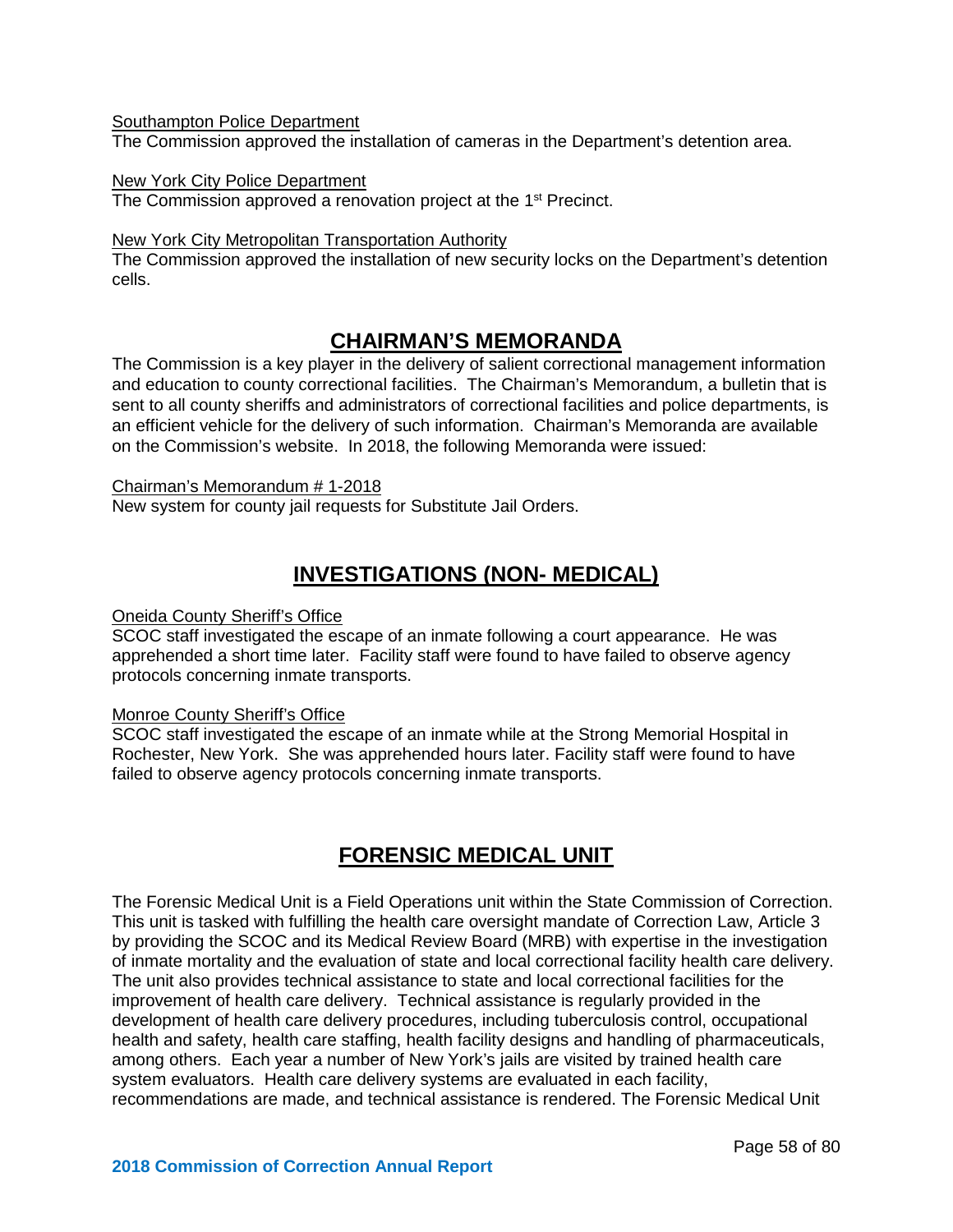also presents its cases to the MRB, investigates medical grievances and complaints, and conducts various special investigations as directed by the Commission. This includes the following activities:

- Field mortality investigation;
- Health services evaluation;
- Standards development and compliance;
- Resolution of complaints and grievances;
- Collection and interpretation of data and statistics;
- Development and administration of technical assistance programs; and
- Policy formulation and advice.

#### **Mortality Investigations**

In 2018, the State Commission of Correction's Forensic Unit conducted 67 mortality investigations and two Special Investigations. Those cases and their corresponding facilities are as follows:

| <b>Victor Woods</b>        | 2014-M-0129 | NYC-AMKC               | Natural        |
|----------------------------|-------------|------------------------|----------------|
| Anthony Brzezowski         | 2015-M-0028 | Monroe CJ              | <b>Natural</b> |
| Michael Carey              | 2015-M-0048 | <b>Groveland CF</b>    | Natural        |
| <b>Samuel Harrell</b>      | 2015-M-0050 | <b>Fishkill CF</b>     | Homicide       |
| <b>Malique Rogers</b>      | 2015-M-0052 | Cape Vincent CF        | Natural        |
| Rodney Calloway            | 2015-M-0056 | <b>Attica CF</b>       | Homicide       |
| <b>William Cullen</b>      | 2015-M-0059 | <b>Clinton CF</b>      | <b>Natural</b> |
| Derek McIver               | 2015-M-0061 | Marcy CF               | Natural        |
| <b>William Brennan</b>     | 2015-M-0129 | Shawangunk CF          | Natural        |
| <b>Trevor Roberts</b>      | 2015-M-0136 | <b>Riverview CF</b>    | Homicide       |
| <b>Samuel Reyes</b>        | 2015-M-0139 | NYPD 49th Pct.         | Suicide        |
| Mark Koki                  | 2015-M-0140 | <b>Wende CF</b>        | Accident       |
| Ricardo Santiago           | 2015-M-0141 | NYC-AMKC               | Natural        |
| <b>Bobby Mitchell</b>      | 2016-M-0003 | Nassau CJ              | Natural        |
| Jimmy Richardson           | 2016-M-0007 | Schenectady CJ         | Natural        |
| Roger Devodier             | 2016-M-0008 | <b>Great Meadow CF</b> | Overdose       |
| <b>Robert Knisell</b>      | 2016-M-0021 | Greene CJ              | Overdose       |
| <b>Stanley Karasoulas</b>  | 2016-M-0022 | Sing Sing CF           | Suicide        |
| <b>William Dolansky</b>    | 2016-M-0024 | <b>Elmira CF</b>       | Suicide        |
| <b>Brian Reichardt</b>     | 2016-M-0026 | <b>Otisville CF</b>    | Overdose       |
| <b>Samuel Lawrence</b>     | 2016-M-0030 | Nassau CJ              | Natural        |
| <b>Christopher Duxbury</b> | 2016-M-0036 | Onondaga JC            | Overdose       |
| Michael Oquendo            | 2016-M-0038 | Sing Sing CF           | Natural        |
| <b>Brian Ferguson</b>      | 2016-M-0050 | Westchester CJ         | Natural        |
| <b>Akhmed Burnell</b>      | 2016-M-0051 | <b>Clinton CF</b>      | Natural        |
| Luis Rodriguez             | 2016-M-0052 | Monroe CF              | Natural        |
| <b>Tommy Bisbal</b>        | 2016-M-0063 | Suffolk CJ             | Overdose       |
| Raymond Tubar              | 2016-M-0064 | Green Haven CF         | Natural        |
| <b>Albert McDuffie</b>     | 2016-M-0070 | <b>Upstate CF</b>      | Natural        |
| David Hernandez            | 2016-M-0071 | <b>Great Meadow CF</b> | Suicide        |
| <b>Raymond Gaines</b>      | 2016-M-0072 | Monroe CJ              | Natural        |
| Kenny Ruiz                 | 2016-M-0077 | NYC-AMKC               | Overdose       |
| <b>Terry Cooper</b>        | 2016-M-0079 | <b>Clinton CF</b>      | Homicide       |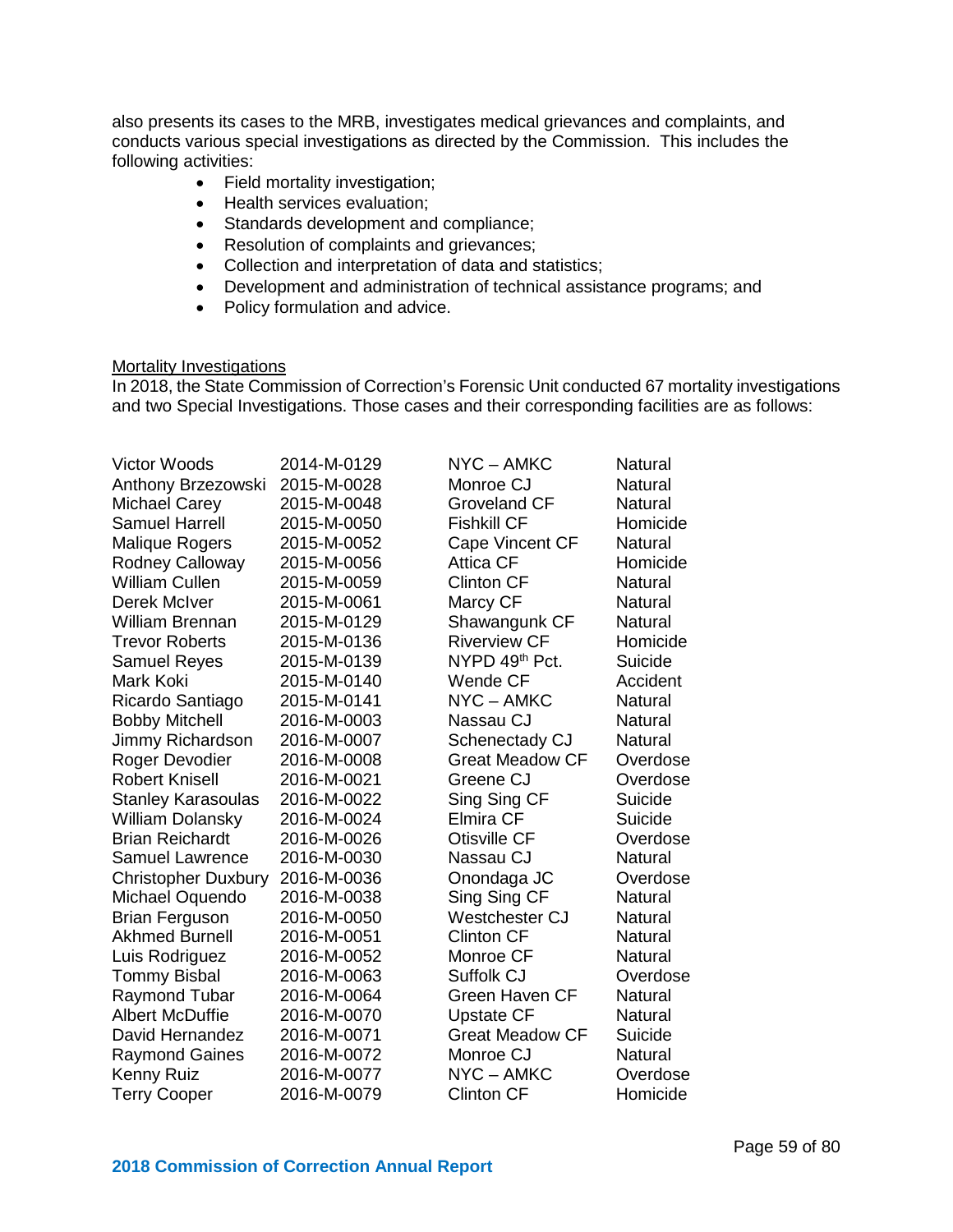| Keo Dotson               | 2016-M-0082 | <b>Coxsackie CF</b>   | Suicide        |
|--------------------------|-------------|-----------------------|----------------|
| <b>Michael Deshields</b> | 2016-M-0083 | NYC-EMTC              | Natural        |
| <b>Gregory Green</b>     | 2016-M-0094 | Schenectady CJ        | Suicide        |
| Marlin Kemp              | 2016-M-0098 | Sing Sing CF          | <b>Natural</b> |
| Joseph Schlum            | 2016-M-0116 | <b>Five Points CF</b> | Natural        |
| Lorenzo Jones            | 2016-M-0119 | Oneida CJ             | Natural        |
| John Mackenzie           | 2016-M-0124 | <b>Fishkill CF</b>    | Suicide        |
| <b>Martin Acosta</b>     | 2016-M-0133 | NYC-AMKC              | Overdose       |
| Jose Troche              | 2016-M-0135 | <b>NYPD</b>           | Natural        |
| David Webb               | 2016-M-0136 | NYC - AMKC            | Natural        |
| Dejuan Hunt              | 2016-M-0138 | Niagara CJ            | Homicide       |
| <b>Kevin Carroll</b>     | 2016-M-0154 | <b>Broome CJ</b>      | Natural        |
| <b>Kenneth Gummoe</b>    | 2016-M-0160 | <b>Broome CJ</b>      | Natural        |
| Mark Serrano             | 2016-M-0162 | NYC-RNDC              | Natural        |
| Aaron Gause              | 2016-M-0174 | Suffolk CJ            | Overdose       |
| Sabrina Ippolito         | 2017-M-0003 | <b>NYPD</b>           | Natural        |
| Alex Fusco               | 2017-M-0017 | Westchester CJ        | Suicide        |
| Michelle Bernstein       | 2017-M-0019 | Suffolk CJ            | Natural        |
| Charles Qoshja           | 2017-M-0020 | Elmira CF             | Overdose       |
| Mohamed Batchobji        | 2017-M-0031 | NYC-AMKC              | Natural        |
| <b>Matthew Crawford</b>  | 2017-M-0035 | Elmira CF             | Overdose       |
| <b>Abdul Labib</b>       | 2017-M-0040 | Albany CJ             | Natural        |
| Juanita Etheridge        | 2017-M-0043 | <b>NYPD</b>           | Natural        |
| Kathleen Seeley          | 2017-M-0050 | Monroe CJ             | Natural        |
| <b>Darrick Griffin</b>   | 2017-M-0062 | <b>Green Haven CF</b> | Natural        |
| <b>Elizabeth Stenson</b> | 2017-M-0063 | Nassau CJ             | Natural        |
| <b>Krystal Longe</b>     | 2017-M-0084 | Albany CJ             | Overdose       |
| Cachin Anderson          | 2017-M-0088 | Sullivan CF           | Suicide        |
| Nandil Ortiz - Lopez     | 2017-M-0104 | <b>NYPD</b>           | Suicide        |
| <b>Bill Leyva</b>        | 2017-M-0113 | Oneida CJ             | Suicide        |
| <b>Kenneth Faulkner</b>  | 2017-M-0133 | Oneonta PD            | Overdose       |
| <b>David Stitt</b>       | 2017-M-0136 | Erie Co CF            | Natural        |
| <b>Nathaniel Burden</b>  | 2017-M-0142 | Orange CJ             | Natural        |
| Joshua Reeves            | 2017-M-0146 | <b>Tompkins CJ</b>    | Suicide        |

#### Special Investigation:

| India Cummings | Special Investigation | Erie Holding Center Homicide |         |
|----------------|-----------------------|------------------------------|---------|
| Justy Matkoski | Special Investigation | Chemung CJ                   | Suicide |

| <b>Erie Holding Center</b> | Homicide |
|----------------------------|----------|
| Chemung CJ                 | Suicide  |

# **Technical Assistance**

Construction, Expansion or Planning of Health Care Facilities

Schoharie County Jail Dutchess County Jail Herkimer County Jail

Specialized Secure Detention Centers Horizon, Crossroads – NYC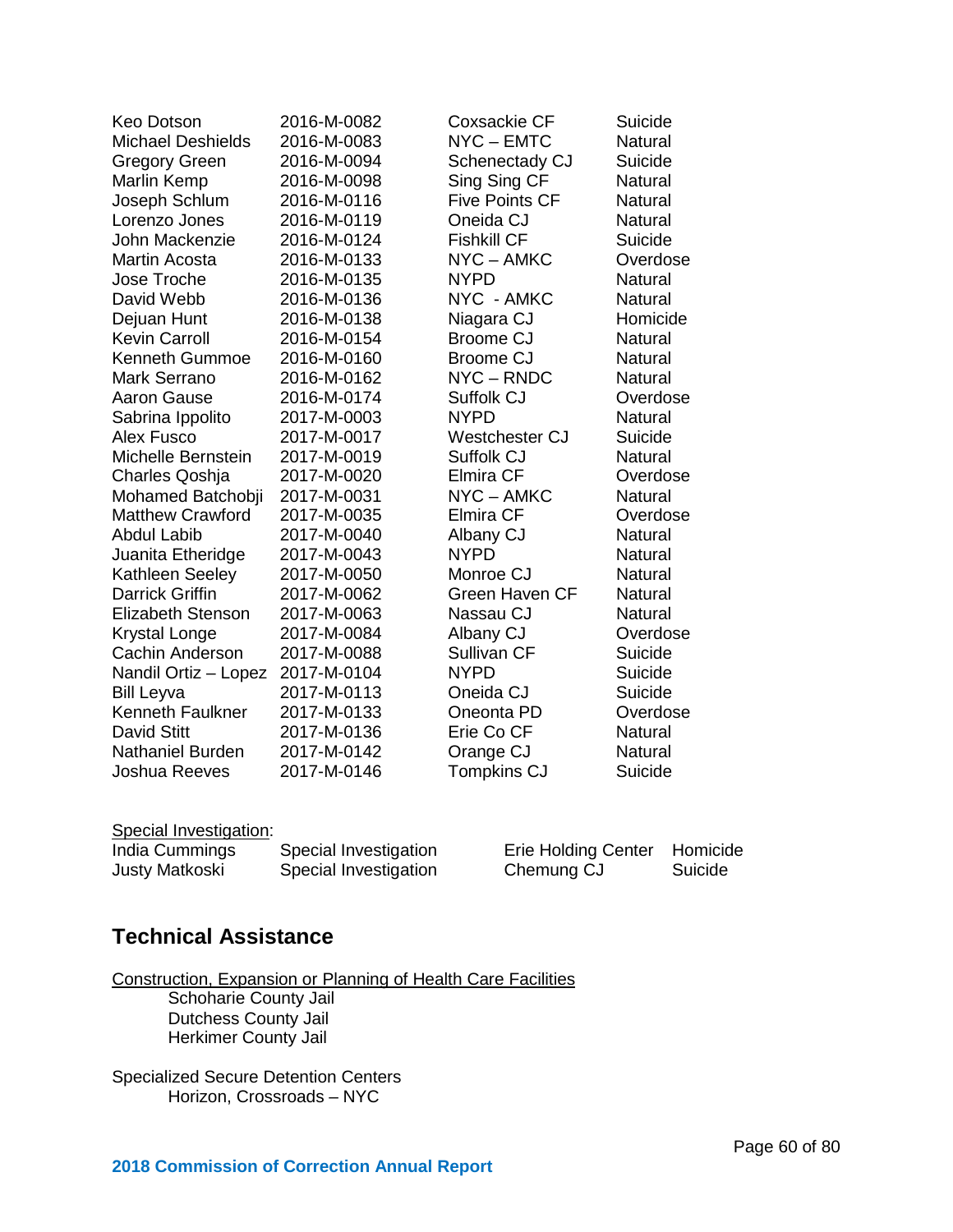Woodfield – Westchester County Erie Monroe Hillbrook – Onondaga County Capital District – Albany County

#### **Monitoring**

DOCCS Self-Inflicted Injuries/Suicide Attempts Medical/Mental Health PD Reportable Incidents Medical/Mental Health Local Facilities Reportable Incidents

#### Training Attended

Forensic Nurse Examiner training at NY State Police

#### Interagency Cooperation

Throughout 2018, the Commission worked with various state agencies to improve the health care delivery in correctional facilities. Such agencies included:

New York State Office of Attorney General – Healthcare Bureau New York State Office of Mental Health New York State Department of Health - Office of Professional Medical Conduct New York State Education - Office of the Professions New York State Department of Corrections and Community Supervision Office of Health Services and Office of Special Investigation, Review of Mortality Cases New York State AIDS Institute New York State Sheriffs' Association

### **Inmate Mortality During 2018**

The following table lists the numbers and causes of death for inmates in all correctional facilities in New York State during the year 2018. The Commission receives notice of each of these deaths within 6 hours of occurrence. Each case is separately investigated by the Commission's Forensic Medical Unit. Problematic cases are investigated in the field, carefully documented, presented to the Medical Review Board and published. In 2018, the Board and Commission published 69 reports in which recommendations to prevent similar recurrence and to improve medical and mental health care were made to correctional facility administrators.

|                        | SUICIDE |     | AIDS NATURAL HOMICIDE UNKNOWN OTHER TOTAL |              |
|------------------------|---------|-----|-------------------------------------------|--------------|
| <b>NYS DOCCS</b>       | 12      | 105 |                                           | 138          |
| <b>COUNTY JAILS</b>    | 10      | 9   | 6                                         | 26           |
| <b>NYCDOC</b>          |         | 3   | 3                                         | 8            |
| <b>POLICE LOCKUPS</b>  |         |     |                                           | $\mathbf{c}$ |
| <b>NYCPD PRECINCTS</b> |         |     |                                           |              |
| <b>TOTAL</b>           | 22      | 117 | 27                                        | 174          |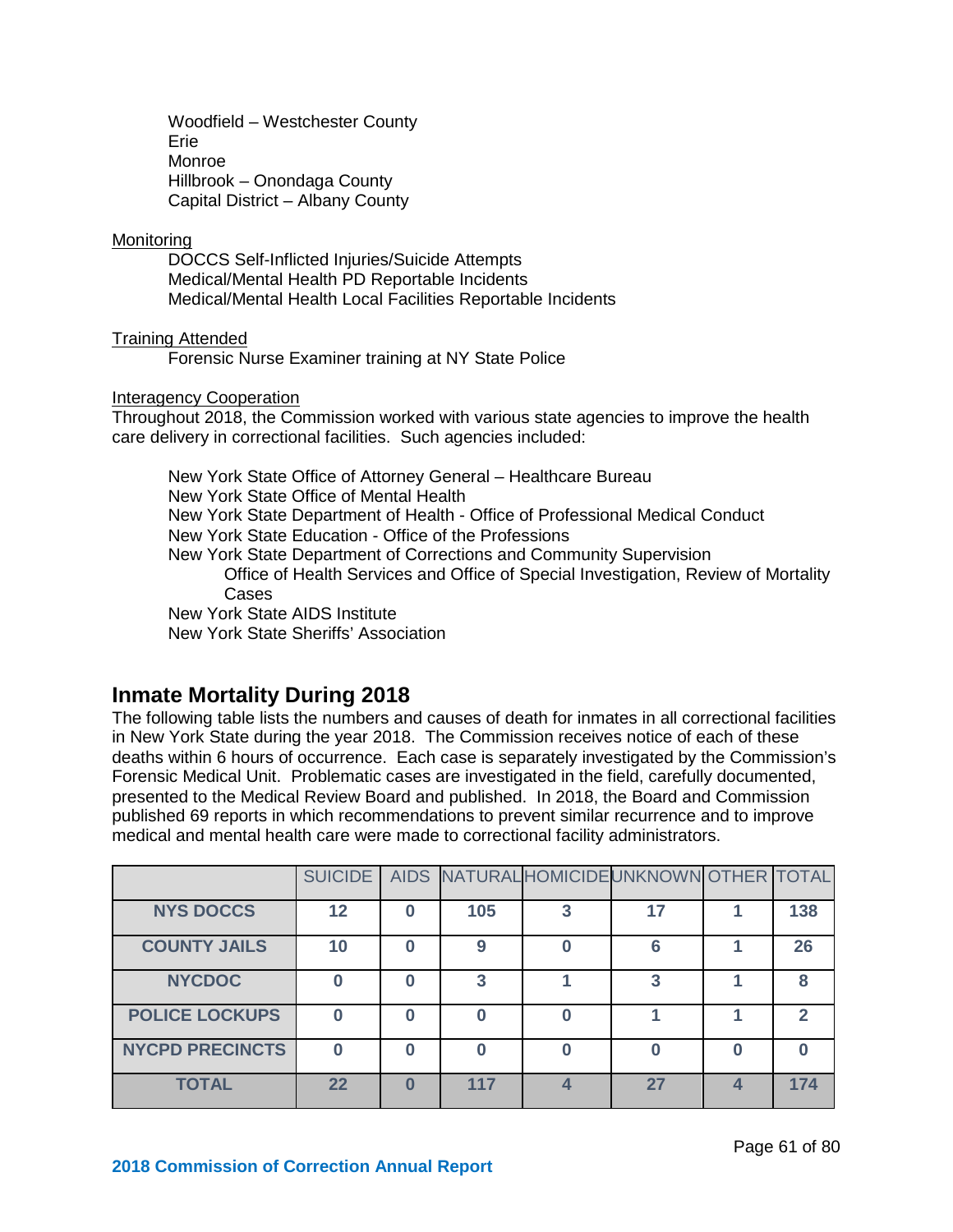# **NEW INSTITUTION TRANSITION ASSISTANCE PROGRAM (NITAP)**

In the early 1990s, the Commission established a technical assistance program to assist jurisdictions in the planning, design, construction and opening of new correctional facilities. Such assistance provided includes, but not is limited, to:

- Review of and feedback on functional programs
- Review of and feedback on architectural drawings
- Delivery of informational workshop that prepares counties for the transition during construction and planning of opening and operating new facilities
- On-site assessments of jail transition team and construction progress
- Review of and feedback on operational documents such as policies and procedures, inmate handbook, training and move plans
- On-site monitoring of new jail opening
- On-site assessment of post-move operations

#### Sullivan County

• SCOC staff completed multiple on-site visits to assess progress in the jail's construction and preparation for its eventual opening tentatively scheduled for fall 2019.

#### Genesee County

- SCOC management met with county officials to discuss the process of moving forward with a new jail.
- The Commission continued to support the county by extending a variance which provides additional beds at the jail.

#### Greene County

- SCOC staff met with Greene County Jail officials and an architectural firm to review and comment on schematic drawings for a new correctional facility.
- In fall 2018, the Greene County Legislature approved funding for construction of a new jail.
- In November 2018, the Commission approved plans for construction of a new jail.

#### Herkimer County

- SCOC staff continued to meet with county officials to review and provide feedback on architectural plans for the new facility. This included reviews of county-proposed steps to realize cost savings for the project.
- In spring 2018, the Herkimer County Legislature approved funding for construction of a new county jail.
- In July 2018, the Commission approved plans for the construction of a new jail.
- In November 2018, construction of the new jail commenced. Substantial completion is tentatively scheduled for summer 2020.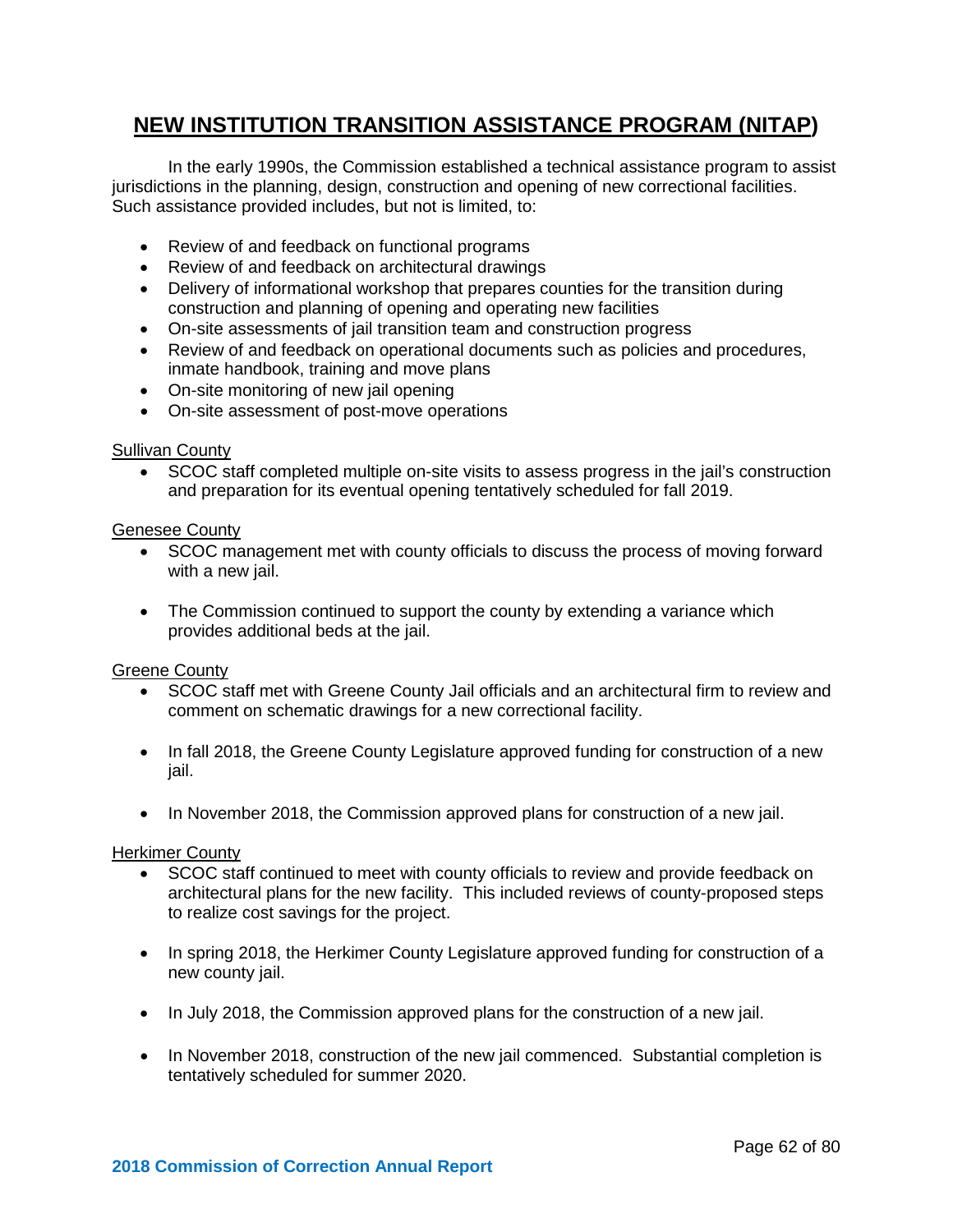#### **Cortland County**

- Cortland County officials continued to debate whether to renovate and add capacity to the existing jail or construct a new stand-alone correctional facility.
- The Commission met with county officials in Albany to discuss the various options in addressing the jail's overcrowding.
- The Commission continued to support the county by extending a variance which provides additional beds at the jail.

#### Dutchess County

- Completed technical assistance reviews of schematic designs for a new correctional facility addition. It is anticipated that final designs will be presented to the Commission in May 2019.
- Assisted in the design of a new Sheriff's Office lockup as part of the ongoing Law Enforcement Center project.

#### Otsego County Jail

- The Commission assisted the county with plans to rehabilitate its dormitory housing areas, including installation of new showers and HVAC system.
- In July 2018, the Commission approved the above project.

#### Saratoga County

- The Commission continued to work with the county, as discussions progress on potential jail capacity enhancement.
- The Commission continued to support the county by extending two variances which provide additional beds at the jail.

In 2018, the Commission provided technical assistance to the following Specialized Secure Detention Facilities that were established in response to the Raise the Age legislation:

Capital District

**Crossroads** 

Horizon

Monroe

**Westchester** 

Hillbrook

Erie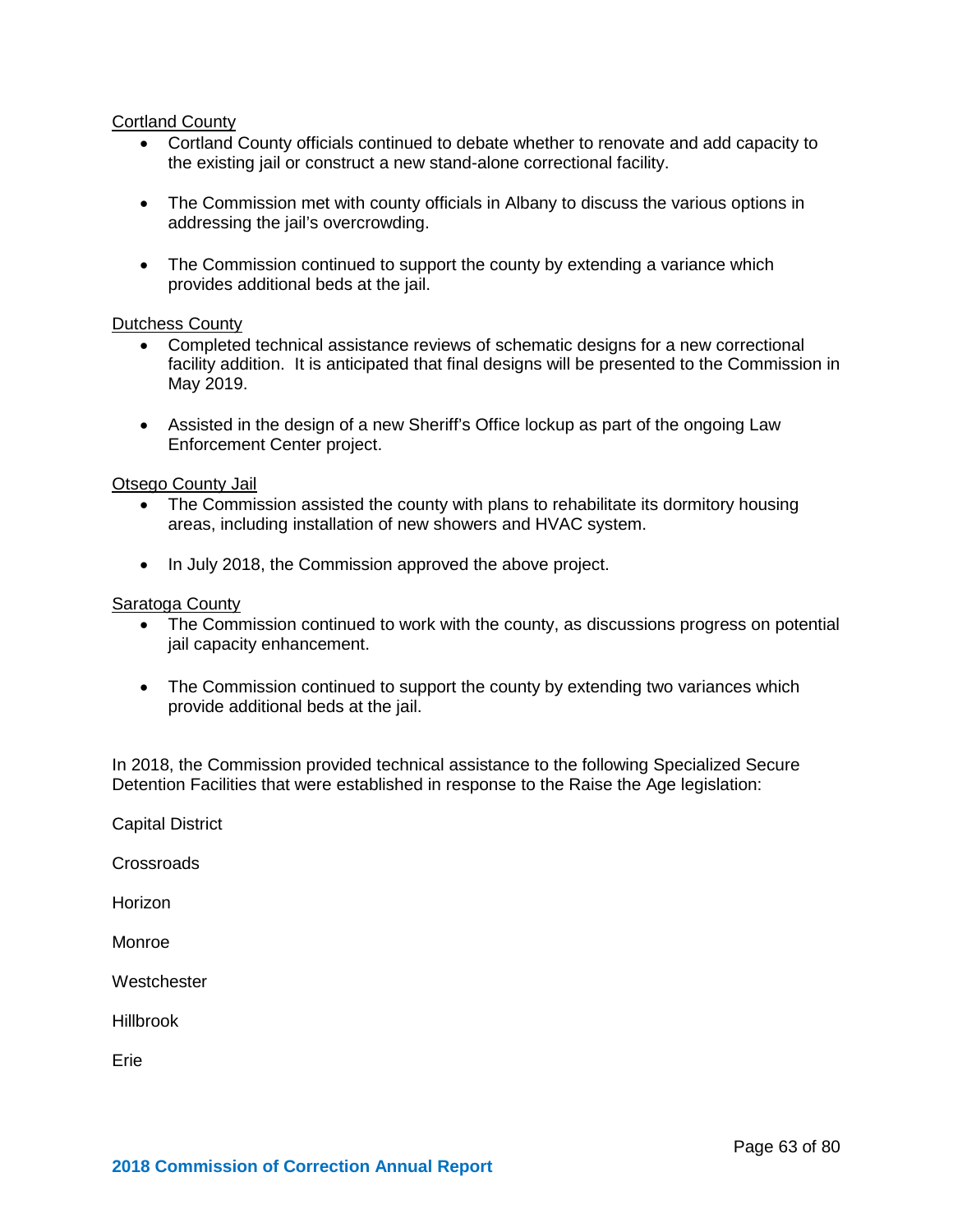#### New York City Port Authority Police Department

The Commission provided on-site technical assistance, as the Department prepared to open its new detention area at the George Washington Bridge lockup.

# **TECHNICAL ASSISTANCE (NON-MEDICAL)**

### **Grievance Process**

Every year, the Commission provides technical assistance to county jails in various aspects of the grievance process. The Commission offers a Grievance Program Workshop which focuses on the processes of informal resolution, investigations, facility responses, related Minimum Standard regulations, and submittal process, to name a few.

In 2015, the Commission began offering county jails (non-NYCDOC) the option of submitting inmate grievances electronically through SharePoint. In such instances, the eventual determinations made by the Citizen's Policy and Complaint Review Council on these grievances are, in turn, forwarded to facilities electronically. Given the turnover of grievance program staff, the Commission often provides assistance on the electronic grievance process.

In 2018, the Commission delivered a grievance program technical assistance workshop at the Chenango County Sheriff's Office, with the following facilities in attendance:

| Chenango        | <b>Columbia</b> |
|-----------------|-----------------|
| <b>Cortland</b> | <b>Madison</b>  |
| <b>Otsego</b>   | <b>Tompkins</b> |

The Commission also delivered a grievance program technical assistance workshop at the following facilities:

*Ontario County Jail Orleans County Jail*

Also, Commission staff provided on-site technical assistance to the Delaware County Jail administration as part of an overall review of the facility's processing of grievances.

### **Incidents**

In 2018, the Commission provided technical assistance to the below counties, as they experienced physical plant or equipment/systems malfunctions:

| <b>Herkimer County Jail</b> | A water main break resulted in flooding of and significant damage<br>to the outdoor exercise yard and disrupted waterflow for the jail's<br>use. This necessitated the temporary closure of the facility.<br>Commission staff worked with the Sheriff's Office in identifying a<br>local correctional facility that was able to accept Herkimer's entire<br>inmate population as part of a Substitute Jail Order. Commission<br>staff visited the facility the next day to assess the extent of the<br>damage and the county's plans to resolve the matter. Subsequent<br>visits were made by Commission staff to assess the necessary<br>repairs and the facility re-opened. |
|-----------------------------|-------------------------------------------------------------------------------------------------------------------------------------------------------------------------------------------------------------------------------------------------------------------------------------------------------------------------------------------------------------------------------------------------------------------------------------------------------------------------------------------------------------------------------------------------------------------------------------------------------------------------------------------------------------------------------|
| Lewis County Jail           | The power supply to the facility's security electronics system                                                                                                                                                                                                                                                                                                                                                                                                                                                                                                                                                                                                                |

malfunctioned, thus, eliminating the ability to secure cell doors. In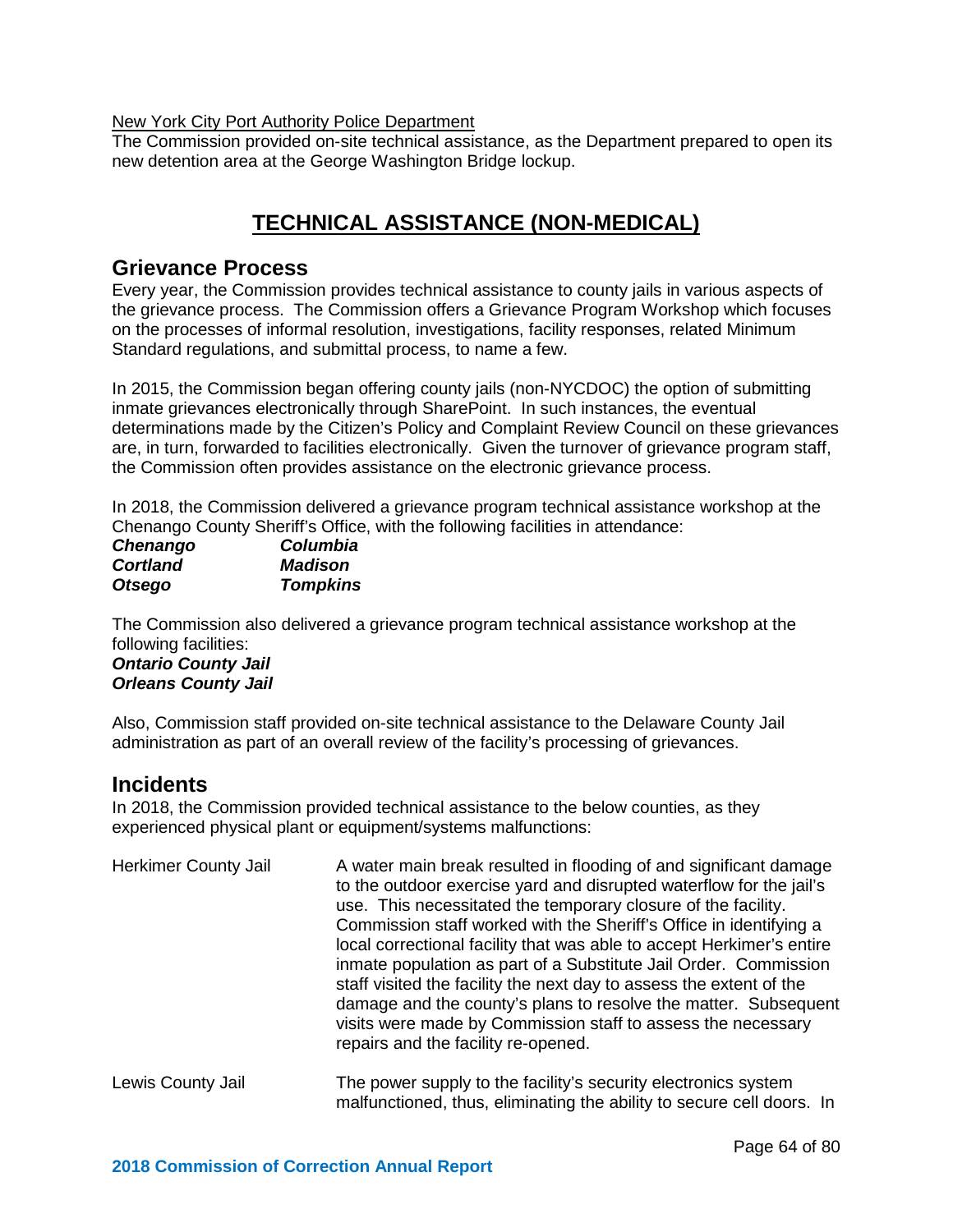light of this safety concern, a determination was made to evacuate all inmates. Commission staff assisted in identifying a local correctional facility that could accept of all of Lewis County's inmates. Subsequently, the Commission approved a project to replace the security electronic system's power supply and locking mechanisms on all cell doors.

### **Sheriff's Annual Report**

On annual basis, each Sheriff is required to submit a report to the Commission that outlines various inmate-population data (e.g., admissions and discharges, length of sentence, conviction information, etc.). In 2018, the Commission provided technical assistance to the following facilities:

*Montgomery County Jail Erie County Holding Center* 

### **Inmate Work Release Program**

Correction Law Article 27 requires the Commission to review and consider for approval written policies and procedures drafted by counties for establishment of a Work Release Program. In 2018, the Commission provided related technical assistance to the following county jails:

# *Onondaga County Correctional Facility*

*Livingston County Jail*

### **Classification**

All county correctional facilities must observe the requirements of New York State Correction Law §500-b and 9 NYCRR, Part 7013, Classification. Given the various needs of inmate populations, the Commission provides technical assistance to facilities in all elements of the classification process (e.g., objective screening instruments, housing determinations, reclassification, etc.). In 2018, technical assistance was provided to the following county jails:

*Chautauqua County Jail Cayuga County Jail* **Montgomery County Jail** *St. Lawrence County Jail Schuyler County Jail*

*Erie County Jail Madison County Jail Westchester County DOC Rensselaer County Jail (Workshop)*

### **Minimum Standards**

Providing technical assistance on the Commission's regulations is an ongoing endeavor. In 2018, technical assistance was provided to the following county jails and police department lockups:

*Broome County Jail Admissions* **Carmel PD<br>Cattaraugus County Jail** 

*Cattaraugus County Jail Food Service, Legal Services, Commissary, Grievance Program, Religion, Discipline*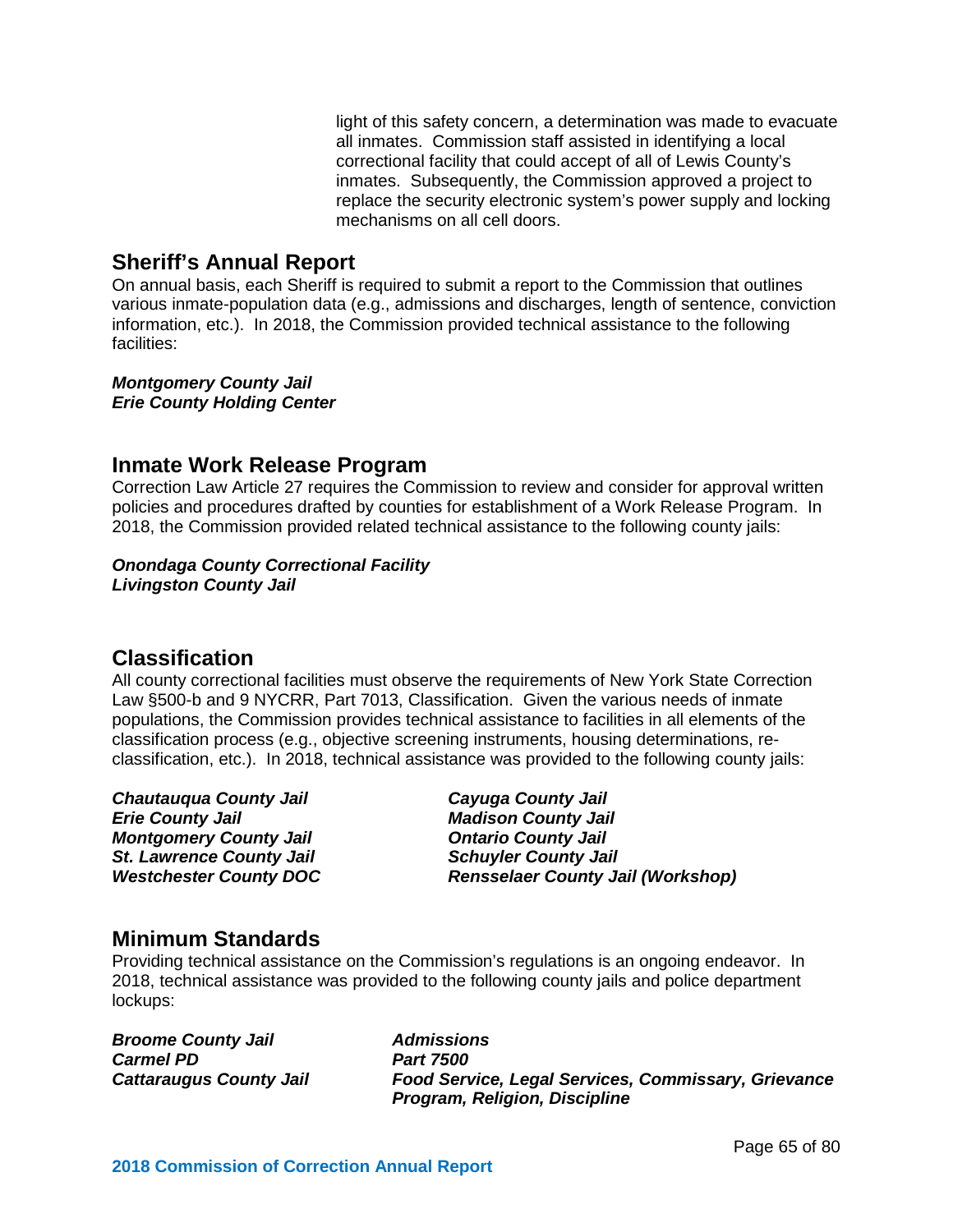| <b>Cayuga County Jail</b>             | <b>Visitation</b>                                           |
|---------------------------------------|-------------------------------------------------------------|
| <b>Chautauqua County Jail</b>         | <b>Commissary, Exercise, Grievance Program</b>              |
| <b>Clarkson PD</b>                    | <b>Handling of juveniles</b>                                |
| <b>Clinton County Jail</b>            | Discipline, Grievance Program, Chemical Agents,             |
|                                       | <b>Prisoner Personal Hygiene</b>                            |
| <b>Erie County Holding Center/Pen</b> | Security and supervision, Correspondence, Discipline        |
|                                       | Reportable Incidents, Legal Services Grievance              |
|                                       | <b>Program</b>                                              |
| <b>Essex County Jail</b>              | Security/Supervision, Prisoner Personal Hygiene,            |
|                                       | <b>Discipline, Visitation, Grievance Program</b>            |
| <b>Franklin County Jail</b>           | <b>Jail Records</b>                                         |
| <b>Harrison PD</b>                    | <b>Part 7500</b>                                            |
| <b>Highland Falls PD</b>              | <b>Part 7500</b>                                            |
| <b>Larchmont PD</b>                   | <b>Part 7500</b>                                            |
| <b>Lewis County Jail</b>              | <b>Legal Services</b>                                       |
| <b>Livingston County Jail</b>         | <b>Discipline</b>                                           |
| <b>Madison County Jail</b>            | <b>Staffing, Maximum Facility Capacity, Grievance</b>       |
|                                       | Program, Printed Material and Publications, Discipline,     |
|                                       | <b>Prisoner Personal Hygiene, Security and Supervision,</b> |
|                                       | <b>Admissions</b>                                           |
| <b>Montgomery County Jail</b>         | Security/Supervision, Discipline, Commissary,               |
|                                       | Reportable Incidents, Religion, Legal Services,             |
|                                       | <b>Chemical Agents</b>                                      |
| <b>Newburgh Town PD</b>               | <b>Part 7500</b>                                            |
| <b>Oneida County Jail</b>             | <b>Educational Services, Exercise, Visitation,</b>          |
|                                       | Correspondence                                              |
| <b>Onondaga County CF</b>             | <b>Maximum Facility Capacity</b>                            |
| <b>Onondaga County Jail</b>           | <b>Grievance Program</b>                                    |
| <b>Ontario County Jail</b>            | <b>Admissions, Staffing</b>                                 |
| <b>Orleans County Jail</b>            | <b>Security/Supervision, Reportable Incidents</b>           |
| <b>Oswego County Jail</b>             | Chemical Agents, Grievance Program, Religion,               |
|                                       | Visitation, Discipline, Security and Supervision,           |
|                                       | <b>Admissions</b>                                           |
| <b>Peekskill PD</b>                   | <b>Part 7500</b>                                            |
| <b>Piermont PD</b>                    | <b>Part 7500</b>                                            |
| <b>Port Chester PD</b>                | <b>Part 7500</b>                                            |
| <b>Putnam County Jail</b>             | <b>Grievance Program, Legal Services</b>                    |
| <b>Rockland CSD</b>                   | Part 7500 (Sheriff's Office operates a lockup)              |
| <b>Rockland DA</b>                    | Part 7500 (District Attorney operates a lockup)             |
| <b>Rye Brook PD</b>                   | <b>Part 7500</b>                                            |
| <b>St. Lawrence County Jail</b>       | <b>Staffing, Personnel Standard, Security and</b>           |
|                                       | <b>Supervision</b>                                          |
| <b>Schuyler County Jail</b>           | <b>Correspondence, Commissary</b>                           |
| <b>Steuben County Jail</b>            | <b>Use of commissary funds</b>                              |
| <b>Tuxedo PD</b>                      | <b>Part 7500</b>                                            |
| <b>Westchester County DOC</b>         | <b>Educational services, Staffing, Grievance Program,</b>   |
|                                       | Legal Services, Reportable Incidents, Security and          |
|                                       | <b>Supervision</b>                                          |
| <b>New York City DOC</b>              | <b>Numerous Minimum Standard regulations</b>                |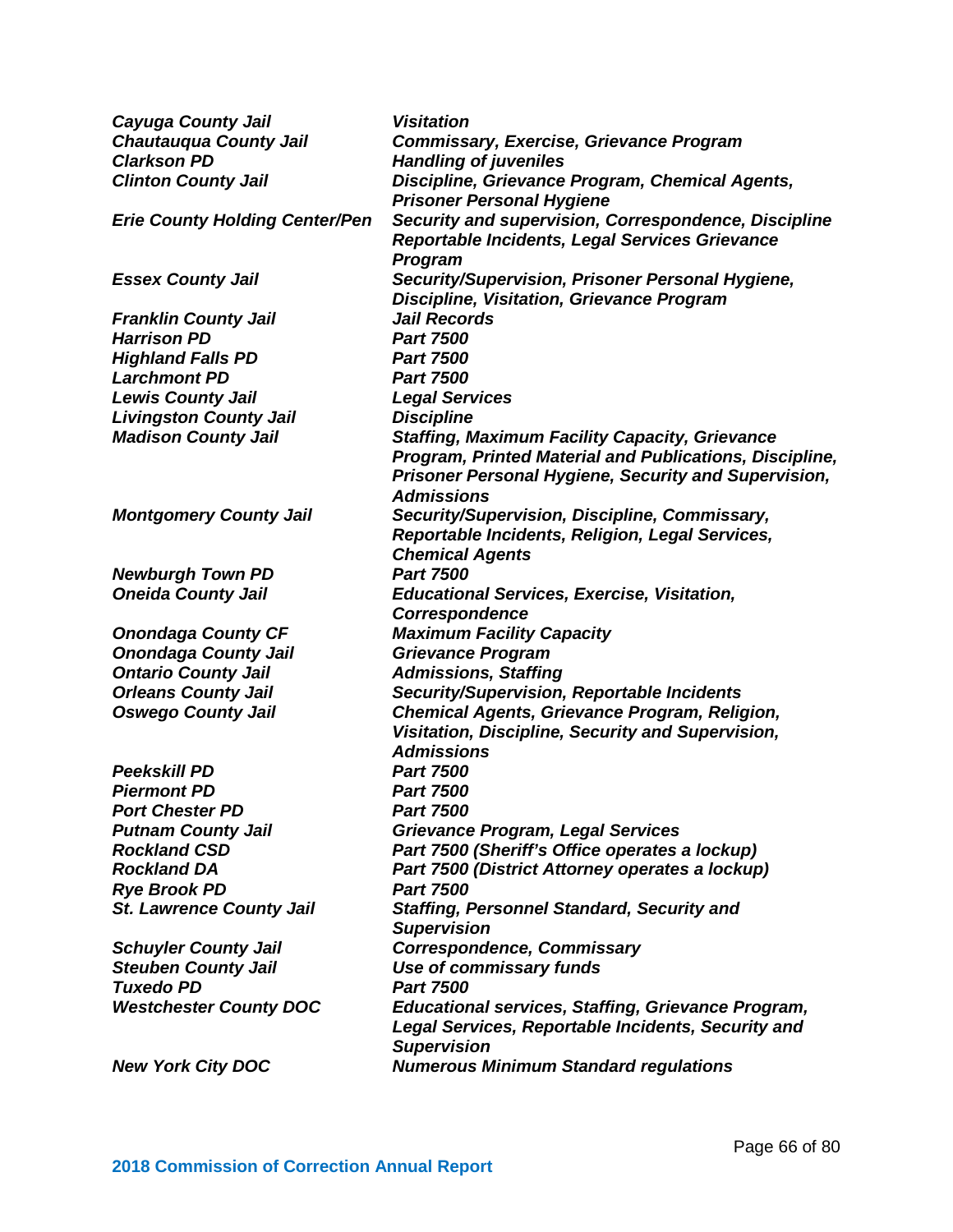### **Construction**

A part of its mandate to review and approve correctional facility construction projects, the Commission routinely provides technical assistance. Such assistance is provided to ensure projects maximize security features, are staff efficient (when applicable), and when applicable, meet Minimum Standard regulations. In 2018, the Commission provided construction-related technical assistance to the following facilities:

| New York City DOC    | Door replacements, housing units converted to program<br>areas, security fence installation. |  |
|----------------------|----------------------------------------------------------------------------------------------|--|
| Otsego County Jail   | Planning for dormitory and other renovations                                                 |  |
| Saratoga County Jail | Renovations to the visiting room                                                             |  |

# **Security Operations**

Assisting correctional facilities with security-related issues is an ongoing venture for the Commission. Operational practices concerning inmate supervision, key control, and security equipment are just a few of the topics that require attention. In 2018, the Commission provided security-related technical assistance to numerous correctional facilities, many of which are listed in the Technical Assistance – Minimum Standards section above.

# **Specialized Secure Detention Facilities**

The Commission provided the following technical assistance to SSD facilities in 2018:

#### **Horizon Juvenile Detention Center**

- Review of operational policies and procedures
- Completed numerous on-site visits to assess progress with construction and facets of operations, with follow-up reports submitted to the administration
- Reviewed and approved various construction projects prior and subsequent to the facility's opening
- Attended numerous pre-opening meetings with representatives from the NYC Administration for Children's Services and New York City Department of Correction to discuss
- Approved certification of the facility's opening pursuant to Raise the Age legislation
- On site monitoring of the facility's opening
- Numerous on-site post-opening assessments and progress meetings with ACS and NYCDOC to implement policies and practices

#### Capital District Juvenile Secure Detention Facility

- Completed a pre-opening security assessment
- Review of operational policies and procedures
- Completed on-site visits to assess progress with construction and facets of operations, with follow-up reports submitted to the administration
- Completed numerous on-site visits to assess progress with construction and facets of operations, with follow-up reports submitted to the administration
- Approved certification of the facility's opening pursuant to Raise the Age legislation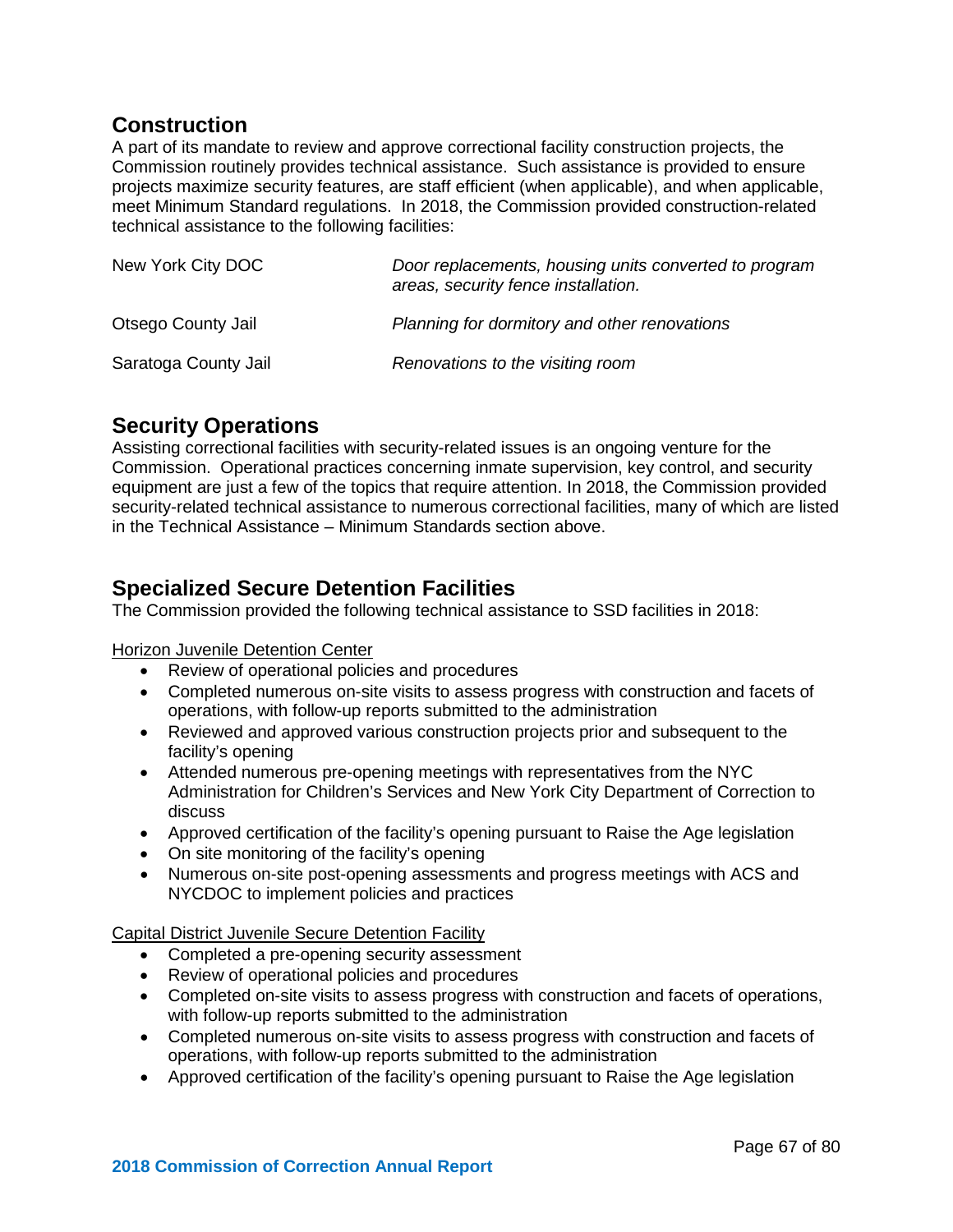Crossroads Juvenile Detention Center

- Completed a pre-opening security assessment
- Review of operational policies and procedures
- Completed on-site visits to assess progress with construction and facets of operations, with follow-up reports submitted to the administration
- Approved certification of the facility's opening pursuant to Raise the Age legislation
- On site monitoring of the facility's opening
- Numerous on-site post-opening assessments and progress meetings with ACS and NYCDOC

#### Erie County Secure Detention Center

- Completed a pre-opening security assessment
- Review of operational policies and procedures
- Completed on-site visits to assess progress with construction and facets of operations, with follow-up reports submitted to the administration
- Approved certification of the facility's opening pursuant to Raise the Age legislation

#### Hillbrook Juvenile Detention Facility

- Completed a pre-opening security assessment
- Review of operational policies and procedures
- Completed on-site visits to assess progress with construction and facets of operations, with follow-up reports submitted to the administration
- Approved certification of the facility's opening pursuant to Raise the Age legislation

#### Monroe County Children's Center

- Completed a pre-opening security assessment
- Review of operational policies and procedures
- Completed on-site visits to assess progress with construction and facets of operations, with follow-up reports submitted to the administration
- Reviewed and approved construction projects prior to the facility's opening
- Approved certification of the facility's opening pursuant to Raise the Age legislation

#### Woodfield Detention Center

- Completed a pre-opening security assessment
- Review of operational policies and procedures
- Completed on-site visits to assess progress with construction and facets of operations, with follow-up reports submitted to the administration
- Reviewed and approved construction projects prior to the facility's opening
- Approved certification of the facility's opening pursuant to Raise the Age legislation

# **Holding of Pre-Arraigned Individuals**

Correction Law §500-a permits certain counties to hold pre-arraigned individuals in their jails. A more concerted effort by counties to implement centralized booking is underway, thus, resulting in technical assistance requests from county jails. In 2018, the Commission provided prearraignment-related technical to the following counties:

#### **Cayuga County Jail**

**Chautauqua County Jail**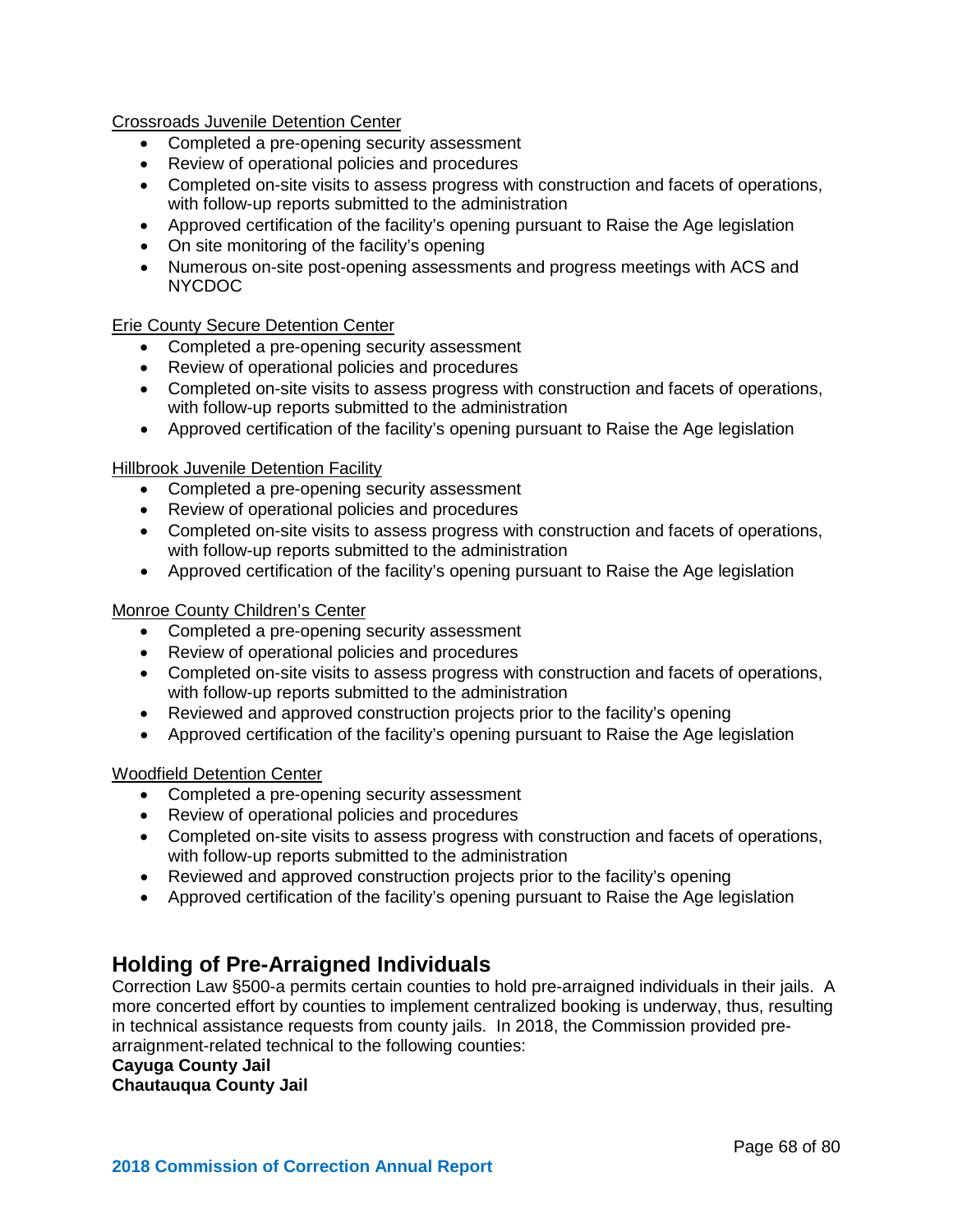### **MONITORING**

There are instances whereby the Commission finds it necessary to monitor the operations of a correctional facility. In such cases, Commission staff will be deployed to facilities, generally for multiple days, to assess specific areas of operations. Ongoing communication with facility administrations and provision of technical assistance are priorities in these instances. In 2018, the Commission deployed staff to monitor the following correctional facilities:

#### **Albany County Jail**

The Albany County Sheriff's Office entered into an agreement with the federal Immigration and Customs Enforcement agency (ICE) to house 300+ inmates due to overcrowding in other detention facilities throughout the United States. Commission staff were present when ICE inmates were admitted to the facility and worked with the administration to ensure sufficient medical, language interpretation and legal assistance services were provided. Commission staff presence at the facility was a constant throughout this process and Governor Cuomo's office was kept apprised accordingly.

#### Horizon Juvenile Center

Commission staff were deployed to monitor the efforts of the New York City Department of Correction and New York City Administration for Children's Services as they prepared the opening of this specialized secure detention facility. Commission staff provided monitoring and technical assistance up to, during and after the transfer of adolescent offenders to the facility.

# **REPORTED INCIDENTS OF THE USE OF RESTRAINTS ON PREGNANT INMATES**

Following 2015 and 2016 amendments to New York State Correction Law section 611, local correctional facilities are generally prohibited from utilizing any restraints on an inmate who is known by facility staff to be pregnant, on an inmate who is in labor, or on any inmate within eight (8) weeks after delivery or pregnancy outcome. Limited exceptions have been provided in the statute for instances where facility staff makes a "finding of extraordinary circumstances," whereupon options are limited to wrist restraints in front of the body. Any such use of restraints is required by the statute to be documented in writing within 5 days of use, specifying the facts upon which the finding of extraordinary circumstances was based, the type of restraint used, and the length of time such restraints were applied.

Correction Law section 611(1)(e) further requires that each local correctional facility submit an annual report to the Commission of Correction, detailing every use of restraint on a woman, as governed by the statute. The Commission is thereafter required to include such reported information in its annual report while excluding identifying information.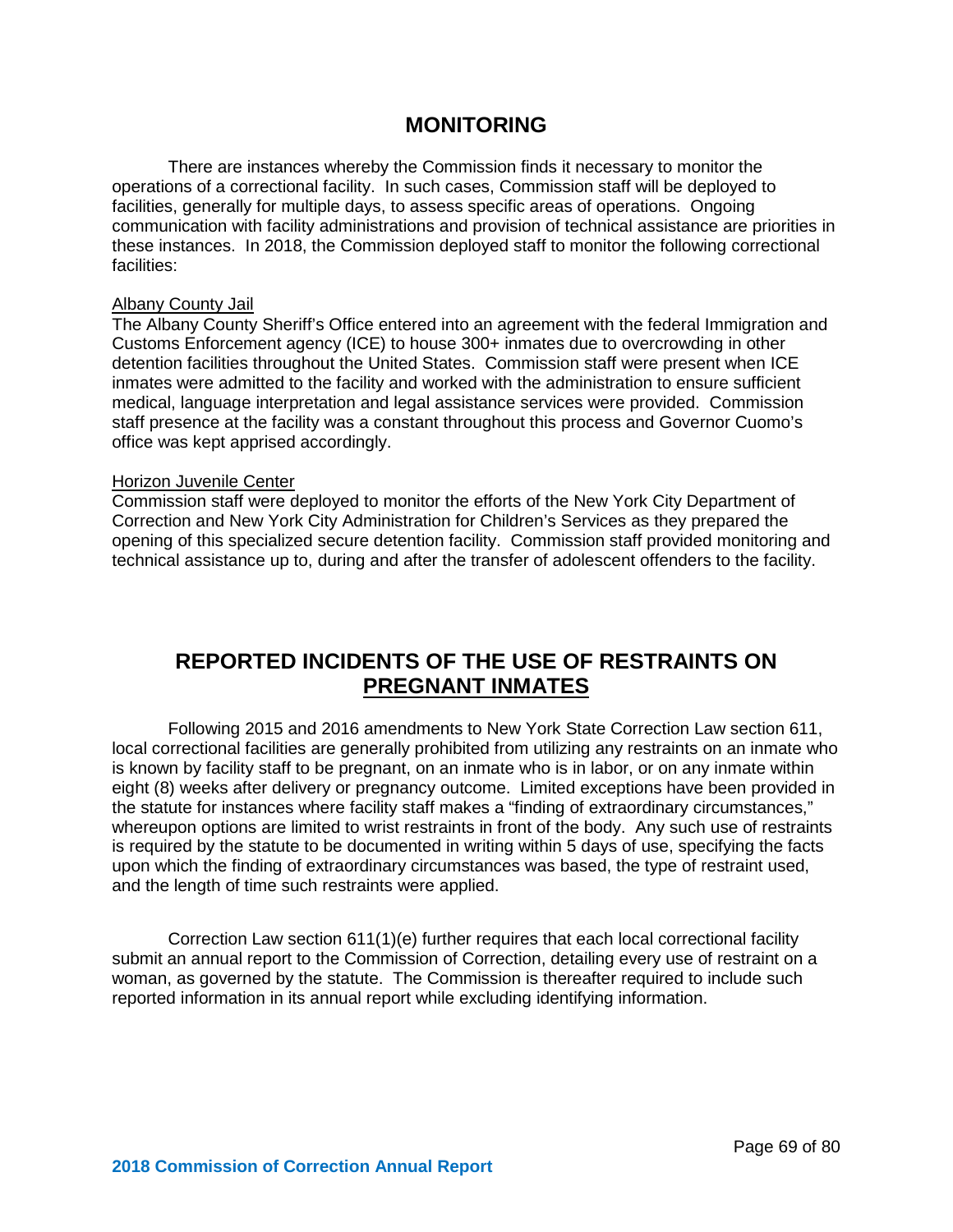The following use-of-restraints incidents were reported to the Commission for 2018:

| <b>County: Chautauqua</b>                                                                       |
|-------------------------------------------------------------------------------------------------|
| Type of Restraint: Handcuffs                                                                    |
| Length of Time in Restraints: Handcuffed in front                                               |
| Applied:<br>$2:30$ pm                                                                           |
| Removed:<br>5:30 pm                                                                             |
| Length of Time in Restraints: Right wrist handcuffed to hospital bed                            |
| Applied:<br>2:30 pm                                                                             |
| Removed: 8:00 pm                                                                                |
| Length of Time in Restraints: Handcuffed in front                                               |
| Applied:<br>2:30 pm                                                                             |
| Removed: 8:00 pm                                                                                |
| <b>Facility Report - Reasons for Using Restraints</b>                                           |
| Inmate, while in the jail's booking area, claimed to be in labor. She then started to yell that |
| she would slam herself into the walls to kill the baby. She then began to punch herself in the  |
| abdomen. A medical order was then given to restrain the inmate to prevent further harm to       |
| herself or the fetus. She was then transported to UPMC-Jamestown Hospital.                      |
| Location: Intake                                                                                |
|                                                                                                 |
| County: Monroe use #1                                                                           |
| <b>Type of Restraint</b>                                                                        |
| Handcuffs in front. Wheelchair to transport van.                                                |
| <b>Length of Time in Restraints</b>                                                             |
| Applied:<br>10:00am                                                                             |
| Removed: Not provided                                                                           |
| <b>Facility Report - Reasons for Using Restraints</b>                                           |
| While housed at the Monroe County Correctional Facility, inmate made statements of self-        |
| harm. While being escorted out of the housing unit, she grabbed the phone receiver and          |
| struck herself in the head. Due to this action and previous homicidal statements, she was       |
| handcuffed in front of her body and transported via wheelchair to the Monroe County Jail.       |
| Handcuffs were removed upon her arrival at the jail.                                            |
| <b>Location: Monroe County Correctional Facility</b>                                            |
|                                                                                                 |
| <b>County: Monroe use #2</b>                                                                    |
| <b>Type of Restraint</b>                                                                        |
| Handcuffs in front. Wheelchair to transport van.                                                |
| <b>Length of Time in Restraints</b>                                                             |
| Applied:<br>Not provided                                                                        |
| Removed:<br>Not provided                                                                        |
| <b>Facility Report - Reasons for Using Restraints</b>                                           |
| Inmate was restrained while at Strong Memorial Hospital and in a transport van while be         |
| transported back to the Monroe County Jail. No justification for the use of mechanical          |
| restraints was provided.                                                                        |
| Location: Strong Memorial Hospital and transport van.                                           |
|                                                                                                 |
| <b>County: Monroe use #3</b>                                                                    |
| <b>Type of Restraint</b>                                                                        |
| Handcuffed left wrist to wheelchair from room to transport vehicle.                             |
| <b>Length of Time in Restraints</b>                                                             |
|                                                                                                 |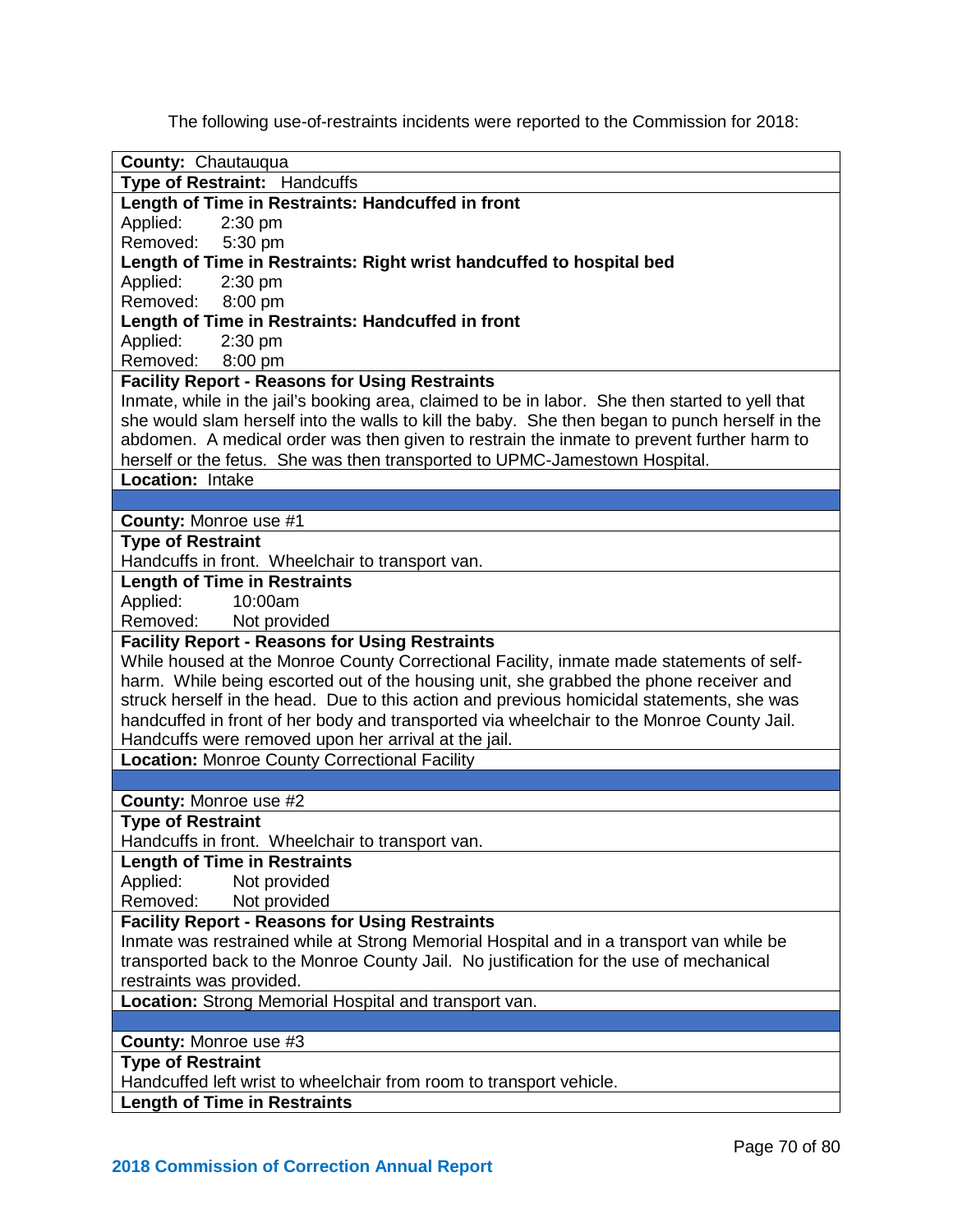| Applied:<br>1:10 <sub>pm</sub>                                                                                                                                                                                                                                                                                                                                                                                                                                                                                                                                                                                                                                                                                                                                                                                             |
|----------------------------------------------------------------------------------------------------------------------------------------------------------------------------------------------------------------------------------------------------------------------------------------------------------------------------------------------------------------------------------------------------------------------------------------------------------------------------------------------------------------------------------------------------------------------------------------------------------------------------------------------------------------------------------------------------------------------------------------------------------------------------------------------------------------------------|
| Removed:<br>$1:17$ pm                                                                                                                                                                                                                                                                                                                                                                                                                                                                                                                                                                                                                                                                                                                                                                                                      |
| <b>Facility Report - Reasons for Using Restraints</b><br>While at Strong Memorial Hospital, inmate was being discharged, while her newborn had to<br>remain in the Neonatal Intensive Care Unit for a few days. Inmate became hysterical, crying,<br>waiving her arms and talking very loudly. At her request, she was escorted to the area where<br>her baby was. When told she was being taken back to the Monroe County Correctional<br>Facility, she continued to cry. When being discharged, she continued to act hysterically. She<br>was then handcuffed to the wheelchair. She said she understood the reason for being<br>handcuffed and asked that a small blanket be placed over the handcuffs to avoid<br>embarrassment – her request was granted. Once at the transport vehicle, the handcuff was<br>removed. |
| Location: Strong Memorial Hospital                                                                                                                                                                                                                                                                                                                                                                                                                                                                                                                                                                                                                                                                                                                                                                                         |
|                                                                                                                                                                                                                                                                                                                                                                                                                                                                                                                                                                                                                                                                                                                                                                                                                            |
| <b>County: Monroe use #4</b>                                                                                                                                                                                                                                                                                                                                                                                                                                                                                                                                                                                                                                                                                                                                                                                               |
| <b>Type of Restraint</b><br>Handcuffed in front                                                                                                                                                                                                                                                                                                                                                                                                                                                                                                                                                                                                                                                                                                                                                                            |
| <b>Length of Time in Restraints</b>                                                                                                                                                                                                                                                                                                                                                                                                                                                                                                                                                                                                                                                                                                                                                                                        |
| Applied:<br>7:30pm                                                                                                                                                                                                                                                                                                                                                                                                                                                                                                                                                                                                                                                                                                                                                                                                         |
| Removed:<br>Not provided                                                                                                                                                                                                                                                                                                                                                                                                                                                                                                                                                                                                                                                                                                                                                                                                   |
| <b>Facility Report - Reasons for Using Restraints</b>                                                                                                                                                                                                                                                                                                                                                                                                                                                                                                                                                                                                                                                                                                                                                                      |
| No reason provided. Inmate was restrained in front in order to use her hospital room                                                                                                                                                                                                                                                                                                                                                                                                                                                                                                                                                                                                                                                                                                                                       |
| restroom.<br><b>Location: Unnamed Hospital</b>                                                                                                                                                                                                                                                                                                                                                                                                                                                                                                                                                                                                                                                                                                                                                                             |
|                                                                                                                                                                                                                                                                                                                                                                                                                                                                                                                                                                                                                                                                                                                                                                                                                            |
| <b>County: Monroe use #5</b>                                                                                                                                                                                                                                                                                                                                                                                                                                                                                                                                                                                                                                                                                                                                                                                               |
| <b>Type of Restraint</b>                                                                                                                                                                                                                                                                                                                                                                                                                                                                                                                                                                                                                                                                                                                                                                                                   |
| Handcuffed in front                                                                                                                                                                                                                                                                                                                                                                                                                                                                                                                                                                                                                                                                                                                                                                                                        |
| <b>Length of Time in Restraints</b>                                                                                                                                                                                                                                                                                                                                                                                                                                                                                                                                                                                                                                                                                                                                                                                        |
| Applied:<br>12:18am                                                                                                                                                                                                                                                                                                                                                                                                                                                                                                                                                                                                                                                                                                                                                                                                        |
| Removed:<br>Removed after use of restroom was completed                                                                                                                                                                                                                                                                                                                                                                                                                                                                                                                                                                                                                                                                                                                                                                    |
| <b>Facility Report - Reasons for Using Restraints</b>                                                                                                                                                                                                                                                                                                                                                                                                                                                                                                                                                                                                                                                                                                                                                                      |
| Inmate was restrained in front in order to use her hospital room restroom. The use of                                                                                                                                                                                                                                                                                                                                                                                                                                                                                                                                                                                                                                                                                                                                      |
| mechanical restraints was authorized by the jail administration in light of inmate's April 2018<br>attempted escape from custody.                                                                                                                                                                                                                                                                                                                                                                                                                                                                                                                                                                                                                                                                                          |
| <b>Location: Strong Memorial Hospital</b>                                                                                                                                                                                                                                                                                                                                                                                                                                                                                                                                                                                                                                                                                                                                                                                  |
|                                                                                                                                                                                                                                                                                                                                                                                                                                                                                                                                                                                                                                                                                                                                                                                                                            |
| County: Monroe use #6                                                                                                                                                                                                                                                                                                                                                                                                                                                                                                                                                                                                                                                                                                                                                                                                      |
| <b>Type of Restraint</b>                                                                                                                                                                                                                                                                                                                                                                                                                                                                                                                                                                                                                                                                                                                                                                                                   |
| Handcuffed in front                                                                                                                                                                                                                                                                                                                                                                                                                                                                                                                                                                                                                                                                                                                                                                                                        |
| <b>Length of Time in Restraints</b>                                                                                                                                                                                                                                                                                                                                                                                                                                                                                                                                                                                                                                                                                                                                                                                        |
| Applied:<br>1:30 <sub>pm</sub>                                                                                                                                                                                                                                                                                                                                                                                                                                                                                                                                                                                                                                                                                                                                                                                             |
| Removed:<br>$3:05$ pm                                                                                                                                                                                                                                                                                                                                                                                                                                                                                                                                                                                                                                                                                                                                                                                                      |
| <b>Facility Report - Reasons for Using Restraints</b>                                                                                                                                                                                                                                                                                                                                                                                                                                                                                                                                                                                                                                                                                                                                                                      |
| Inmate restrained during her appearance before a city court judge, as she is considered an                                                                                                                                                                                                                                                                                                                                                                                                                                                                                                                                                                                                                                                                                                                                 |
| escape risk. No further information provided.<br><b>Location: City Court Bullpen</b>                                                                                                                                                                                                                                                                                                                                                                                                                                                                                                                                                                                                                                                                                                                                       |
|                                                                                                                                                                                                                                                                                                                                                                                                                                                                                                                                                                                                                                                                                                                                                                                                                            |
| <b>County: Monroe use #7</b>                                                                                                                                                                                                                                                                                                                                                                                                                                                                                                                                                                                                                                                                                                                                                                                               |
| <b>Type of Restraint</b>                                                                                                                                                                                                                                                                                                                                                                                                                                                                                                                                                                                                                                                                                                                                                                                                   |
|                                                                                                                                                                                                                                                                                                                                                                                                                                                                                                                                                                                                                                                                                                                                                                                                                            |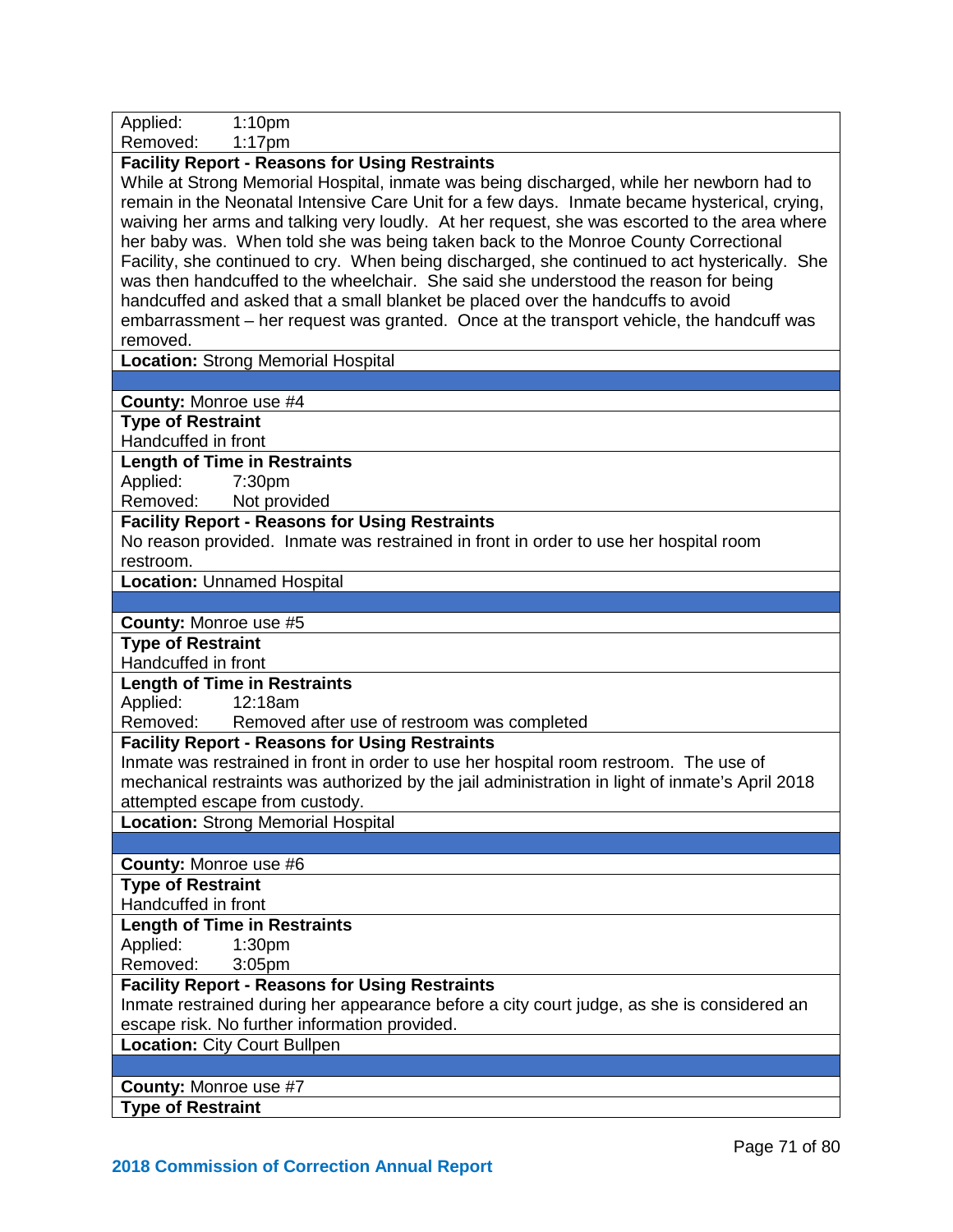| Handcuffed in front                                                                         |                                                                                                                                                                   |  |
|---------------------------------------------------------------------------------------------|-------------------------------------------------------------------------------------------------------------------------------------------------------------------|--|
|                                                                                             | <b>Length of Time in Restraints</b>                                                                                                                               |  |
| Applied:                                                                                    | 12:58pm while escorted to transport vehicle                                                                                                                       |  |
| Removed:                                                                                    | 1:00pm while in transport vehicle                                                                                                                                 |  |
|                                                                                             |                                                                                                                                                                   |  |
| Reapplied:                                                                                  | 1:12pm upon arrival at medical appointment                                                                                                                        |  |
| Removed:                                                                                    | 2:20pm removed upon entry into the transport vehicle                                                                                                              |  |
|                                                                                             |                                                                                                                                                                   |  |
| Reapplied:                                                                                  | 2:40pm prior to exiting transport vehicle                                                                                                                         |  |
| Removed:                                                                                    | 2:43pm upon arrival to assigned cell                                                                                                                              |  |
|                                                                                             | <b>Facility Report - Reasons for Using Restraints</b>                                                                                                             |  |
|                                                                                             | Restraints used due to inmate's erratic and threatening behavior while in custody. While at                                                                       |  |
|                                                                                             | the medical appointment, inmate was told several times to stop yelling at staff. She refused.<br>Location: During transport to and while at Strong Women's Health |  |
|                                                                                             |                                                                                                                                                                   |  |
| <b>County: Monroe use #8</b>                                                                |                                                                                                                                                                   |  |
| <b>Type of Restraint</b>                                                                    |                                                                                                                                                                   |  |
| Handcuffed in front                                                                         |                                                                                                                                                                   |  |
|                                                                                             | <b>Length of Time in Restraints</b>                                                                                                                               |  |
| Applied:                                                                                    | 9:15am                                                                                                                                                            |  |
| Removed:                                                                                    | 9:21am                                                                                                                                                            |  |
|                                                                                             |                                                                                                                                                                   |  |
| Reapplied: 9:31am                                                                           |                                                                                                                                                                   |  |
| Removed:                                                                                    | 9:36am                                                                                                                                                            |  |
|                                                                                             | <b>Facility Report - Reasons for Using Restraints</b>                                                                                                             |  |
|                                                                                             | Restraints used due to inmate's erratic and threatening behavior while in custody.                                                                                |  |
|                                                                                             | Location: During transport from Monroe County Jail to Rochester Forensic Unit.                                                                                    |  |
|                                                                                             |                                                                                                                                                                   |  |
| <b>County: Monroe use #9</b>                                                                |                                                                                                                                                                   |  |
| <b>Type of Restraint</b>                                                                    |                                                                                                                                                                   |  |
|                                                                                             | Handcuffed in front. Wheelchair to transport vehicle.                                                                                                             |  |
|                                                                                             | <b>Length of Time in Restraints</b>                                                                                                                               |  |
| Applied:                                                                                    | 4:00pm                                                                                                                                                            |  |
| Removed: 4:30pm                                                                             |                                                                                                                                                                   |  |
|                                                                                             | <b>Facility Report - Reasons for Using Restraints</b>                                                                                                             |  |
|                                                                                             | Handcuffs applied in preparation of transport from hospital to Monroe County Jail. Inmate was                                                                     |  |
|                                                                                             | handcuffed per the Superintendent after he consulted with the facility physician.                                                                                 |  |
|                                                                                             | Location: Strong Memorial Hospital – in preparation for transport back to Monroe County                                                                           |  |
| Jail.                                                                                       |                                                                                                                                                                   |  |
|                                                                                             |                                                                                                                                                                   |  |
| <b>County: Monroe use #10</b>                                                               |                                                                                                                                                                   |  |
| <b>Type of Restraint</b><br>Handcuffed in front                                             |                                                                                                                                                                   |  |
|                                                                                             | <b>Length of Time in Restraints</b>                                                                                                                               |  |
| Applied:                                                                                    | $1:15$ pm                                                                                                                                                         |  |
| Removed:                                                                                    | 3:58 <sub>pm</sub>                                                                                                                                                |  |
|                                                                                             | <b>Facility Report - Reasons for Using Restraints</b>                                                                                                             |  |
| Handcuffs applied to inmate prior to exiting her cell for an appointment at Strong Memorial |                                                                                                                                                                   |  |
|                                                                                             | Health Center. Restraints were authorized by the Superintendent in consultation with the                                                                          |  |
| facility physician.                                                                         |                                                                                                                                                                   |  |
|                                                                                             |                                                                                                                                                                   |  |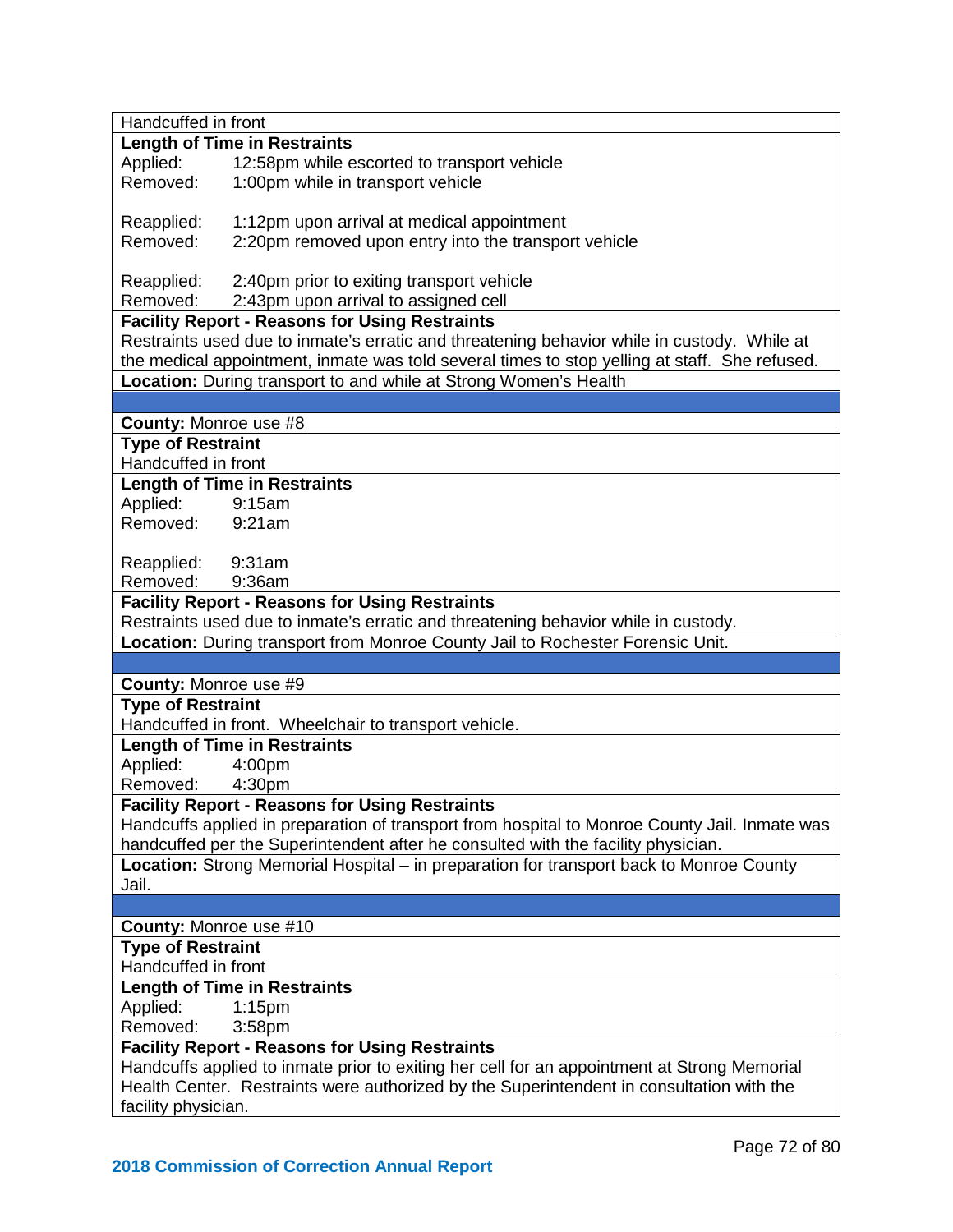| Location: Monroe County Jail – in preparation for transport to Strong Memorial Health Center |
|----------------------------------------------------------------------------------------------|
|                                                                                              |
| County: Monroe use #11                                                                       |
| <b>Type of Restraint</b>                                                                     |
| Handcuffed in front                                                                          |
| <b>Length of Time in Restraints</b>                                                          |
| Applied:<br>4:40pm                                                                           |
| Removed:<br>5:35pm                                                                           |
| <b>Facility Report - Reasons for Using Restraints</b>                                        |
| Handcuffs applied to inmate prior to exiting her cell for an appearance at Chili Town Court. |
| Restraints were authorized by the Superintendent in consultation with the facility physician |
| Location: Monroe County Jail - in preparation for appearance at Chili Town Court             |
|                                                                                              |
| <b>County: Monroe use #12</b>                                                                |
| <b>Type of Restraint</b>                                                                     |
| Handcuffed in front                                                                          |
| <b>Length of Time in Restraints</b>                                                          |
| Applied:<br>7:43am                                                                           |
| Removed: 10:13am                                                                             |
| <b>Facility Report - Reasons for Using Restraints</b>                                        |
|                                                                                              |
| Handcuffs applied to inmate prior to exiting her cell for an appointment at Strong Women's   |
| Health – she was transported to Strong Women's Health. At 9:47am, she was transported to     |
| Strong Memorial Hospital for further evaluation due to high risk pregnancy issues. Once      |
| assigned to a hospital room, the handcuffs in front were removed at 10:13am. A handcuff      |
| was then placed on her right wrist and secured to the bed, and a leg shackle was placed on   |
| her left ankle and secured to the bed. Restraints were authorized by the Superintendent in   |
| consultation with the facility physician                                                     |
| Location: Monroe County Jail, Strong Women's Health and Strong Memorial Hospital             |
|                                                                                              |
| County: Monroe use #13                                                                       |
| <b>Type of Restraint</b>                                                                     |
| Handcuffed in front. Wheelchair to transport vehicle.                                        |
| <b>Length of Time in Restraints</b>                                                          |
| Applied:<br>3:40pm                                                                           |
| Removed:<br>4:05 <sub>pm</sub>                                                               |
| <b>Facility Report - Reasons for Using Restraints</b>                                        |
| Handcuffs applied to inmate prior to departing Strong Memorial Hospital and removed upon     |
| return to the Monroe County Jail. Restraints were authorized by the Superintendent in        |
|                                                                                              |
| consultation with the facility physician                                                     |
| Location: Transport from Strong Memorial Hospital to Monroe County Jail                      |
|                                                                                              |
| County: Monroe use #14                                                                       |
| <b>Type of Restraint</b>                                                                     |
| Handcuffed in front                                                                          |
| <b>Length of Time in Restraints</b>                                                          |
| Applied:<br>1:50 <sub>pm</sub>                                                               |
| Removed:<br>4:15pm                                                                           |
| <b>Facility Report - Reasons for Using Restraints</b>                                        |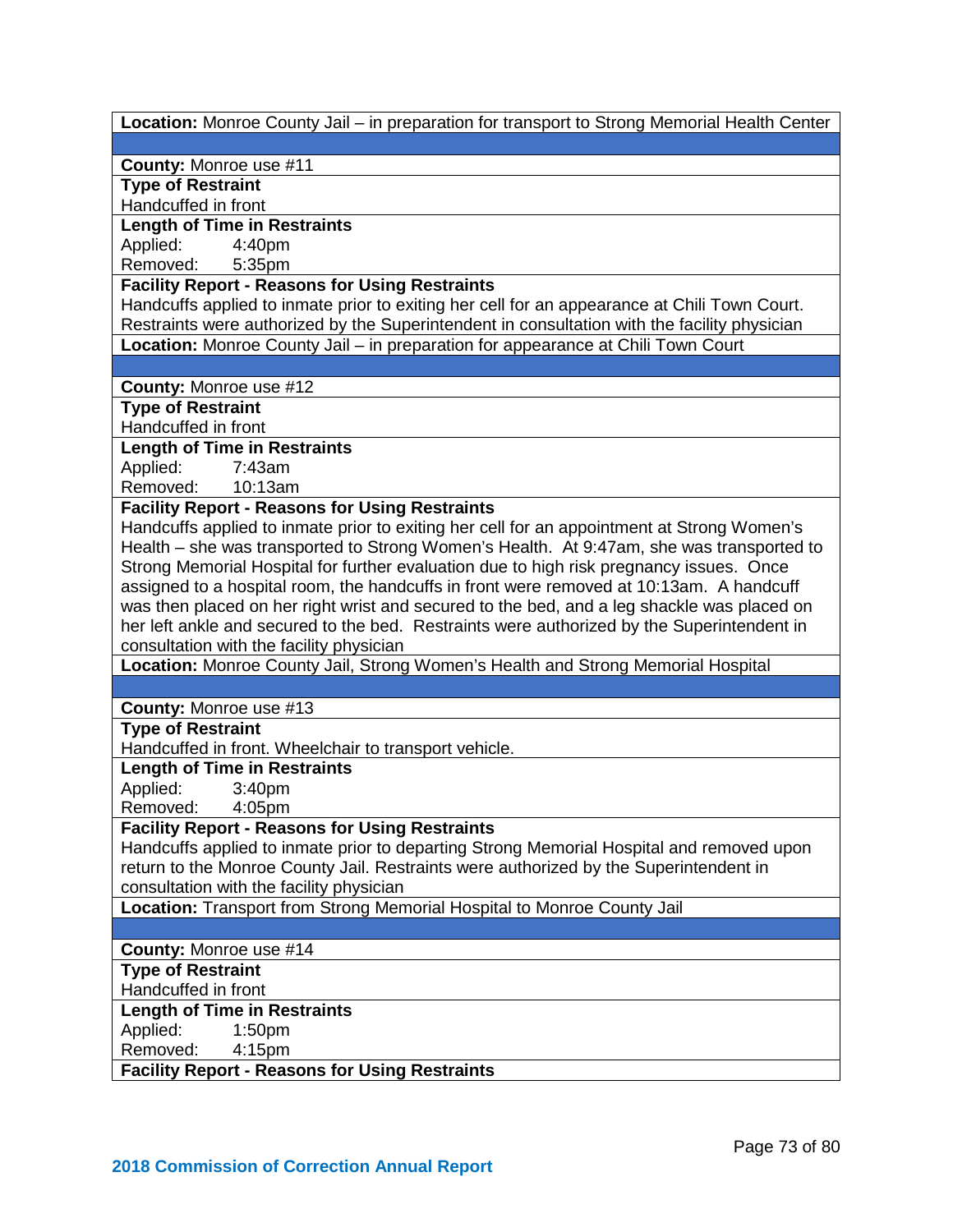Handcuffs applied to inmate prior to exiting her cell for an appointment a Strong Women's Health Center. Handcuffs removed upon her return to the Monroe County Jail. Restraints were authorized by the Superintendent in consultation with the facility physician **Location:** Transport from Monroe County Jail to Strong Women's Health Center

#### **County:** Monroe CJ use #15

**Type of Restraint**  Handcuffed in front

### **Length of Time in Restraints**

Applied: 1:40pm

Removed: 10:00pm

## **Facility Report - Reasons for Using Restraints**

Handcuffs applied to inmate prior to exiting her cell for an appointment at Strong Women's Health Center – she was transported to Strong Women's Health. Upon examination, medical staff requested that she be transported to Strong Memorial Hospital for further evaluation due to high risk pregnancy issues. She continued to remain in handcuffs until returning to the Monroe County Jail. No reason provided for use of restraints.

**Location:** Monroe County Jail, Strong Women's Health Center and Strong Memorial Hospital.

### **County:** Monroe CJ use #16

**Type of Restraint** 

Handcuffed in front

#### **Length of Time in Restraints**

Applied: 5:38pm

Removed: 7:07pm

### **Facility Report - Reasons for Using Restraints**

Handcuffs applied to inmate prior to exiting her cell for an appearance at Irondequoit town Court. Handcuffs removed upon her return to the Monroe County Jail. Restraints were authorized by the Superintendent in consultation with the facility physician.

**Location:** Monroe County Jail and Irondequoit Town Court.

**County:** Monroe CJ use #17

**Type of Restraint** 

Handcuffed in front

**Length of Time in Restraints**

Applied: 1:19pm

Removed: 9:00pm

#### **Facility Report - Reasons for Using Restraints**

Handcuffs applied to inmate prior to exiting her cell for an appointment at Strong Women's Health Center – she was transported to Strong Women's Health. She was then transported to Strong Memorial Hospital for further evaluation due to high risk pregnancy issues. Restraints were authorized by the Superintendent in consultation with the facility physician.

**Location:** Monroe County Jail and Irondequoit Town Court.

**County:** Monroe CJ use #18

**Type of Restraint** 

Handcuffed in front

**Length of Time in Restraints**

Applied: 8:40am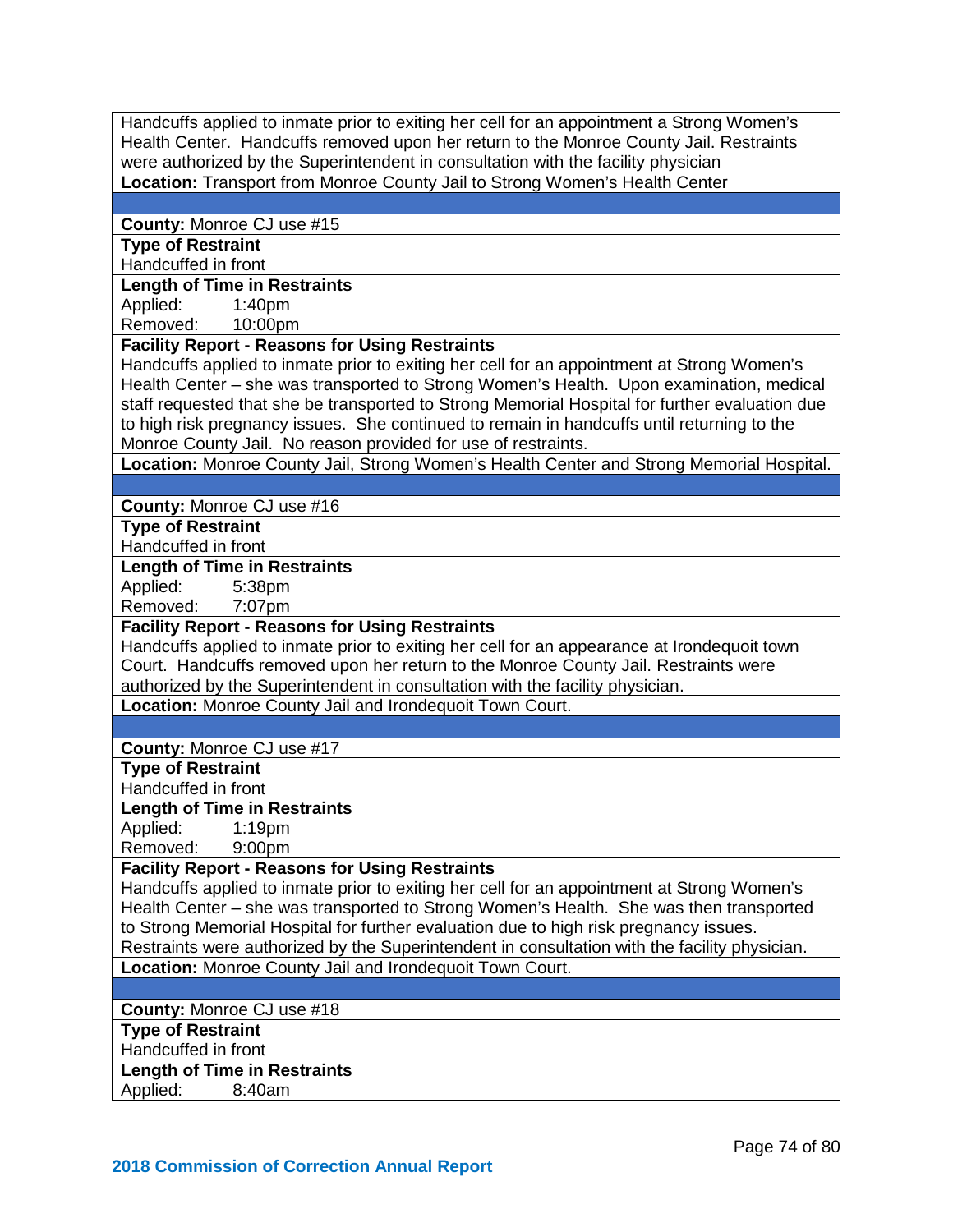| Removed:<br>11:30am                                                                             |  |  |
|-------------------------------------------------------------------------------------------------|--|--|
| <b>Facility Report - Reasons for Using Restraints</b>                                           |  |  |
| Handcuffs applied to inmate prior to exiting her cell for an appointment at Strong Women's      |  |  |
| Health Center - she was transported to Strong Women's Health. She was then transported          |  |  |
| back to the Monroe County Jail Restraints were authorized by the Superintendent in              |  |  |
| consultation with the facility physician.                                                       |  |  |
| Location: Monroe County Jail and Strong Women's Health Center                                   |  |  |
|                                                                                                 |  |  |
| County: Monroe CJ use #19                                                                       |  |  |
| <b>Type of Restraint</b>                                                                        |  |  |
| Handcuffed in front                                                                             |  |  |
| <b>Length of Time in Restraints</b>                                                             |  |  |
| Applied:<br>8:45am                                                                              |  |  |
| Removed:<br>10:05am                                                                             |  |  |
|                                                                                                 |  |  |
| <b>Facility Report - Reasons for Using Restraints</b>                                           |  |  |
| Handcuffs applied to inmate prior to exiting her cell for an appointment at Strong Women's      |  |  |
| Health Center - she was transported to Strong Women's Health. She was then transported          |  |  |
| back to the Monroe County Jail Restraints were authorized by the Superintendent in              |  |  |
| consultation with the facility physician.                                                       |  |  |
| Location: Monroe County Jail and Strong Women's Health Center                                   |  |  |
|                                                                                                 |  |  |
| County: Monroe CJ use #20                                                                       |  |  |
| <b>Type of Restraint</b>                                                                        |  |  |
| Handcuffed in front                                                                             |  |  |
| <b>Length of Time in Restraints</b>                                                             |  |  |
| Applied:<br>5:30pm                                                                              |  |  |
| Removed:<br>5:55pm                                                                              |  |  |
| <b>Facility Report - Reasons for Using Restraints</b>                                           |  |  |
| Handcuffs applied to inmate prior to being discharged from the Strong Memorial Hospital and     |  |  |
| transported back to the Monroe County Jail. Restraints were authorized by the                   |  |  |
| Superintendent in consultation with the facility physician.                                     |  |  |
| <b>Location: Strong Memorial Hospital</b>                                                       |  |  |
|                                                                                                 |  |  |
| County: Monroe CJ use #21                                                                       |  |  |
| <b>Type of Restraint</b>                                                                        |  |  |
| Handcuffed in front                                                                             |  |  |
| <b>Length of Time in Restraints</b>                                                             |  |  |
| Applied:<br>12:30pm                                                                             |  |  |
| Removed:<br>Not provided                                                                        |  |  |
| <b>Facility Report - Reasons for Using Restraints</b>                                           |  |  |
| Handcuffs applied to inmate prior to being transported to Strong Memorial Hospital after        |  |  |
| claiming to be hiding a razor in her vagina and actively threatening to harm herself as soon as |  |  |
| she had the chance. She claimed to be five months pregnant. Lieutenant Hayes determined         |  |  |
| inmate must be restrained for the transport to the hospital. She remained in restraints for the |  |  |
| entire hospital stay.                                                                           |  |  |
| Location: Monroe County Jail and Strong Memorial Hospital                                       |  |  |
|                                                                                                 |  |  |
| County: Monroe CJ use #22                                                                       |  |  |
| <b>Type of Restraint</b>                                                                        |  |  |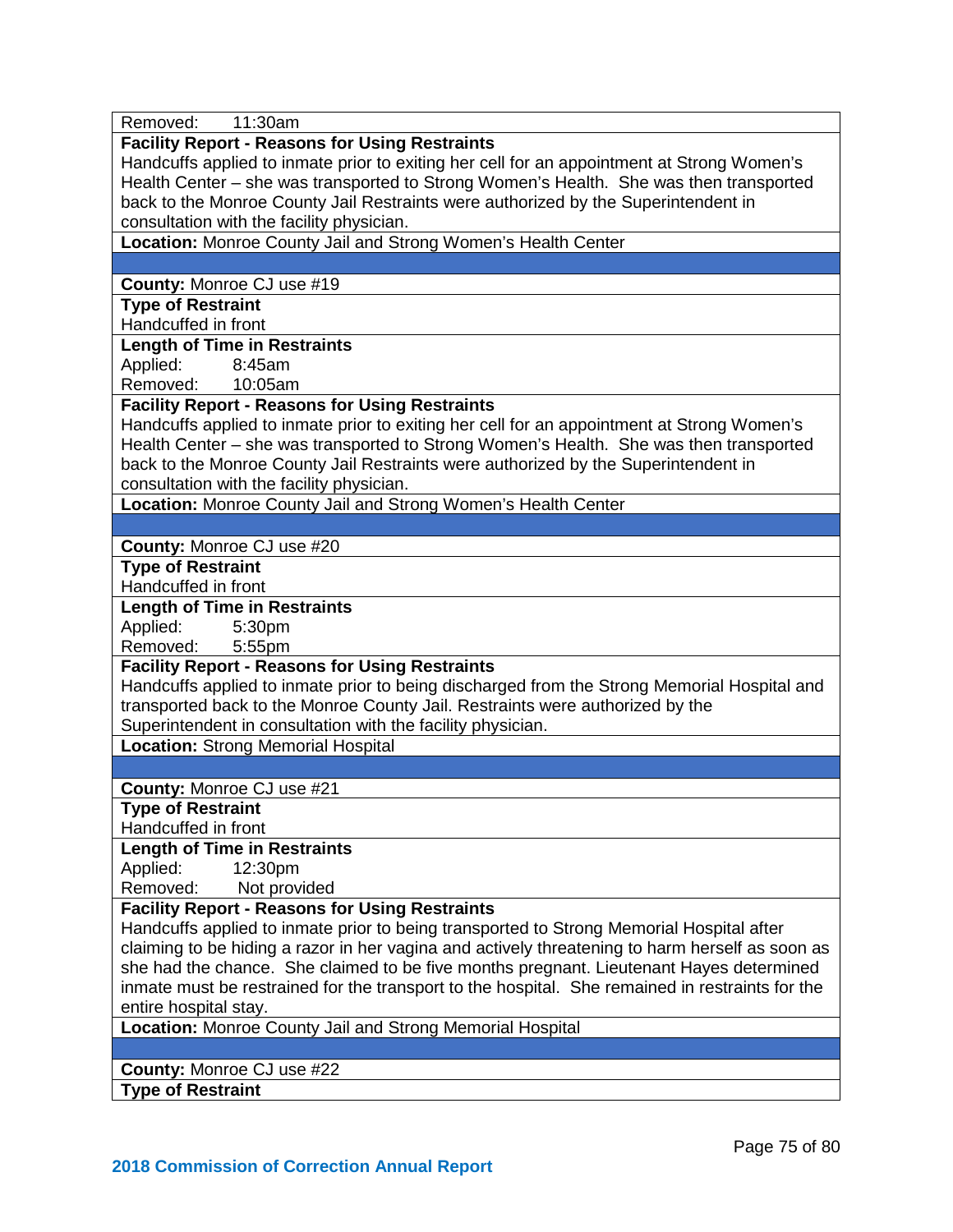| Handcuffed in front                                                                          |  |  |
|----------------------------------------------------------------------------------------------|--|--|
| <b>Length of Time in Restraints</b>                                                          |  |  |
| Applied:<br>5:15pm                                                                           |  |  |
| Removed:<br>6:15pm                                                                           |  |  |
| <b>Facility Report - Reasons for Using Restraints</b>                                        |  |  |
| Handcuffs applied to inmate prior to being transported to Chili Town Court. Handcuffs were   |  |  |
| removed upon her return to the Monroe County Jail. Restraints were authorized by the         |  |  |
| Superintendent in consultation with the facility physician.                                  |  |  |
| Location: Monroe County Jail and Chili Town Court                                            |  |  |
|                                                                                              |  |  |
| County: Monroe CJ use #23                                                                    |  |  |
| <b>Type of Restraint</b>                                                                     |  |  |
| Handcuffed in front                                                                          |  |  |
| <b>Length of Time in Restraints</b>                                                          |  |  |
| Applied:<br>2:40pm                                                                           |  |  |
| 4:30pm<br>Removed:                                                                           |  |  |
| <b>Facility Report - Reasons for Using Restraints</b>                                        |  |  |
| Handcuffs applied to inmate prior to being transported to Strong Women's Health Center.      |  |  |
| Handcuffs were removed upon her return to the Monroe County Jail. Restraints were            |  |  |
| authorized by the Superintendent in consultation with the facility physician.                |  |  |
| Location: Monroe County Jail and Strong Women's Health Center                                |  |  |
|                                                                                              |  |  |
|                                                                                              |  |  |
| <b>County: Monroe CJ use #24</b><br><b>Type of Restraint</b>                                 |  |  |
| Handcuffed in front                                                                          |  |  |
| <b>Length of Time in Restraints</b>                                                          |  |  |
| Applied:<br>5:50pm                                                                           |  |  |
| Removed:<br>8:05pm                                                                           |  |  |
| <b>Facility Report - Reasons for Using Restraints</b>                                        |  |  |
| Handcuffs applied to inmate prior to being transported to Irondequoit Town Court. Handcuffs  |  |  |
| were removed upon her return to the Monroe County Jail. Restraints were authorized by        |  |  |
| Major Horan due to inmate being a high risk/escape risk transport.                           |  |  |
| Location: Monroe County Jail and Irondequoit Town Court                                      |  |  |
|                                                                                              |  |  |
|                                                                                              |  |  |
| <b>County: New York City Department of Correction</b>                                        |  |  |
| <b>Type of Restraint</b><br>Handcuffed in front                                              |  |  |
|                                                                                              |  |  |
| <b>Length of Time in Restraints</b>                                                          |  |  |
| Applied:<br>3:30am                                                                           |  |  |
| Removed:<br>3:45am                                                                           |  |  |
|                                                                                              |  |  |
| Reapplied:<br>4:00am                                                                         |  |  |
| Removed:<br>8:30am                                                                           |  |  |
| <b>Facility Report - Reasons for Using Restraints</b>                                        |  |  |
| Inmate was threatening NYCDOC and EMS staff, throwing objects while inside the intake        |  |  |
| holding pen and removing her clothing. She also stated that she will try to kill everyone as |  |  |
| soon as she comes out of the holding pen. A Captain authorized the use of handcuffs and      |  |  |
| she was transported to Elmhurst Hospital. Upon arrival at the hospital, staff removed one    |  |  |
| handcuff from inmate and attached it to a bedrail. Inmate then used her free hand to pick up |  |  |
| and swing around a metal IV pole. While doing so, she broke plexi-glass and threw a piece of |  |  |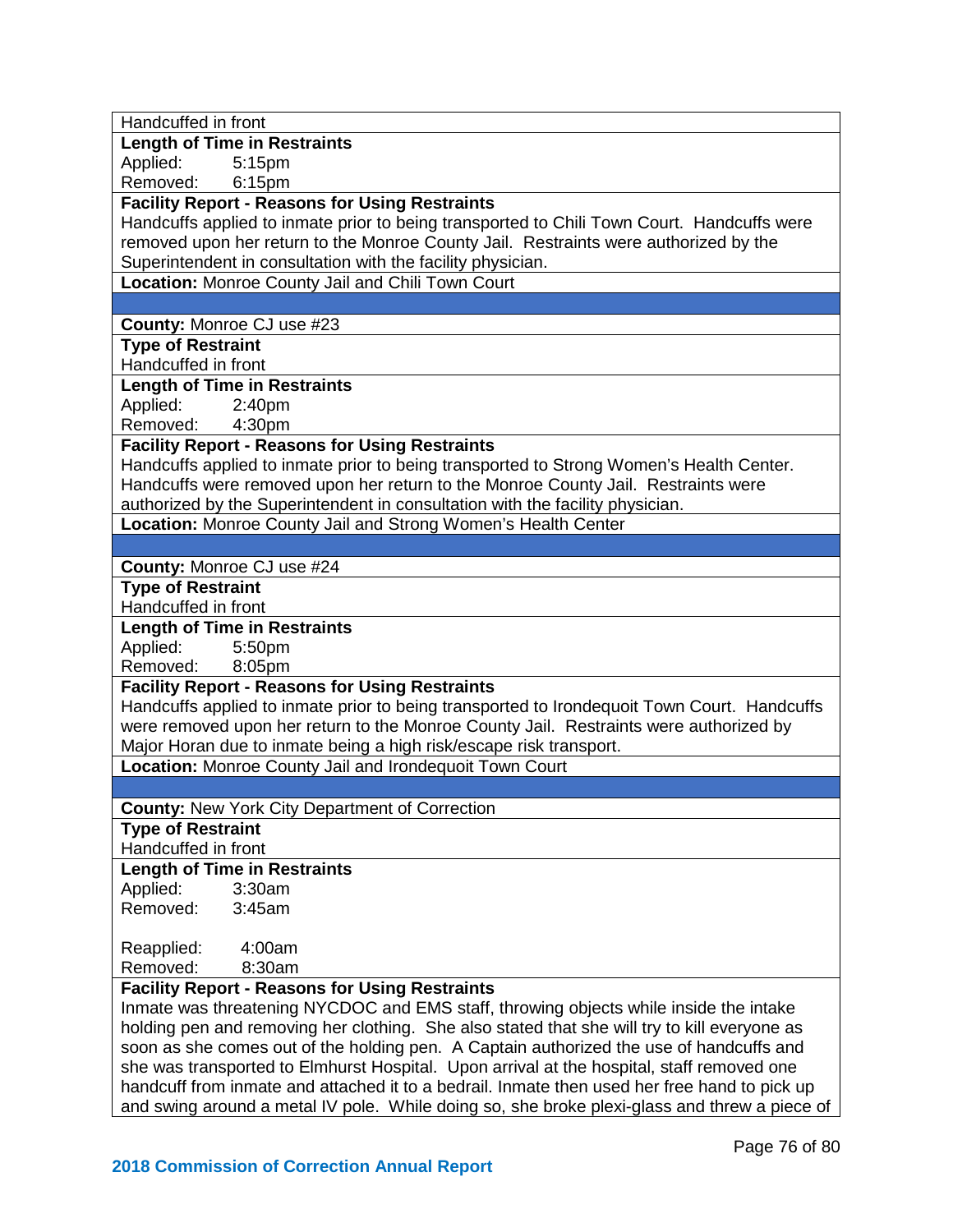the broken plexi-glass at a Captain, hitting her on the hand. A physician then requested and a Captain authorized that that the handcuff be applied to inmate's free hand. The handcuffs were removed upon her return to the facility.

**Location:** Rose M. Singer Center (on Rikers Island) to Elmhurst Hospital

#### **County:** Onondaga County Justice Center

**Type of Restraint** 

Waist chain/handcuffs

### **Length of Time in Restraints**

Applied: 12:30pm

Removed: 1:00pm

## **Facility Report - Reasons for Using Restraints**

After being arrested and detained at the Justice Center, inmate was evaluated by mental health staff and placed on Constant Supervision. Inmate was arraigned and released on recognizance. Due to mental health issues, mental health ordered inmate to be released to CPEP (Comprehensive Psychiatric Emergency Program). When the transport deputies arrived at her housing unit location, when she notified them that she was pregnant and began acting in a bizarre, disruptive manner. A lieutenant authorized staff to apply restraints for the transport to CPEP.

**Location:** Onondaga County Justice Center

**County:** Onondaga County Justice Center use #2

**Type of Restraint** 

**Handcuffs** 

**Length of Time in Restraints**

Applied: Removed: 9:40am

**Facility Report - Reasons for Using Restraints**

Inmate was involved in an incident where she threw water on a staff member while receiving medications from nursing staff. A deputy who was on the unit at the time placed inmate against the wall, ordered her to place her hands behind her back and placed handcuffs on her. She was escorted to her assigned cell and the handcuffs were removed without further incident.

**Location:** Onondaga County Justice Center

**County:** Ontario County Jail

**Type of Restraint** 

Waist chain with handcuffs and leg belt

#### **Length of Time in Restraints**

Applied: 12:45pm

Removed: 1:45pm

### **Facility Report - Reasons for Using Restraints**

Inmate (along with five others), was transported to the Town of Victor Court for proceedings. After reach court, inmate informed an officer that she was pregnant and that her housing unit officer knew this, as well. After her appearance before the judge, officers removed the restraints for the remainder of the transport. On the way back to the facility, officers checked the computer system and realized they missed a note indicating that inmate was a "twoofficer" escort due to being pregnant.

**Location:** Onondaga County Justice Center**.**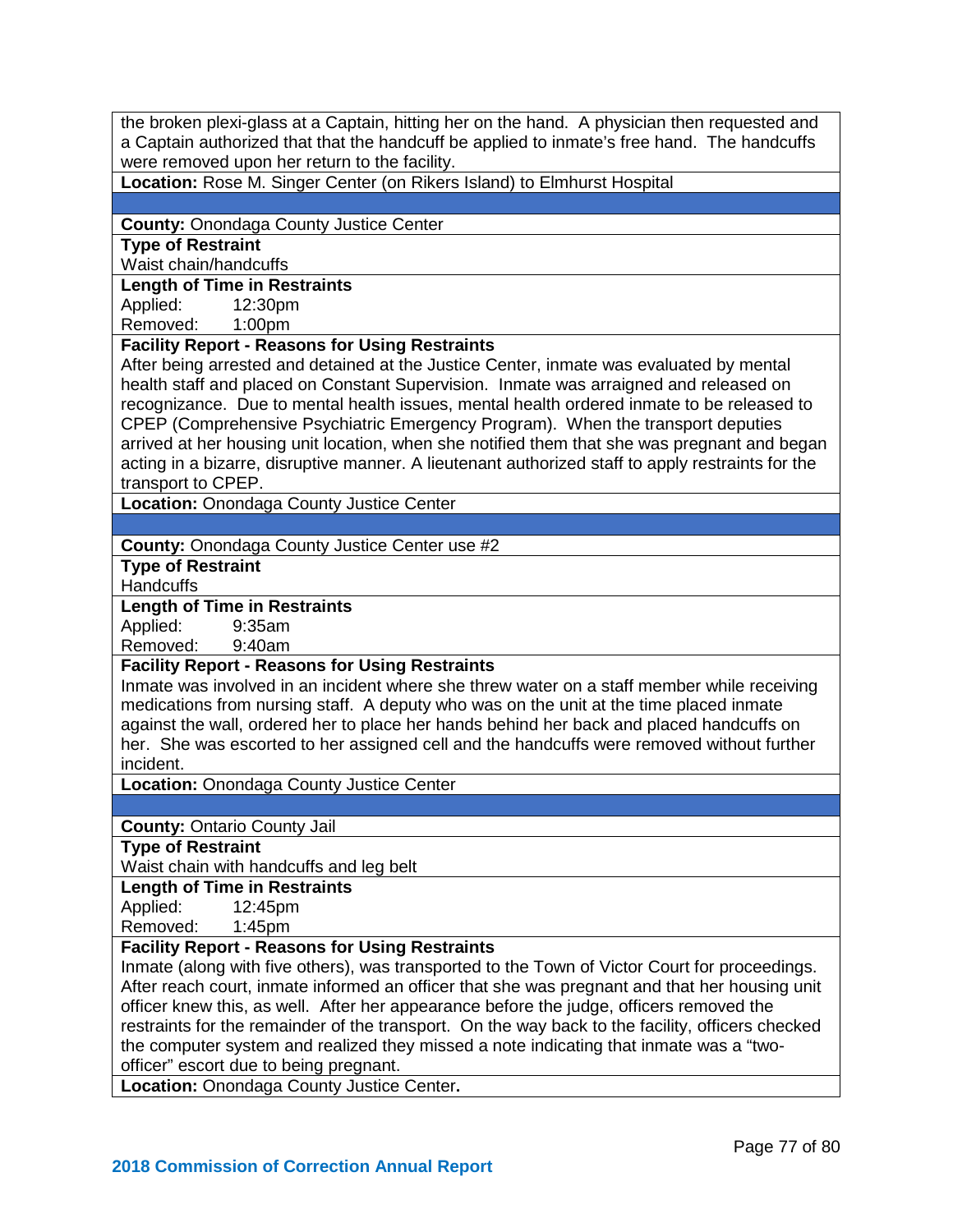# **NYS DEPARTMENT OF CIVIL SERVICE**

Several SCOC staff are Subject Matter Experts who provide technical assistance to the NYS Department of Civil Service in the following areas:

- *Review of existing examination questions*
- *Preparation of new examination questions*
- *Review of and feedback on appeals submitted on questions*

In 2018, such assistance was provided on several occasions.

# **COUNSEL'S OFFICE**

The Office of Counsel is responsible for the interpretation and analysis of all legal issues related to the work of the Commission. Part of this function includes the coordination of the Commission's legislative program, including the submission and review of legislation affecting the correctional and criminal justice system in New York State. The Commission's Office of Counsel continues to work collaboratively with the administrations of local correctional facilities on issues of mutual concern. Further, the Office of Counsel acts in an enforcement capacity with regard to actions to compel correctional facility compliance with minimum standard regulations, and acts as a liaison to the Attorney General's Office for all other agency-related litigation.

In addition to all the above-listed functions, Counsel's Office has developed a technical assistance approach to correctional jurisdictions by providing legal opinions to sheriffs and jail administrators.

# **Regulatory Reform**

Pursuant to State Administrative Procedure Act §207, the Commission carried out the required regulatory review of all rules adopted in calendar years 1998, 2003, 2008 and 2013. After publishing notice and an invitation for public comment said rules were continued without amendment.

Effective December 19, 2017, 9 NYCRR part 7300 was renumbered, 9 NYCRR section 7013.2(l)(2) and section 7210.4(e) were amended and 9 NYCRR parts 7304 and 7304 were added to establish regulations pertaining to specialized secure detention facilities.

Effective September 26, 2018, 9 NYCRR parts 7301, 7302, 7305, 7306, 7308, 7309, 7310, 7311, 7312, 7313, 7320, 7322, 7326, 7328, 7331, 7332, 7334, 7336, 7350, 7352, 7354, 7356 and 7360 were added to establish regulations pertaining to specialized secure detention facilities.

### **Legislation Summary**

The following legislative proposals were made to the Governor's Counsel's Office for the 2019-2020 session: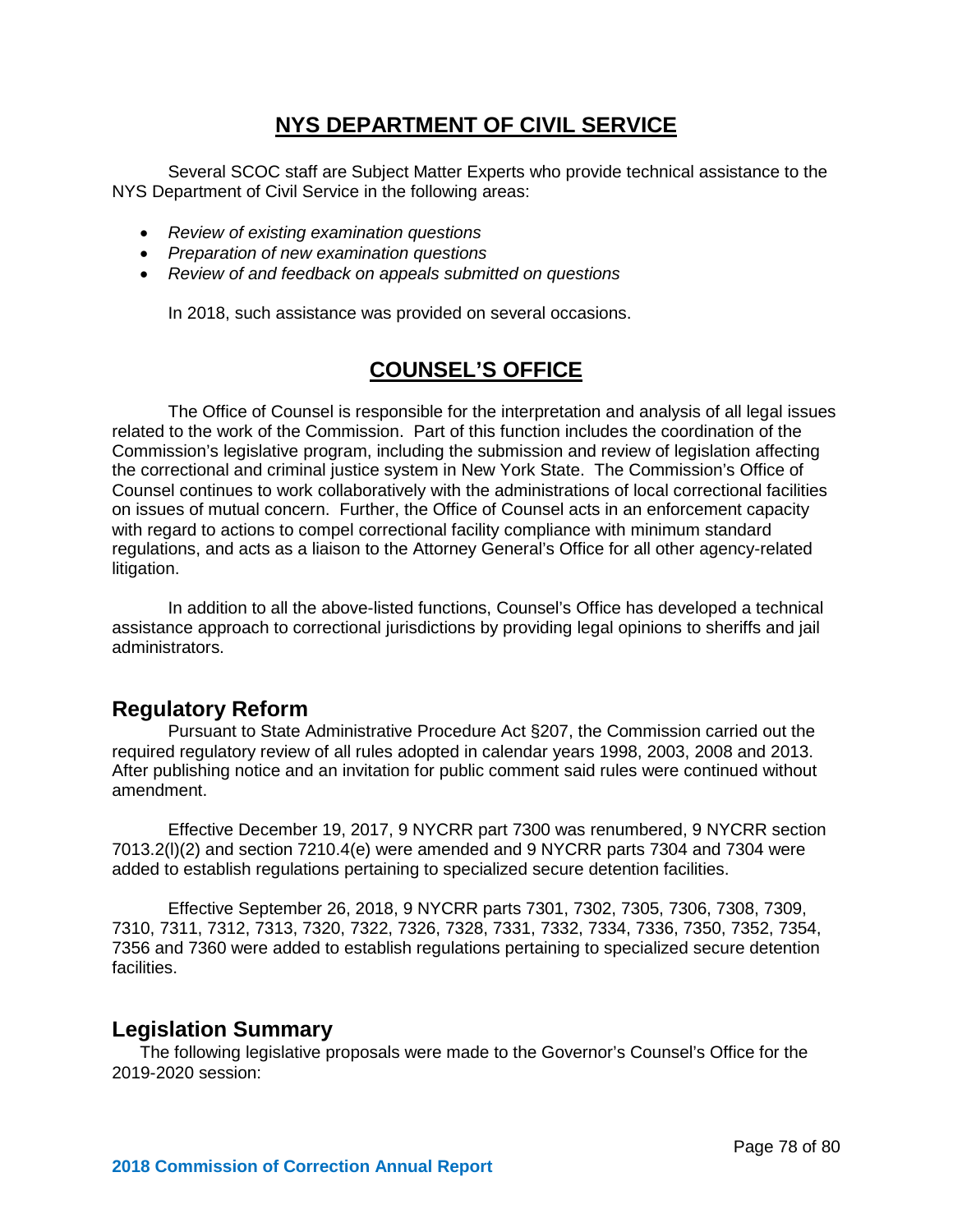- 1.) Amending the Correction Law to allow county jails to comply with Prison Rape Elimination Act (PREA) relative to the classification of transgender and intersex inmates.
- 2.) Amending the Correction Law to allow for an inmate's transfer between local correctional facilities for participation in beneficial programming.
- 3.) Amending the Penal Law to add staff of the Commission of Correction to the list of employees protected from the aggravated harassment of inmates.

## **Litigation**

In the course of the year, one (1) litigation matters were pending as of the end of 2018.

## **Legal Opinions**

In 2018, Counsel's Office rendered 30 legal opinions by telephone and 3 legal opinions in writing.

# **Freedom of Information Law (FOIL) Requests**

For the year 2018, the Office of Counsel received and responded to 276 Freedom of Information Law (FOIL) requests for records of the Commission of Correction.

## **Juvenile Justice**

In 2018, Counsel's Office continued to provide guidance and assistance to the Field Operations Bureau with the Commission's duty of monitoring the state's compliance with the Juvenile Justice and Delinquency Prevention Act (JJDPA).

On April 10, 2017, Governor Cuomo signed into law what is commonly known as "Raise the Age" legislation (Part WWW of Chapter 59 of the Laws of 2017), which generally serves to prohibit the detention of 16 and 17 year olds in adult jails and prisons, makes substantive changes to the procedures and mechanisms used to process 16 and 17 year old offenders in the criminal and youth justice systems, and allows for additional services for youth and alters the types of detention and/or placement they may receive.

Specifically, the legislation creates a new category of offender, known as an "adolescent offender," defined as a person16 years old (effective October 1, 2018) or 17 years old (effective October 1, 2019) at the time such person is alleged to have committed a felony offense. While an adolescent offender's case is adjudicated in the Youth Part Court, he or she may be detained in the newly-created specialized secure juvenile detention facilities for older youth (SSDs). Per County Law §218-a(6), not every county will be required to operate a SSD, but all must have one available for use when necessary. In New York City, each SSD shall be operated by the Administration for Children's Services in conjunction with the Department of Corrections. All SSDs statewide are required to be certified and regulated by OCFS in conjunction with the Commission. Additionally, SSDs were included in the Correction Law §40(2) definition of "local correctional facility," necessitating that the Commission promulgate minimum standard regulations for such facilities pursuant to Correction Law §45(6), and approve or reject plans and specifications for their construction or improvement pursuant to Correction Law §45(10).

In advance of the October 1, 2018 deadline, the Commission's Office of Counsel, in collaboration with OCFS, commenced the process of drafting and promulgating compulsory regulations for the establishment and operation of SSDs. The Commission's Office of Counsel